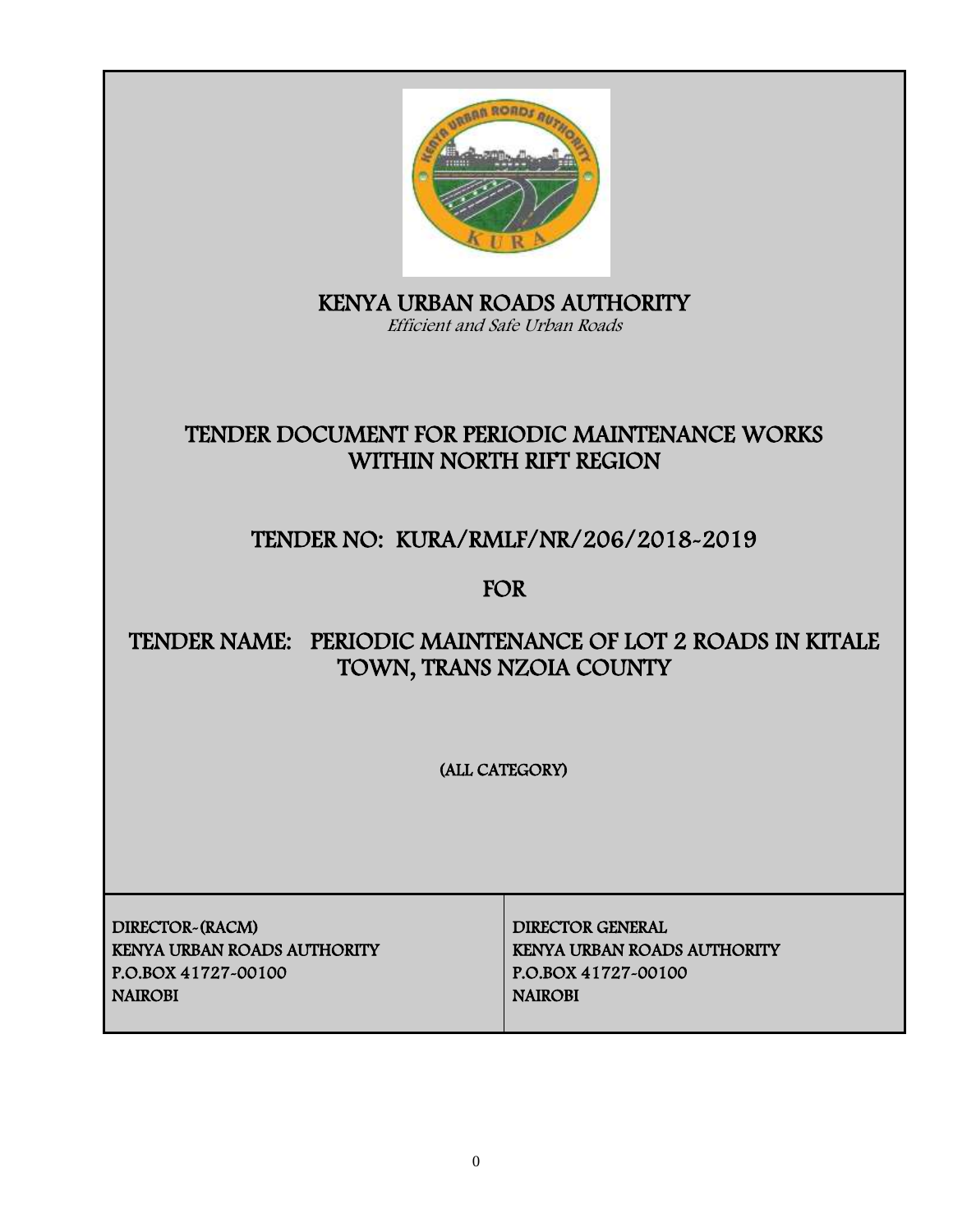# TABLE OF CONTENTS

| SECTION II: INSTRUCTIONS TO TENDERERS AND CONDITIONS OF TENDER4      |  |
|----------------------------------------------------------------------|--|
|                                                                      |  |
|                                                                      |  |
|                                                                      |  |
|                                                                      |  |
|                                                                      |  |
|                                                                      |  |
| SECTION VI: SUPERVISION AND CONTRACT EVALUATION MANUAL 2019110       |  |
|                                                                      |  |
|                                                                      |  |
|                                                                      |  |
|                                                                      |  |
|                                                                      |  |
|                                                                      |  |
|                                                                      |  |
|                                                                      |  |
| SECTION XIII: FORM OF PERFORMANCE BANK GUARANTEE (UNCONDITIONAL) 149 |  |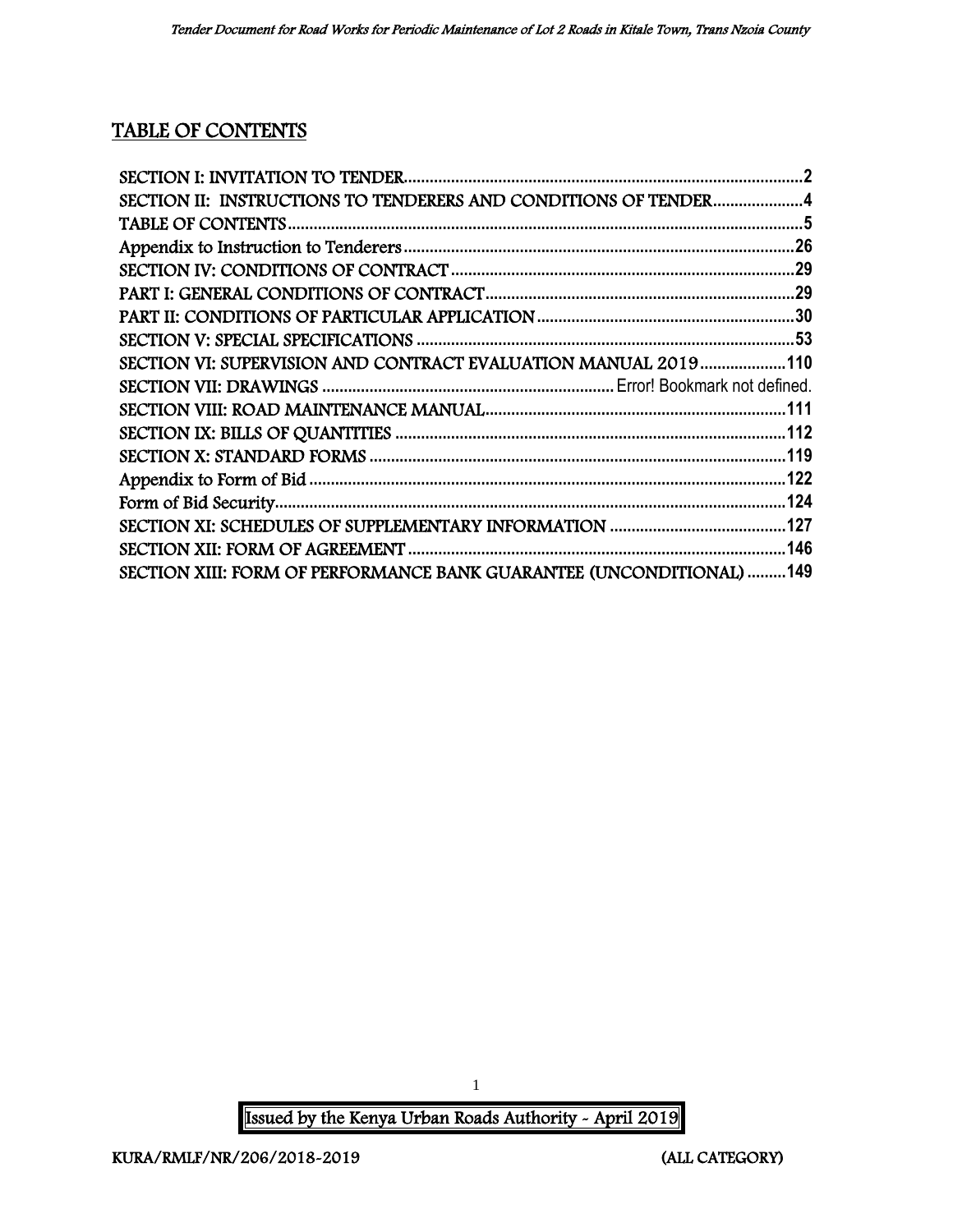## <span id="page-2-0"></span>SECTION I: INVITATION TO TENDER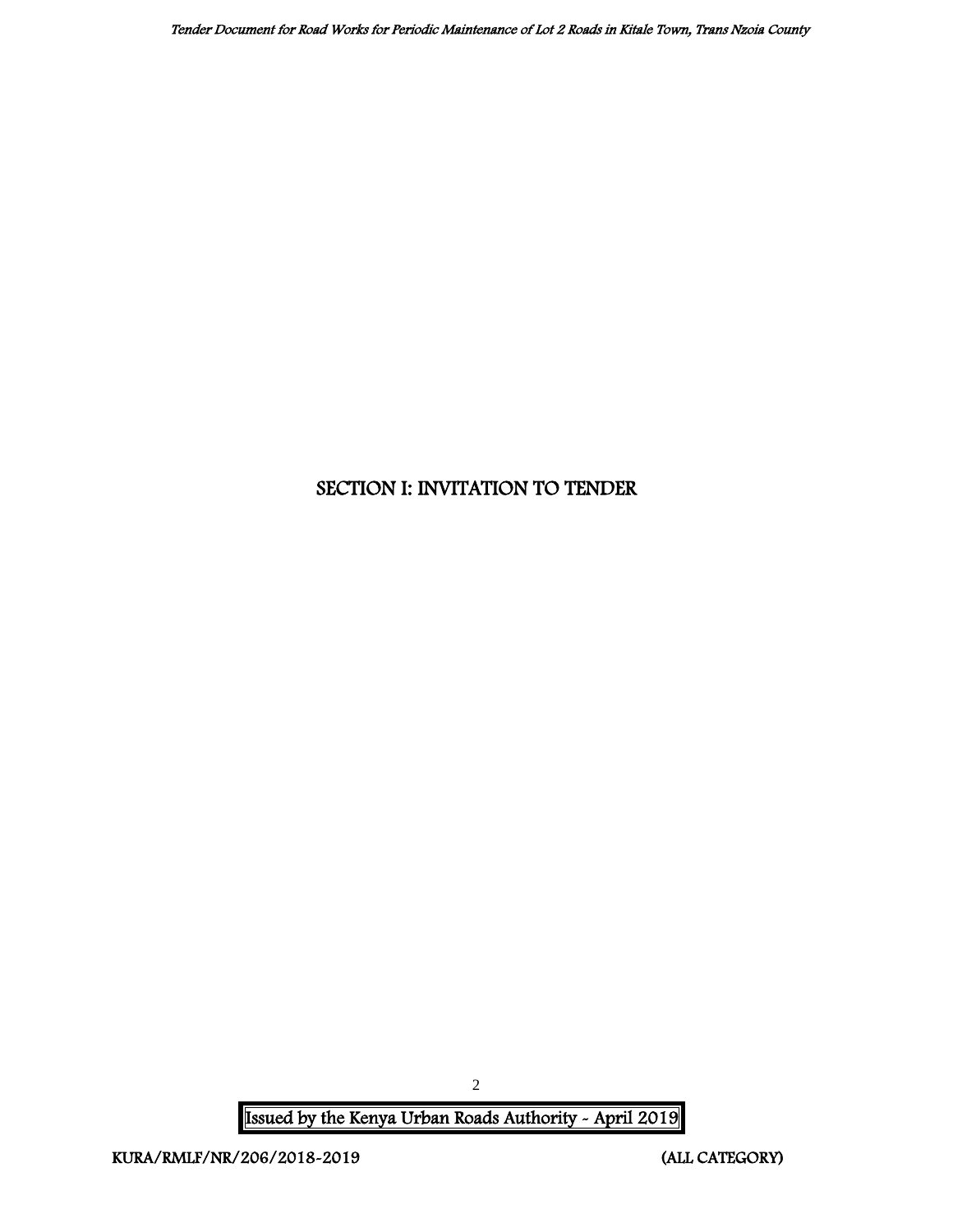Tender Document for Road Works for Periodic Maintenance of Lot 2 Roads in Kitale Town, Trans Nzoia County

([\\* www.go.ke/tender](http://www.go.ke/tender) notice\*)

Issued by the Kenya Urban Roads Authority - April 2019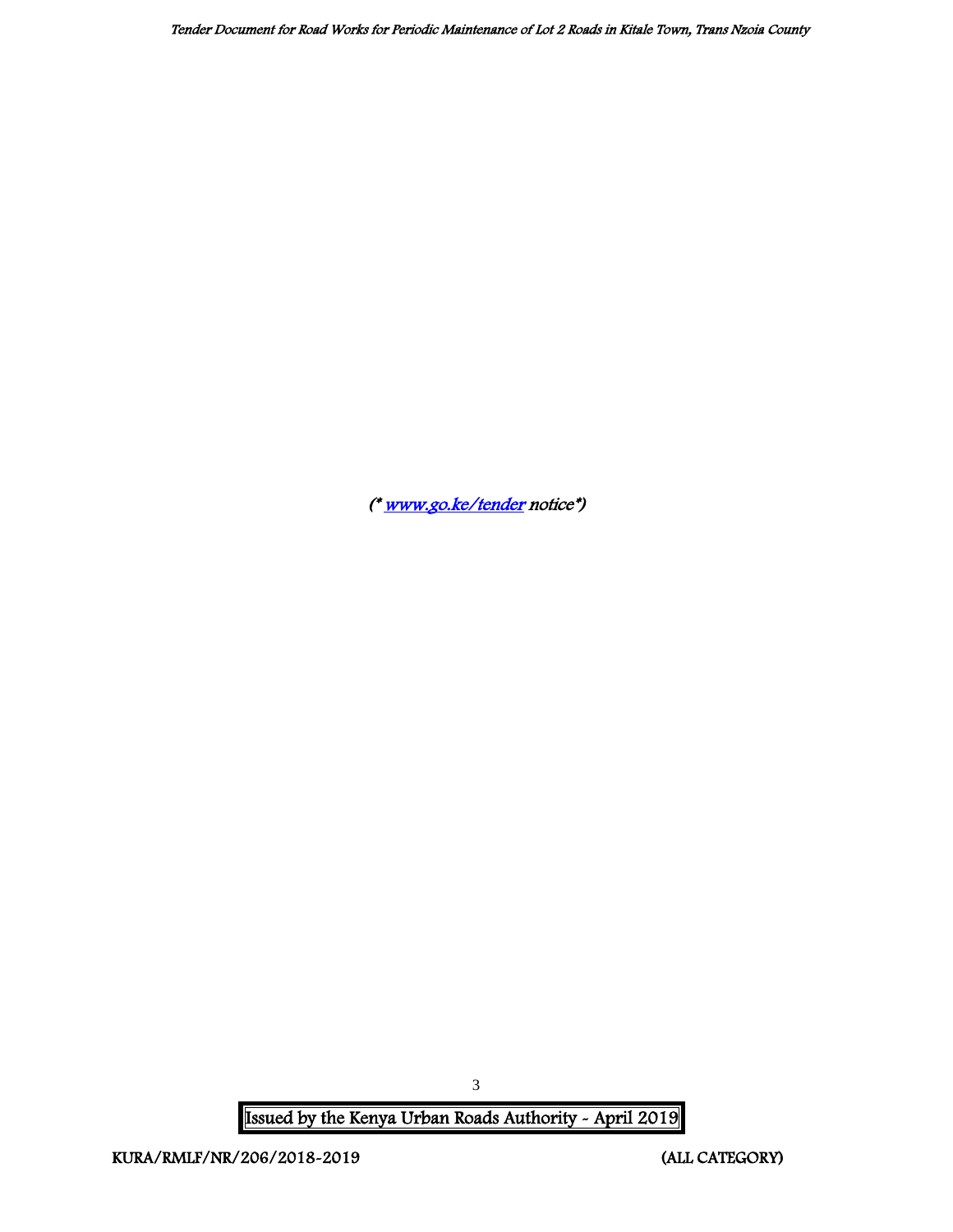## <span id="page-4-0"></span>SECTION II: INSTRUCTIONS TO TENDERERS AND CONDITIONS OF TENDER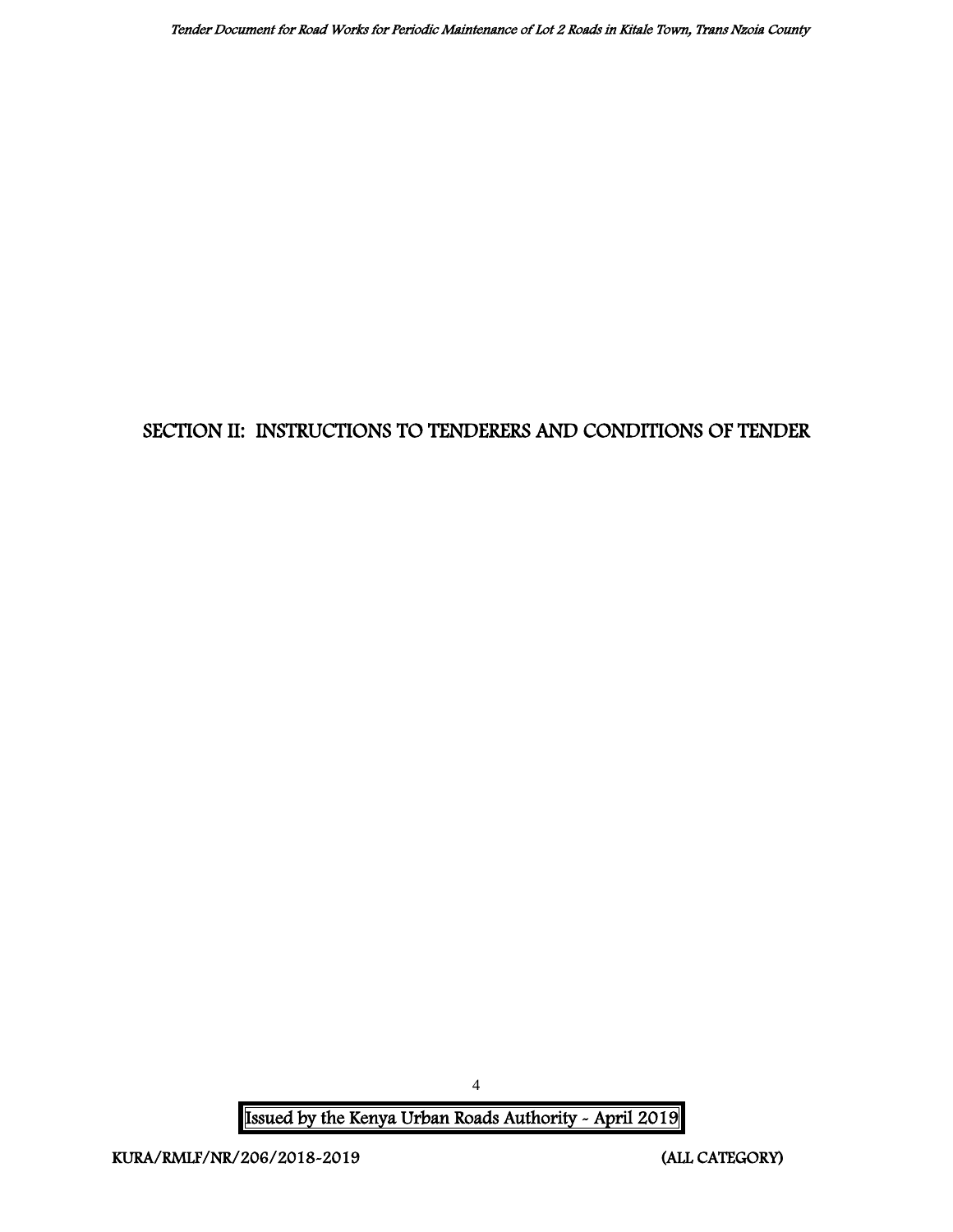#### **TABLE OF CONTENTS**

<span id="page-5-0"></span>

| A.        |    |                                                                      |  |
|-----------|----|----------------------------------------------------------------------|--|
|           | 1  |                                                                      |  |
|           | 2  |                                                                      |  |
|           | 3  |                                                                      |  |
|           | 4  |                                                                      |  |
|           | 5  |                                                                      |  |
|           | 6  |                                                                      |  |
|           | 7  |                                                                      |  |
|           | 8  |                                                                      |  |
| <b>B.</b> |    |                                                                      |  |
|           | 9  |                                                                      |  |
|           | 10 |                                                                      |  |
|           | 11 |                                                                      |  |
| C.        |    |                                                                      |  |
|           | 12 |                                                                      |  |
|           | 13 |                                                                      |  |
|           | 14 |                                                                      |  |
|           | 15 |                                                                      |  |
|           | 16 |                                                                      |  |
|           | 17 |                                                                      |  |
|           | 18 |                                                                      |  |
|           | 19 |                                                                      |  |
|           | 20 |                                                                      |  |
| D.        |    |                                                                      |  |
|           | 21 |                                                                      |  |
|           | 22 |                                                                      |  |
|           | 23 |                                                                      |  |
|           | 24 |                                                                      |  |
| E.        |    |                                                                      |  |
|           | 25 |                                                                      |  |
|           | 26 |                                                                      |  |
|           | 27 |                                                                      |  |
|           | 28 |                                                                      |  |
|           | 29 |                                                                      |  |
|           | 30 |                                                                      |  |
|           | 31 |                                                                      |  |
| F.        |    |                                                                      |  |
| G.        |    |                                                                      |  |
|           | 32 | Award.                                                               |  |
|           | 33 | employer's right to accept any bid and to reject any or all bids  18 |  |
|           | 34 |                                                                      |  |
|           | 35 |                                                                      |  |
|           | 36 |                                                                      |  |
|           | 37 |                                                                      |  |
|           | 38 |                                                                      |  |

Issued by the Kenya Urban Roads Authority - April 2019

 $\sqrt{5}$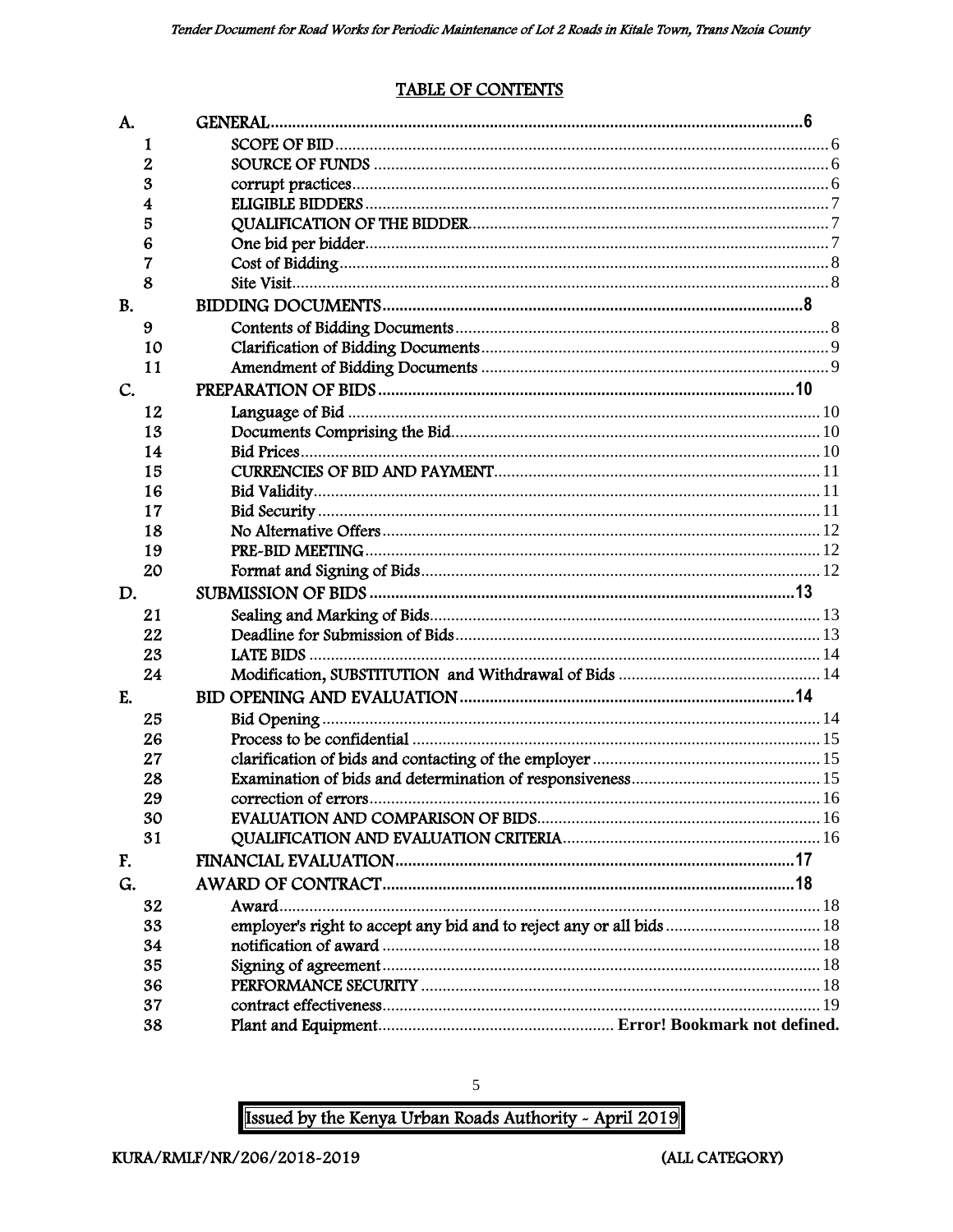## INSTRUCTIONS TO TENDERERS AND CONDITIONS OF TENDER

### A. GENERAL

## 1 SCOPE OF BID

- 1.1 The Employer, as defined in the Conditions of Contract Part II hereinafter "the Employer" wishes to receive bids for the construction of works as described in Section 1, clause 102 of the Special Specifications –"Location and extent of the Works")
- 1.2 The successful bidder will be expected to complete the Works within the period stated in the Appendix to Form of Bid from the date of commencement of the Works.
- 1.3 Throughout these bidding documents, the terms bid and tender and their derivatives (bidder/tenderer, bid/tendered, bidding/tendering etc.) are synonymous, and day means calendar day. Singular also means plural.

### 2 SOURCE OF FUNDS

2.1 The source of funding is the Government of Kenya through the Road Maintenance Levy Fund.

#### 3 CORRUPT PRACTICES

3.1 The government requires that the bidders, suppliers, sub-contractors and supervisors observe the highest standards of ethics during the execution of such contracts. In this pursuit of this policy, the government;

Defines for the purpose of this provision, the terms set forth below as follows:

- i) "corrupt practice" means the offering, giving ,receiving, or soliciting of anything of value to influence the action of the public official in the procurement process or in the execution, and
- ii) "fraudulent practice" means a misrepresentation of facts in order to influence a procurement process or the execution of a contract to the detriment of the employer, and includes collusive practices among bidders (prior to or after bid submission) designed to establish bid prices at artificial, non-competitive levels and to deprive the employer the benefits of free and open competition

Will reject a proposal for award if it determines that the bidder recommended for award has engaged in corrupt or fraudulent practices in competing for the contract, and

Will declare a firm ineligible, either indefinitely or for a stated period of time, to be awarded a government contract if it at any time it is determined that the firm has engaged in corrupt or fraudulent practices in competing for, or in executing, a government financed contract

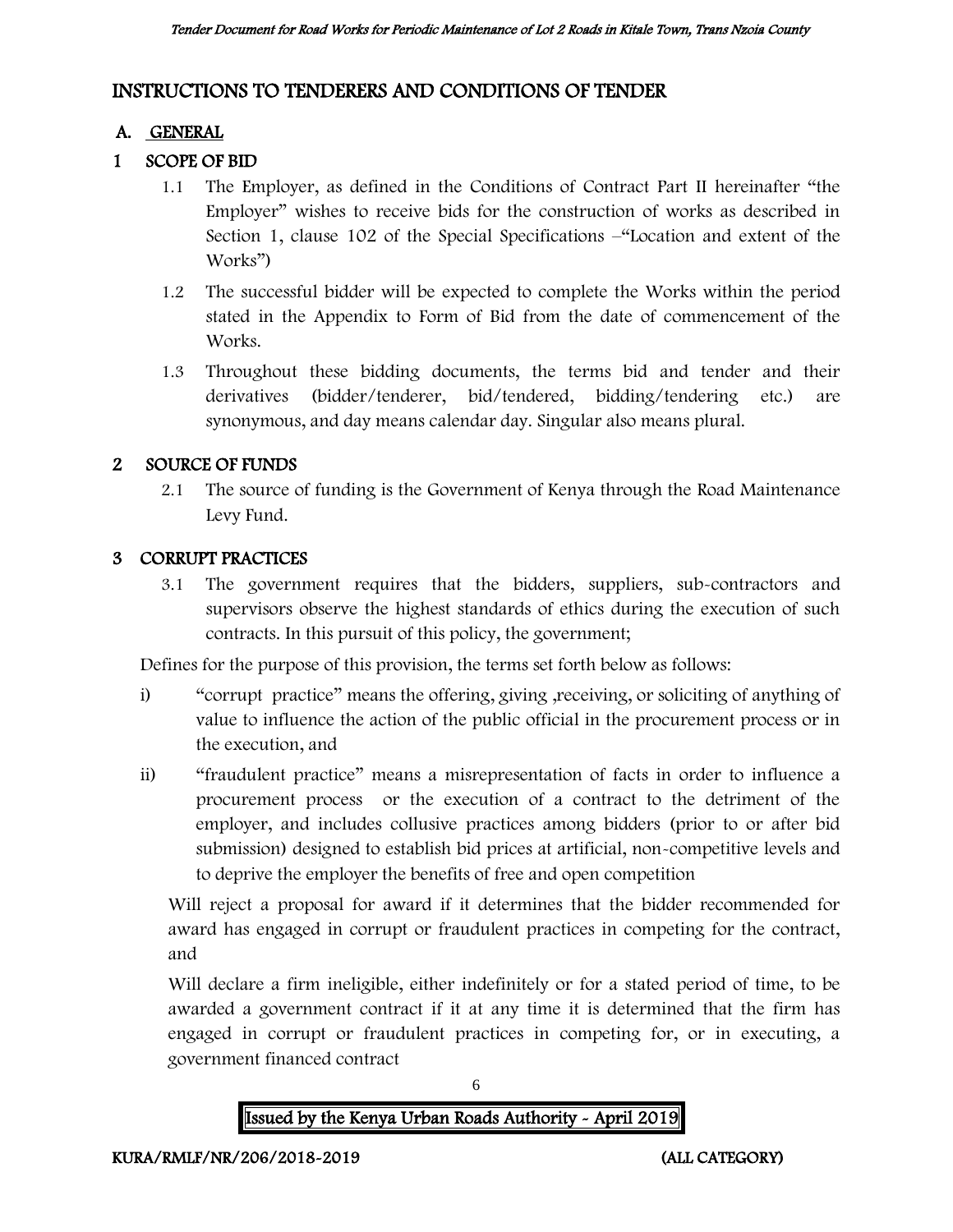#### 4 ELIGIBLE BIDDERS

- 4.1 This invitation to bid is open to all bidders who are legally registered or incorporated in the Republic of Kenya as of the time of bid submission. Registration with National Construction Authority (NCA) as a contractor is mandatory.
- 4.2 Bidders shall not have a conflict of interest. Bidders shall be considered to have conflict of interest, if they participated as a consultant in the preparation of the design, documentation or technical specifications of the works that are the subject of this bidding other than as far as required by the Employer.
- 4.3 A firm that is under a declaration of eligibility by the Employer in accordance with clause 3, at the date of submission of the Bid or thereafter, shall be disqualified.
- 4.4 Bidders shall provide such evidence of their continued eligibility satisfactory to the Employer as the Employer shall reasonably request.

### 5 QUALIFICATION OF THE BIDDER

5.1 Bidders shall as part of their bid:

- (a) Submit a written power of attorney authorizing the signatory of the bid to commit the bidder; and
- (b) Update any information submitted with their bids and update in any case the information indicated in the schedules and continue to meet the minimum threshold criteria set out in the bid documents.

5.2 As a minimum, bidders shall update the following information:

- (a) evidence of access to lines of credit from a bank and availability of other financial resources
- (b) financial predictions for the current year and the two subsequent years, including the effect of known commitments
- (c) work commitments
- (d) current litigation information; and
- (e) availability of critical equipment
	- 5.3 Bidders shall also submit proposals of work methods and schedule in sufficient detail to demonstrate the adequacy of the bidders' proposals to meet the technical specifications and the completion time referred to in Clause 1.2 above.

## 6 ONE BID PER BIDDER

6.1 Each bidder shall submit only one bid. A bidder who submits or participates in more than one bid will be disqualified.

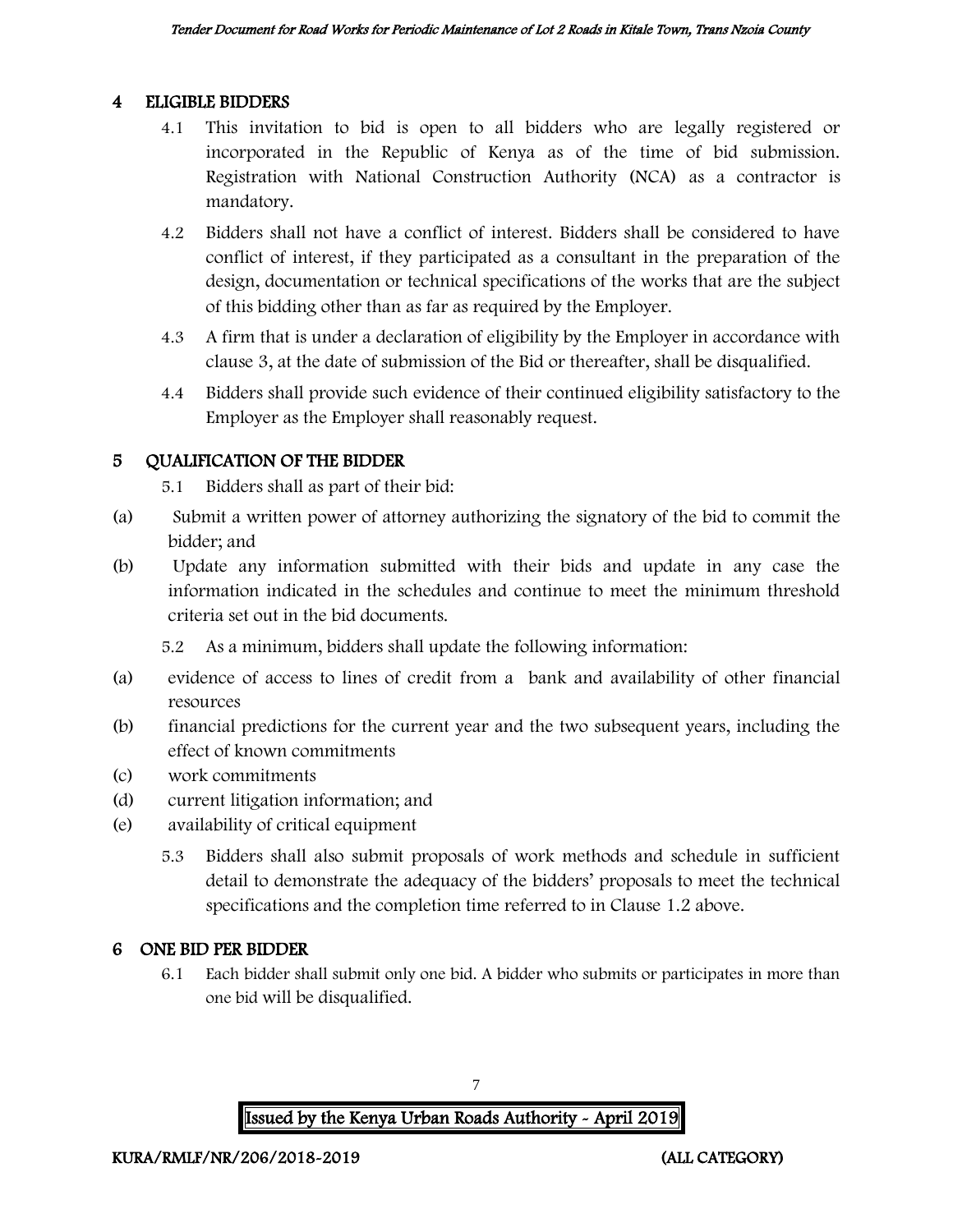#### 7 COST OF BIDDING

7.1 The bidder shall bear all costs associated with the preparation and submission of his bid and the Employer will in no case be responsible or liable for those costs, regardless of the conduct or outcome of the bidding process.

## 8 SITE VISIT

- 8.1 The tenderer is advised to visit and examine the site and its surroundings and obtain for himself on his own responsibility, all information that may be necessary for preparing the tender and entering into a contract. The costs of visiting the site shall be the tenderer's own responsibility.
	- 8.2 The tenderer and any of his personnel or agents will be granted permission by the Employer to enter upon premises and lands for the purpose of such inspection, but only upon the express condition that the tenderer, his personnel or agents, will release and indemnify the Employer from and against all liability in respect of, and will be responsible for personal injury (whether fatal or otherwise), loss of or damage to property and any other loss, damage, costs and expenses however caused, which but for the exercise of such permission, would not have arisen.
	- 8.3 A Mandatory pre-tender site meeting shall be held as specified in the tender notice. A representative of the Employer will be available to meet the intending tenderers at the venue.
	- 8.4 The Employer will conduct a Site Visit concurrently with the pre-bid meeting referred to in Clause 19, attendance for which is necessary for all bidders. Attendance by the tenderers shall be as specified in the tender notice.
	- 8.5 Tenderers must provide their own transport. The representative will not be available at any other time for site inspection visits.
	- 8.6 Each tenderer shall complete the Certificate of Tenderer's Visit to the Site, whether he in fact visits the Site at the time of the organized site visit or by himself at some other time.

#### B. BIDDING DOCUMENTS

#### 9 CONTENTS OF BIDDING DOCUMENTS

- 9.1 The set of documents comprising the tender includes the following together with any addenda issued in accordance with Clause 11:
- (a) Invitation to Bid
- (b) Instructions to Bidders and Conditions of Tender
- (c) Appendix to Instruction to Tenderers
- (d) Conditions of Contract Part I
- (e) Conditions of Contract Part II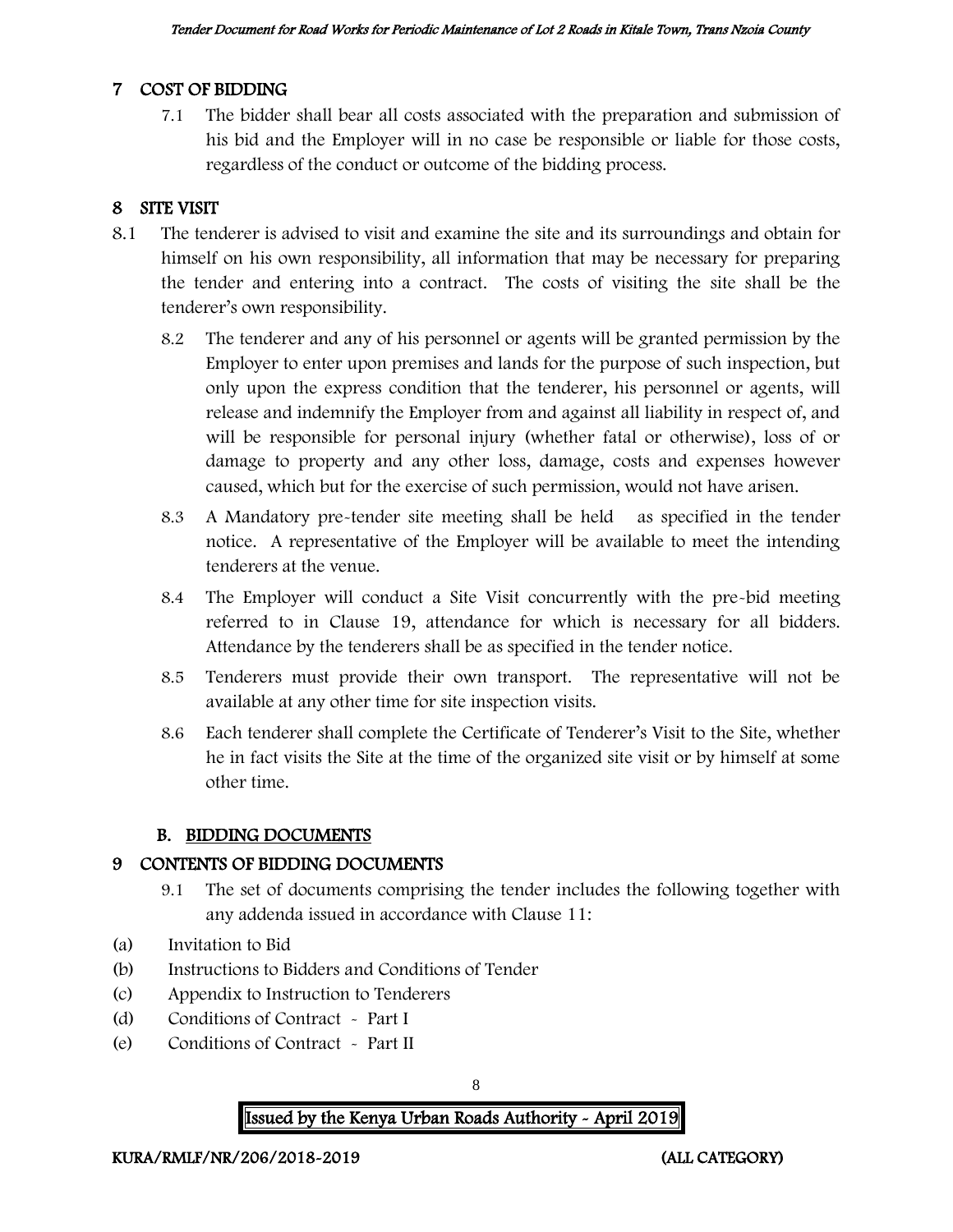- (f) Road Maintenance Manual (May 2010 Edition)
- (g) Standard Specifications
- (h) Special Specifications
- (i) Form of Bid, Appendix to Form of Bid and Bid Security
- (j) Bills of Quantities
- (k) Schedules of Supplementary information
- (l) Form of Contract Agreement
- (m) Form of Performance Security
- (n) Drawings
- (o) BID Addenda (BID Notices)
- (p) Declaration Form
	- 9.2 The bidder is expected to examine carefully all instructions, conditions, forms, terms, specifications and drawings in the bidding documents. Failure to comply with the requirements of bid submission will be at the bidder's own risk. Bids that are not substantially responsive to the requirements of the bidding documents will be rejected.
	- 9.3 All recipients of the documents for the proposed Contract for the purpose of submitting a tender (whether they submit a tender or not) shall treat the details of the documents as "private and confidential".

#### 10 CLARIFICATION OF BIDDING DOCUMENTS

- 10.1 The prospective bidder requiring any clarification of the bidding documents may notify the Employer in writing, cable or by e-mail (hereinafter the term cable is deemed to include telex and facsimile) at the Employer's mailing address indicated in the Bidding Data.
- 10.2 The Employer will respond in writing to any request for clarification that he receives earlier than 7 days prior to the deadline for the submission of bids. Copies of the Employer's response to queries raised by bidders (including an explanation of the query but without identifying the sources of the inquiry) will be sent to all prospective bidders who will have purchased the bidding documents.

#### 11 AMENDMENT OF BIDDING DOCUMENTS

- 11.1 At any time prior to the deadline for submission of bids, the Employer may, for any reason, whether at his own initiative or in response to a clarification requested by a prospective bidder, modify the bidding documents by issuing subsequent Addenda.
- 11.2 The Addendum thus issued shall be part of the bidding documents pursuant to Sub-Clause 10.1 and shall be communicated in writing or cable to all purchasers

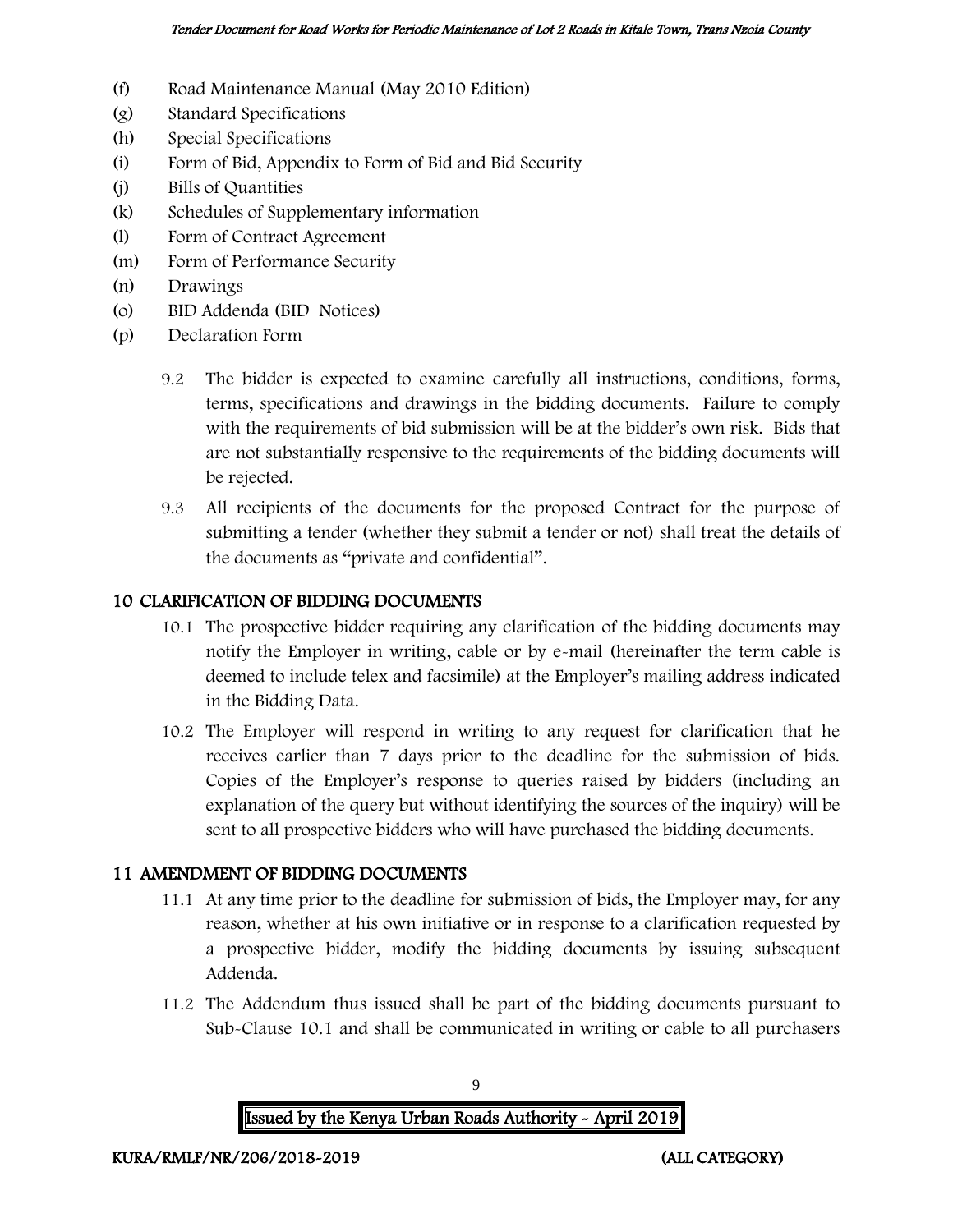of the bidding documents. Prospective bidders shall promptly acknowledge receipt of each Addendum in writing or by cable to the Employer.

11.3 In order to afford prospective bidders reasonable time in which to take an Addendum into account in preparing their bids, the Employer may, at his discretion, extend the deadline for the submission of bids in accordance with Clause 16.2.

## C. PREPARATION OF BIDS

## 12 LANGUAGE OF BID

12.1 The bid prepared by the bidder and all correspondences and documents relating to the bid exchanged by the bidder and the Employer shall be written in the English Language. Supporting documents and printed literature furnished by the bidder may be in another language provided they are accompanied by an appropriate translation of pertinent passages in the above stated language. For the purpose of interpretation of the bid, the English language shall prevail.

## 13 DOCUMENTS COMPRISING THE BID

13.1 The bid to be prepared by the bidder shall comprise:

- (a) Duly filled-in Form of Bid and Appendix to form of bid;
- (b) Bid security;
- (c) Priced Bills of Quantities;
- (d) Schedules of information
- (e) Qualification criteria
- (f) Any other materials required to be completed and submitted in accordance with the Instructions to Bidders embodied in these bidding documents.
	- 13.2 These Forms, Bills of Quantities and Schedules provided in these bidding documents shall be used without exception (subject to extensions of the Schedules in the same format).

#### 14 BID PRICES

- 14.1 Unless explicitly stated otherwise in the bidding documents, the contract shall be for the whole works as described in Sub-Clause 1.1, based on the basic unit rates and prices in the Bill of Quantities submitted by the bidder.
- 14.2 The bidder shall fill in rates and prices for all items of Works described in the Bills of Quantities, whether quantities are stated or not.
- 14.3 All duties, taxes (including VAT) and other levies payable by the Contractor under the Contract, or for any other cause as of the date 7 days prior to the deadline for submission of bids, shall be included in the rates and prices and the total Bid Price submitted by the bidder.

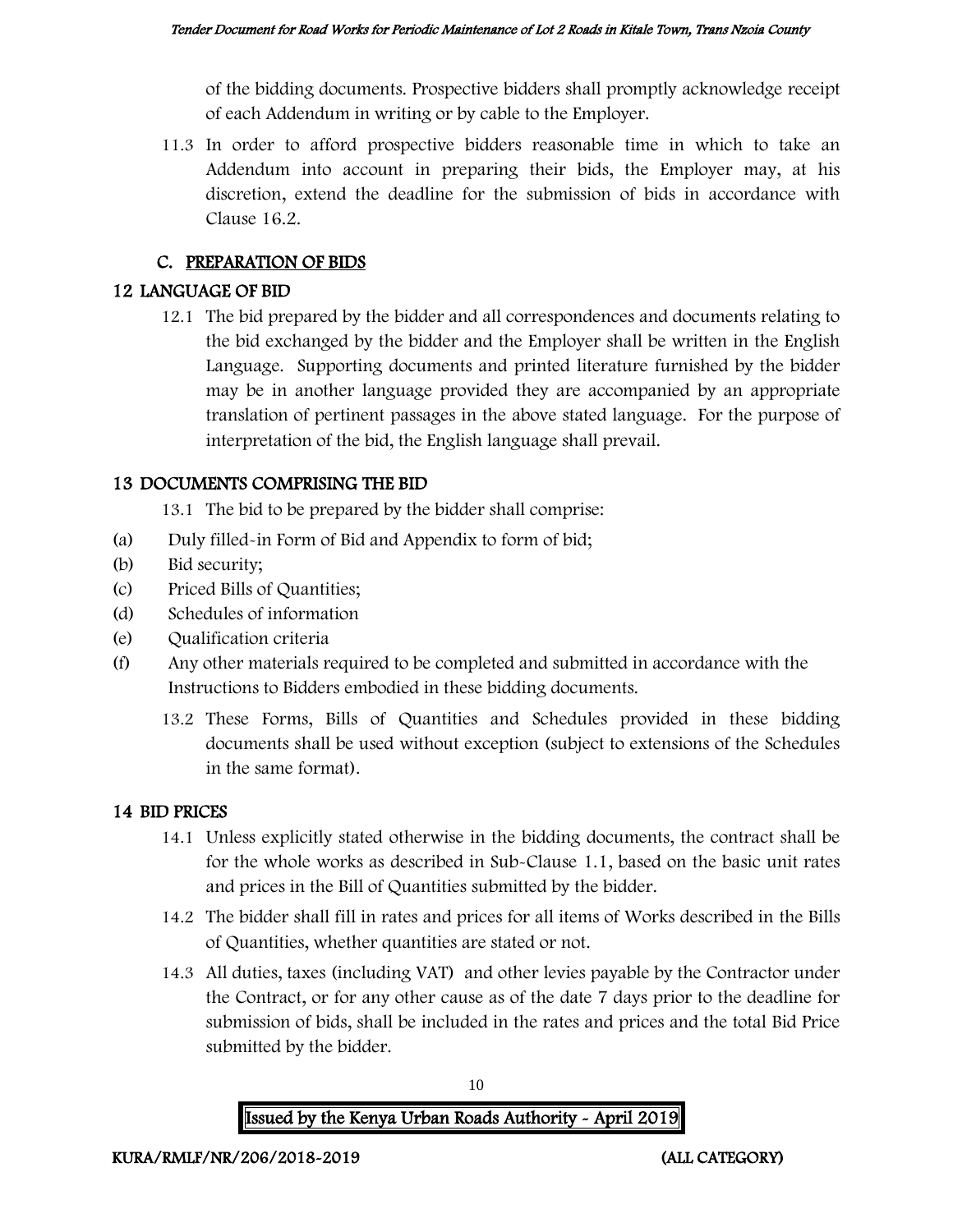14.4 Unless otherwise provided in the Bidding Data and Conditions of Particular Application the rates and prices quoted by the bidder are subject to adjustment during the performance of the contract in accordance with the provisions of Clause 70 of the Conditions of Contract.

## 15 CURRENCIES OF BID AND PAYMENT

15.1 Bids shall be priced in Kenya Shillings.

#### 16 BID VALIDITY

- 16.1 The bid shall remain valid and open for acceptance for a period of 90 calendar days from the specified date of bid opening specified in Clause 22.
- 16.2 In exceptional circumstances prior to expiry of the original bid validity period, the Employer may request that the bidders extend the period of validity for a specified additional period. The request and the responses thereto shall be made in writing or by cable. A bidder may refuse the request without forfeiting his bid security. A bidder agreeing to the request will not be required nor permitted to modify his bid, but will be required to extend the validity of his bid security for the period of the extension, and in compliance with Clause 17 in all respects.

### 17 BID SECURITY

- 17.1 The bidder shall furnish, as part of his bid, a bid security in the amount shown in the Appendix to instruction to tenderers. The bid security must be in form of unconditional Bank guarantee.
- 17.2 The bid security shall be in the form of unconditional bank guarantee from a reputable bank selected by the bidder and located in Kenya. The format of the bank guarantee shall be in accordance with bid security included in Section 3. The bid security shall remain valid for a period of thirty (30) days beyond the original validity period for the bid, and beyond any period of extension subsequently requested under Sub-Clause 16.2.
- 17.3 Any bid not accompanied by an acceptable bid security will be rejected by the Employer as non-responsive.
- 17.4 The bid securities of unsuccessful bidders will be discharged/ returned as promptly as possible as but not later than 30 days after the expiration of the period of bid security validity.
- 17.5 The bid security of the successful bidder will be discharged upon the bidder signing the Contract Agreement and furnishing the required performance security.
- 17.6 The bid security may be forfeited:
- (a) if a bidder withdraws his bid, except as provided in Sub-Clause 24.2.

11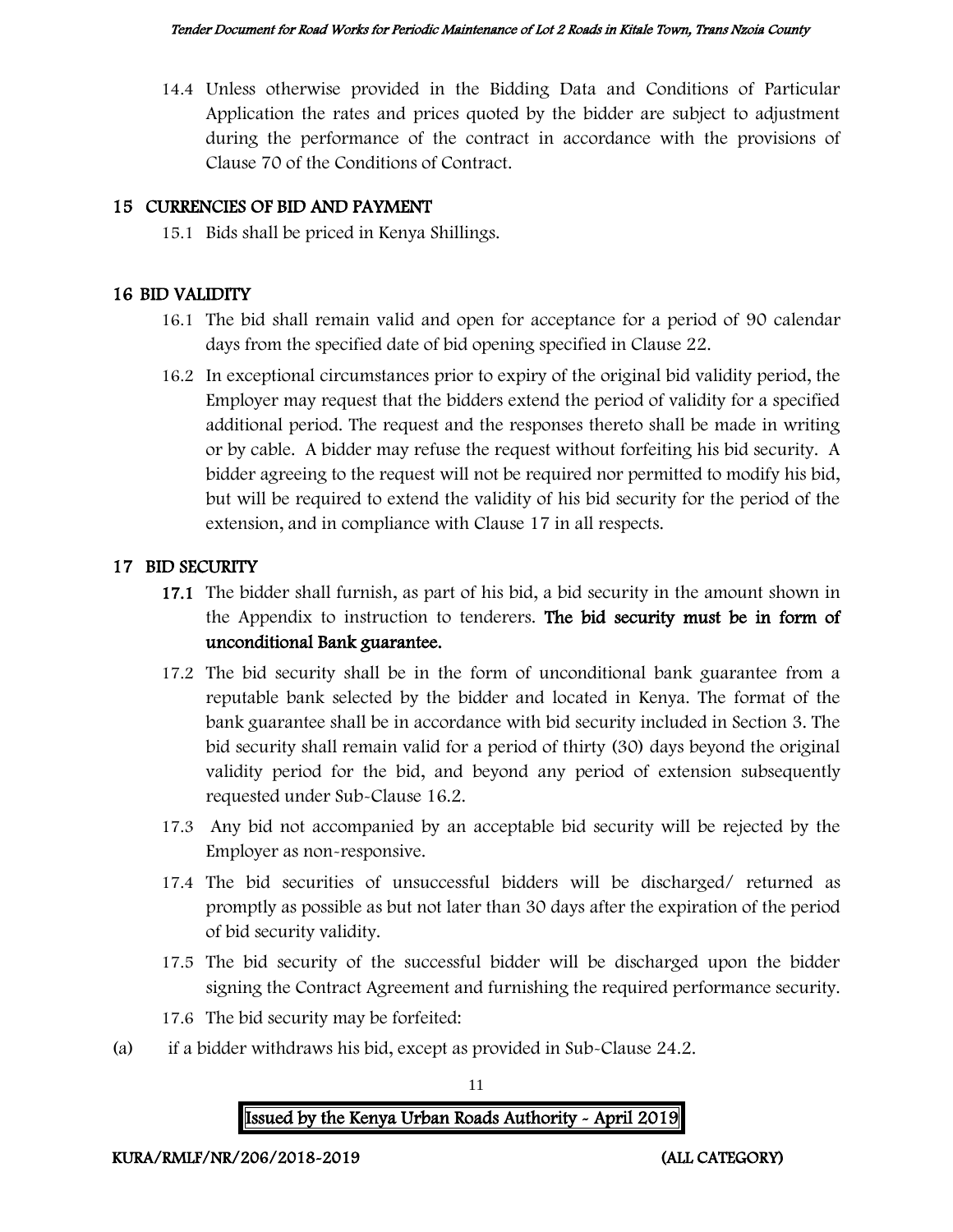- (b) if the bidder does not accept the correction of any errors, pursuant to Sub-Clause 28.2 or
- (c) in the case of a successful bidder, if he fails within the specified time limit to:
	- (i) sign the Contract Agreement or
	- (ii) furnish the necessary performance security

#### 18 NO ALTERNATIVE OFFERS

- 18.1 The bidder shall submit one offer, which complies fully with the requirements of the bidding documents.
- 18.2 The bid submitted shall be solely on behalf of the bidder. A bidder who submits or participates in more than one bid will be disqualified.
- 18.3 A price or rate shall be entered in indelible ink against every item in the Bills of Quantities with the exception of items which already have Prime Cost or Provisional sums affixed thereto. The bidders are reminded that no "nil" or "included" rates or "lump-sum" discounts will be accepted. The rates for various items should include discounts if any. Bidders who fail to comply will be disqualified.

#### 19 PRE-BID MEETING

- 19.1 The bidder's designated representative is invited to attend a mandatory pre-bid meeting, which will take place as specified in the Tender notice. The purpose of the meeting will be to clarify issues and to answer questions on any matter that may be raised at that stage.
- 19.2 The bidder is requested as far as possible to submit any questions in writing or by cable, to reach the Employer not later than one week before the meeting. It may not be practicable at the meeting to answer questions received late, but questions and responses will be transmitted in accordance with the Minutes of the meeting, including the text of the questions raised and the responses given together with any responses prepared after the meeting, will be transmitted without delay to all purchasers of the bidding documents. Any modification of the bidding documents listed in Sub-Clause 9.1, which may become necessary as a result of the pre-bid meeting shall be made by the Employer exclusively through the issue of an Addendum pursuant to Clause 10 or through the minutes of the pre-bid meeting.

#### 20 FORMAT AND SIGNING OF BIDS

20.1 The bidder shall prepare one original of the documents comprising the bid as described in Clause 13 of these Instructions to Bidders, bound with the section containing the Form of Bid and Appendix to Bid, and clearly marked "ORIGINAL". In addition, the bidder shall submit another copy of the bid clearly marked "COPY OF ORIGINAL". In the event of discrepancy between them, the original shall prevail.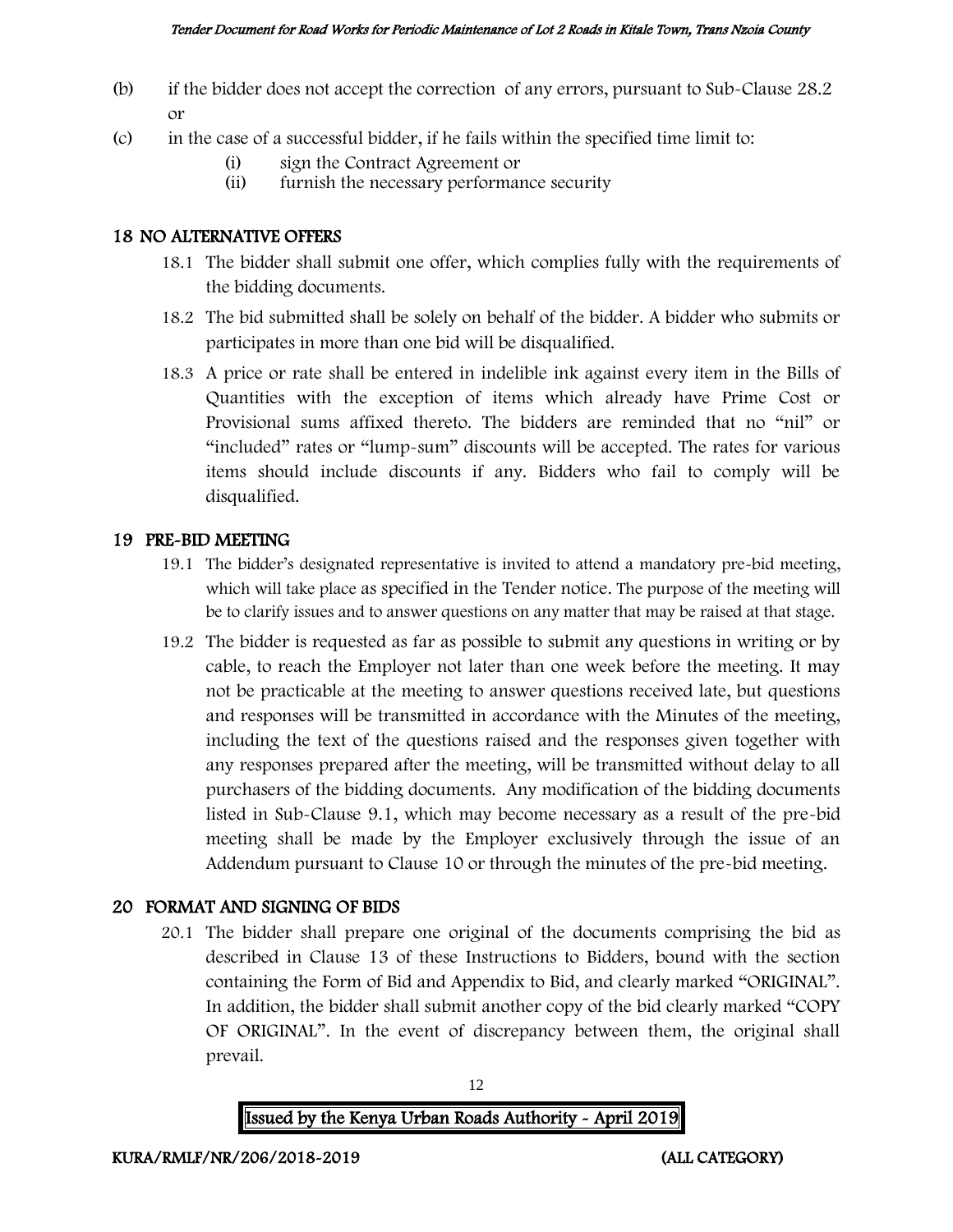- 20.2 The original and copies of the bid shall be typed or written in indelible ink (in the case of copies, photocopies are also acceptable) and shall be signed by a person or persons duly authorized to sign on behalf of the bidder pursuant to Sub-Clause 5.1(a) OR 4.3 (c) as the case may be. The person or persons signing the bid shall initial all pages of the bid where entries or amendments have been made.
- 20.3 The bid shall be without alterations, omissions or conditions except as necessary to correct errors made by the bidder, in which case such corrections shall be initialled by the person or persons signing the bid.

#### D. SUBMISSION OF BIDS

### 21 SEALING AND MARKING OF BIDS

- 21.1 The bidder shall seal the original and each copy of the bid in separate envelopes duly marking the envelopes "ORIGINAL" and "COPY". The envelopes shall then be sealed in an outer separate envelope.
- 21.2 The inner and outer envelopes shall be:
- (a) Addressed to the Employer at the address provided in the Appendix to Form of Bid.
- (b) Bear the name and identification number of the contract. In addition to the identification required in sub-Clause 21.2, the inner envelopes shall indicate the name and address of the bidder to enable the bid to be returned unopened in case it is declared "late" pursuant to Clause 23.1, and for matching purposes under Clause 24.
- 21.3 If the outer envelope is not sealed and marked as instructed above, the Employer will assume no responsibility for the misplacement or premature opening of the bid. If the outer envelope discloses the bidder's identity the Employer will not guarantee the anonymity of the bid submission, but this shall not constitute grounds for rejection of the bid.

## 22 DEADLINE FOR SUBMISSION OF BIDS

22.1 Bids must be received by the Employer at the address specified in Sub Clause 21.2 not later than the date indicated in the tender notice.

Tenders delivered by hand must be placed in the "tender box" provided in the office of the employer.

Proof of posting will not be accepted as proof of delivery and any tender delivered after the above stipulated time, from whatever cause arising will not be considered.

22.2 The Employer may, at his discretion, extend the deadline for the submission of bids through the issue of an Addendum in accordance with Clause 11 in which case all rights and obligations of the Employer and the bidders previously subject to the original deadline shall thereafter be subject to the new deadline as extended.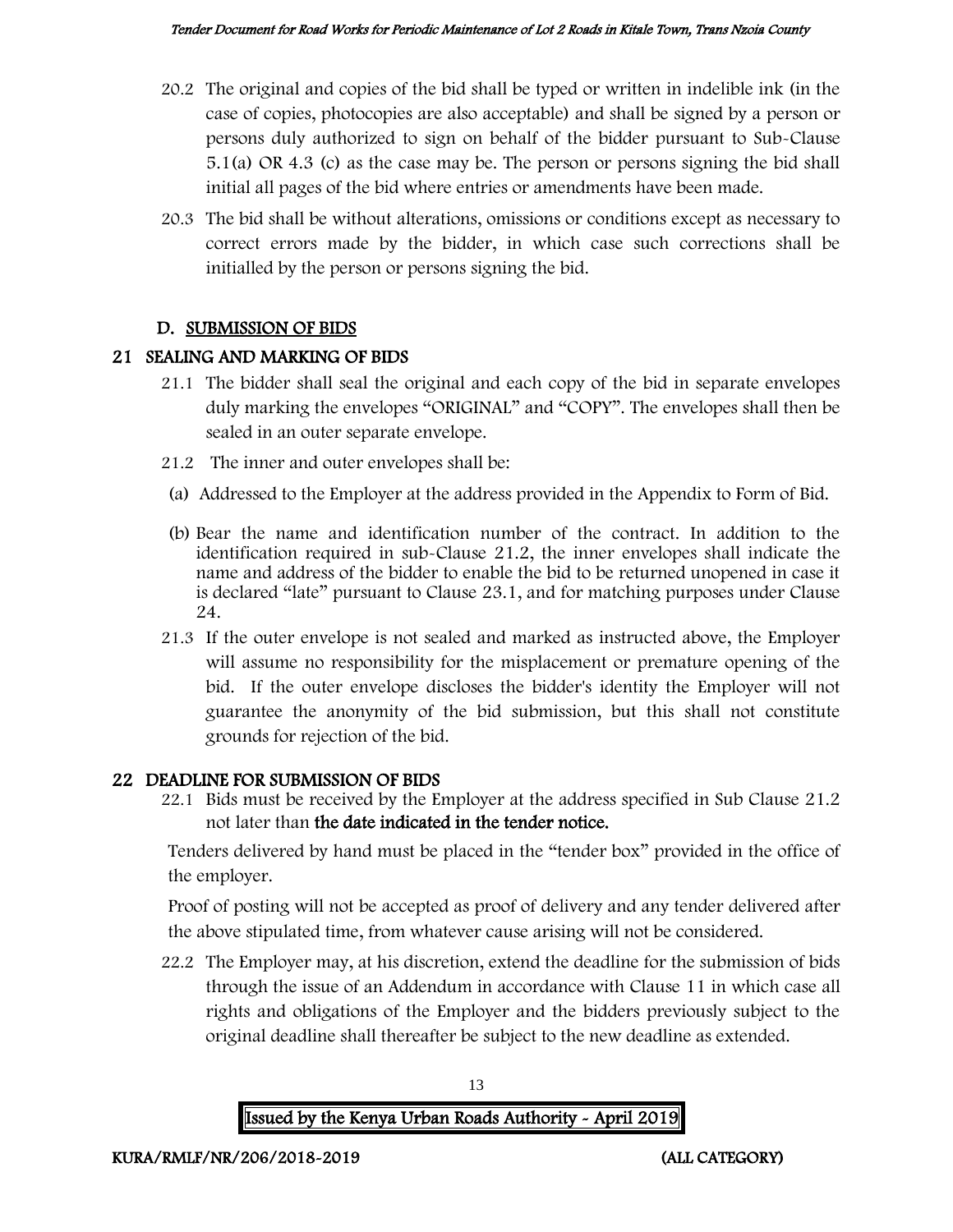#### 23 LATE BIDS

23.1 Any bid received by the Employer after the deadline for submission of bids prescribed in Clause 22 will be returned unopened to the bidder.

#### 24 MODIFICATION, SUBSTITUTION AND WITHDRAWAL OF BIDS

- 24.1 The bidder may modify, substitute or withdraw his bid after bid submission, provided that written notice of modification or withdrawal is received by the Employer prior to the prescribed deadline for submission of bids.
- 24.2 The bidder's modification, substitution or withdrawal notice shall be prepared, sealed, marked and delivered in accordance with the provisions of Clause 21, with the outer and inner envelopes additionally marked "MODIFICATION" or "WITHDRAWAL" as appropriate.
- 24.3 No bid may be modified subsequent to the deadline for submission of bids, except in accordance with Sub-Clause 29.2.
- 24.4 Any withdrawal of a bid during the interval between the deadline for submission of bids and expiration of the period of bid validity specified in Clause 17 may result in the forfeiture of the bid security pursuant to Sub-Clause 17.6.

#### E. BID OPENING AND EVALUATION

#### 25 BID OPENING

- 25.1 The Employer will open the bids, including withdrawals and modifications made pursuant to Clause 24, in the presence of bidders' designated representatives who choose to attend, at the time, date, and location stipulated in the letter of invitation. The bidders' representatives who are present shall sign a register evidencing their attendance.
- 25.2 Envelopes marked "WITHDRAWAL" and "SUBSTITUTION" shall be opened first and the name of the bidder shall be read out. Bids for which an acceptable notice of withdrawal has been submitted pursuant to Clause 24 shall not be opened.
- 25.3 The bidder's name, the Bid Prices, including any bid modifications and withdrawals, the presence (or absence) of bid security, and any such details as the Employer may consider appropriate, will be announced by the Employer at the opening. Subsequently, all envelopes marked "MODIFICATION" shall be opened and the submissions therein read out in appropriate detail. No bid shall be rejected at bid opening except for late bids pursuant to Clause 22.
- 25.4 The Employer shall prepare minutes of the bid opening, including the information disclosed to those present in accordance with Sub-Clause 24.3.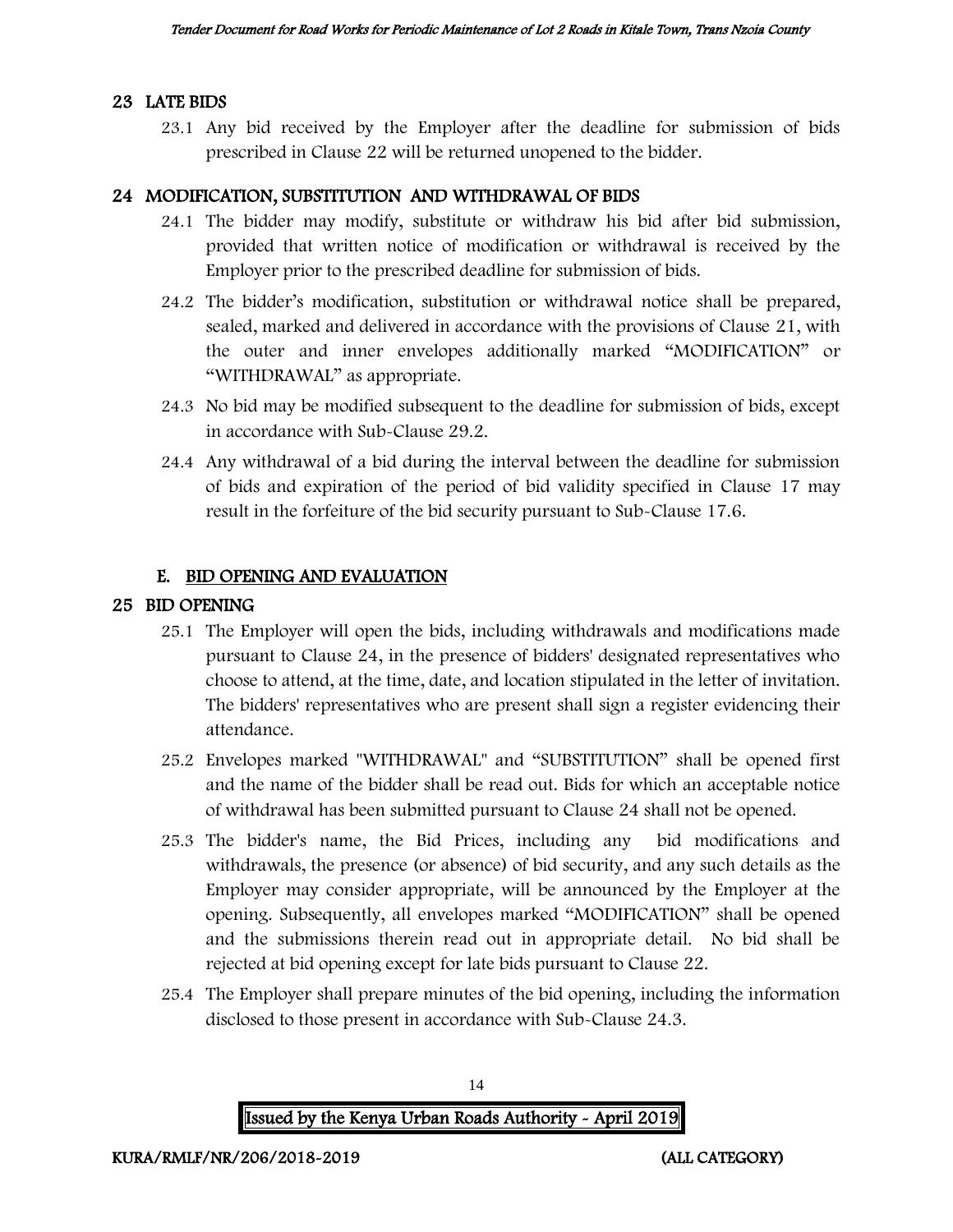25.5 Bids not opened and read out at bid opening shall not be considered further for evaluation, irrespective of the circumstances.

#### 26 PROCESS TO BE CONFIDENTIAL

26.1 Information relating to the examination, evaluation and comparison of bids, and recommendations for the award of contract shall not be disclosed to bidders or any other persons not officially concerned with such process until the award to the successful bidder has been announced. Any effort by a bidder to influence the Employer's processing of bids or award decisions may result in the rejection of the bidder's bid.

### 27 CLARIFICATION OF BIDS AND CONTACTING OF THE EMPLOYER

- 27.1 To assist in the examination, evaluation, and comparison of bids, the Employer may, at its discretion, ask any bidder for clarification of its bid, including breakdowns of unit rates. The request for clarification and the response shall be in writing or by cable, but no change in the price or substance of the bid shall be sought, offered, or permitted except as required to confirm the correction of arithmetic errors discovered by the Employer in the evaluation of the bids in accordance with Clause 29.
- 27.2 Subject to Sub-Clause 26.1, no bidder shall contact the Employer on any matter relating to its bid from the time of the bid opening to the time the contract is awarded. If the bidder wishes to bring additional information to the notice of the Employer, should do so in writing.
- 27.3 Any effort by the bidder to influence the Employer in the Employer's bid evaluation, bid comparison or contract award decisions may result in the rejection of the bidder's bid.

## 28 EXAMINATION OF BIDS AND DETERMINATION OF RESPONSIVENESS

- 28.1 Prior to the detailed evaluation of bids, the Employer will determine whether each bid (a) has been properly signed; (b) is accompanied by the required securities; (c) is substantially responsive to the requirements of the bidding documents; and (d) provides any clarification and/or substantiation that the Employer may require to determine responsiveness pursuant to Sub-Clause 28.2.
- 28.2 A substantially responsive bid is one that conforms to all the terms, conditions, and specifications of the bidding documents without material deviation or reservation and has a valid tender bank guarantee. A material deviation or reservation is one

(a) Which affects in any substantial way the scope, quality, or performance of the works;

(b) Which limits in any substantial way, inconsistent with the bidding documents, the Employer's rights or the bidder's obligations under the contract; or

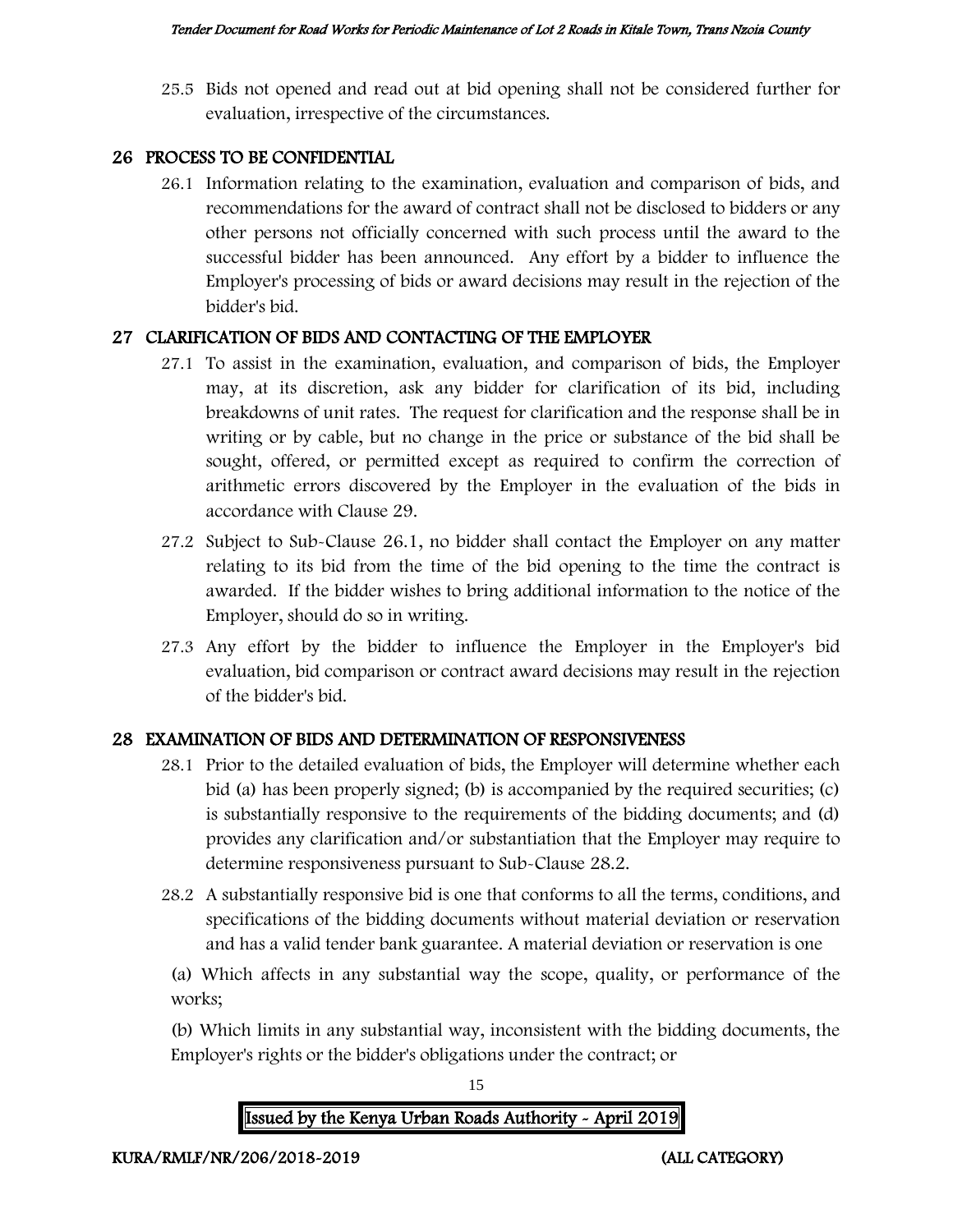(c) Whose rectification would affect unfairly the competitive position of other bidders presenting substantially responsive bids.

28.3 If a bid is not substantially responsive, it will be rejected by the Employer and may not subsequently be made responsive by correction or withdrawal of the nonconforming deviation or reservation.

#### 29 CORRECTION OF ERRORS

Errors in the BOQS shall not be corrected. BOQS with Errors shall be disqualified.

#### 30 EVALUATION AND COMPARISON OF BIDS

- 30.1 The Employer will carry out evaluation of details and information provided in post-Qualification Questionnaire and any bidder who does not qualify shall not have his/her bid evaluated further.
- 30.2 The Employer will then evaluate and compare only the bids determined to be substantially responsive in accordance with Clauses 27 and 28.
	- 30.3 The procuring entity may at any time terminate procurement proceedings before contract award and shall not be liable to any person for the termination.
	- 30.4 A tenderer who gives false information in the tender document about its qualification or who refuses to enter into a contract after notification of contract award shall be considered for debarment from participating in future public procurement.

#### 31 QUALIFICATION AND EVALUATION CRITERIA

31.1 Post-qualification will be based on meeting all of the following minimum point scale criteria regarding the Applicant's general and particular experience, personnel and equipment capabilities as well as financial position. The Employer reserves the right to waive minor deviations, if they do not materially affect the capacity of an applicant to perform the contract. Subcontractor's experience and resources shall not be taken into account in determining the Applicant's compliance with qualifying criteria.

#### 31.2 General Experience.

The Applicant shall meet the following minimum criteria: -

- (a) Average annual turnover for the last  $2$  years  $-$  KShs.3,000,000.00/ $\sim$ .
- (b) Successful completion as a prime contractor or sub-contractor in the execution of at least two roads maintenance/rehabilitation/new construction projects of a similar nature and comparable in complexity to the proposed contract within the last two years, for which at least one was located in an urban environment in Kenya.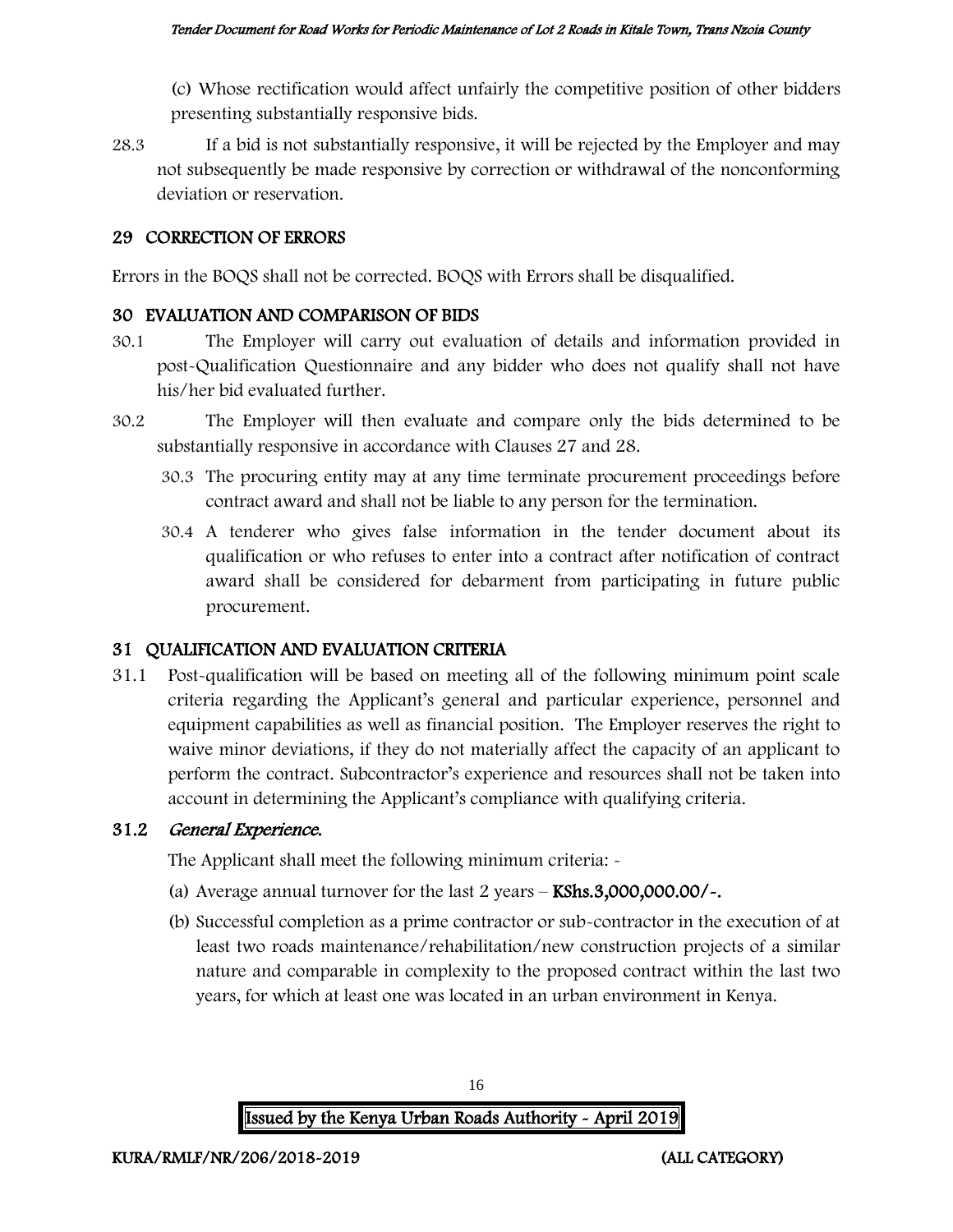- 31.3 **Personnel Capabilities.** The Applicant should list down personnel of minimum qualification of Ordinary Diploma in Civil Engineering for Site Agent, Ordinary Diploma for the surveyor and other supervisory staff.
- 31.4 *Equipment Capabilities.* The Applicant should list down, the plants and equipment that are in his ownership and the ones proposed for hire which should be suitable for executing contract works. – Applicants must attaché evidence of ownership or hiring arrangements.
- 31.5 **Cash flow statement**. The Applicant should demonstrate that the firm has access to or has available, liquid assets, unencumbered real assets, lines or credit, and other financial means sufficient to meet the construction cash flow for a period of 2 months, estimated at 20% of the estimated tender sum.
- 31.6 Balance Sheets. Signed and stamped Audited balance sheets for the last two years should be submitted and must demonstrate the soundness of the Applicant's financial position, availability of working capital and net worth.
- 31.7 Financial position/Ratios. The applicant's financial information will be assessed in terms of ROCE, current ratio and return on equity, and the point scale criteria on their financial position given on this basis. Where necessary, the Employer may make inquiries with the Applicant's bankers.
- 31.8 Litigation History. The Applicant should provide accurate information on any litigation or arbitration resulting from contracts complete or under execution by him over the last five years. A consistent history of litigation against the Applicant may result in failure of the application.
- 31.9 Post-qualification criteria are as provided in the Appendix to instruction to tenderers. The bidders who pass the technical criteria will be subjected to financial evaluation.

## F. FINANCIAL EVALUATION

31.8 Comparison of major rates of items of construction & credibility of tenderers rates

The Employer will compare the tenderers' rates with the Engineer's estimates for major items of construction. If some bids are seriously unbalanced or front loaded in relation to the Engineer's estimates for the major items of work to be performed under the contract, the Employer may require the bidder to produce detailed price analyses for any or all items of the Bills of Quantities, to demonstrate the internal consistency of those prices with the construction methods and schedule proposed. After evaluation of the price analyses, taking into consideration the schedule of estimated contract payments, the Employer may require that the amount of the Performance Security set forth in Clause 35 be increased at the expense of the bidder to a level sufficient to protect the Employer against financial loss in the event of default of the successful bidder under the contract.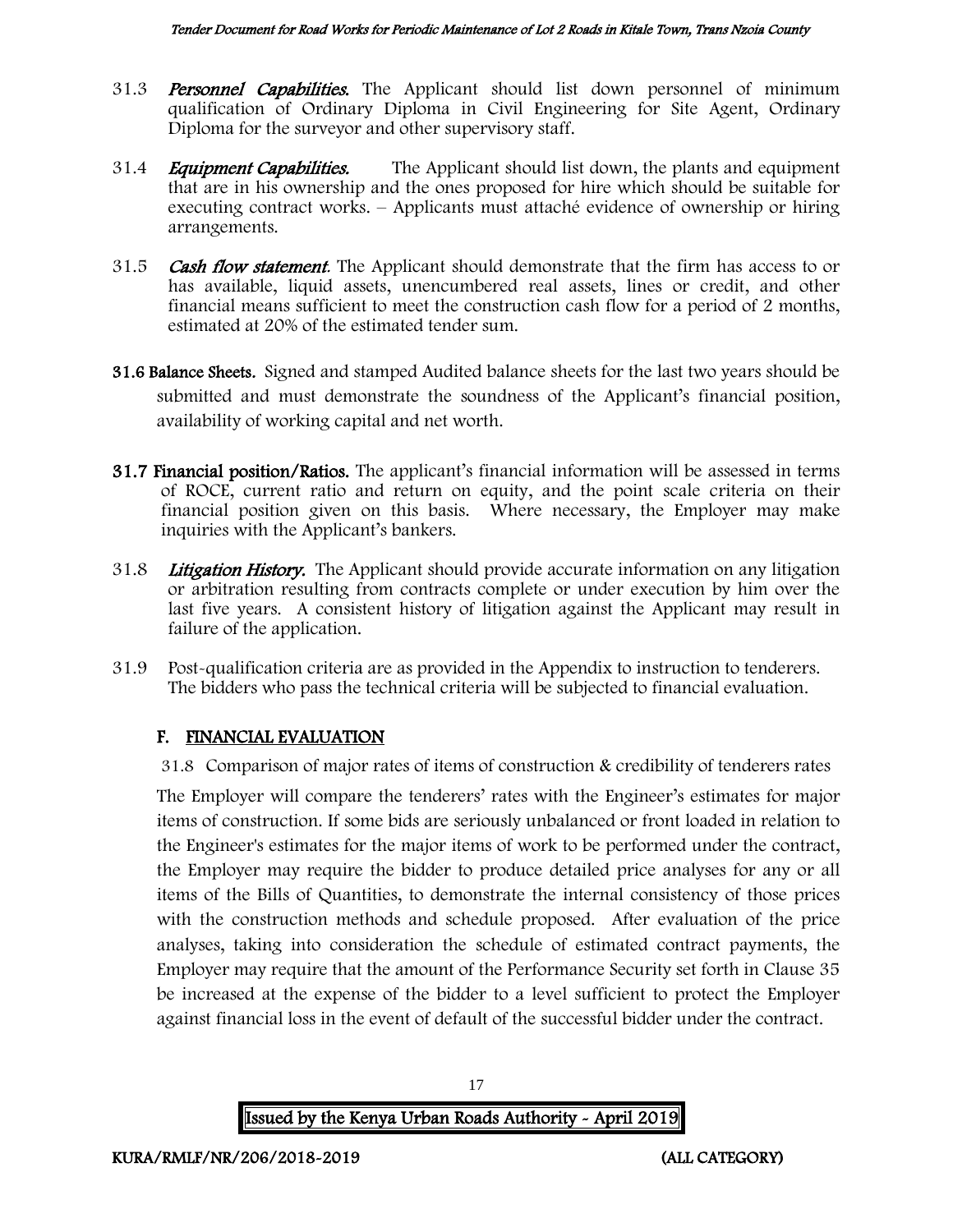## G. AWARD OF CONTRACT

## 32 AWARD

32.1 Subject to Clause 32, the Employer will award the contract to the bidder whose bid has been determined to be substantially responsive to the bidding documents and who has offered the lowest Evaluated Bid Price pursuant to Clause 29, provided that such bidder has been determined to be (a) eligible in accordance with the provisions of Sub-Clause 3.1, and (b) qualified in accordance with the provisions of Clause 4.

## 33 EMPLOYER'S RIGHT TO ACCEPT ANY BID AND TO REJECT ANY OR ALL BIDS

33.1 The Employer reserves the right to accept or reject any bid, and to annul the bidding process and reject all bids, at any time prior to award of contract, without thereby incurring any liability to the affected bidder or bidders or any obligation to inform the affected bidder or bidders of the grounds for the Employer's action.

### 34 NOTIFICATION OF AWARD

- 34.1 Prior to expiration of the period of bid validity prescribed by the Employer, the Employer will notify the successful bidder in writing or by cable confirmed by registered letter that its bid has been accepted. This letter (hereinafter and in the Conditions of Contract called "Letter of Acceptance") shall specify the sum, which the Employer will pay the Contractor in consideration of the execution and completion of the works and the remedying of any defects therein by the Contractor as prescribed by the contract (hereinafter and in the Conditions of Contract called "the Contract Price").
- 34.2 At the same time that the Employer notifies the successful bidder that his bid has been accepted, the Employer shall notify the other bidders that their bids have been unsuccessful and that their bid security will be returned as promptly as possible, in accordance with sub clause 17.4.

## 35 SIGNING OF AGREEMENT

35.1 Within 21 days of receipt of the Notification of Award, the successful bidder shall sign the Form of Agreement and return it to the Employer, together with the required performance security.

## 36 PERFORMANCE SECURITY

- 36.1 Within 21 days of receipt of the Letter of Acceptance from the Employer, the successful bidder shall furnish to the Employer a performance security in the form stipulated in the Conditions of contract. The form of performance security provided in Section 9 of the bidding documents shall be used.
- 36.2 The successful bidder shall provide a performance security in the form of an Unconditional Bank Guarantee from a reputable bank located in Kenya.

18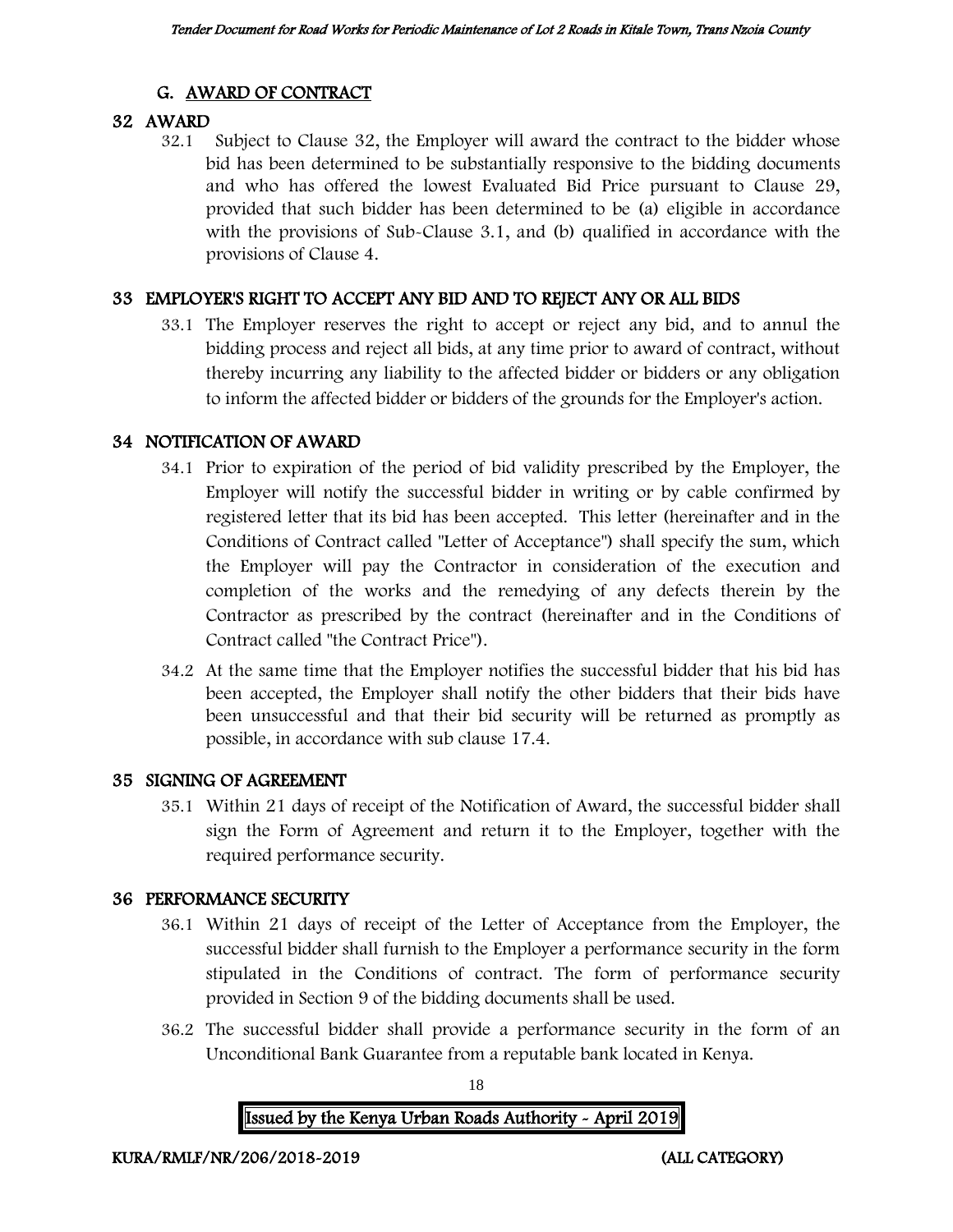36.3 Failure by successful bidder to lodge the required performance Guarantee within 21 days of the receipt of the letter of Acceptance shall constitute sufficient grounds for annulment of the award and forfeiture of the bid surety; in which event the Employer may make the award to another bidder or call for new bids.

#### 37 CONTRACT EFFECTIVENESS

37.1 The Contract will be effective only upon signature of the Agreement between the Contractor and the Employer.

## QUALIFICATION CRITERIA

This Section contains all the factors, methods and criteria that the Employer shall use to evaluate applications. The information to be provided in relation to each factor and the definitions of the corresponding terms are included in the respective Application Forms.

#### **Contents**

| 7. Schedule of the Major Items of Plant/Equipment Available for Proposed Contract 20 |  |
|--------------------------------------------------------------------------------------|--|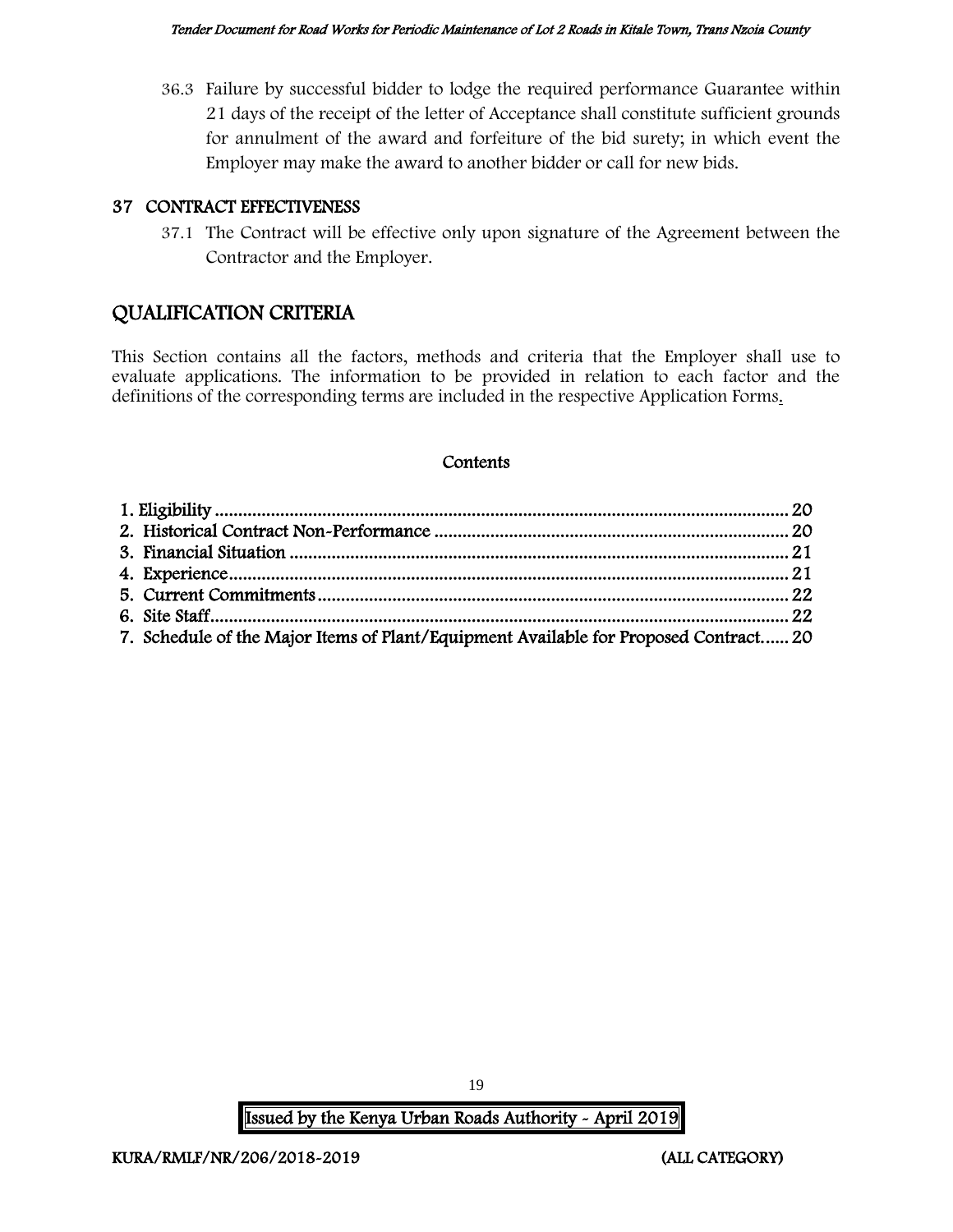#### Tender Document for Road Works for Periodic Maintenance of Lot 2 Roads in Kitale Town, Trans Nzoia County

<span id="page-20-2"></span><span id="page-20-0"></span>

|                |                                                                                      | Qualification Criteria                                                                                                                                                                                                                                                                                                                                                                                                                                                                                                                                                | Compliance<br>Requirement | Documentation              |
|----------------|--------------------------------------------------------------------------------------|-----------------------------------------------------------------------------------------------------------------------------------------------------------------------------------------------------------------------------------------------------------------------------------------------------------------------------------------------------------------------------------------------------------------------------------------------------------------------------------------------------------------------------------------------------------------------|---------------------------|----------------------------|
| No.            | Subject                                                                              | Requirement                                                                                                                                                                                                                                                                                                                                                                                                                                                                                                                                                           | Bidder                    | Submission<br>Requirements |
| 1. Eligibility |                                                                                      |                                                                                                                                                                                                                                                                                                                                                                                                                                                                                                                                                                       |                           |                            |
| 1.1            | Eligibility                                                                          | Nationality in accordance with<br>Sub-Clause 4.1.                                                                                                                                                                                                                                                                                                                                                                                                                                                                                                                     | Must meet requirement     | Section 2, Schedule 1      |
| 1.2            | Conflict of Interest                                                                 | No conflicts of interest in Sub-<br>Clause 4.2.                                                                                                                                                                                                                                                                                                                                                                                                                                                                                                                       | Must meet requirement     | Section 2, Schedule 1      |
| 1.3            | Debarment                                                                            | Not having been declared<br>ineligible by the Employer, as<br>described in Sub-Clause 4.3.                                                                                                                                                                                                                                                                                                                                                                                                                                                                            | Must meet requirement     | Section 2, Schedule 11     |
| 1.4            | Incorporation &<br>Registration                                                      | Pursuant to sub-clause 4.1 the<br>following shall be provided;<br>- Copy of Certificate of<br>incorporation certified by a<br>Commissioner of Oaths or<br>issuing authority to show that<br>the applicant is a registered<br>company and legally authorised<br>to do business in Kenya<br>- Proof of registration with the<br>National Construction Authority<br>(NCA) in the categories<br>indicated in the tender notice.<br>-Proof of registration with a<br>Certified copy of a valid<br>certificate from National or<br>County Treasury for relevant<br>category | Must meet requirement     | Section 2, Schedule 1      |
| 2.1            | 2. Historical Contract Non-Performance<br>History of Non-<br>Performing<br>Contracts | Non-performance of a contract<br>did not occur within the last<br>five (5) years prior to the<br>deadline for application<br>submission based on all<br>information on fully settled<br>disputes or litigation. A fully<br>settled dispute or litigation is<br>one that has been resolved in<br>accordance with the Dispute<br>Resolution Mechanism under<br>the respective contract, and<br>where all appeal instances<br>available to the applicant have<br>been exhausted.                                                                                         | Must meet requirement     | Section 2, Schedule 5      |

<span id="page-20-1"></span>20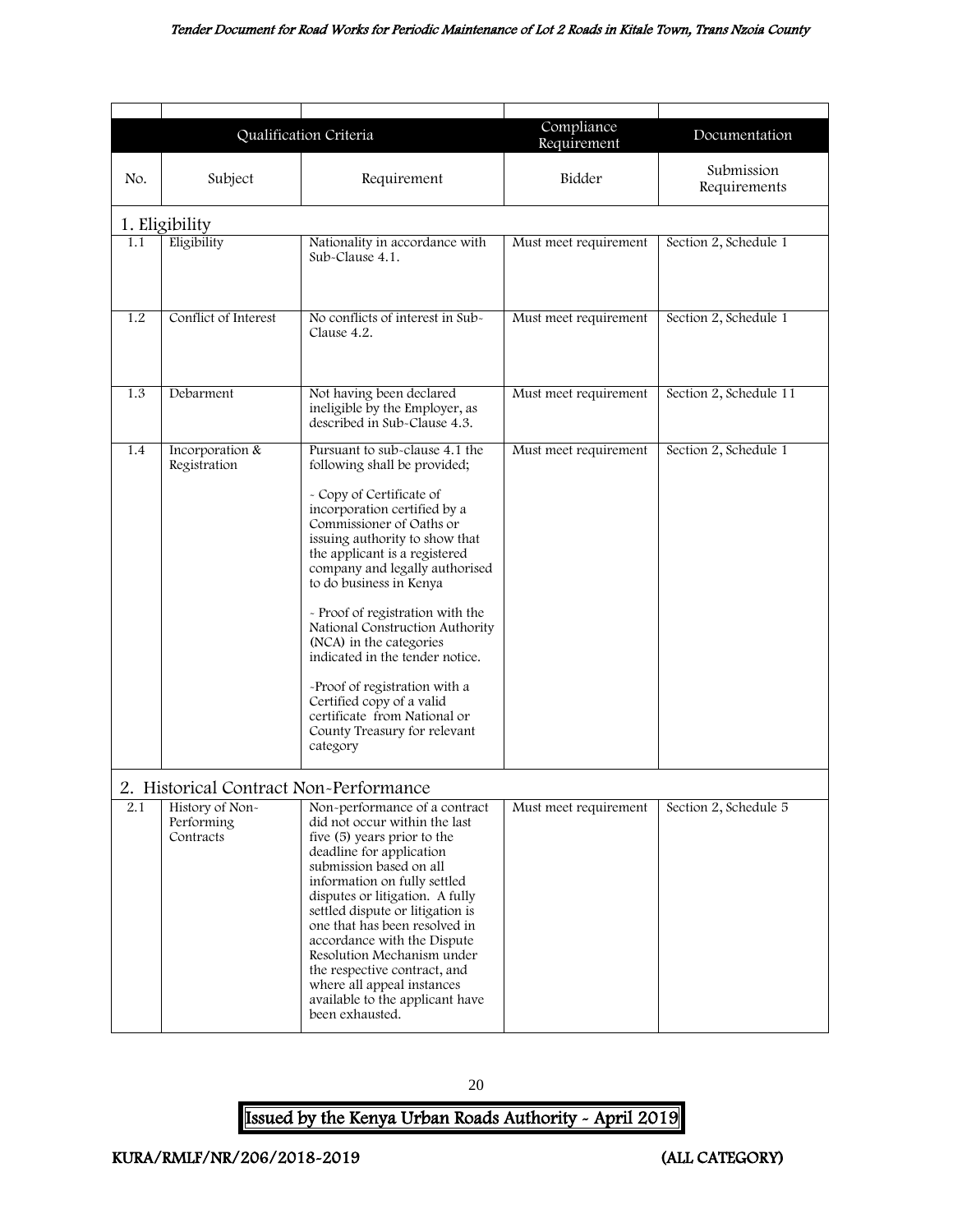<span id="page-21-1"></span><span id="page-21-0"></span>

|                     |                                            | Qualification Criteria                                                                                                                                                                                                                                                                                                                                                                                                                 | Compliance<br>Requirement                                                                                                                  | Documentation                                                                                                                                                                                                                                                                                                                                                                                                                                                                           |
|---------------------|--------------------------------------------|----------------------------------------------------------------------------------------------------------------------------------------------------------------------------------------------------------------------------------------------------------------------------------------------------------------------------------------------------------------------------------------------------------------------------------------|--------------------------------------------------------------------------------------------------------------------------------------------|-----------------------------------------------------------------------------------------------------------------------------------------------------------------------------------------------------------------------------------------------------------------------------------------------------------------------------------------------------------------------------------------------------------------------------------------------------------------------------------------|
| No.                 | Subject                                    | Requirement                                                                                                                                                                                                                                                                                                                                                                                                                            | Bidder                                                                                                                                     | Submission<br>Requirements                                                                                                                                                                                                                                                                                                                                                                                                                                                              |
| 2.2                 | Pending Litigation                         | All pending litigation shall in<br>total not represent more than<br>fifty percent (50%)] of the<br>Applicant's net worth and shall<br>be treated as resolved against<br>the Applicant.                                                                                                                                                                                                                                                 | Must meet requirement                                                                                                                      | Section 2, Schedule 10                                                                                                                                                                                                                                                                                                                                                                                                                                                                  |
|                     | 3. Financial Situation                     |                                                                                                                                                                                                                                                                                                                                                                                                                                        |                                                                                                                                            |                                                                                                                                                                                                                                                                                                                                                                                                                                                                                         |
| 3.1                 | Financial<br>Performance                   | (a) Submission of audited<br>balance sheets or other financial<br>statements acceptable to the<br>Employer, for the last two [2]<br>years and authenticated bank<br>statement for the last six (6)<br>months to demonstrate:<br>(b) the current soundness of the<br>applicants financial position<br>and its prospective long term<br>profitability, and<br>(c) capacity to have a cash flow<br>equivalent to 20% of the tender<br>sum | Must submit as<br>required and bidders<br>who meet the<br>requirement are<br>marked YES, those that<br>do not meet are marked<br><b>NO</b> | Attach evidence on<br>the requirement of<br>Section 2, Schedule 8<br>a) All pages must be<br>initialized and<br>stamped by both a<br>practicing Auditor<br>registered with<br>ICPAK and one of the<br>Directors. Auditor's<br>practicing<br>membership number<br>from ICPAC must be<br>indicated. Non-<br>adherence to this to<br>part a, b and c leads<br>to disqualification.<br>(b) All pages in the<br>bank statement must<br>be initialized and<br>stamped by the<br>issuing bank. |
| 3.2                 | Average Annual<br>Construction<br>Turnover | (d) Average annual<br>construction turnover of KShs.3<br>Million [3 Million], calculated<br>as total certified payments<br>received for contracts in<br>progress or completed, within<br>the last two $[(2)]$ years                                                                                                                                                                                                                    | Must submit as<br>required and bidders<br>who meet the<br>requirement are<br>marked YES, those that<br>do not meet are marked<br>NO.       | Section 2, Schedule 8                                                                                                                                                                                                                                                                                                                                                                                                                                                                   |
|                     | 4. Experience                              |                                                                                                                                                                                                                                                                                                                                                                                                                                        |                                                                                                                                            |                                                                                                                                                                                                                                                                                                                                                                                                                                                                                         |
| 4.1 (a<br>$\lambda$ | General Construction<br>Experience         | Experience under construction<br>contracts in the role as a main<br>contractor or subcontractor for<br>at least the last two[2] years<br>prior to the applications<br>submission deadline                                                                                                                                                                                                                                              | Must submit as<br>required and bidders<br>who meet the<br>requirement are<br>marked YES, those that<br>do not meet are marked<br>NO.       | Section 2, Schedule 6A                                                                                                                                                                                                                                                                                                                                                                                                                                                                  |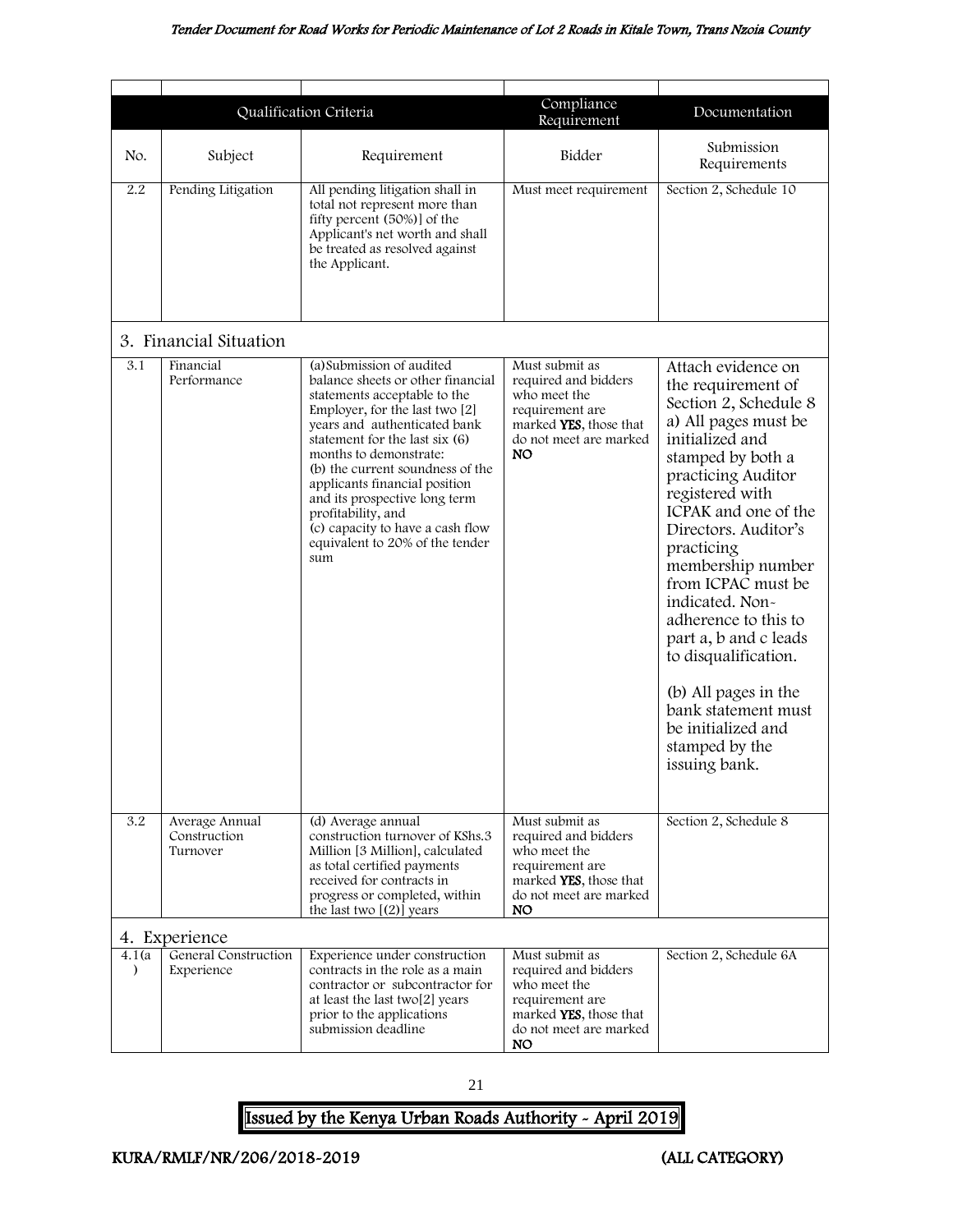<span id="page-22-1"></span><span id="page-22-0"></span>

|                         | Qualification Criteria              |                                                                                                                                                                                                                                                                                                                                                                                                                                                                                        | Compliance<br>Requirement                                                                                                            | Documentation                                                                                                                                          |
|-------------------------|-------------------------------------|----------------------------------------------------------------------------------------------------------------------------------------------------------------------------------------------------------------------------------------------------------------------------------------------------------------------------------------------------------------------------------------------------------------------------------------------------------------------------------------|--------------------------------------------------------------------------------------------------------------------------------------|--------------------------------------------------------------------------------------------------------------------------------------------------------|
| No.                     | Subject                             | Requirement                                                                                                                                                                                                                                                                                                                                                                                                                                                                            | Bidder                                                                                                                               | Submission<br>Requirements                                                                                                                             |
| 4.2(b)<br>$\mathcal{E}$ | Specific Construction<br>Experience | Participation as a roads<br>contractor, management<br>contractor or subcontractor, in<br>at least two (2) each with a<br>value of at least<br>KShs. 3 Million (Three million),<br>successfully and substantially<br>completed. One (1) of the<br>contracts should be in a City<br>and that are similar to the<br>proposed works. The similarity<br>shall be based on the physical<br>size, complexity,<br>methods/technology or other<br>characteristics as described in<br>Section 2. | Must submit as<br>required and bidders<br>who meet the<br>requirement are<br>marked YES, those that<br>do not meet are marked<br>NO. | Section 2, Schedule6A<br>Submit Award letters and<br>substantial or completion<br>certificates which must be<br>certified by the issuing<br>authority. |
|                         | 5. Current Commitments              |                                                                                                                                                                                                                                                                                                                                                                                                                                                                                        |                                                                                                                                      |                                                                                                                                                        |
| 5.1                     | On-going contracts                  | The total value of outstanding<br>works on the on-going<br>contracts should not exceed the<br>average annual turnover for the<br>last two years.                                                                                                                                                                                                                                                                                                                                       | Must submit as<br>required and bidders<br>who meet the<br>requirement are<br>marked YES, those that<br>do not meet are marked<br>NO. | Section 2, Schedule<br>6 <sub>B</sub>                                                                                                                  |
|                         | 6. Site Staff                       |                                                                                                                                                                                                                                                                                                                                                                                                                                                                                        |                                                                                                                                      |                                                                                                                                                        |
|                         | HQ Staff<br>Site Agent              | The site staff shall possess<br>minimum levels of<br>qualifications set below;<br>Qualification $=$<br>Diploma in relevant field<br>$Qualification =$<br>Diploma in Civil Engineering                                                                                                                                                                                                                                                                                                  | Must submit as<br>required and bidders<br>who meet the<br>requirement are<br>marked YES, those that<br>do not meet are marked<br>NO. | Section 2, Schedule 5                                                                                                                                  |
|                         | Foreman<br>Site Surveyor            | General Experience = $3 \text{ yrs}$<br>Specific Experience $= 2$ Yrs<br>Qualification = $Dip$ . Civil<br>Engineering<br>General Experience = $3 \text{ yrs}$<br>Specific Experience $= 2$ Yrs<br>Qualification = Diploma in<br>Survey<br>General Experience = $3$ yrs<br>Specific Experience $= 2$ Yrs                                                                                                                                                                                | Must submit as<br>required and bidders<br>who meet the<br>requirement are<br>marked YES, those that<br>do not meet are marked<br>NO. |                                                                                                                                                        |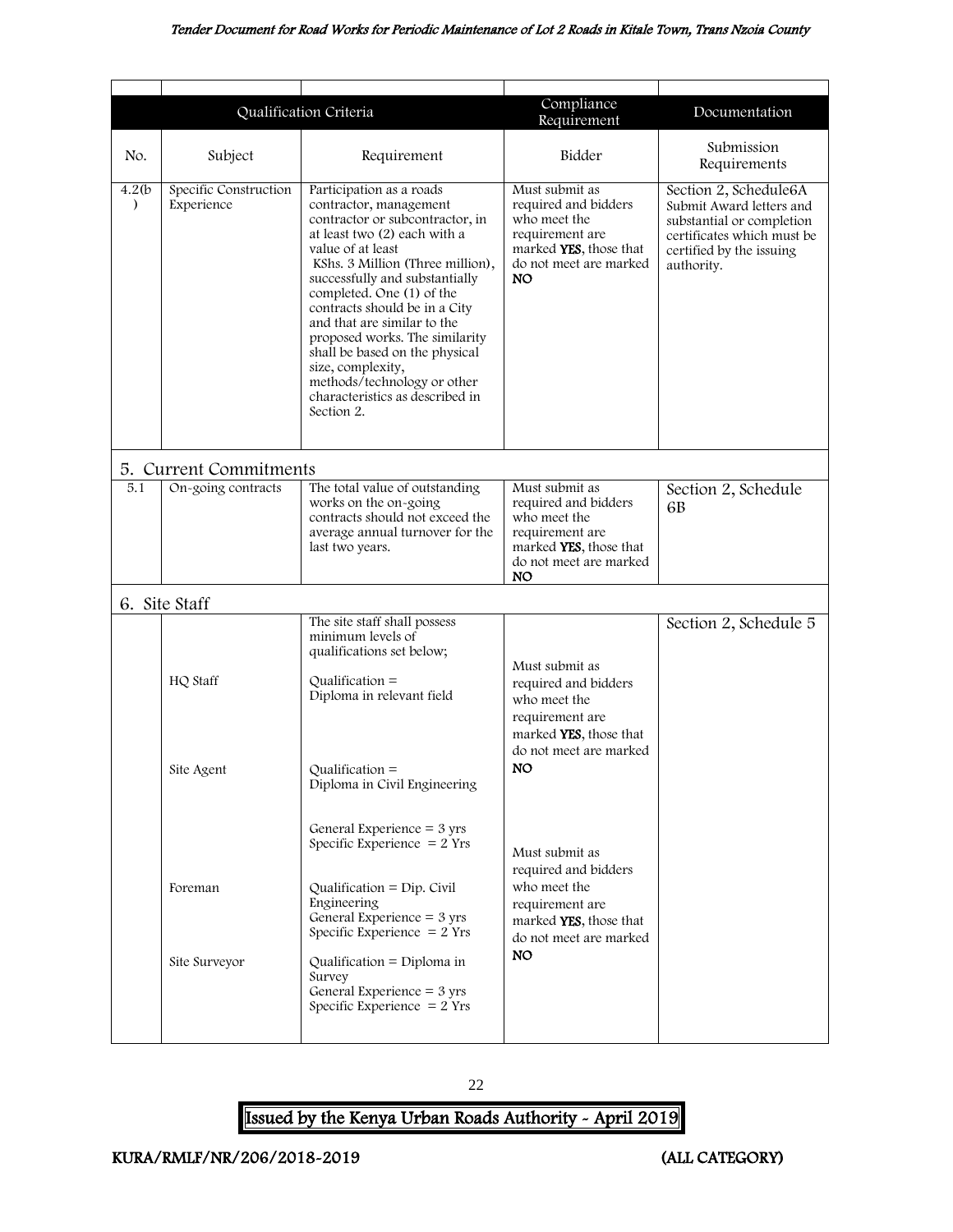#### Tender Document for Road Works for Periodic Maintenance of Lot 2 Roads in Kitale Town, Trans Nzoia County

|                |                                                  | Qualification Criteria                                                                                                                                                                                                                                                                                                                                 | Compliance<br>Requirement                                                                                                                          | Documentation              |
|----------------|--------------------------------------------------|--------------------------------------------------------------------------------------------------------------------------------------------------------------------------------------------------------------------------------------------------------------------------------------------------------------------------------------------------------|----------------------------------------------------------------------------------------------------------------------------------------------------|----------------------------|
| No.            | Subject                                          | Requirement                                                                                                                                                                                                                                                                                                                                            | Bidder                                                                                                                                             | Submission<br>Requirements |
| $\overline{7}$ | Plant and<br>Equipment                           | See description below in<br>Schedule 7                                                                                                                                                                                                                                                                                                                 |                                                                                                                                                    |                            |
| 8.             | Work<br>Methodology                              | Submission of a brief<br>work methodology in<br>accordance with sub-<br>clause 5.3<br>The tenderer shall<br>provide the following;<br>1. Signed work<br>programme chart and<br>cash flow estimate<br>2. Proposals on work<br>scheduling including<br>the response time<br>3. Detailed method<br>statement on how to<br>carry out the intended<br>works | Must submit as<br>required and bidders<br>who meet the<br>requirement are<br>marked <b>YES</b> , those that<br>do not meet are marked<br><b>NO</b> | Section 2                  |
| 9              | <b>Business permit</b><br>and office<br>location | Should have a physical<br>address and Current<br>business Permit                                                                                                                                                                                                                                                                                       | Must submit as<br>required and bidders<br>who meet the<br>requirement are<br>marked YES, those that<br>do not meet are marked<br>NO.               | Section 2, Schedule 1      |
| 10             | Litigation History                               | The applicant to provide a<br>valid Sworn affidavit for<br>the tender.                                                                                                                                                                                                                                                                                 | Must submit as<br>required and bidders<br>who meet the<br>requirement are<br>marked YES, those that<br>do not meet are marked<br>NO.               | Section 2, Schedule 10     |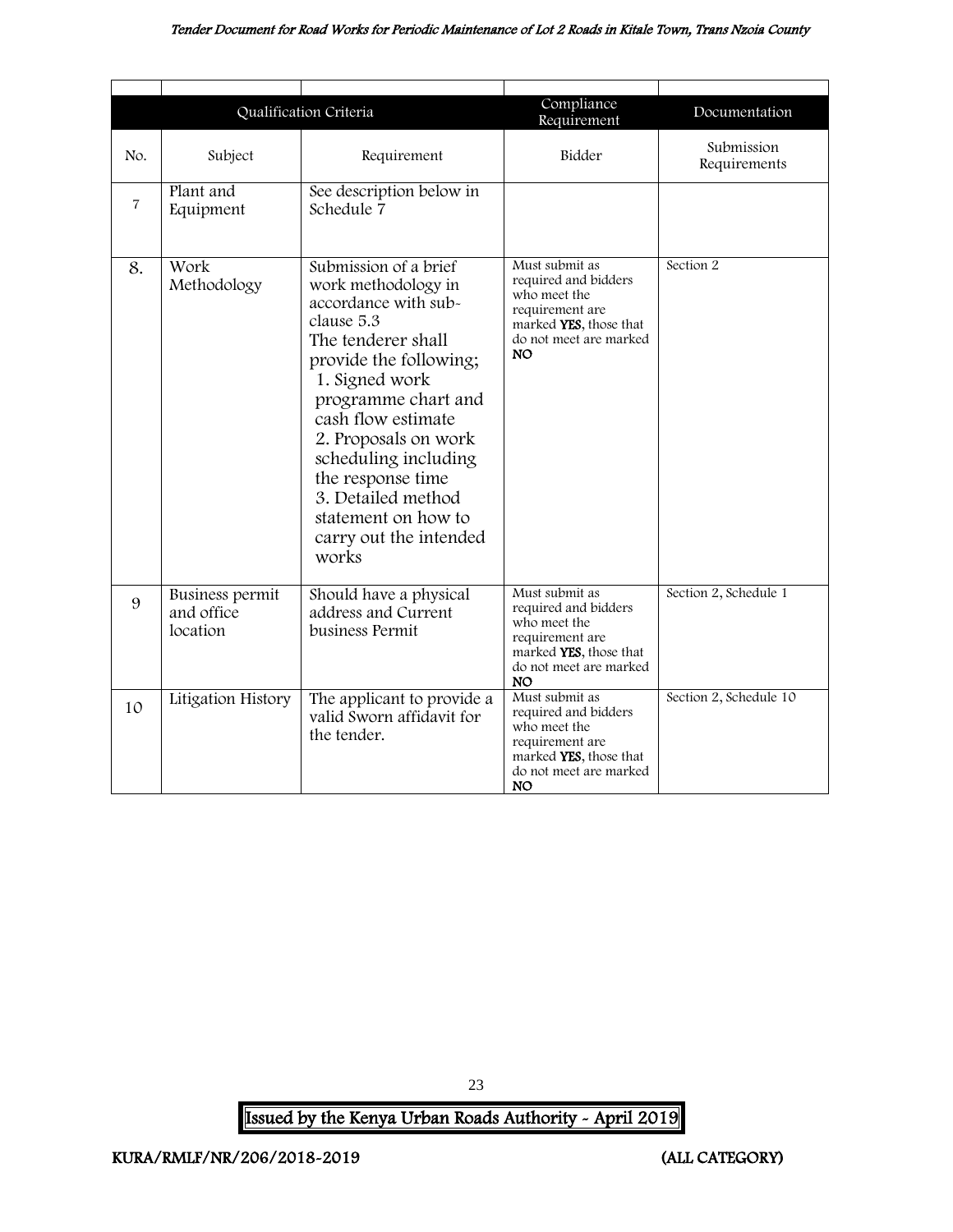#### 7. Schedule of the Major Items of Plant/Equipment Available for Proposed Contract.

The Bidder must indicate the core plant and equipment considered by the company to be necessary for undertaking the project together with proof of ownership or lease of the same. The lease must be current i.e. dated from April, 2019. Leases which are out dated will not be accepted. (\* Mandatory minimum number of equipment required by the Employer for the execution of the project that the bidder must make available for the Contract).

| Item<br>No.   | <b>Equipment Details</b>                               | Number Required<br>for the Contract<br>*Minimum<br>Execution | Maximum Score | No of Equipment<br>Owned by the<br>Bidder | purchased by the<br>No. of equipment<br>to be hired<br>Bidder | No. of equipment<br>to be made<br>available for<br>Contract by<br>Bidder |
|---------------|--------------------------------------------------------|--------------------------------------------------------------|---------------|-------------------------------------------|---------------------------------------------------------------|--------------------------------------------------------------------------|
| $\mathbf{A}$  | <b>Bituminous Plants</b>                               |                                                              |               |                                           |                                                               |                                                                          |
|               | Bitumen Pressure distributor                           | $\mathcal{O}$                                                |               |                                           |                                                               |                                                                          |
| $\, {\bf B}$  | Asphalt concrete paver<br>Subtotal for A<br>Compactors | $\mathcal{O}$                                                |               |                                           |                                                               |                                                                          |
|               | Vibrating compaction plate 300 mm wide                 | $\Omega$                                                     |               |                                           |                                                               |                                                                          |
|               | Vibrating compaction plate 600 mm wide                 | $\mathcal{O}$                                                |               |                                           |                                                               |                                                                          |
|               | Subtotal for B                                         | $\underline{0}$                                              |               |                                           |                                                               |                                                                          |
| $\mathcal{C}$ | Concrete Equipment                                     |                                                              |               |                                           |                                                               |                                                                          |
|               | Mobile concrete mixers                                 | $\mathbf{1}$                                                 | YES/NO        |                                           |                                                               |                                                                          |
|               | Concrete vibrators                                     | 1                                                            | YES/NO        |                                           |                                                               |                                                                          |
|               | Subtotal for C                                         | $\overline{2}$                                               |               |                                           |                                                               |                                                                          |
| $\mathbf D$   | Transport (Tippers, dumpers, water<br>tankers)         |                                                              |               |                                           |                                                               |                                                                          |
|               | $4X2$ tippers payload $7 - 12$ tonnes                  |                                                              |               |                                           |                                                               |                                                                          |
|               | 6X4 tippers payload $16 - 20$ tonnes                   |                                                              |               |                                           |                                                               |                                                                          |
|               | 8X4 tippers payload $16 - 20$ tonnes                   |                                                              |               |                                           |                                                               |                                                                          |
|               | Flatbed lorries                                        |                                                              |               |                                           |                                                               |                                                                          |
| ${\bf E}$     | Subtotal for $D$ – tippers & dumpers                   | $\overline{3}$                                               | YES/NO        |                                           |                                                               |                                                                          |
|               | Water tankers $(18,000 - 20,000)$ litres<br>capacity)  | $\mathbf 1$                                                  |               |                                           |                                                               |                                                                          |

24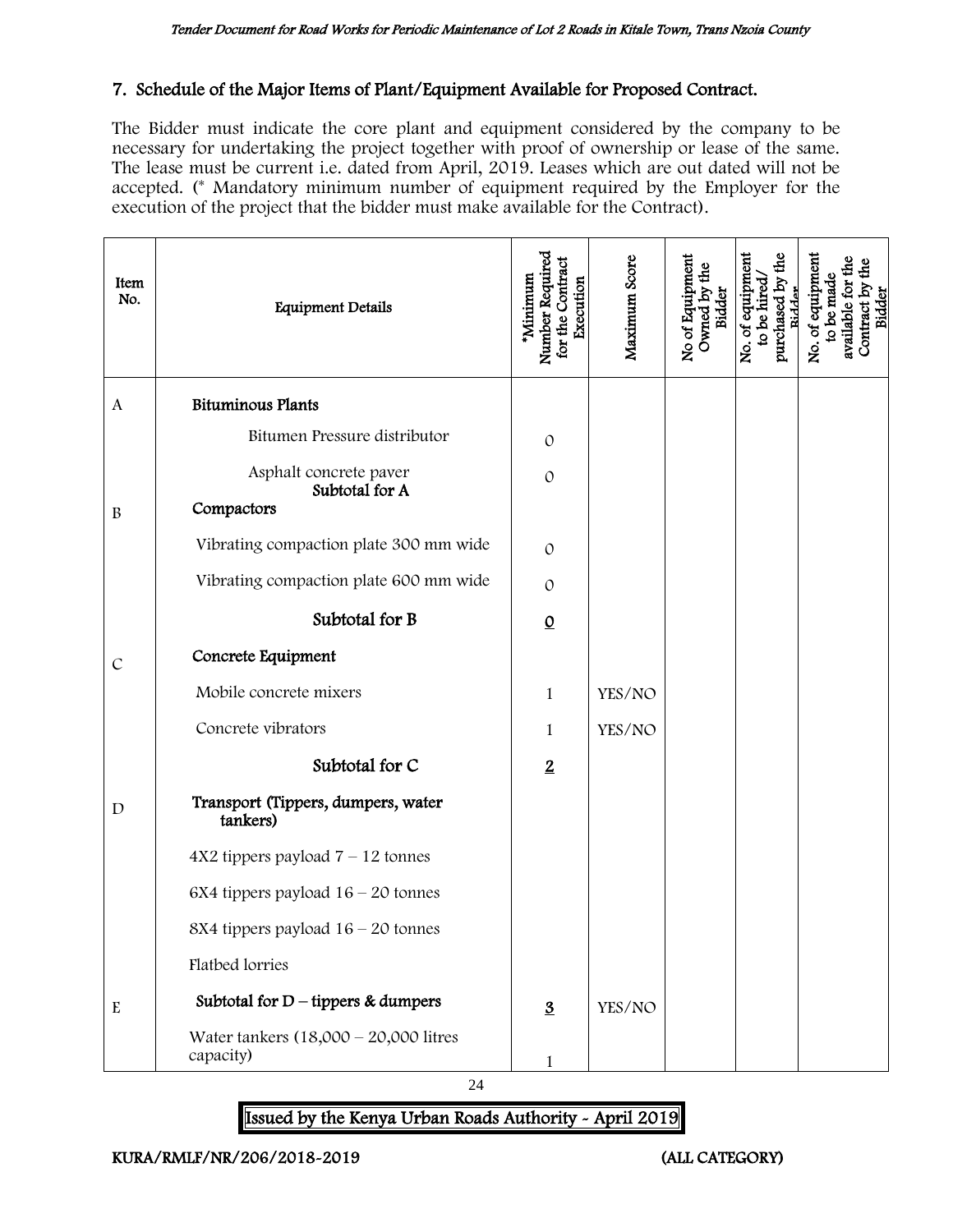<span id="page-25-0"></span>

| Item<br>No.               | <b>Equipment Details</b>                                                                            | Number Required<br>for the Contract<br>Minimum<br>Execution | Maximum Score | No of Equipment<br>Owned by the<br>Bidder | purchased by the<br>No. of equipment<br>to be hired<br>Ridder | No. of equipment<br>$\frac{1}{2}$<br>available for the<br>to be made<br>Contract by t<br>Bidder |
|---------------------------|-----------------------------------------------------------------------------------------------------|-------------------------------------------------------------|---------------|-------------------------------------------|---------------------------------------------------------------|-------------------------------------------------------------------------------------------------|
|                           | Subtotal for E                                                                                      | $\mathbf 1$                                                 | YES/NO        |                                           |                                                               |                                                                                                 |
| $\boldsymbol{\mathrm{F}}$ | Earth – Moving Equipment<br>Wheeled loaders                                                         |                                                             |               |                                           |                                                               |                                                                                                 |
|                           | Motor graders (93 - 205kW)                                                                          | 1                                                           |               |                                           |                                                               |                                                                                                 |
|                           | Trench excavator                                                                                    |                                                             |               |                                           |                                                               |                                                                                                 |
| $\mathsf{G}$              | Subtotal for E                                                                                      | $\mathbf 1$                                                 | YES/NO        |                                           |                                                               |                                                                                                 |
|                           | Excavators<br>Hydraulic crawler mounted $(7 - 10)$<br>tonnes) $-0.25 - 0.4$ m3 SAE bucket.          |                                                             |               |                                           |                                                               |                                                                                                 |
|                           | Hydraulic crawler mounted $(10 - 16)$<br>tonnes) $-0.40 - 0.60$ m3 SAE bucket.                      |                                                             |               |                                           |                                                               |                                                                                                 |
|                           | Hydraulic wheel mounted $(7 - 10)$ tonnes)<br>$-0.25 - 0.4$ m3 SAE bucket.                          |                                                             |               |                                           |                                                               |                                                                                                 |
|                           | Hydraulic wheel mounted $(10 - 16$ tonnes)<br>$-0.40 - 0.6$ m3 SAE bucket.                          |                                                             |               |                                           |                                                               |                                                                                                 |
|                           | Hydraulic wheel mounted back loader $(7 -$<br>10 tonnes) $-0.25 - 0.4$ m3 SAE bucket.               |                                                             |               |                                           |                                                               |                                                                                                 |
|                           | Subtotal for G                                                                                      | $\mathbf 1$                                                 |               |                                           |                                                               |                                                                                                 |
| H                         | Rollers                                                                                             |                                                             | YES/NO        |                                           |                                                               |                                                                                                 |
|                           | Self-propelled single drum vibrating<br>(various types)<br>Pneumatic rubber tyre (1-2 tonnes/wheel) | 1                                                           | YES/NO        |                                           |                                                               |                                                                                                 |
|                           | Sheep's foot roller                                                                                 | $\mathbf{1}$                                                | YES/NO        |                                           |                                                               |                                                                                                 |
|                           | Subtotal for H                                                                                      | $\overline{2}$                                              |               |                                           |                                                               |                                                                                                 |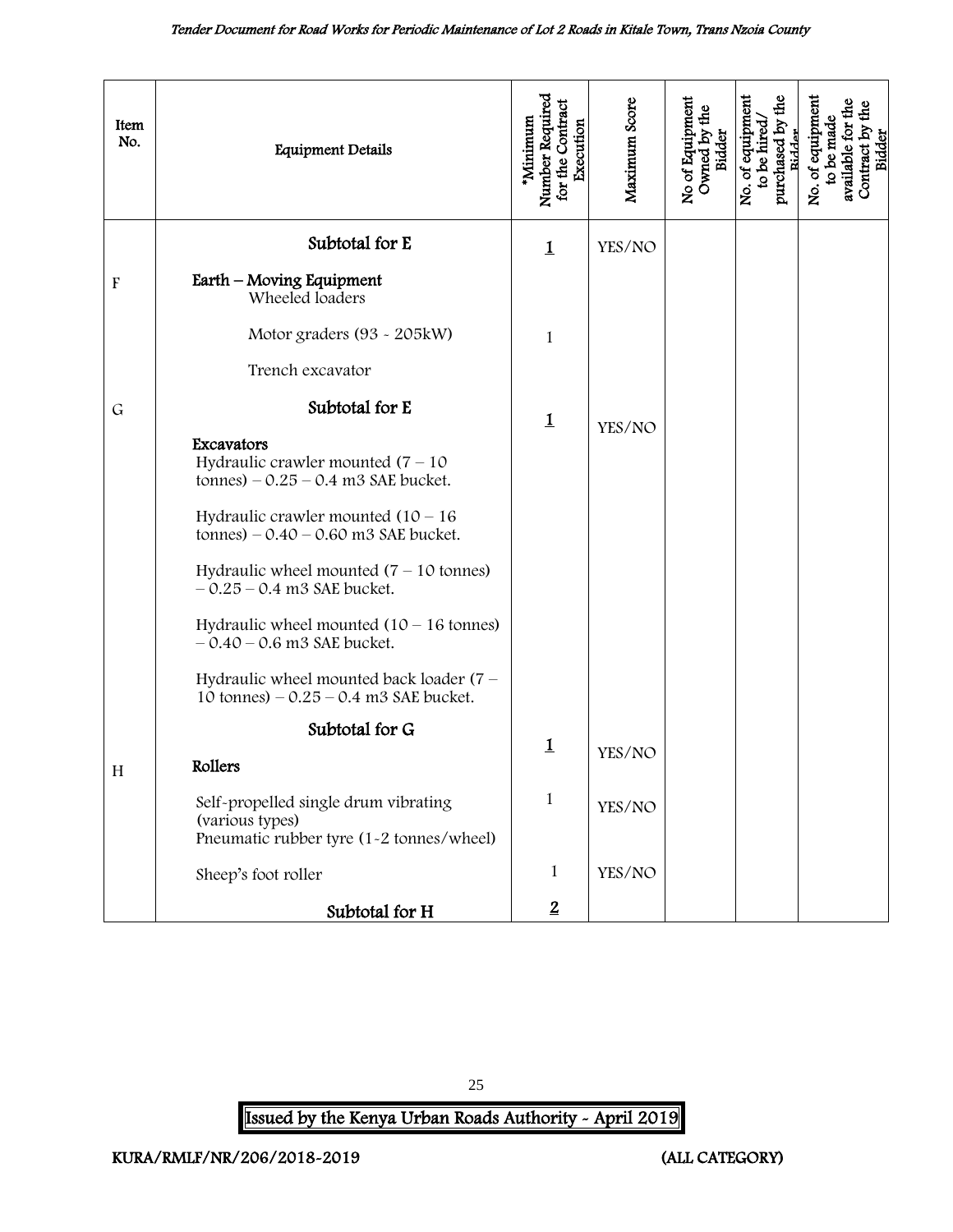# Appendix to Instruction to Tenderers

## Table 1: Pre- Qualification Checklist for Completeness and Responsiveness.

| S/No. | Completeness and<br>Responsiveness<br>Criteria                | References                                                  | Requirement                                                                                                                            |
|-------|---------------------------------------------------------------|-------------------------------------------------------------|----------------------------------------------------------------------------------------------------------------------------------------|
| 1.    | Form of Bid                                                   | Section II<br>Clause 20.2                                   | - Amount must be indicated<br>Properly stamped, filled and signed<br>$\tilde{\phantom{a}}$                                             |
| 2.    | Appendix to Form of<br>Bid                                    | Section II<br>Clause 20.2                                   | Properly stamped, filled and signed<br>$\ddot{\phantom{0}}$                                                                            |
| 3.    | <b>Bid Security</b>                                           | Section II<br>Clause 17                                     | - Unconditional bank guarantee<br>- In the format provided with all<br>conditions<br>- must be valid for 30 days after bid<br>validity |
| 4.    | <b>Confidential Business</b><br>Questionnaire                 | Section IX;<br>Schedule 1                                   | - Properly filled, stamped and signed<br>Provide all required information                                                              |
| 5.    | Form of Power of<br>Attorney                                  | Section IX;<br>Schedule 2<br>Clause $5.1(a)$                | Properly filled, stamped and signed                                                                                                    |
| 6.    | Tax Compliance<br>Certificate                                 | Tender notice                                               | - Provide valid tax compliance certificate                                                                                             |
| 7.    | Registration with<br>National Construction<br>Authority (NCA) | Tender notice<br>Item 1.4 of QC                             | - Copy of valid certificate and practicing<br>license                                                                                  |
| 8.    | Certificate of<br>Incorporation                               | Tender notice<br>Item 1.4 of QC                             | - Copy of certificate Certified by<br>Commissioner for Oaths                                                                           |
| 9.    | Priced Bill of<br>Quantities                                  | Clause 14.1<br>Section IX                                   | Fill all rates, prices and amounts and<br>counter sign any alteration(s)<br>Stamp and initial all pages of BOQ's                       |
| 10.   | Eligibility                                                   | Section II;<br>Schedule 1<br>Clause 4.1                     | - Legible copies of National ID or passport<br>for all directors<br>- System generated Form CR12 (12<br>months)                        |
| 11.   | Conflict of interest                                          | Section II;<br>Schedule 1<br>Clause 4.2                     | - to state explicitly                                                                                                                  |
| 12.   | Debarment                                                     | Section II<br>Clause 30.4;<br>Schedule 11<br>Item 1.3 of QC | Properly filled, stamped and signed                                                                                                    |

26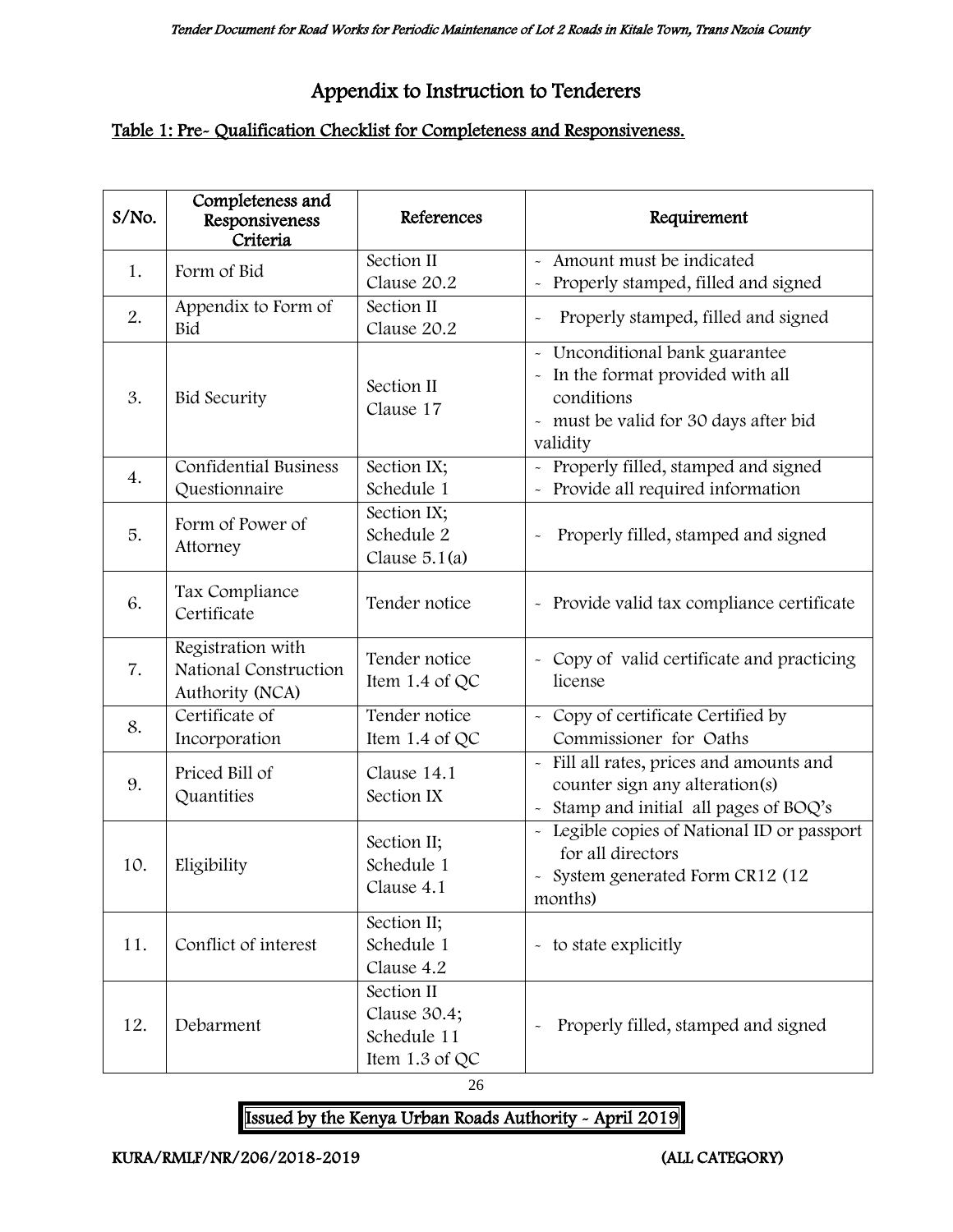#### Tender Document for Road Works for Periodic Maintenance of Lot 2 Roads in Kitale Town, Trans Nzoia County

| 13.            | Pending Litigation                                                         | Item 2.2 of QC                              | - Provide original sworn affidavit for the<br>specific tender                                                          |
|----------------|----------------------------------------------------------------------------|---------------------------------------------|------------------------------------------------------------------------------------------------------------------------|
| 14.            | Litigation History                                                         | Section II Clause<br>31.8; Schedule 10      | Properly filled, stamped and signed                                                                                    |
| 15.            | History of Non<br>performance                                              | Schedule 6B<br>Item 2.1 of QC               | - Fill information on non-completed<br>works                                                                           |
| 16.            | Certificate of<br>Tenderers Visit to Site                                  | Section II;<br>Clause 8.3                   | Attend pre-bid meeting/visit<br>$\sim$<br>- Certificate must be signed and stamped<br>by the Employer's representative |
| 17.            | Schedule of Major<br>Items of Plant                                        | Section XI<br>Item 5 of QC;<br>Schedule 7   | Properly filled, stamped and signed<br>$\tilde{\phantom{a}}$                                                           |
| 18.            | Schedule of Key<br>Personnel                                               | Section XI<br>Item 6 of QC;<br>Schedule 5   | Properly filled, stamped and signed                                                                                    |
| 19.            | Roadwork Completed<br>Satisfactorily                                       | Section XI;<br>Item 4 of QC<br>Schedule 6A  | Properly filled, stamped and signed<br>$\ddot{\phantom{0}}$                                                            |
| 20.            | Schedule of Ongoing<br>Projects                                            | Section XI;<br>Item 5.1 of QC<br>Schedule 7 | Properly filled, stamped and signed                                                                                    |
| 21.            | Schedule of other<br>Supplementary<br>Information /<br>Financial Standings | Section XI;<br>Item 5.1 of QC<br>Schedule 9 | Properly filled, stamped and signed                                                                                    |
| 22             | Declaration form for<br>bankrupt or insolvent                              | Schedule 11                                 | Properly filled, stamped and signed<br>$\ddot{\phantom{0}}$                                                            |
| 23             | Anti-corruption form                                                       | Schedule 12                                 | Properly filled, stamped and signed<br>$\tilde{\phantom{a}}$                                                           |
| 24.            | Copy of Bid Document                                                       | Clause 20.1                                 | Replica of the original<br>$\sim$                                                                                      |
| 25.            | Serialisation of all<br>pages in the bid<br>document                       | Employers notice                            | All pages in the bid document must be<br>$\tilde{}$<br>serialised.                                                     |
| <b>REMARKS</b> |                                                                            | Clause 13.1/20.2                            | Bid document to be complete, properly<br>$\tilde{}$<br>filled and signed.                                              |

Key: QC - Qualification Criteria

27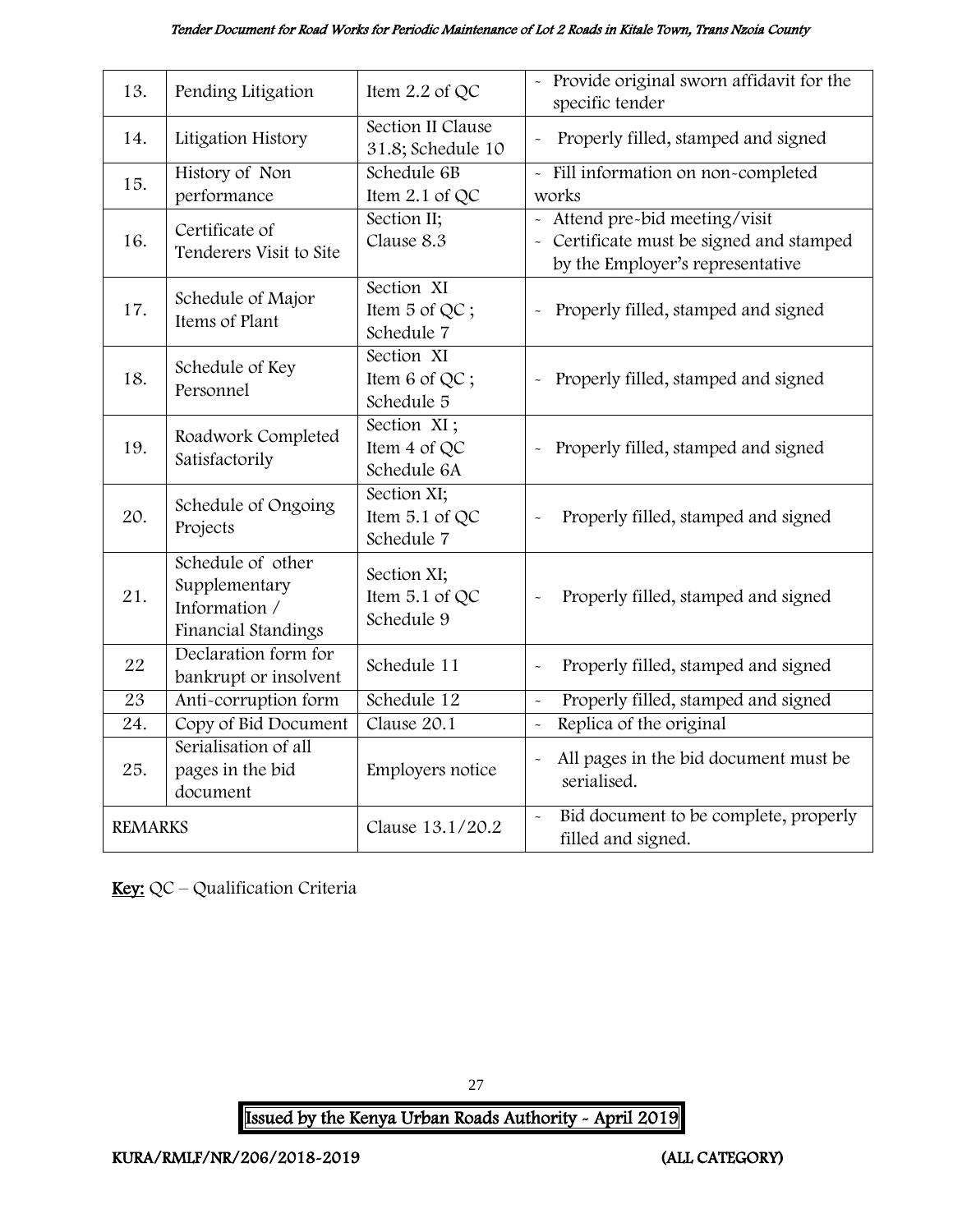#### Table 2: Post- qualification Score

| <b>ITEM</b>    |               | <b>DESCRIPTION</b>                   | <b>MEET</b><br><b>MUST</b> |
|----------------|---------------|--------------------------------------|----------------------------|
|                |               |                                      | <b>CRITERIA</b>            |
| $\mathbf{1}$   |               | <b>FINANCIAL CAPACITY</b>            |                            |
|                | a             | <b>Audited Statements</b>            | YES/NO                     |
|                | $\mathbf b$   | Cash flow statement (forecasts)      | YES/NO                     |
|                | $\mathcal{C}$ | Financial position/Ratios            | YES/NO                     |
|                | d             | Turnover                             | YES/NO                     |
| $\overline{2}$ |               | <b>EXPERIENCE</b>                    |                            |
|                |               | General Experience                   | YES/NO                     |
|                |               | Specific experience in related works | YES/NO                     |
| 3              |               | <b>CURRENT COMMITMENTS</b>           |                            |
|                |               | On-going works                       | YES/NO                     |
| yes            |               | <b>KEY PERSONNEL</b>                 |                            |
|                |               | HQ Staff                             | YES/NO                     |
|                |               | Site Agent                           | YES/NO                     |
|                |               | Surveyor                             | YES/NO                     |
|                |               | Foreman                              | YES/NO                     |
| 5              |               | PLANT AND EQUIPMENT                  |                            |
|                |               | Equipment capabilities               | YES/NO                     |
| 6              |               | <b>WORK METHODOLOGY</b>              | YES/NO                     |
| $\overline{7}$ |               | <b>LITIGATION HISTORY</b>            | YES/NO                     |
| 8              |               | Business permit and office location  | YES/NO                     |
|                |               | <b>REMARKS</b>                       |                            |

- Bidders must achieve YES in all the measured parameters to qualify.
- The bidders who pass the technical criteria will be subjected to financial evaluation

Issued by the Kenya Urban Roads Authority - April 2019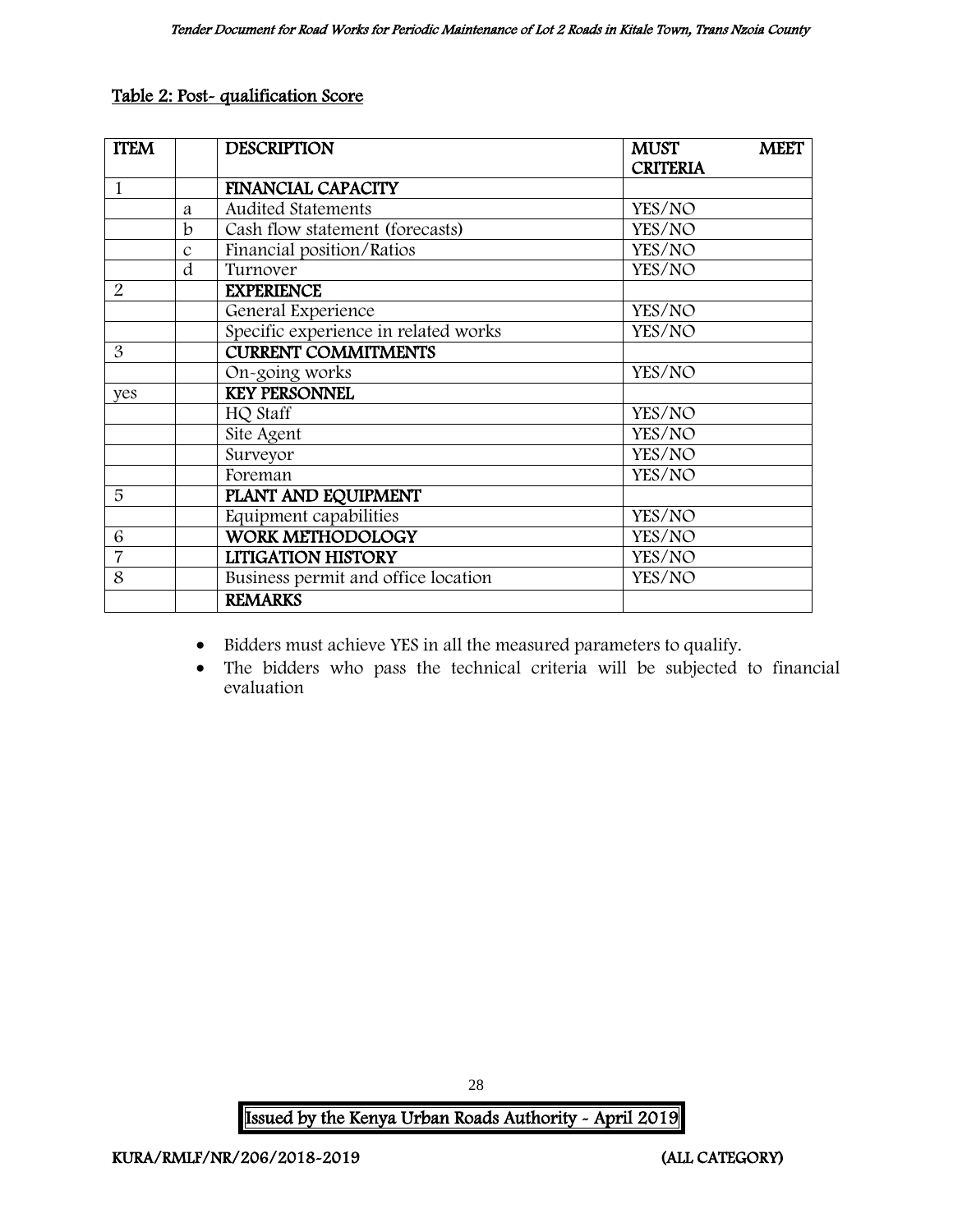## <span id="page-29-1"></span><span id="page-29-0"></span>SECTION IV: CONDITIONS OF CONTRACT

## PART I: GENERAL CONDITIONS OF CONTRACT

The Conditions Of Contract Part  $1$  – General Conditions shall be those forming Part 1 of the Conditions Of Contract for works of Civil engineering construction Fourth Edition 1987, reprinted in 1992 with further amendments, prepared by the Federation Internationale des Ingenieurs Conseils (FIDIC)

Copies of the FIDIC Conditions of Contract can be obtained from:

FIDIC Secretariat P.O.Box 86 1000 Lausanne 12 Switzerland<br>Fax: Fax: 41 21 653 5432<br>Telephone: 41 21 653 5003 Telephone: 41 21 653 5003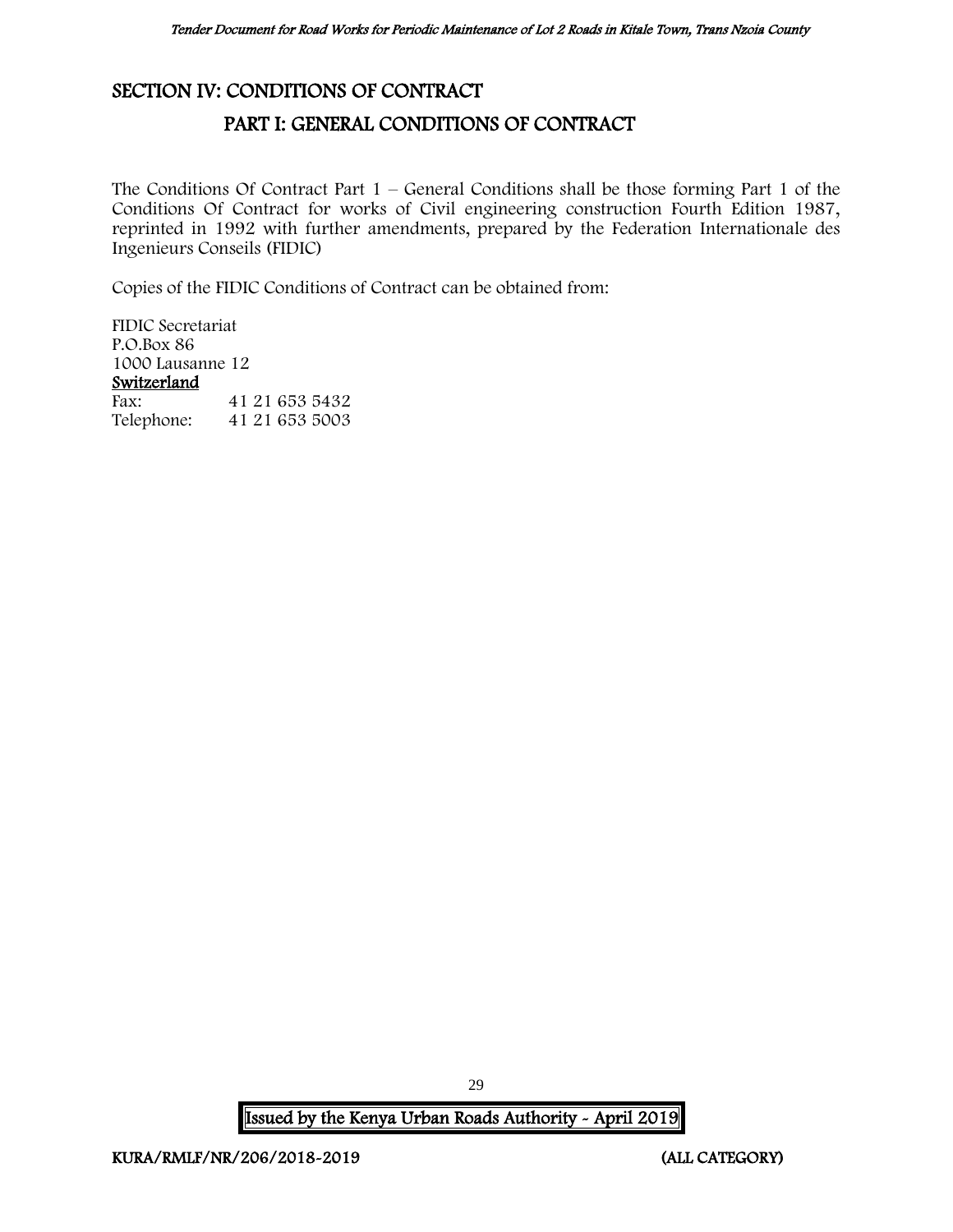## PART II: CONDITIONS OF PARTICULAR APPLICATION

<span id="page-30-0"></span>The following Conditions of Particular Application shall supplement the General Conditions of Contract. Whenever there is a conflict, the provisions herein shall prevail over those in the General Conditions of Contract. The Particular Condition is preceded by the corresponding clause number of the General Conditions to which it relates.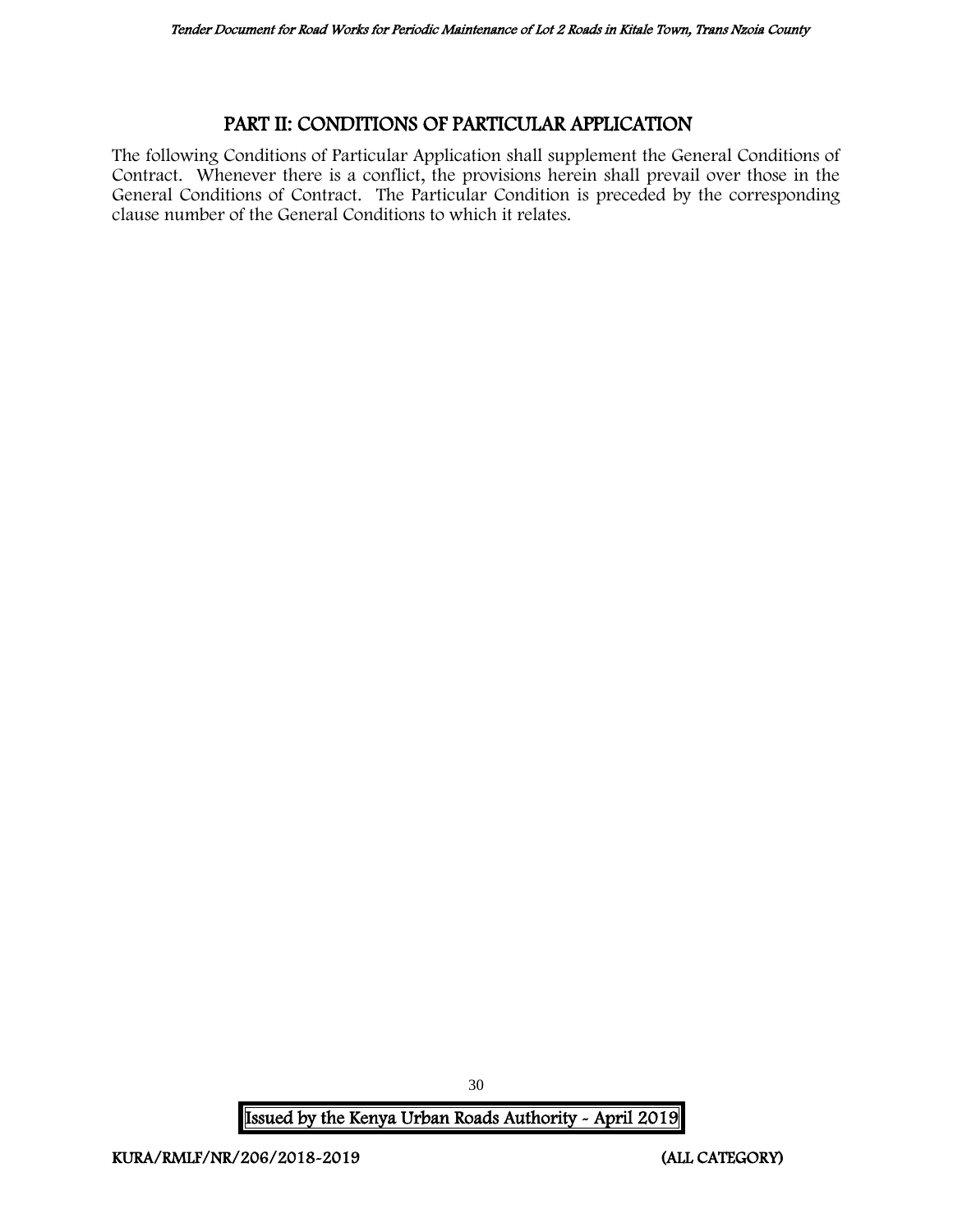#### **CONTENTS**

| SUBCLAUSE 8.2 - SITE OPERATIONS AND METHODS OF CONSTRUCTION 34<br>SUBCLAUSE 15.2- LANGUAGE ABILITY AND QUALIFICATIONS OF CONTRACTOR'S<br>.37<br>SUBCLAUSE 19.1 - SAFETY, SECURITY AND PROTECTION OF THE ENVIRONMENT37<br>SUBCLAUSE 21.1 - INSURANCE OF WORKS AND CONTRACTOR 'S EQUIPMENT 38<br>SUBCLAUSE 29.2 - REINSTATEMENT AND COMPENSATION FOR DAMAGES TO PERSONS |  |
|-----------------------------------------------------------------------------------------------------------------------------------------------------------------------------------------------------------------------------------------------------------------------------------------------------------------------------------------------------------------------|--|
|                                                                                                                                                                                                                                                                                                                                                                       |  |
|                                                                                                                                                                                                                                                                                                                                                                       |  |
|                                                                                                                                                                                                                                                                                                                                                                       |  |
|                                                                                                                                                                                                                                                                                                                                                                       |  |
|                                                                                                                                                                                                                                                                                                                                                                       |  |
|                                                                                                                                                                                                                                                                                                                                                                       |  |
|                                                                                                                                                                                                                                                                                                                                                                       |  |
|                                                                                                                                                                                                                                                                                                                                                                       |  |
|                                                                                                                                                                                                                                                                                                                                                                       |  |
|                                                                                                                                                                                                                                                                                                                                                                       |  |
|                                                                                                                                                                                                                                                                                                                                                                       |  |
|                                                                                                                                                                                                                                                                                                                                                                       |  |
|                                                                                                                                                                                                                                                                                                                                                                       |  |
|                                                                                                                                                                                                                                                                                                                                                                       |  |
|                                                                                                                                                                                                                                                                                                                                                                       |  |
|                                                                                                                                                                                                                                                                                                                                                                       |  |
|                                                                                                                                                                                                                                                                                                                                                                       |  |
|                                                                                                                                                                                                                                                                                                                                                                       |  |
|                                                                                                                                                                                                                                                                                                                                                                       |  |
|                                                                                                                                                                                                                                                                                                                                                                       |  |
|                                                                                                                                                                                                                                                                                                                                                                       |  |
|                                                                                                                                                                                                                                                                                                                                                                       |  |
|                                                                                                                                                                                                                                                                                                                                                                       |  |
|                                                                                                                                                                                                                                                                                                                                                                       |  |
|                                                                                                                                                                                                                                                                                                                                                                       |  |
|                                                                                                                                                                                                                                                                                                                                                                       |  |
|                                                                                                                                                                                                                                                                                                                                                                       |  |
|                                                                                                                                                                                                                                                                                                                                                                       |  |
|                                                                                                                                                                                                                                                                                                                                                                       |  |
|                                                                                                                                                                                                                                                                                                                                                                       |  |
|                                                                                                                                                                                                                                                                                                                                                                       |  |
|                                                                                                                                                                                                                                                                                                                                                                       |  |
|                                                                                                                                                                                                                                                                                                                                                                       |  |
|                                                                                                                                                                                                                                                                                                                                                                       |  |
|                                                                                                                                                                                                                                                                                                                                                                       |  |
|                                                                                                                                                                                                                                                                                                                                                                       |  |
|                                                                                                                                                                                                                                                                                                                                                                       |  |
|                                                                                                                                                                                                                                                                                                                                                                       |  |
|                                                                                                                                                                                                                                                                                                                                                                       |  |
|                                                                                                                                                                                                                                                                                                                                                                       |  |

31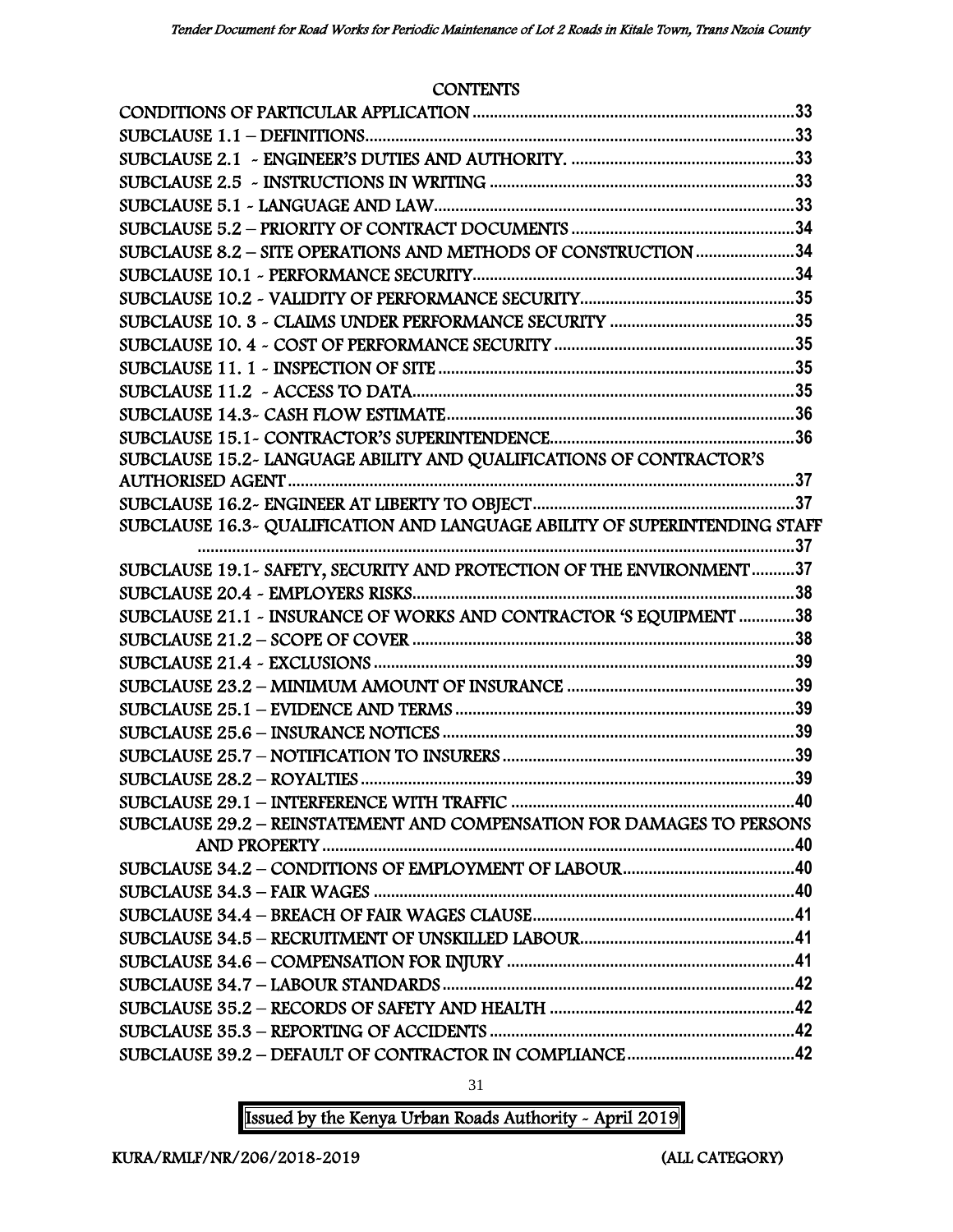| SUBCLAUSE 54.1 - CONTROCTOR'S EQUIPMENT, TEMPORARY WORKS AND MATERIALS |  |
|------------------------------------------------------------------------|--|
|                                                                        |  |
|                                                                        |  |
|                                                                        |  |
|                                                                        |  |
|                                                                        |  |
| SUBCLAUSE 60.3 - RETENTION MONEY AND PAYMENT OF RETENTION MONEY45      |  |
|                                                                        |  |
|                                                                        |  |
|                                                                        |  |
|                                                                        |  |
|                                                                        |  |
|                                                                        |  |
|                                                                        |  |
|                                                                        |  |
|                                                                        |  |
|                                                                        |  |
|                                                                        |  |
|                                                                        |  |
|                                                                        |  |
|                                                                        |  |
|                                                                        |  |
|                                                                        |  |
|                                                                        |  |
|                                                                        |  |
|                                                                        |  |
|                                                                        |  |
|                                                                        |  |
|                                                                        |  |
|                                                                        |  |
|                                                                        |  |
|                                                                        |  |
|                                                                        |  |
|                                                                        |  |
|                                                                        |  |

Issued by the Kenya Urban Roads Authority - April 2019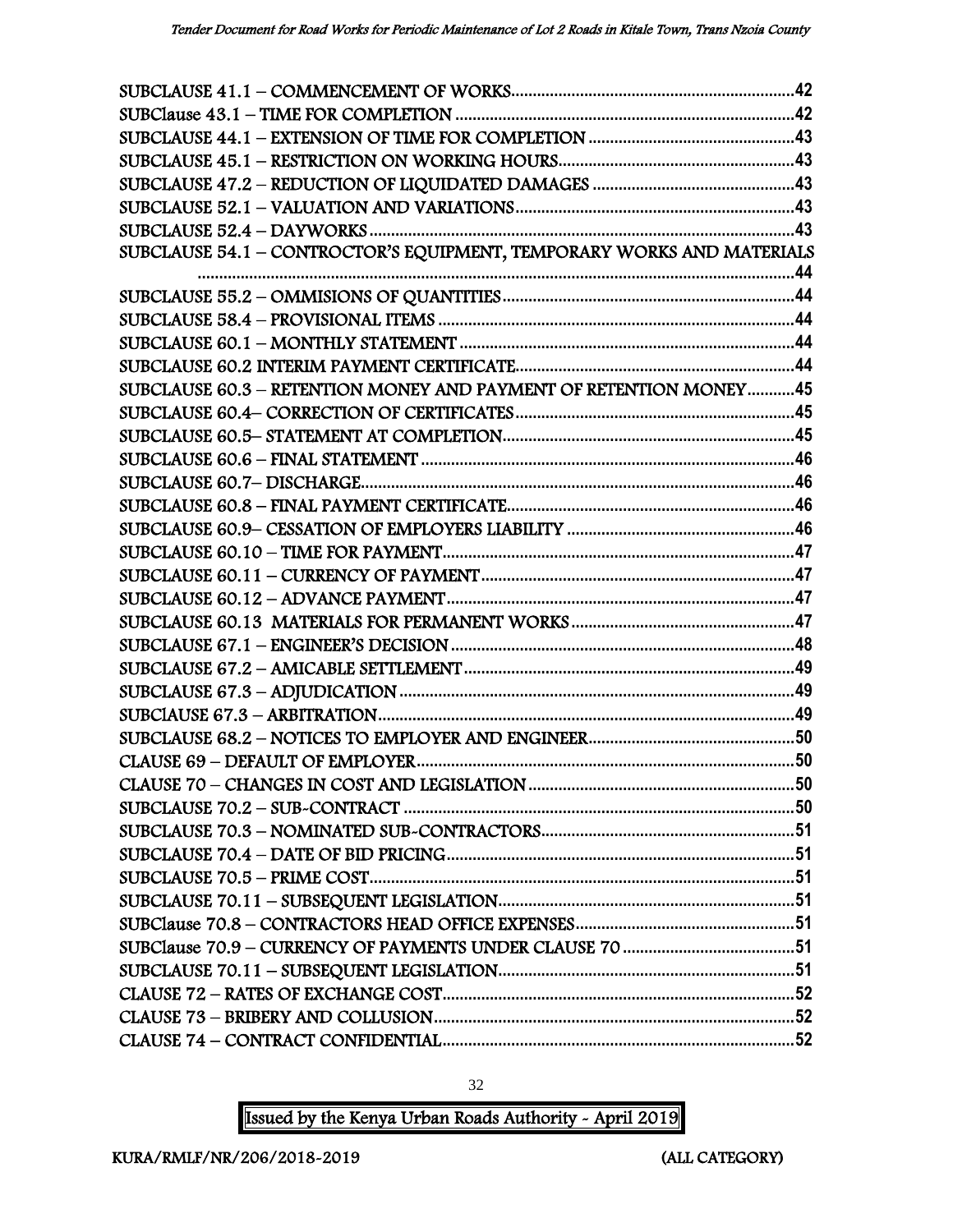# CONDITIONS OF PARTICULAR APPLICATION

#### SUBCLAUSE 1.1 – DEFINITIONS

Amend this sub-clause as follows:

- (a) (i) The "Employer" is the Kenya Urban Roads Authority, represented by the Director General - Kenya Urban Roads Authority.
- (ii) The "Engineer" is the Director-(RACM) Kenya Urban Roads Authority.

. (b) (i) Insert in line 2 after the Bills Of Quantities", the following, "the rates entered by the Contractor (whether or not such rate be employed in computation of the Contract Price),"

Amend subparagraph (b) (v) of Sub-Clause 1.1 by adding the following words at the end: The word "BID" is synonymous with "bid" and the word "Appendix to BID" with "Appendix to Bid" and the word "BID documents" with "bidding documents".

Add the following at the end of this sub-clause:

(h) "Materials" means materials and other things intended to form or forming part of the Permanent Works.

(i) "Quantified site instructions" means Site instructions from the Engineer or his representative to the Contractor instructing him to carry out quantified works drawn from the contract to be carried out within a specified period.

SUBCLAUSE 2.1 - ENGINEER'S DUTIES AND AUTHORITY.

With reference to Sub-Clause 2.1 (b), the following shall also apply: The Engineer shall obtain the specific approval of the Employer before taking any of the following actions specified in Part 1:

- (a) Consenting to the subletting of any part of the works under Clause 4;
- (b) Certifying additional cost determined under Clause 12;
- (c) Determining an extension of time under Clause 44;
- (d) Issuing a variation under Clause 51;
- (e) Fixing rates or prices under Clause 52

#### SUBCLAUSE 2.5 - INSTRUCTIONS IN WRITING

Add at the end of sub-clause 2.5 the following: "The site instructions shall be in the form of quantified site instructions and the contractor shall commence execution of the site instructions within three (3) days and complete within the completion period as stipulated in the instructions.

#### SUBCLAUSE 5.1 - LANGUAGE AND LAW

The Contract document shall be drawn up in the ENGLISH LANGUAGE. Communication between the Contractor and the Engineer's Representative shall be in this given language.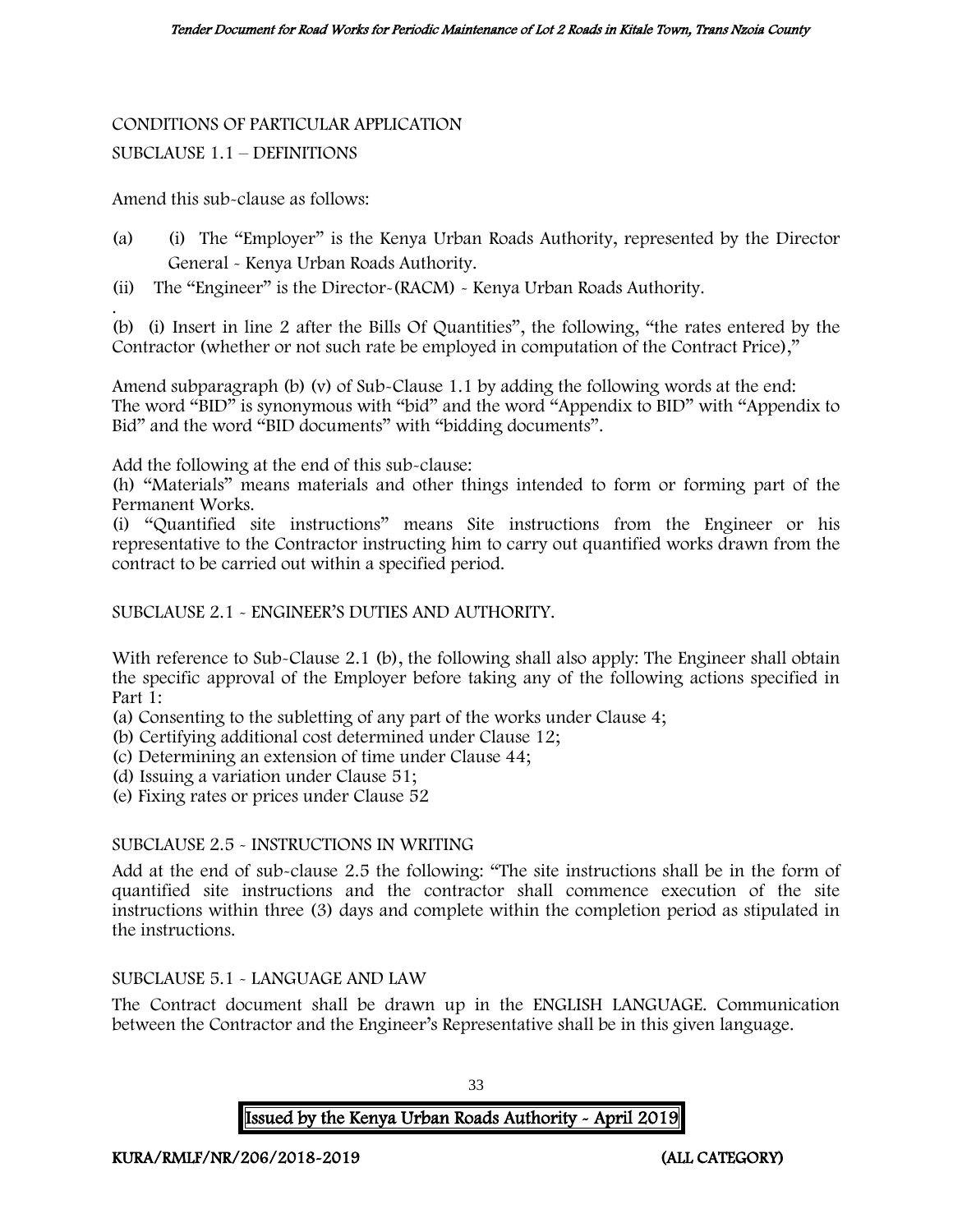The Laws applicable to this Contract shall be the Laws of the Republic of Kenya.

SUBCLAUSE 5.2 – PRIORITY OF CONTRACT DOCUMENTS

Delete the documents listed 1-6 and substitute:

- (1) The Contract Agreement (if completed)
- (2) The Letter Of Acceptance;
- (3) The Bid and Appendix to Bid;
- (4) The Conditions of Contract Part II;
- (5) The Conditions of Contract Part I;
- (6) The Special Specifications;
- (7) The Standard Specification for Road and Bridge Construction, 1986;
- (8) The Drawings;
- (9) The priced Bills of Quantities
- (10) Other documents as listed in the Appendix to form of Bid

#### SUBCLAUSE 8.2 – SITE OPERATIONS AND METHODS OF CONSTRUCTION

Add sub- clause 8.2(b) at the end as follows:

"The Contractor shall submit to the Engineer Works Methodology not later than 14 days from the date of award of the contract and general description of his proposed arrangements and methods for the execution of the Works. This shall include inter-alia temporary office, buildings, access roads, construction plant and its intended production output, working shift arrangements, labour strength, skilled and unskilled, and supervision arrangements, power supply arrangements, supply of materials including a materials utilisation programme, stone crushing, aggregate production and storage, cement handling, concrete mixing and handling, methods of excavation, dealing with water, testing methods and facilities."

#### SUBCLAUSE 10.1 - PERFORMANCE SECURITY

Replace the text of Sub-clause 10.1 with the following:

"The Contractor shall provide security for his proper performance of the Contract within 28 days after receipt of the Letter of Acceptance. The Performance Security shall be in the form of a bank guarantee as stipulated by the Employer in the Appendix to Bid. The Performance Security shall be issued by a bank incorporated in Kenya. The Contractor shall notify the Engineer when providing the Performance Security to the Employer.

"Without limitation to the provisions of the preceding paragraph, whenever the Engineer determines an addition to the Contract Price as a result of a change in cost, the Contractor, at the Engineers written request, shall promptly increase the value of the Performance Security by an equal percentage.

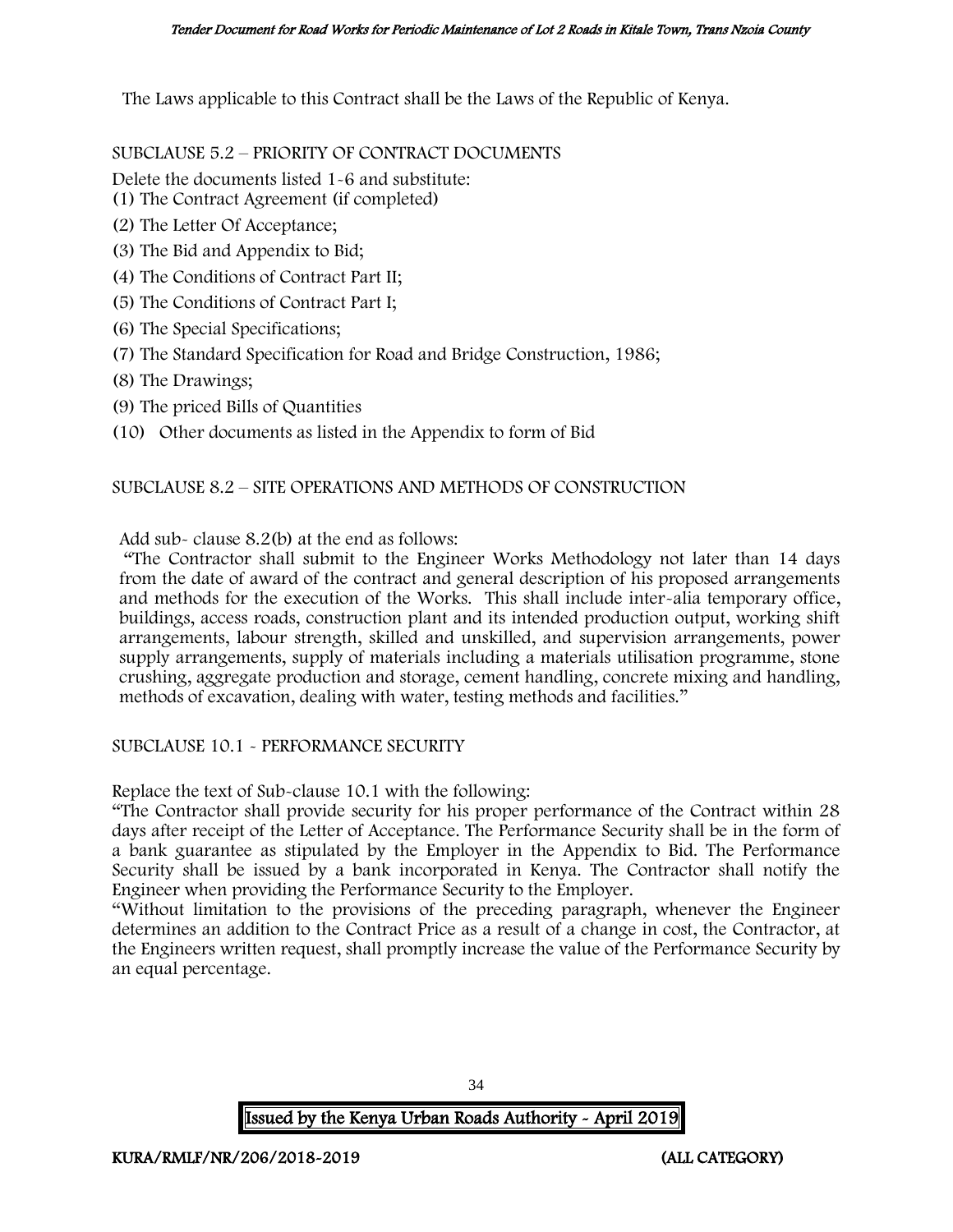SUBCLAUSE 10.2 - VALIDITY OF PERFORMANCE SECURITY

The Performance Security shall be valid until a date 28 days after the date of issue of the Defects Liability Certificate. The security shall be returned to the Contractor within 14 days of expiration.

SUBCLAUSE 10. 3 - CLAIMS UNDER PERFORMANCE SECURITY

Delete the entire sub-clause 10.3.

SUBCLAUSE 10. 4 - COST OF PERFORMANCE SECURITY

The cost of complying with the requirements of this clause shall be borne by the Contractor.

SUBCLAUSE 11. 1 - INSPECTION OF SITE

#### In line 17 after "affect his BID" add

"and the Contractor shall be deemed to have based his BID on all the aforementioned"

Delete the last paragraph completely and replace with the following:

"The Employer in no way guarantees completeness nor accuracy of the soil, materials, subsurface and hydrological information made available to the Contractor at the time of BIDing or at any other time during the period of the Contract, and the Contractor shall be responsible for ascertaining for himself all information as aforesaid for the execution of works and his BID shall be deemed to have been priced accordingly.

SUBCLAUSE 11.2 - ACCESS TO DATA

Data made available by the Employer in accordance with Clause 11.1 shall be deemed to include data listed elsewhere in the Contract as open for inspection at the address stipulated in the Appendix to Bid.

SUBCLAUSE 14.1 PROGRAM TO BE SUBMITTED

The time within which the program shall be submitted shall be fourteen (14) days from the issuance of order to commence.

The programme shall be in the form of a Critical Path Method Network (CPM network) showing the order of procedure and description of the construction methods and arrangements by which he proposes to carry out the works. It should also be supplemented by a time – bar chart of the same programme.

The programme shall be coordinated with climatic, groundwater and other conditions to provide for the completion of the Works in the instruction and by the time specified. The programme shall be revised on demand by the Engineer or his representative.

Issued by the Kenya Urban Roads Authority - April 2019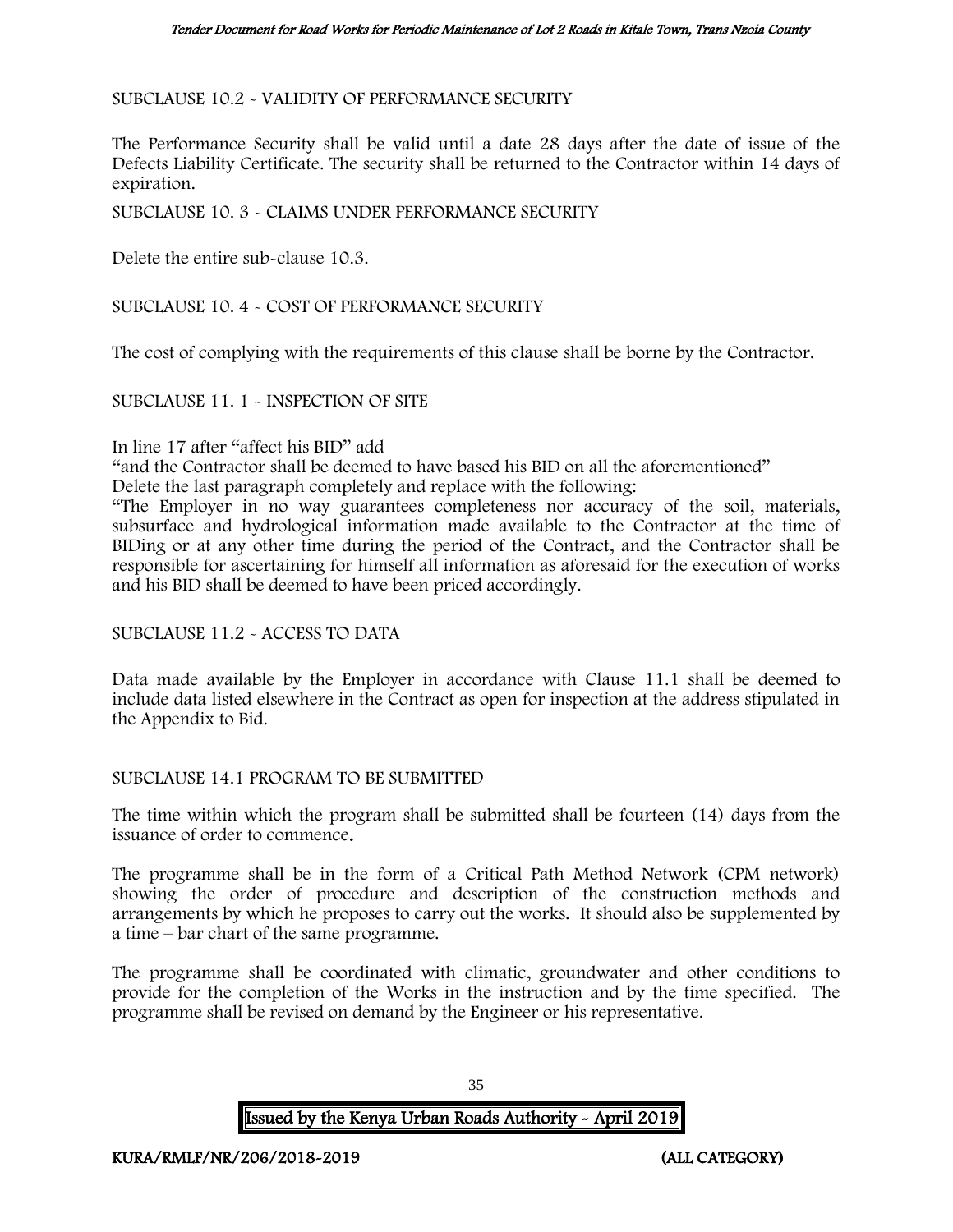During the execution of the works, the Contractor shall submit to the Engineer full and detailed particulars of any proposed amendments to the arrangements and methods submitted in accordance with the foregoing. If details of the Contractor's proposals for Temporary Works are required by the Engineer for his own information the Contractor shall submit such details within seven days of being requested to do so.

The various operations pertaining to the works shall be carried out in such a progressive sequence as will achieve a continuous and consecutive output of fully completed road works inclusive of all bridge works and culverts within the time limits specified in the Contract and the instructions. Generally the Contractor shall carry out works within the sections stated in the instructions.

The Contractor shall allow in his programme for the following 10 public holidays per calendar year in Kenya.

- New Years Day  $(1<sup>st</sup>$  January)
- Good Friday
- Easter Monday
- Labour day  $(1<sup>st</sup>$  May)
- Madaraka Day (1st June)
- Idd Ul Fitr
- Mashujaa Day (20th October)
- $\bullet$  Jamhuri day (12<sup>th</sup> December)
- Christmas Day  $(25<sup>th</sup> December)$
- Boxing day (26<sup>th</sup> December)

The Contractor should also allow per calendar year for a further 2 unspecified public holidays which may be announced by the Government of Kenya with no prior notification.

Add the following at the end of this sub-clause: -

The Employer shall have the right to withhold payment at any time if the contractor fails to submit the programme or revised programme due to his negligence, failure or omission.

#### SUBCLAUSE 14.3- CASH FLOW ESTIMATE

The cash flow estimates shall be submitted together with the works programme.

#### SUBCLAUSE 15.1- CONTRACTOR'S SUPERINTENDENCE

Add the following at the end of the first paragraph of sub-clause 15.1: "The Contractor shall, within seven (7) days of receipt of the Engineer's order to commence the works inform the Engineer in writing the name of the Contractor's Representative and the anticipated date of his/her arrival on site."

Add the following Sub-clause 15.2

36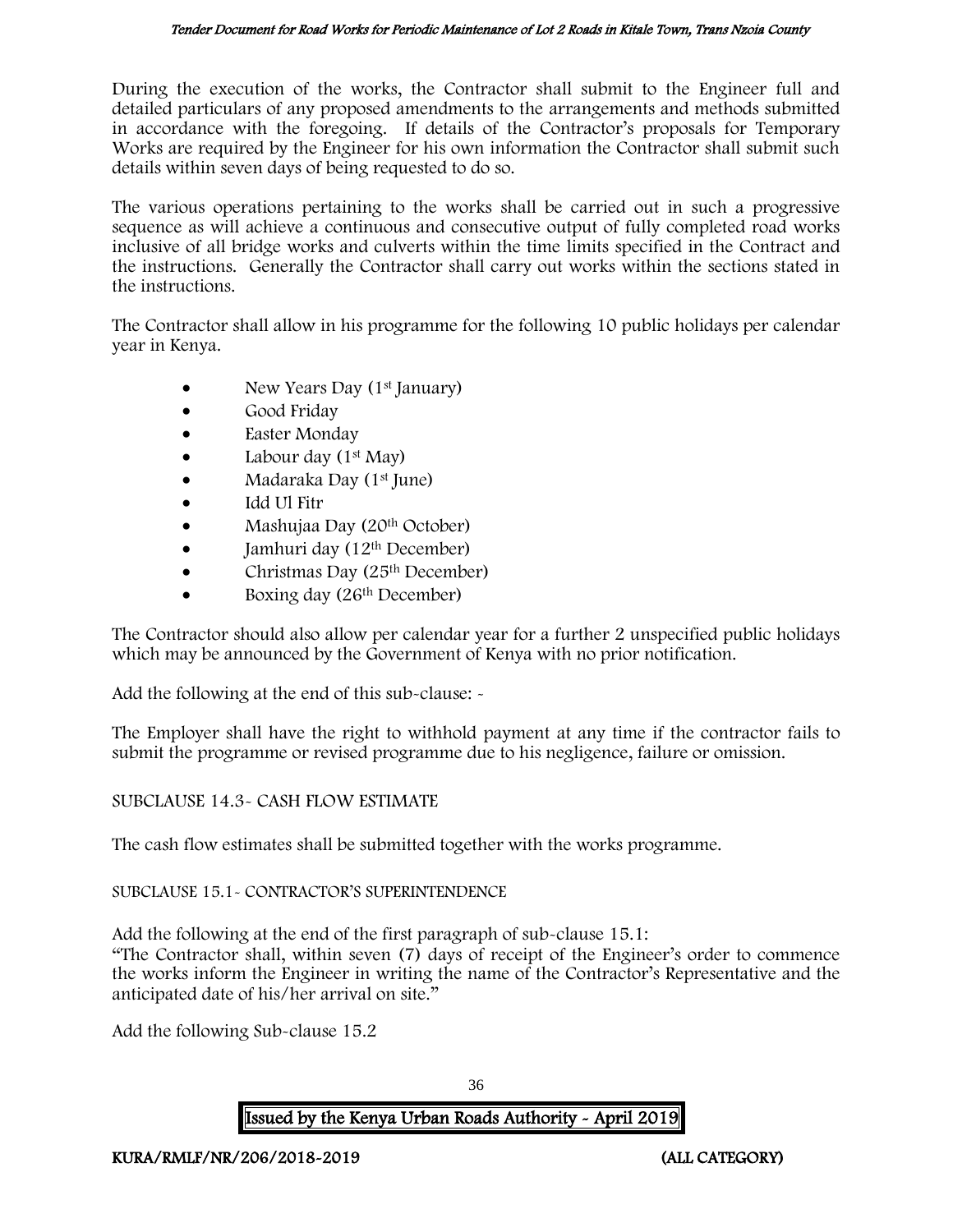SUBCLAUSE 15.2- LANGUAGE ABILITY AND QUALIFICATIONS OF CONTRACTOR'S AUTHORISED AGENT

The Contractor's Agent or Representative on the site shall have as a minimum an ordinary diploma in civil Engineering or building construction or have equivalent status approved by the Engineer and shall be able to read and write English fluently.

The Contractor's Agent or Representative shall have at least 3 years related experience.

SUBCLAUSE 16.2- ENGINEER AT LIBERTY TO OBJECT

At the end of this Clause add

"by a competent substitute approved by the Engineer and at the Contractors own expense." Add the following Sub-Clauses 16.3 and 16.4:

#### SUBCLAUSE 16.3- QUALIFICATION AND LANGUAGE ABILITY OF SUPERINTENDING STAFF

The Contractor's superintending staff shall meet the following minimum qualifications: Should have a working knowledge of English or Kiswahili. Should any of the superintending staff not be able to meet this condition, the Contractor shall propose to the Engineer arrangements for provision of a sufficient number of interpreters of approved qualifications. The Engineer, at his discretion, may amend, approve or reject such arrangements or reject deployment of superintending staff not meeting the language requirements. The Engineer may at any time during the duration of the Contract amend any approved arrangements made for interpreters, which shall be implemented at the Contractors expense.

The key staff listed below must have academic qualifications from government-recognised institutions or equivalent institutions of the levels set out in Section 5, Part 6.

- Site Agent
- Site Engineer
- Site Surveyor
- Foremen

The key staff listed below must have minimum experience set out in Section 5, Part 6:

- Site Agent
- Site Engineer
- Site Surveyor
- Foremen

Qualifications as above shall be subject to verification and approval on site by the Engineer or his representative on site before commencement of the said works.

SUBCLAUSE 19.1- SAFETY, SECURITY AND PROTECTION OF THE ENVIRONMENT

Add Sub-Clause-paragraph (d) of Sub-Clause 19 as follows:

Notwithstanding the Contractor's obligation under Sub-Clause-paragraph (a), (b) and 9(c) of Sub-Clause 19.1 of the Conditions Of Contract, the Contractor shall observe the following measures with a view to reducing or elimination adverse environmental effects by the site works:

37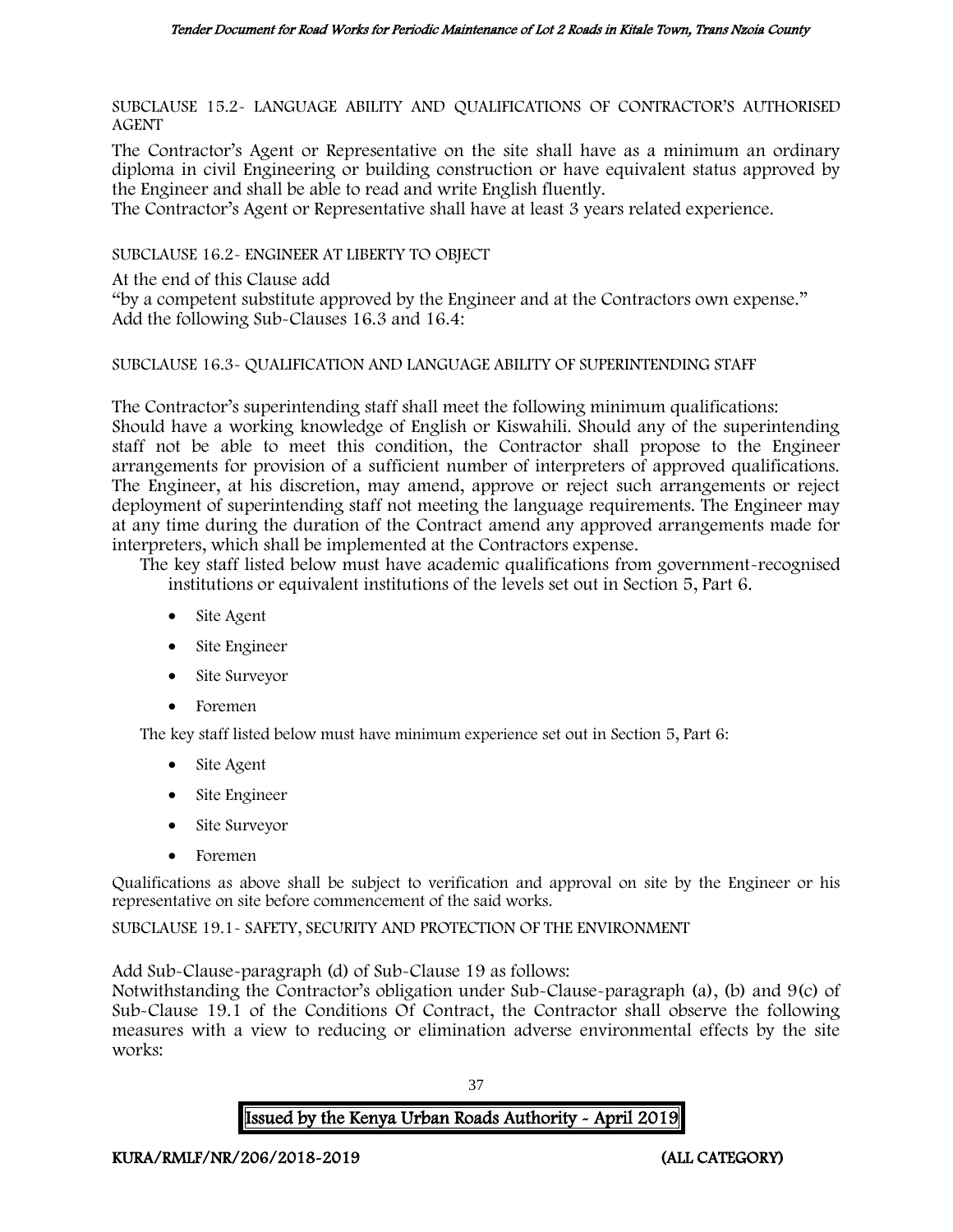- (i) All quarries and borrow pits shall be filled and landscaped to their original state after extraction of construction material
- (ii) Soil erosion due to surface runoff or water from culverts or other drainage structures should be avoided by putting in place proper erosion control measures that shall include, but are not limited to grassing and planting if trees
- (iii) Long traffic diversion roads shall be avoided so as to minimize the effect of dust on the surrounding environment. In any case all diversions shall be kept damp and dust free
- (iv) Spillage of oils, fuels and lubricants shall be avoided and if spilt, shall be collected and disposed off in such a way as not to adversely affect the environment
- (v) Rock blasting near settlement areas shall be properly coordinated with the relevant officers of the Government so as to minimize noise pollution and community interference.

SUBCLAUSE 20.4 - EMPLOYERS RISKS

Delete Sub-Clause (h) and substitute with;

- (h) any operation of the forces of nature (insofar as it occurs on site) which an experienced contractor:
	- (i) could not have reasonably foreseen, or
	- (ii) could reasonably have foreseen, but against which he could not reasonably have taken at least one of the following measures:
		- (A) prevent loss or damage to physical property from occurring by taking appropriate measures or
		- (B) insure against such loss or damage

SUBCLAUSE 21.1 - INSURANCE OF WORKS AND CONTRACTOR 'S EQUIPMENT

Add the following words at the end of Sub-paragraph (a) and immediately before the last word of Sub-paragraph (b) of Sub-Clause 21.1:

"It being understood that such insurance shall provide for compensation to be payable in the types and proportions of currencies required to rectify the loss or damage incurred"

Delete the first sentence of this Clause and replace with he following:

"prior to commencement of the Works the Contractor shall, without limiting his or the Employer's obligations and responsibilities under Clause 20, insure to the satisfaction of the Employer:"

SUBCLAUSE 21.2 – SCOPE OF COVER

Amend sub-paragraph (a) of Sub-Clause 21.2 as follows:

Delete words "from the start of work at the site" and substitute the words "from the first working day after the Commencement Date"

Add the following as Sub-Clause (c) under Sub-Clause-Clause 21.2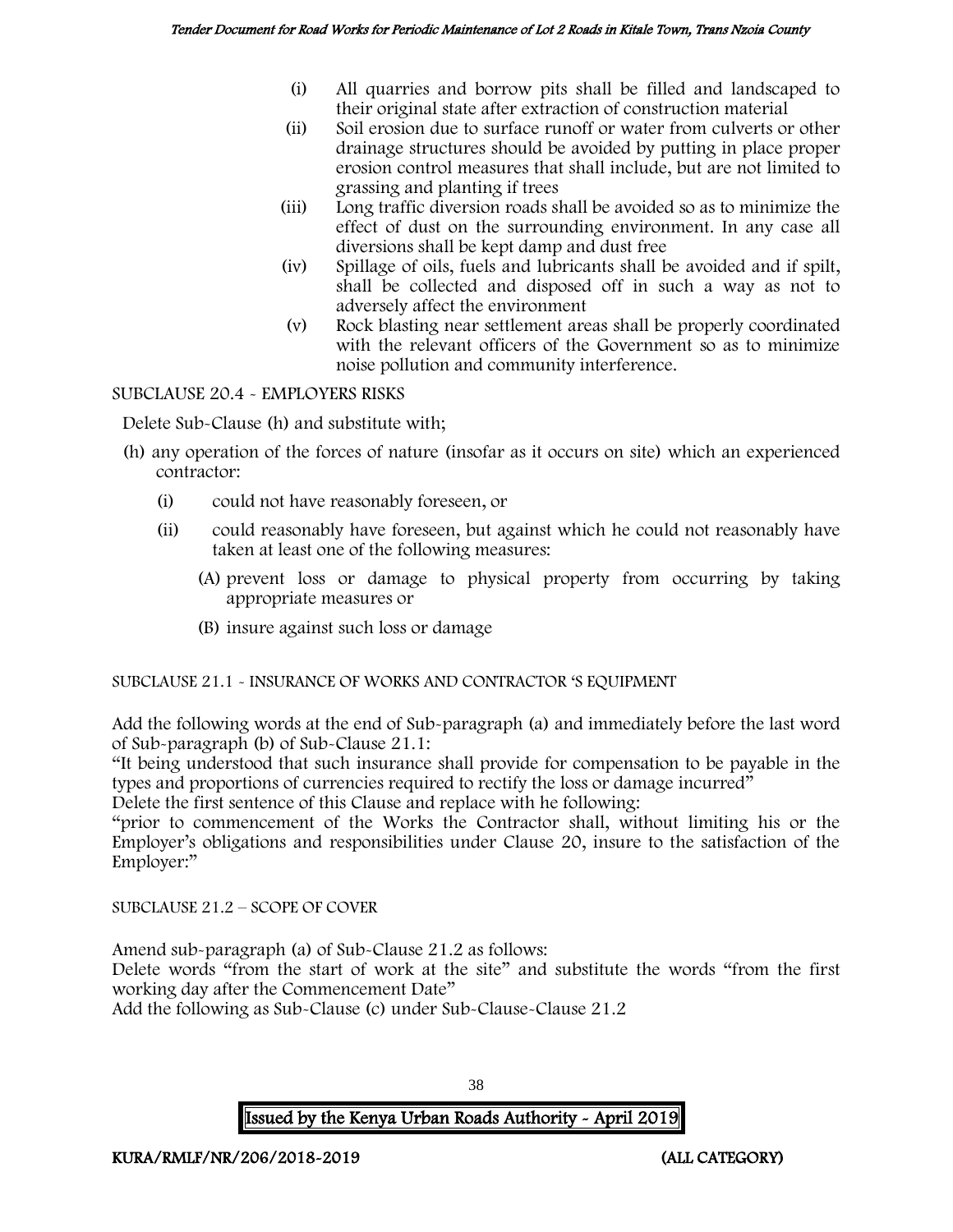(c ) It shall be the responsibility of the Contractor to notify the insurance company of any change in the nature and extent of the Works and to ensure the adequacy of the insurance coverage at all times during the period of the Contract.

SUBCLAUSE 21.4 - EXCLUSIONS

Amend Sub-Clause 21.4 to read as follows:

"There shall be no obligation for the insurances in Sub-Clause 21.1 to include loss or damage caused by the risks listed under Sub-Clause 20.4 sub-paragraph (a) (i) to(iv) of the Conditions of Particular Application."

#### SUBCLAUSE 23.2 – MINIMUM AMOUNT OF INSURANCE

Add the following at the end of this Clause: "... with no limits to the number of occurrences".

SUBCLAUSE 25.1 – EVIDENCE AND TERMS

Amend Sub-Claus OF INSURANCE 25.1 as follows: Insert the words "as soon as practicable after the respective insurances have been taken out but in any case" before the words "prior to the start of work at the site" Add the following Sub-Clauses 25.6, 25.7

SUBCLAUSE 25.6 – INSURANCE NOTICES

Each policy of insurance effected by the Contractor for purposes of the Contract shall include a provision to the effect that the Insurer shall have a duty to give notice in writing to the Contractor and Employer of the date when a premium becomes payable. This shall not be more than thirty (30) days before that date and the policy shall remain in force until thirty (30) days after the giving of such notice.

#### SUBCLAUSE 25.7 – NOTIFICATION TO INSURERS

It shall be the responsibility of the Contractor to notify insurers under any of the insurance referred to in the preceding clauses 21, 23 and 24 on any matter or event, which by the terms of such insurance are required to be so notified. The Contractor shall indemnify and keep indemnified the Employer against all losses, claims, demands, proceedings, costs, charges and expenses whatsoever arising out of or in consequence of any default by the Contractor in complying with the requirements of this Sub-Clause whether as a result of avoidance of such insurance or otherwise.

SUBCLAUSE 28.2 – ROYALTIES

Add at the end of this Sub-Clause the following sentence:

"The Contractor shall also be liable for all payments or compensation if any that are levied in connection with the dumping of part or all of any such material."

Issued by the Kenya Urban Roads Authority - April 2019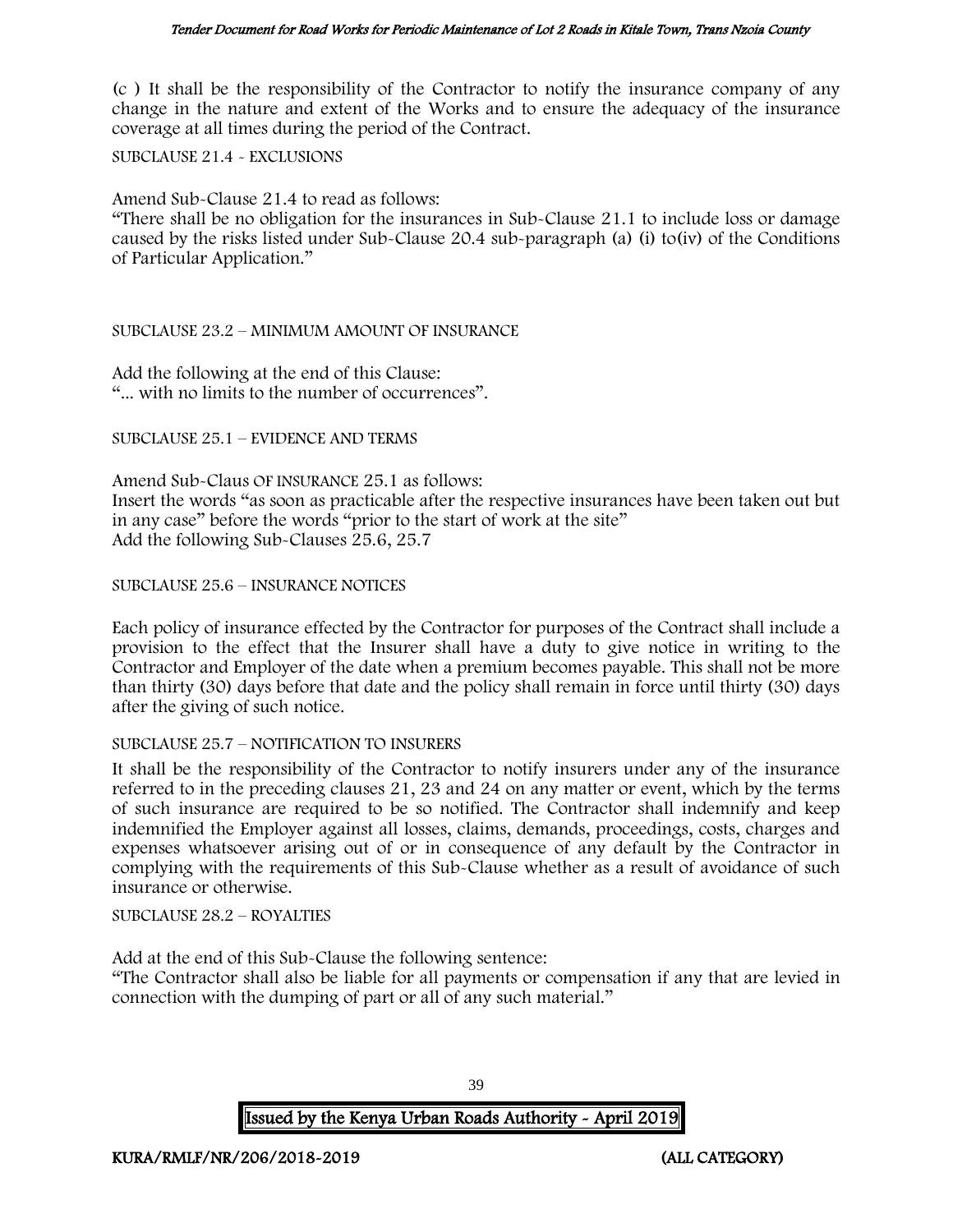SUBCLAUSE 29.1 – INTERFERENCE WITH TRAFFIC

Supplement Sub-Clause 29.1 by adding the following sentence at the end:

"The Contractor will be permitted to use existing public roads for access to the site. The Contractor shall pay vehicle license tax and road maintenance duty in accordance with relevant regulations and shall obtain any necessary permits or licenses from relevant authorities for transporting his equipment."

Add the following subclause 29.2:

#### SUBCLAUSE 29.2 – REINSTATEMENT AND COMPENSATION FOR DAMAGES TO PERSONS AND **PROPERTY**

The Contractor shall reinstate all properties whether public or private which are damaged in consequence of the construction and, maintenance of the works to a condition as specified and at least equal to that prevailing before his first entry on them.

If in the opinion of the Engineer the Contractor shall have failed to take reasonable and prompt action to discharge his obligations in the matter of reinstatement, the Engineer will inform the Contractor in writing of his opinion, in which circumstances the Employer reserves the right to employ others to do the necessary work of reinstatement and to deduct the cost thereof from any money due or which shall become due to the Contractor.

The Contractor shall refer to the Employer without delay all claims which may be considered to fall within the provisions of Clause 22.1.

Add the following Sub-Clause 34.2 to 34.8

#### SUBCLAUSE 34.2 – CONDITIONS OF EMPLOYMENT OF LABOUR

The Contractor shall be responsible for making all arrangements for and shall bear all costs relating to recruitment, obtaining of all necessary visas, permits or other official permission for movements of staff and labour.

#### SUBCLAUSE 34.3 – FAIR WAGES

The Contractor shall, in respect of all persons employed anywhere by him in the execution of the Contract, and further in respect of all persons employed by him otherwise than in the execution of the Contract in every factory, Workshop or place occupied or used by him for the execution of the Contract, observe and fulfil the following conditions:

- (a) The Contractor shall pay rates of wages, observe hours of labour and provide conditions of labour, housing, amenities and facilities not less favourable than those required by the latest Regulation of Wages (Building and Construction Industry) Order as of the time of bid submission, and subsequent amendments thereto, or in any wage scales, hours of work or conditions agreed by the Ministry of Labour or other Government Department in consultation with the appropriate wage fixing authority and generally recognized by other employees in the district whose general circumstances in the trade or industry in which the Contractor is engaged are similar.
- (b) In the absence of any rates of wages, hours or conditions of labour so established the Contractor shall pay rates of wages and observe hours and conditions of labour which are not less favourable than the general level of wages, hours and conditions observed by other Employers whose general circumstances in the trade or industry in which the Contractor is engaged are similar.

Issued by the Kenya Urban Roads Authority - April 2019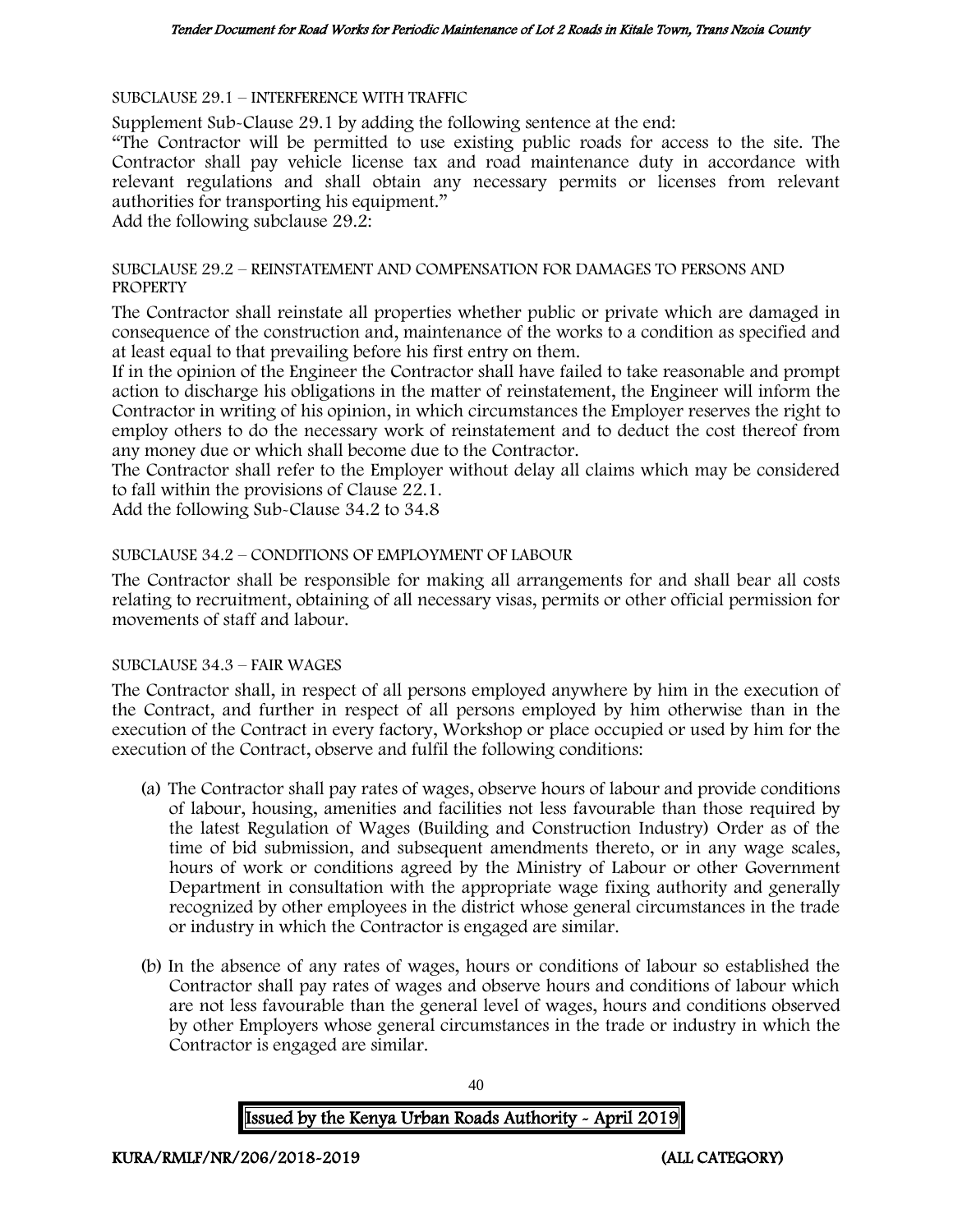#### Tender Document for Road Works for Periodic Maintenance of Lot 2 Roads in Kitale Town, Trans Nzoia County

- (c) Where the absence of established rates of wages, hours and conditions of labour or the dissimilarity of the general circumstances in the trade of industry in which the Contractor is engaged prevent the Contractor from observing rates of wages, hours and conditions of labour ascertained under sub-paragraph (a) and (b) above the Contractor in fixing the rates of wages, hours and conditions of labour of his employees shall be guided by the advice of the Labour Department.
- (d) The Contractor shall recognize the freedom of his employees to be members of trade unions.
- (e) The Contractor shall maintain records in English of the time worked by, and the wages paid to, his employees. The Contractor shall furnish to the Engineer or Employer, if called upon to do so, such particulars of the rates, wages and conditions of labour as the Employer or Engineer may direct.
- (f) The Contractor shall at all times during the continuance of the contract display, for the information of his employees in every factory, workshop or place occupied or used by him for the execution of the Contract, a copy of this clause together with a notice setting out the general rates of wages, hours and conditions of labour of his employees.
- (g) The Contractor shall be responsible for the observance of this clause by sub-Contractors employed in the execution of the works.

## SUBCLAUSE 34.4 – BREACH OF FAIR WAGES CLAUSE

Any Contractor or Sub-Contractor who is found to be in breach of Fair Wages Clause shall cease to be approved as a Contractor or Sub-Contractor for such period as the Permanent Secretary for the Ministry of Roads may determine.

Should a claim be made to the Employer alleging the Contractor's default in payment of Fair Wages of any workman employed on the Contract and if proof thereof satisfactory to the Employer is furnished by the Labour Authority, the Employer may, failing payment by the Contractor, pay the claims out of any monies due or which may become due to the Contractor under the Contract.

## SUBCLAUSE 34.5 – RECRUITMENT OF UNSKILLED LABOUR

Any additional unskilled labour which is required by the Contractor for the works and which is not in his employment at the time of the acceptance of the BID shall be recruited by the Contractor from the Labour Exchange or Exchange or Exchanges nearest to the site or sites of the work.

## SUBCLAUSE 34.6 – COMPENSATION FOR INJURY

The Contractor shall in accordance with the Workmen's Compensation Act of the Laws of Kenya and any other regulations in force from time to time pay compensation for loss or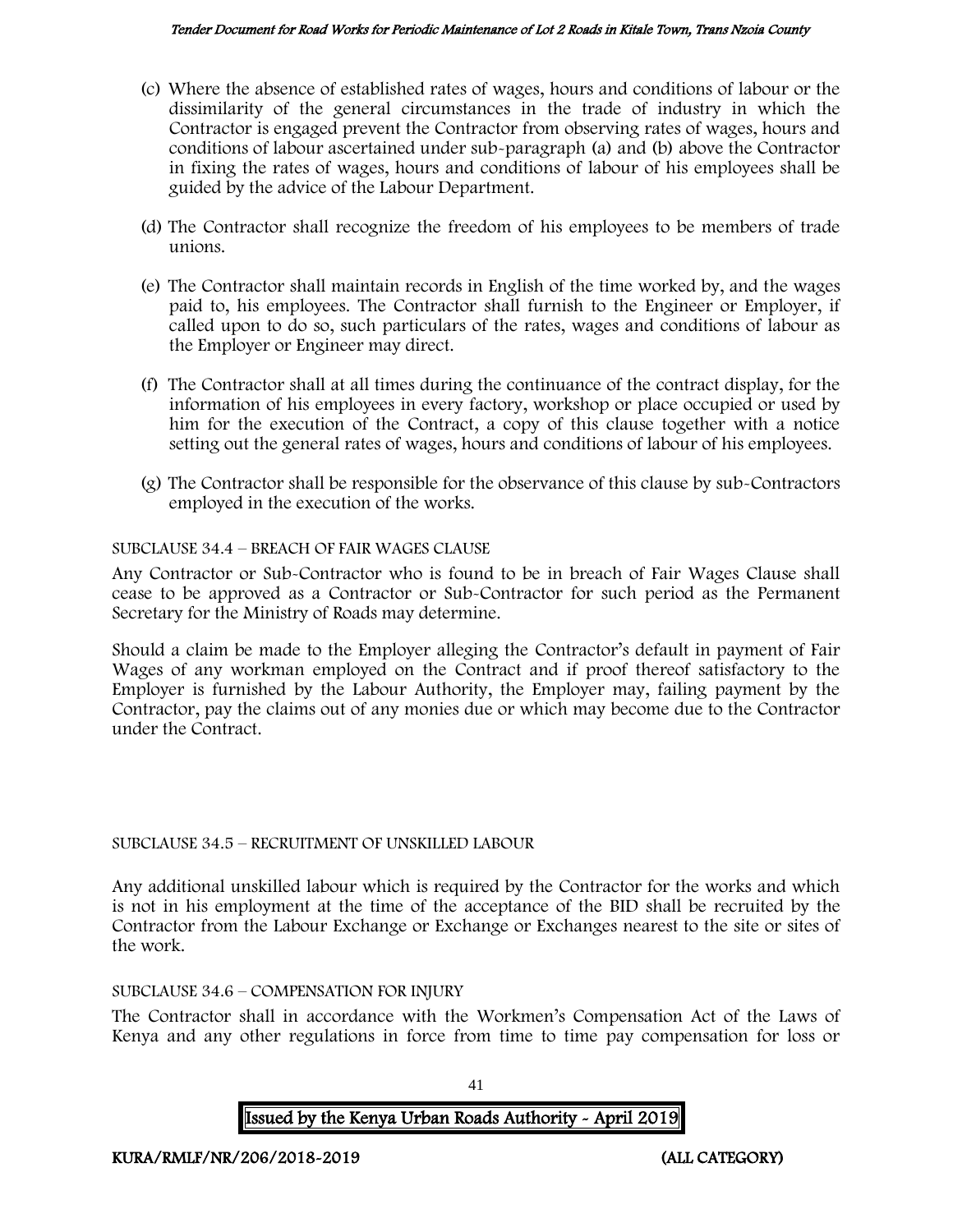#### Tender Document for Road Works for Periodic Maintenance of Lot 2 Roads in Kitale Town, Trans Nzoia County

damage suffered in consequence of any accident or injury or disease resulting from his work to any workman or other person in the employment of the Contractor or any Subcontractor.

SUBCLAUSE 34.7 – LABOUR STANDARDS

(a) the Contractor shall comply with the existing local labour laws, regulations and labour standards

(b) the Contractor shall formulate and enforce an adequate safety program with respect to all work under his contract, whether performed by the Contractor or subcontractor. The Contractor has assurance from the Employer of cooperation where the implementation of these safety measures requires joint cooperation.

(c) Upon written request of the Employer the Contractor shall remove or replace any of his employees employed under this Contract.

Add the following Sub-Clause 35.2 and 35.3.

#### SUBCLAUSE 35.2 – RECORDS OF SAFETY AND HEALTH

The Contractor shall maintain such records and make such reports concerning safety, health and welfare of persons and damage to property as the Engineer may from time to time prescribe.

SUBCLAUSE 35.3 – REPORTING OF ACCIDENTS

The Contractor shall report to the Engineer details of any accident as soon as possible after its occurrence. In the case of any fatality or serious accident, the Contractor shall, in addition, notify the Engineer immediately by the quickest available means. The Contractor shall also notify the relevant authority whenever the Laws of Kenya require such a report.

SUBCLAUSE 39.2 – DEFAULT OF CONTRACTOR IN COMPLIANCE

Add at the end of Sub-Clause 39.2 the following: "Where the contractor has no pending payments with the employer and the retention funds are less than the value of works to be carried out by the employer, the employer shall apply funds as per clause 10.3". The contract shall then stand determined clause 63 not withstanding.

## SUBCLAUSE 41.1 – COMMENCEMENT OF WORKS

Amend Sub-Clause 41.1 as follows:

Delete the words "as soon as is reasonably possible" in the first sentence and replace with "within the period stated in the Appendix to Bid".

For the purposes of this clause the quantified site instructions shall be treated as the works and delay in commencement in the instructed works shall constitute breach of contract that will lead to institution of remedies under clause 63 of these conditions.

SUBCLAUSE 43.1 – TIME FOR COMPLETION

42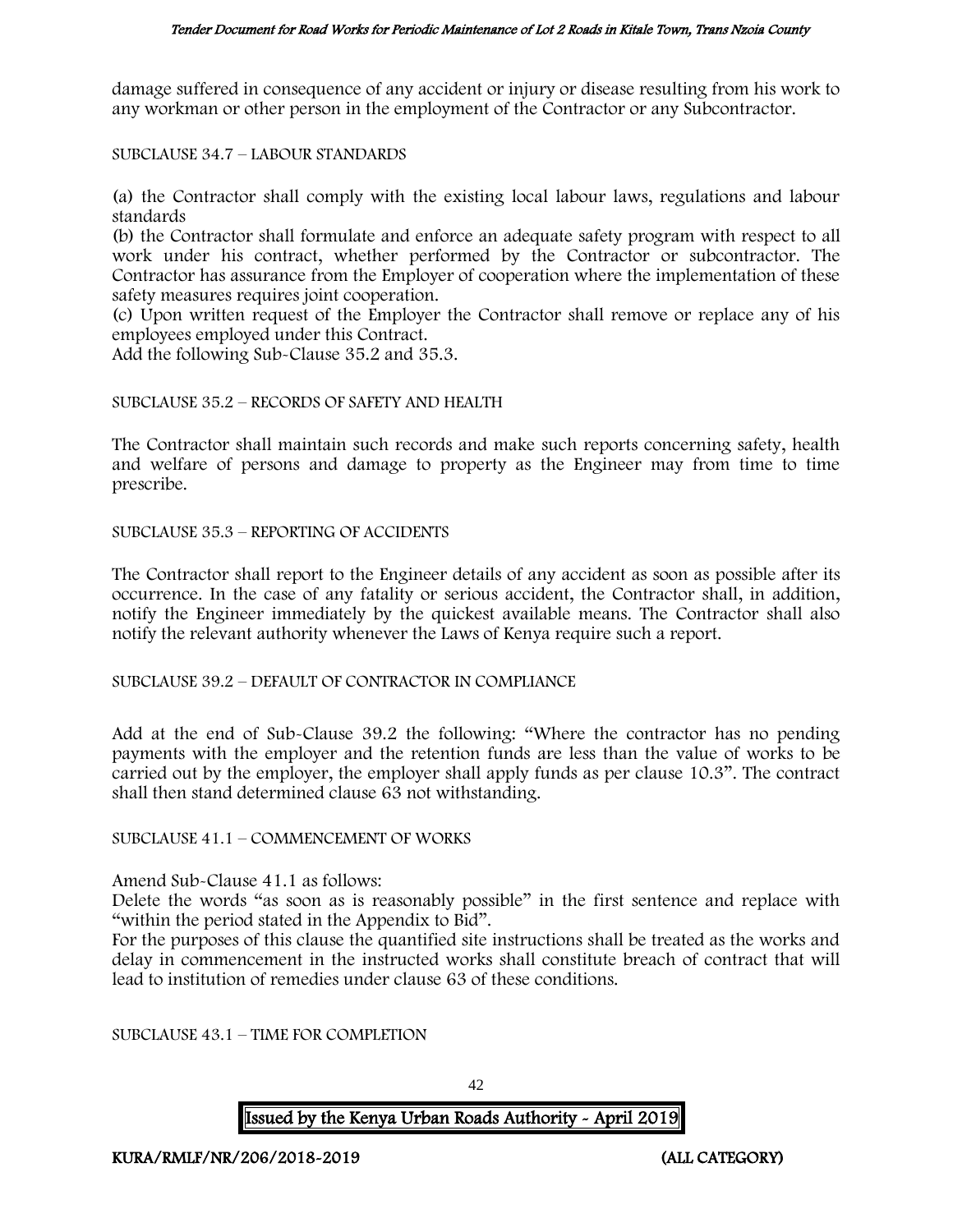Amend Sub-Clause 43.1 as follows:

Delete the words "within the time" to "such extended time" and substitute "by the date or dates stated or implied in Clause 14 of these Conditions of Particular Application.

SUBCLAUSE 44.1 – EXTENSION OF TIME FOR COMPLETION

Add at the end of Sub-Clause 44.1 the following:

"Neither rains falling within the rainy seasons as occurs in Kenya nor floods caused by such rains shall be deemed exceptional weather conditions such as may fairly entitle the Contractor to an extension of time for the completion of the work."

#### SUBCLAUSE 45.1 – RESTRICTION ON WORKING HOURS

Add at the end of Sub-Clause 45.1 the following:

"If the Contractor requests permission to work by night as well as by day, then if the Engineer shall grant such permission the Contractor shall not be entitled to any additional payments for so doing. All such work at night shall be carried out without unreasonable noise or other disturbance and the Contractor shall indemnify the Employer from and against any liability for damages on account of noise or other disturbance created while or in carrying out night work and from and against all claims, demands, proceedings, costs, charges and expenses whatsoever in regard or in relation to such liability.

"In addition the Contractor will be required to provide, for any work carried out at night or recognized days of rest, adequate lighting and other facilities so that the work is carried out safely and properly.

"In the event of the Engineer granting permission to the Contractor to work double or rotary shifts or on Sundays, the Contractor shall be required to meet any additional costs to the Employer in the administration and supervision of the Contract arising from the granting of this permission."

SUBCLAUSE 47.2 – REDUCTION OF LIQUIDATED DAMAGES

Add the following paragraphs at the end of this Sub-Clause:

"There shall be no reduction in the amount of liquidated damages in the event that a part or a section of the Works within the Contract is certified as completed before the whole of the Works comprising that Contract.

The Employer shall pay no bonus for early completion of the Works to the Contractor.

#### SUBCLAUSE 52.1 – VALUATION AND VARIATIONS

Add new Clause 52.2(c )

No change in the unit rates or prices quoted shall be considered for items included in the schedule of Dayworks rates, or Provisional Sums and items, or for any item in the BOQ.

SUBCLAUSE 52.4 – DAYWORKS

Add the following at the end of Sub-Clause 52.4:

The work so ordered shall immediately become part of the works under the contract. The Contractor shall, as soon as practicable after receiving the Dayworks order from the Engineer undertake the necessary steps for due execution such work. Prior to commencement of any

43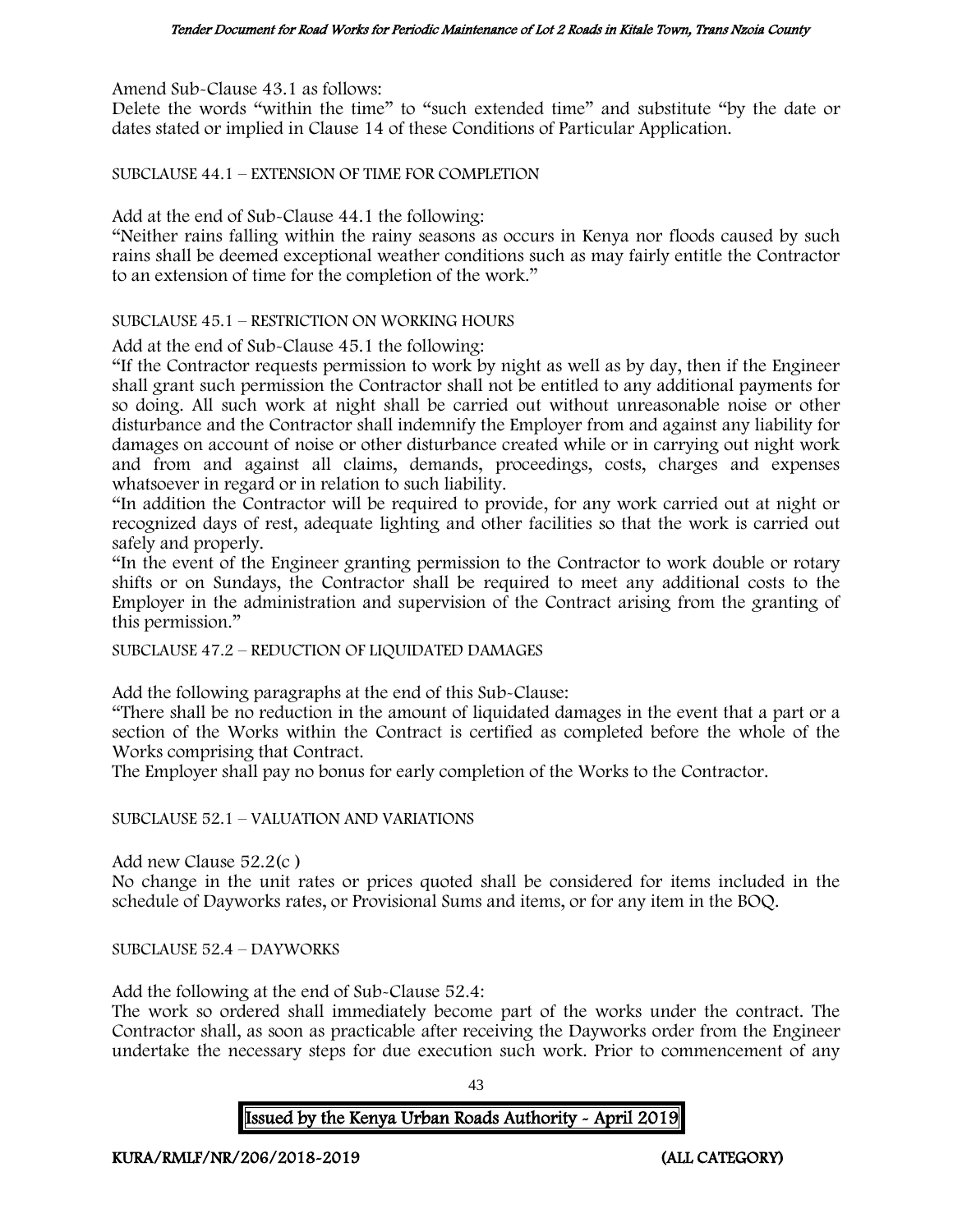work to be done on a Dayworks basis, the Contractor shall give an advance notice to the Engineer stating the exact time of such commencement.

SUBCLAUSE 54.1 – CONTROCTOR'S EQUIPMENT, TEMPORARY WORKS AND MATERIALS : Exclusive use for the works

Amend Sub-Clause 54.1 as follows: Line 5: add "written" between "the" and "consent". Delete Sub-Clauses 54.2 and 54.5.

SUBCLAUSE 55.2 – OMMISIONS OF QUANTITIES

Items of Works described in the Bills of Quantities for which no rate or price has been entered in the Contract shall be considered as included in other rates and prices in the Contract and will not be paid for separately by the Employer.

Add the following Sub-Clause 58:

Add the words "or Engineer's representative" where the word "Engineer" appears in clause 58.

SUBCLAUSE 58.4 – PROVISIONAL ITEMS

Provisional items shall be read as Provisional Sums and shall be operated as such in accordance with Sub-Clauses 58.1 to 58.3.

Clause 60 of the General Conditions is deleted and substituted with the following:-

SUBCLAUSE 60.1 – MONTHLY STATEMENT

The Contractor shall submit a statement to the Engineer at the end of each month, in a tabulated form approved by the Engineer, showing the amounts to which the Contractor considers himself to be entitled. The statement shall include the following items, as applicable;

- the value of the Permanent Work executed up to the end of previous month

- such amount as the Engineer may consider fair and reasonable for any Temporary Works for which separate amounts are provided in the Bill of Quantities

- any amount to be withheld under retention provisions of Sub-clause 60.3
- any other sum to which the Contractor may be entitled under the Contract

If the Engineer disagrees with or cannot verify any part of the statement, the Contractor shall submit such further information as the Engineer may reasonably require and shall make such changes and corrections in the statement as may be directed by the Engineer. In cases where there is difference in opinion as to the value of any item, the Engineer's view shall prevail.

#### SUBCLAUSE 60.2 INTERIM PAYMENT CERTIFICATE

The Contractor shall forward to the Engineer an Interim Payment Certificate based on the statement as corrected above and, should it be necessary in the Engineers opinion, shall promptly make any further amendments and corrections to the Interim Payment Certificate.

 $\overline{A}$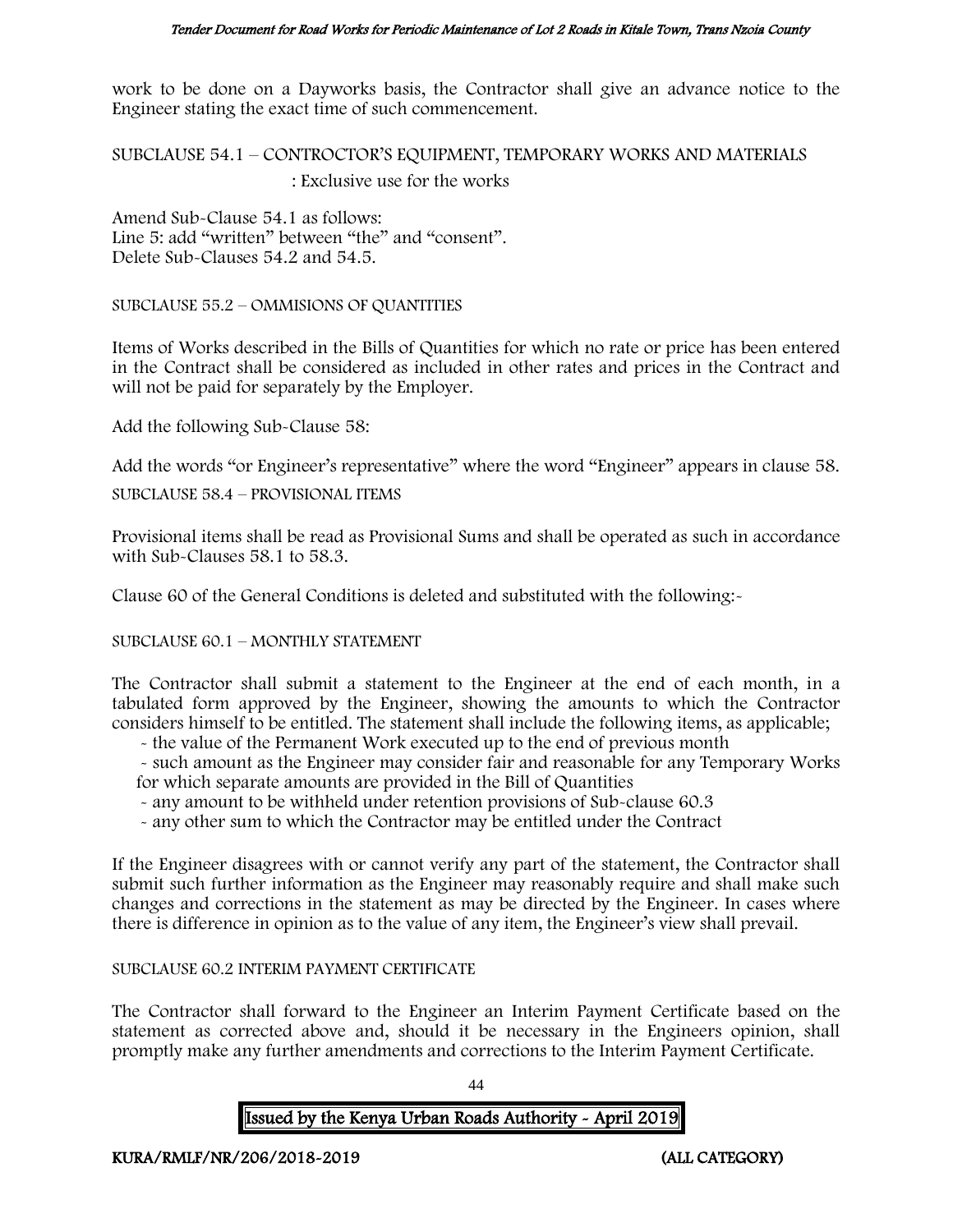The Engineer shall not unreasonably withhold certifying an Interim Payment Certificate and in case of likely delay in establishing the value of an item, such item may be set aside and the remainder certified for payment.

Within 14 days after receipt of the Interim Payment Certificate and subject to the Contractor having made such further amendments and corrections as the Engineer may require, the Engineer will forward to the Employer the certified Interim Payment Certificate.

Provided that the Engineer shall not be bound to certify any payment under this Clause if the net amount thereof, after all retentions and deductions, would be less than the minimum amount of Interim Payment Certificate's stated in the Appendix to Form of Bid. However in such a case, the uncertified amount will be added to the next interim payment, and the cumulative unpaid certified amount will be compared to the minimum amount of interim payment.

#### SUBCLAUSE 60.3 – RETENTION MONEY AND PAYMENT OF RETENTION MONEY

A retention amounting to the percentage stipulated in the Appendix to Bid shall be made by the Engineer in the first and following Interim Payment Certificates until the amount retained shall reach the "Limit of Retention Money" named in the Appendix to Form of BID.

Upon the issue of the Taking-Over Certificate, with respect to the whole of the works one half of the retention money shall become due and shall be paid to the Contractor when the Engineer shall certify in writing that the last section of the whole works has been substantially completed.

Upon expiration of the Defects Liability Period for the works, the other half of the Retention Money shall be certified by the Engineer for payment to the Contractor.

Provided that in the event of different Defects Liability Periods being applicable to different Sections of the Permanent Works pursuant to Clause 48, the expression "expiration of the Defects Liability Period "shall, for the purpose of this sub-clause, be deemed to mean the expiration of the latest of such periods.

Provided also that if at such time, there remain to be executed by the Contractor any work instructed, pursuant to Clause 49 and 50, in respect of the works, the Engineer shall be entitled to withhold certification until completion of any such work or so much of the balance of the Retention money as shall in the opinion of the Engineer, represents the cost of the remaining work to be executed.

#### SUBCLAUSE 60.4– CORRECTION OF CERTIFICATES

The Engineer may in any Interim Payment Certificate make any correction or modification to any previous Interim Payment Certificate signed by him and shall have authority, if any work is not being carried out to his satisfaction to omit or reduce the value of such work in any Interim Payment Certificate.

#### SUBCLAUSE 60.5– STATEMENT AT COMPLETION

Not later than 84 days after the issue of the Taking-Over Certificate in respect of the whole of the works, the Contractor shall submit to the Engineer a statement at completion showing in detail, in a form approved by the Engineer;

45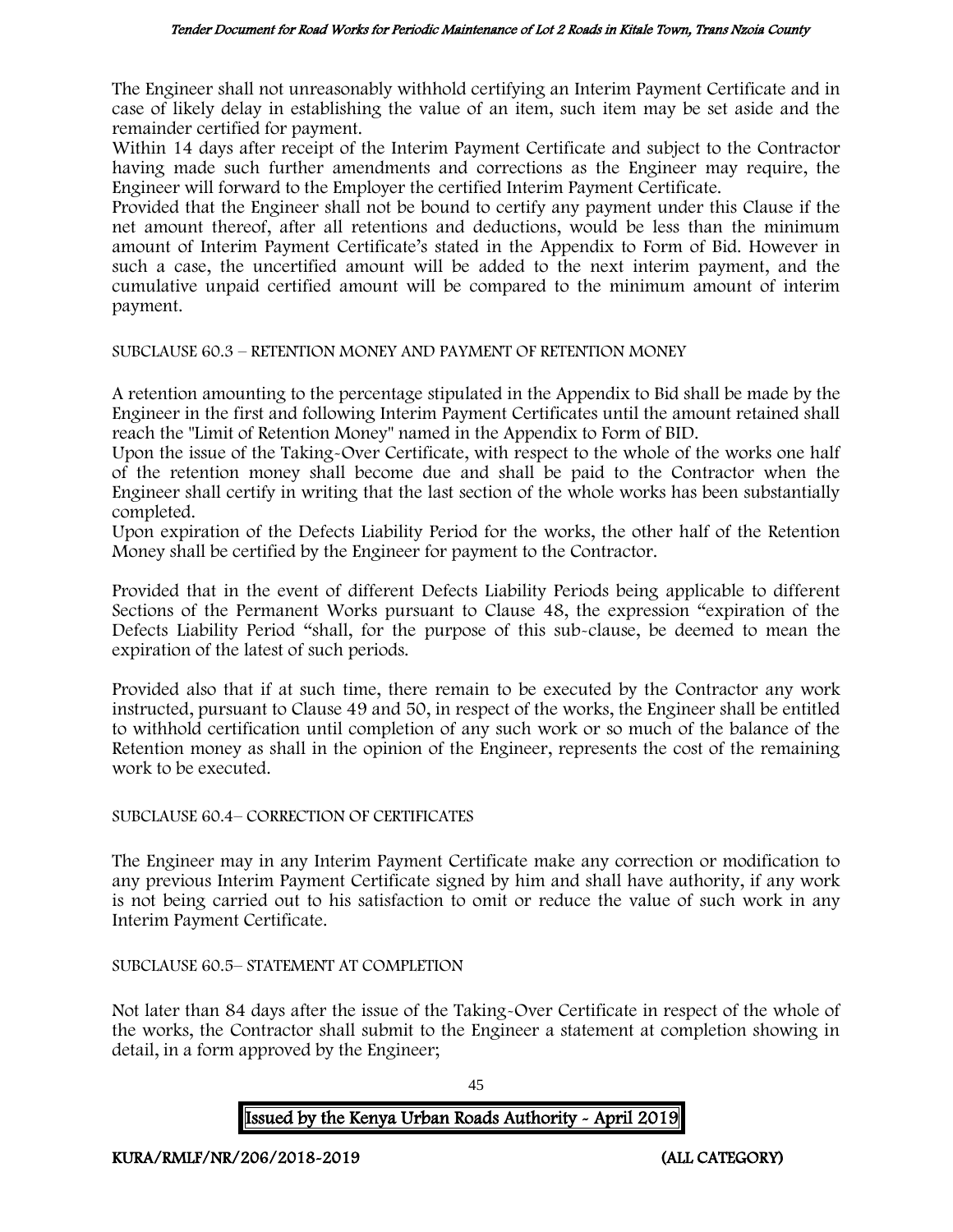The final value of all work done in accordance with the Contract up to the date stated in such Taking-Over Certificate.

Any further sums which the Contractor considers to be due; and

An estimate of amounts that the Contractor considers will become due to him under the Contract.

Estimate amounts shall be shown separately in the Statement at Completion. The Contractor shall amend and correct the Statement as directed by the Engineer and submit a Certificate at Completion to be processed as in Sub-Clause 60.2.

#### SUBCLAUSE 60.6 – FINAL STATEMENT

Not later than 56 days after the issue of the Defects Liability Certificate pursuant to Sub-Clause 62.1, the Contractor shall submit to the Engineer for consideration a draft final statement with supporting documents showing in detail, in the form approved by the Engineer; The final value of all work done in accordance with the Contract;

Any further sums which the Contractor considers to be due to him.

If the Engineer disagrees with or cannot verify any part of the draft final statement, the Contractor shall submit such further information as the Engineer may reasonable require and shall make such changes in the draft as may be required.

SUBCLAUSE 60.7– DISCHARGE

Upon submission of the Final Statement, the Contractor shall give to the Employer, with a copy to the Engineer, a written discharge confirming that the total of the Final statement represents full and final settlement of all monies due to the Contractor arising out of or in respect of the Contract. Provided that such discharge shall become effective only after payment under the Final Payment Certificate issued pursuant to Sub-Clause 60.8 has been made and the Performance Security referred to in Sub-Clause 10.1 has been returned to the Contractor.

SUBCLAUSE 60.8 – FINAL PAYMENT CERTIFICATE

Upon acceptance of the Final Statement as given in Sub-Clause 60.6, the Engineer shall prepare a Final Payment Certificate which shall be delivered to the Contractor's authorized agent or representative for his signature. The Final Payment Certificate shall state:

The final value of all work done in accordance with the Contract;

After giving credit to the Employer for all amounts previously paid by the Employer, the balance, if any, due from the Employer to the Contractor or the Contractor to the Employer.

Final Certificate shall be issued for any sum due to the Contractor even if such is less than the sum named in the Appendix to the Form of BID.

## SUBCLAUSE 60.9– CESSATION OF EMPLOYERS LIABILITY

unless the Contractor notifies the Engineer of his objection to the Final Certificate within fourteen days of delivery thereof he shall be deemed to have agreed that he accepts the total Contract Price as set out in the Final Certificate as full settlement for all Work Done under the

46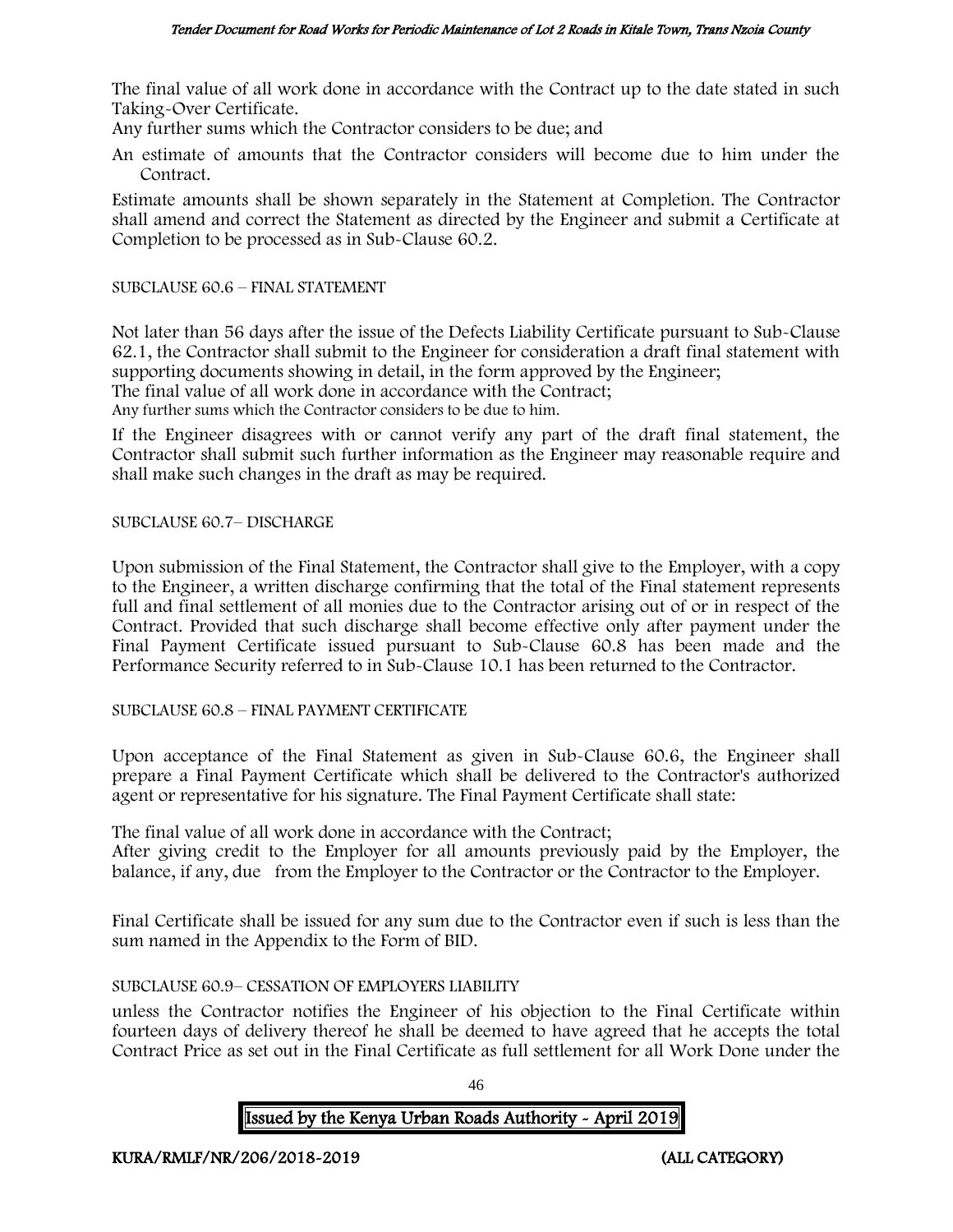Contract including any variations and omissions thereof but excluding any variations and claims previously made in writing.

#### SUBCLAUSE 60.10 – TIME FOR PAYMENT

The amount due to the Contractor under any Interim Payment Certificate or Final Payment Certificate issued pursuant to this Clause or to any other term of the Contract, shall, subject to Clause 47, be paid by the Employer to the Contractor as follows:

- (i) In the case of Interim Payment Certificate, within the time stated in the Appendix to Form of Bid, after the Engineer has signed the Interim Payment Certificate.
- (i) In the case of the Final Payment Certificate pursuant to Sub clause 60.8, within the time stated in the Appendix to Form Of Bid, after the Engineer has signed the Final Payment Certificate.
- (ii) In the event of the failure of the Employer to make payment within the times stated, the Employer shall make payment to the Contractor of simple interest at a rate equal to two percentage points above the average Base Lending Rate of three leading banks namely Kenya Commercial Bank, Standard Chartered Bank and Barclays Bank for the time being or as shall be the case from the time to time obtained from the Central Bank of Kenya. The provisions of this Sub clause are without prejudice to the Contractor's entitlements under Clause 69 or otherwise.

#### SUBCLAUSE 60.11 – CURRENCY OF PAYMENT

The Contract Price shall be designated in Kenyan Currency.

All work performed by the Contractor under the Contract shall be valued in Kenya Shillings using the rates and prices entered in the Bills of Quantities together with such other increases to the Contract Price, except for variation of price payments in accordance with Clause 70.1.

SUBCLAUSE 60.12 – ADVANCE PAYMENT

Advance payment shall not be offered in this Contract.

#### SUBCLAUSE 60.13 MATERIALS FOR PERMANENT WORKS

With respect to materials brought by the Contractor to the site for incorporation into the permanent works, the Contractor shall,

-Receive a credit in the month in which these materials are brought to site,

-Be charged a debit in the month in which these materials are incorporated in the permanent works.

Both such credit and debit to be determined by the Engineer in accordance with the following provisions.

No credit shall be given unless the following conditions shall have been met to the Engineers satisfaction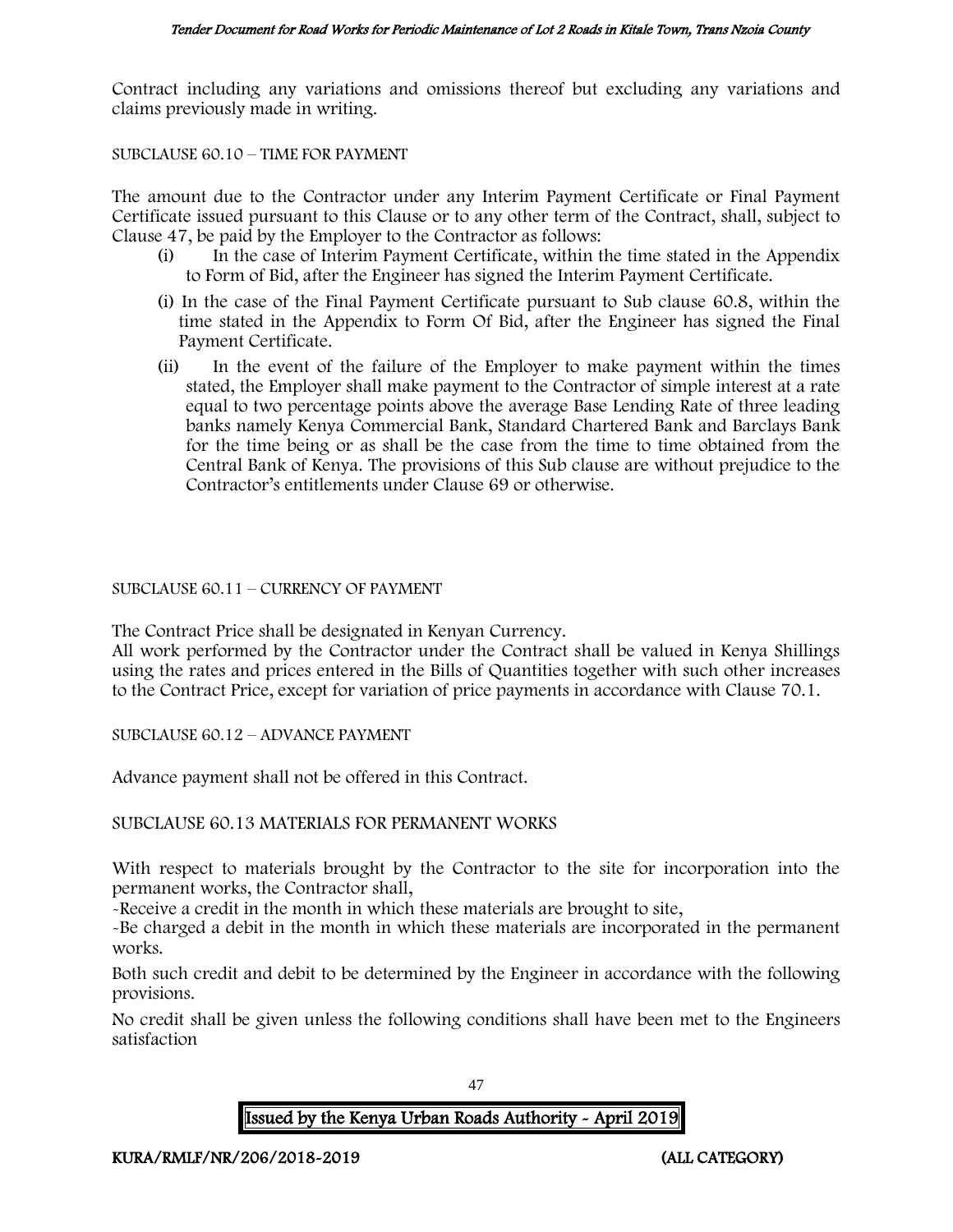- The materials are in accordance with the specifications for the works;
- The materials have been delivered to site and are properly stored and protected against loss, damage or deterioration;
- The Contractors record of the requirements, orders receipts and use of materials are kept in a form approved by the Engineer, and such records are available for inspection by the Engineer;
- The Contractor has submitted a statement of his cost of acquiring and delivering the materials and plant to the Site, together with such documents as may be required for the purpose of evidencing such cost;
- The materials are to be used within a reasonable time.
- The amount to be credited to the Contractor shall not be more than 75% of the Contractor's reasonable cost of the materials delivered to site, as determined by the Engineer after review of the documents listed in subparagraphs (a) (iv) above;
- The amount to be debited to the Contractor for any materials incorporated into the works shall be equivalent to the credit previously granted to the Contractor for such materials pursuant to Clause (b) above as determined by the Engineer.

## SUBCLAUSE 63.1 – DEFAULT OF THE CONTRACTOR

## SUBCLAUSE 67.1 – ENGINEER'S DECISION

Delete the entire Sub clause 67.1 and add the following;

"If a dispute of any kind whatsoever arises between the Employer and the Contractor in any connection with, or arising out of, the Contract or the execution of the works, whether during the execution of the works or after their completion and whether before or after repudiation or other termination of the Contract including any dispute as to any opinion, instruction, determination, certificate or valuation of the Engineer, the matter in dispute shall, in the first place, be referred in writing to the Engineer, with a copy to the other party. Such reference shall state it is made pursuant to this clause. No later than 28 (twenty eight) day after the day on which he received such reference the Engineer shall give notice of his decision to the Employer and the Contractor. Such decision shall state it is made pursuant to this clause.

Unless the Contract has already been repudiated or terminated, the Contractor shall, in every case, continue to proceed with the works with all due diligence and the Contractor and the Employer shall give effect forthwith to every such decision of the Engineer unless and until the same shall be revised, as hereinafter provided, in an Amicable Settlement, Adjudicator's or Arbitrator's award.

If either the Employer or the Contractor be dissatisfied with the any decision of the Engineer, or if the Engineer fails to give notice of his decision on or before the 28th (twenty eighth) after the day on which he received the reference, then either the Employer or the Contractor may, on or before the 28th (twenty eighth) day after the day the day on which he received notice of

Issued by the Kenya Urban Roads Authority - April 2019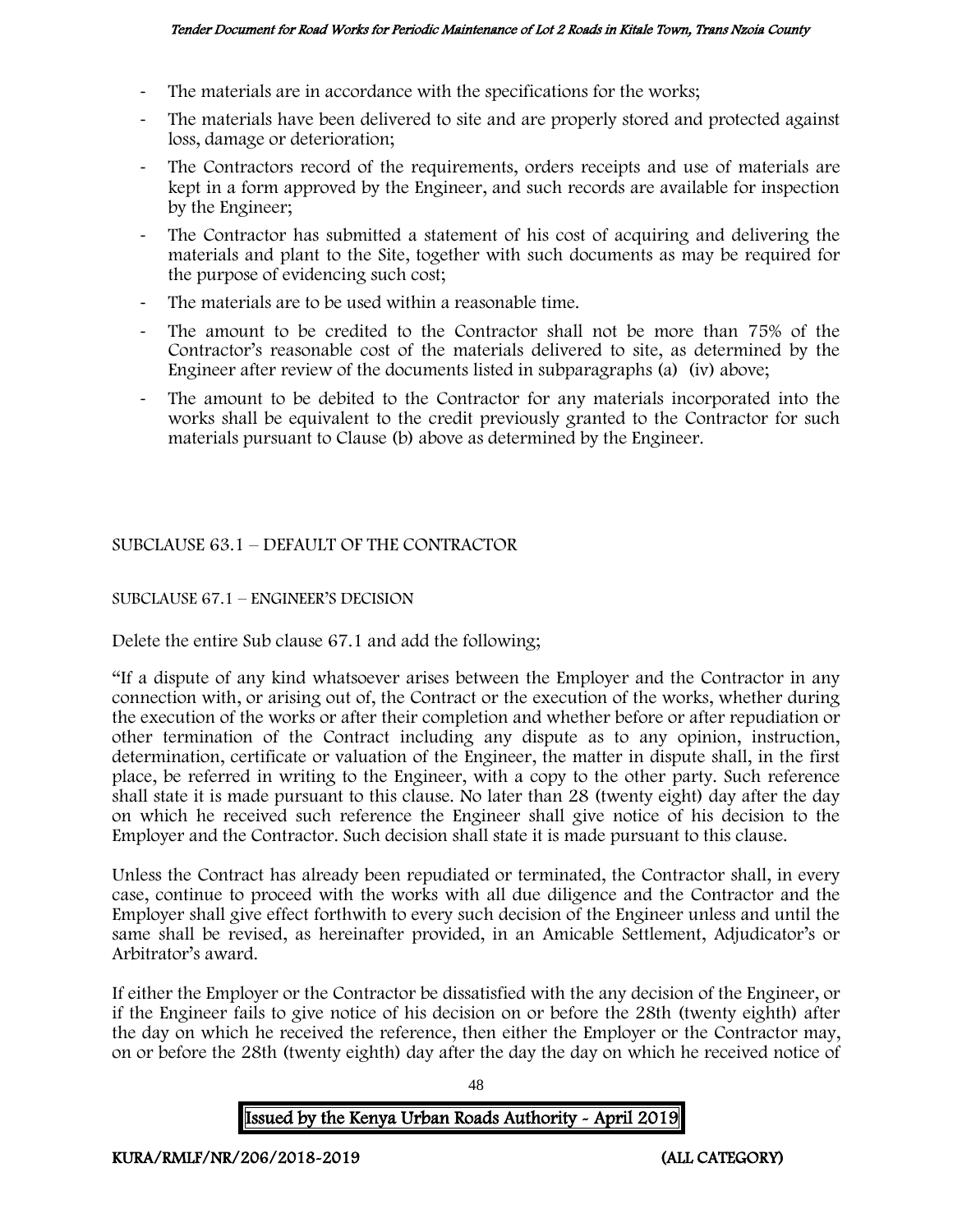such decision, or on or before the 28th (twenty eighth) day after the day the day on which the said period of 28 days expired, as the case may be, give notice to the other party, with a copy for information to the Engineer, of his intention to commence Adjudication, as hereinafter provided, as to the matter in dispute. Such notice shall establish the entitlement of the party giving the same to commence Adjudication, as hereinafter provided, as to such dispute; no adjudication in respect thereof may be commenced unless such notice is given.

If the Engineer has given notice of his decision as to a matter in dispute to the Employer and the Contractor and no notice of intention to commence adjudication as to such dispute has been given by either the Employer or the Contractor on or before the twenty eighth day after the day on which the parties received notice as to such decision from the Engineer, the said decision shall become final and binding upon the Employer and the Contractor. "

SUBCLAUSE 67.2 – AMICABLE SETTLEMENT

Delete the entire subclause 67.2 and add the following;

"Where notice to of intention to commence adjudication as to a dispute has been in accordance with subclause 67.1, the parties shall attempt to settle such dispute in amicably before the commencement of Adjudication; provided that, unless the parties otherwise agree, Adjudication may be commenced on or after the 14th (fourteenth) day after the day on which notice of intention to commence adjudication of such dispute was given, even if an attempt at amicable settlement thereto has been made."

SUBCLAUSE 67.3 – ADJUDICATION

Delete the entire subclause 67.3 and add the following;

"The Adjudicator shall be appointed by the Chartered Institute of Arbitrators (Kenya) unless the appointment is agreed by the parties within 7 (seven) days of the notice to adjudication.

The adjudication process shall be conducted according to the Laws of Kenya and the Rules of the Chartered Institute of Arbitrators (Kenya)."

SUBCLAUSE 67.3 – ARBITRATION

Delete the entire subclause 67.3 and add the following;

"Any dispute in respect of which:

The decision, if any, of the Adjudicator has not become final and binding pursuant to subclause 67.1, and Amicable settlement has not been reached within the period stated in subclause 67.2,

shall be finally settled, under the Laws of Kenya and the Arbitration Rules of the Chartered Institute of Arbitrators (Kenya Branch) by one or more arbitrators appointed by the Chartered Institute of Arbitrators (Kenya Branch).

49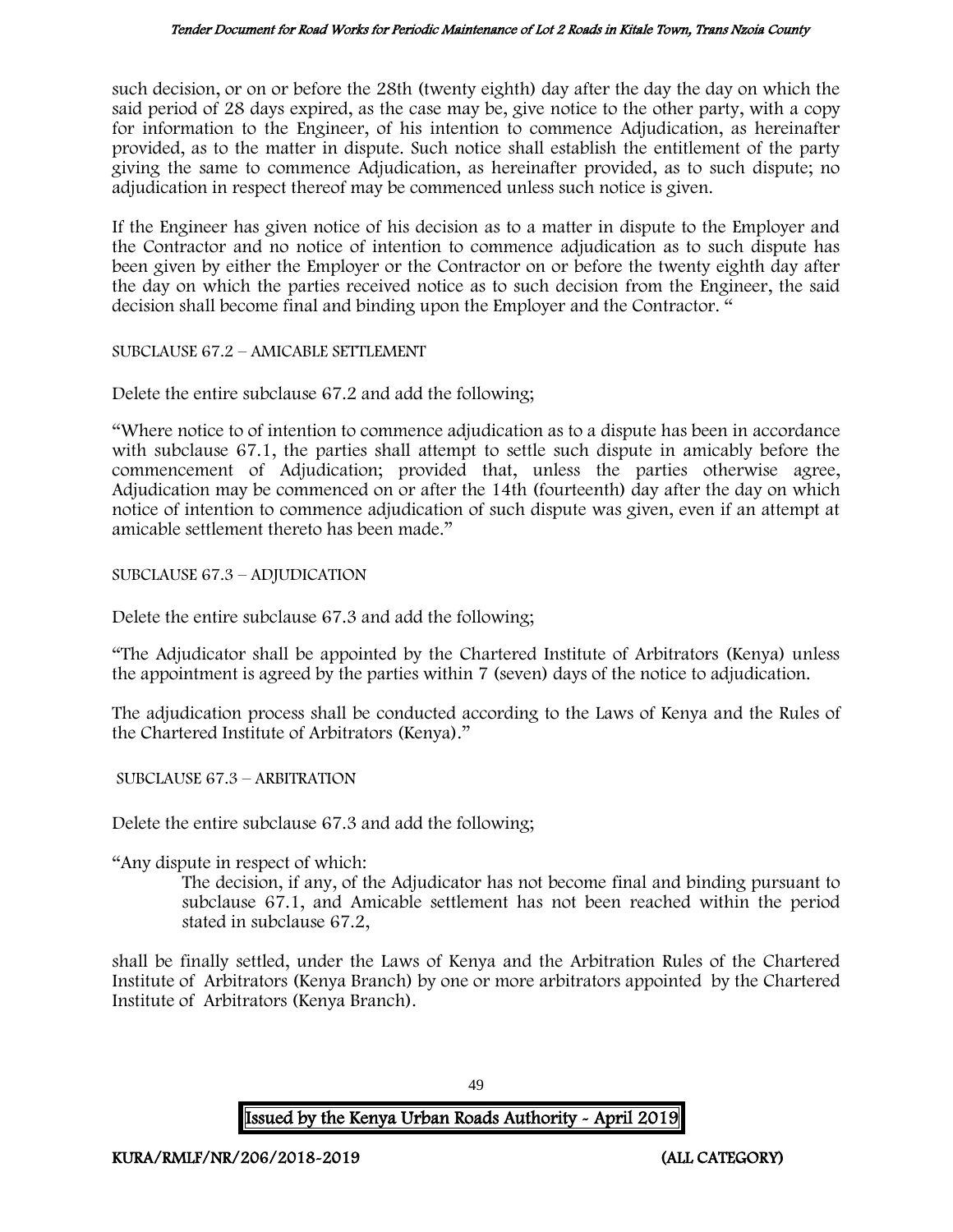Neither party shall be limited in the in the proceedings before such arbitrator/s to the evidence or arguments put before the Adjudicator for the purpose of obtaining his said decision pursuant to subclause 67.1.

Arbitration may be commenced prior to or after completion of the works, provided that the obligations of the Employer, the Engineer and the Contractor shall not be altered by reason of the arbitration being conducted during the progress of the works.

SUBCLAUSE 68.2 – NOTICES TO EMPLOYER AND ENGINEER

Delete in Sub-Clause 68.2 the words "nominated for that purpose in Part II of these conditions".

- a. The Employer's address is: The Director General, Kenya Urban Roads Authority (KURA), P.O. Box 41727 - 00100 NAIROBI
- b. The Engineer's address is: Director Road Asset and Corridor Management (RACM), Kenya Urban Roads Authority (KURA), P.O. Box 41727 - 00100 NAIROBI

SUBCLAUSE 68.4 – All letters and notices from the Contractor to the Employer and/Engineer must be signed by the Managing Director or the person given written power of Attorney.

CLAUSE 69 – DEFAULT OF EMPLOYER

Delete Sub-Clause 69.1 (c)

In Sub-Clause 69.4 add at the end of first paragraph the following "the period of such suspension shall be as agreed upon by both parties and in any case not more than six (6) months".

In Subclause 69.4 of General Conditions of Contract Part I, insert at the end -----"The amounts of such costs which shall be added to the Contract Price shall exclude any cost due to idle time for equipment, plant and labour."

CLAUSE 70 – CHANGES IN COST AND LEGISLATION

There shall be no claims of payments for Variation of Prices (VOP) or changes in cost for legislation.

SUBCLAUSE 70.2 – SUB-CONTRACT

(a) If the Contractor shall decide subject to Clause 4 thereof to sub-let any portion of the work he shall incorporate in the sub-contract provisions to the like effect as those contained in subclause (1) of this Clause;

50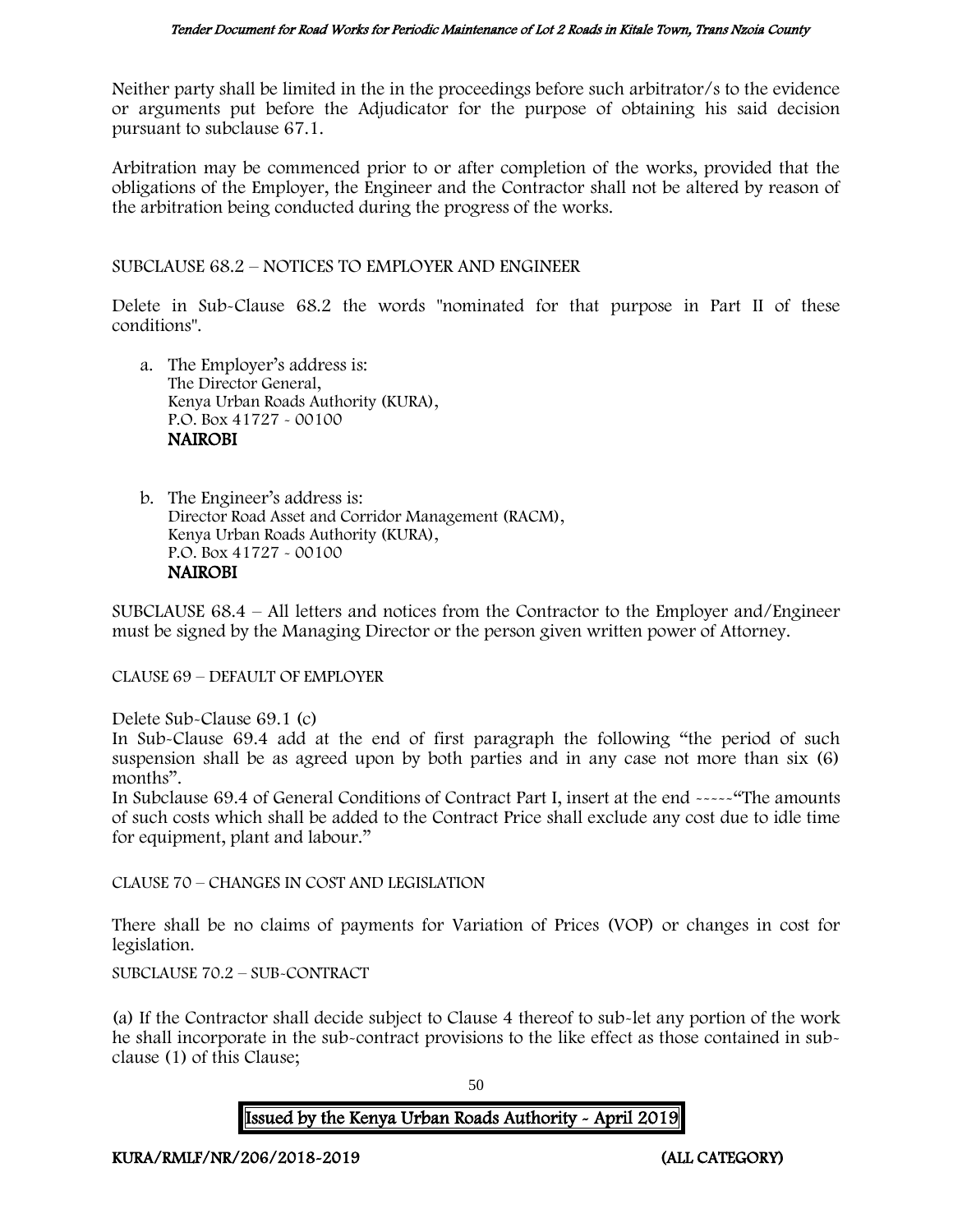#### Tender Document for Road Works for Periodic Maintenance of Lot 2 Roads in Kitale Town, Trans Nzoia County

(b) If the price payable under a sub-contract as aforesaid is increased above or decreased below the price in such sub-contract by reason of the operation of the incorporated provisions of sub- clause (1) of this clause then the net amount of such increase or decrease shall as the case may be, be paid to or allowed by the Contractor under this contract.

SUBCLAUSE 70.3 – NOMINATED SUB-CONTRACTORS

This clause shall not apply in respect of work executed by any nominated sub-Contractor (fluctuation in relation to nominated sub-Contractors shall be dealt with under provisions in relation thereto which may be included in the appropriate sub-contract or contract of sale).

SUBCLAUSE 70.4 – DATE OF BID PRICING

The expression "the date of BID pricing" as used in this Clause means the date 30 days prior to the final date for submission of BIDs as determined by the Employer in the BID documents

SUBCLAUSE 70.5 – PRIME COST

For imported materials, the supplier's/ manufacturer's Prime costs shall be C.I.F. cost at point of entry by the same means of transport as determined by the Contractor's Basic Rate. For locally produced materials, the supplier's or manufacturer's prime costs shall be at their

nearest depot or the nearest railway station relevant to the works.

For materials that are subject to Government Price Control, payments for price variations will be determined from the difference between the control price in force at a date 30 days prior to the final date for submission of BIDs and the price in force on the date of purchase.

SUBCLAUSE 70.11 – SUBSEQUENT LEGISLATION

No payment shall be paid for changes in the prices of the materials and labour.

SUBCLAUSE 70.8 – CONTRACTORS HEAD OFFICE EXPENSES

No payments will be made for price variation related to expenses incurred by the Contractor in his Head Office in Kenya, or overseas.

SUBCLAUSE 70.9 – CURRENCY OF PAYMENTS UNDER CLAUSE 70

All payments made pursuant to Clause 70 shall be in Kenya Shillings. SUBCLAUSE 70.11 – SUBSEQUENT LEGISLATION

Renumber sub-clause 70(2) of part I as sub-clause 70.11 and add the following:

"Notwithstanding the foregoing, such additional or reduced cost shall not be separately paid or credited as aforesaid if the same shall already have been taken into account in accordance with the provisions of sub-clause 70.1 through 70.10 of this clause.

51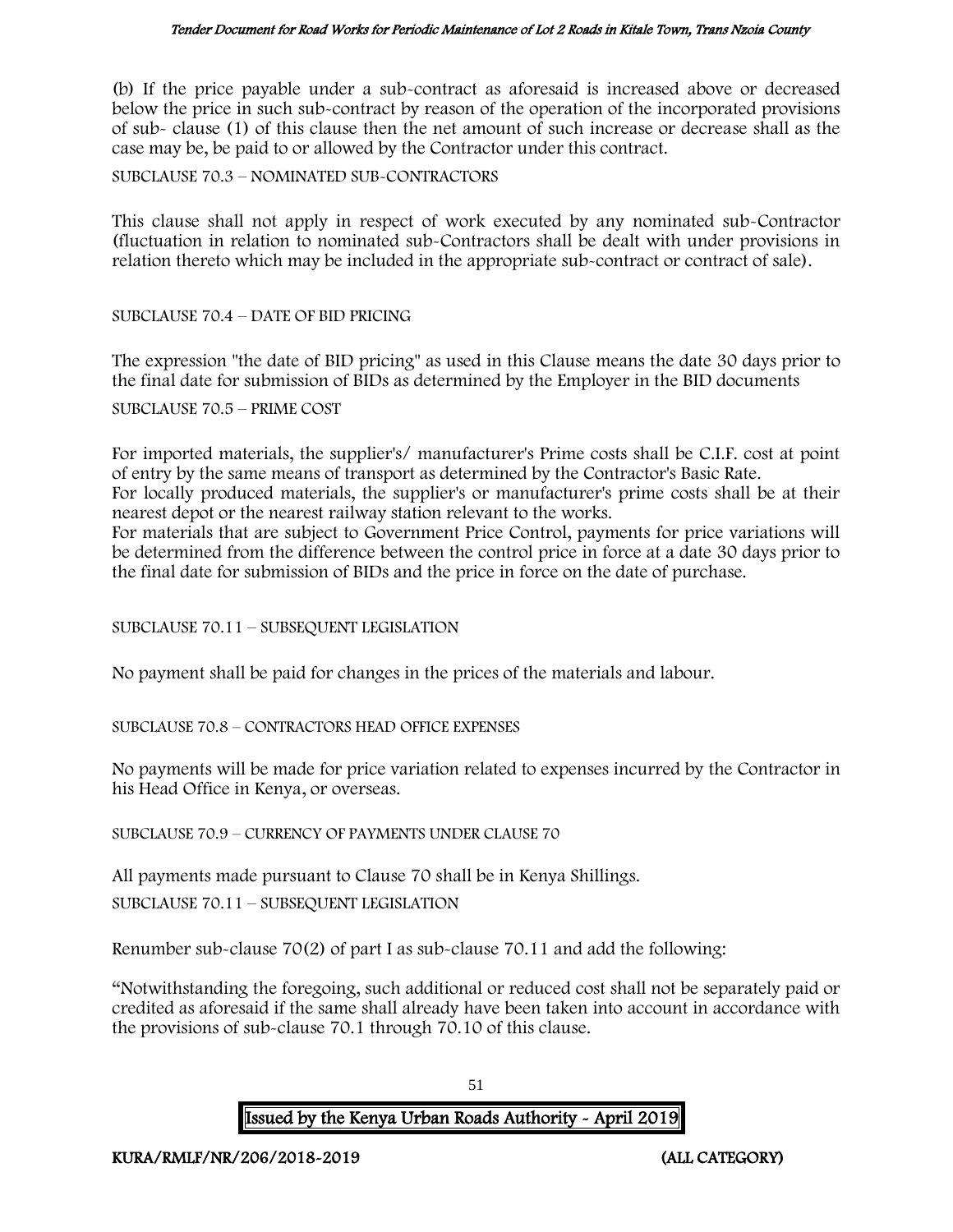#### CLAUSE 72 – RATES OF EXCHANGE COST

Delete clause 72 in its entirety and substitute the following:

The currency of BID and payment is Kenya Shillings and rates of exchange requirements are not applicable.

CLAUSE 73 – BRIBERY AND COLLUSION

Add new Clause 73.1:

"The Contractor shall not:

(a) Offer or give or agree to give to any person in the service of the Government of Kenya any gift or consideration or any kind as an inducement or reward for doing or forbearing to do or for having done or forborne to do any act in relation to the obtaining or execution of this or any other contract to which the Government of Kenya is a party or for showing or forbearing to show favour or disfavour to any person in relation to this or any other contract for the Government of Kenya.

(b) Enter into this or any other contract with the Government of Kenya in connection with which commission has been paid or agreed to be paid by or on his behalf or to his knowledge, unless before the contract is made particulars of any such commission and of the terms and conditions of any agreement for the payment thereof have been disclosed in writing to the Employer.

Any breach of this condition by the Contractor or by anyone employed by him or acting on his behalf (whether with or without the knowledge of the Contractor) or the commission of any offence by the Contractor or by anyone employed by him or acting on his behalf in relation to this or any other contract to which the Government of Kenya is a party shall entitle the Employer to determine the Contract (See Condition 63 hereof) and/ or to recover from the Contractor the amount or value of any such gift, consideration or commission.

Any dispute or difference of opinion arising in respect of either the interpretation, effect or application of this condition or of the amount recoverable hereunder by the Employer from the Contractor shall be decided by the Employer, whose decision shall be final and conclusive.

CLAUSE 74 – CONTRACT CONFIDENTIAL

Add new Clause 74.1:

The Contractor shall treat the details of this Contract as Private and Confidential and shall not publish or disclose the same or any particulars thereof in any trade or technical paper or elsewhere (save in so far as may be necessary for the purpose thereof) without the previous consent in writing of the Government. If any dispute arises as to the necessity of any publication or disclosures for the purposes of this Contract the same shall be referred to the decision of the Engineer mentioned in the said Conditions of Contract whose award shall be final.

52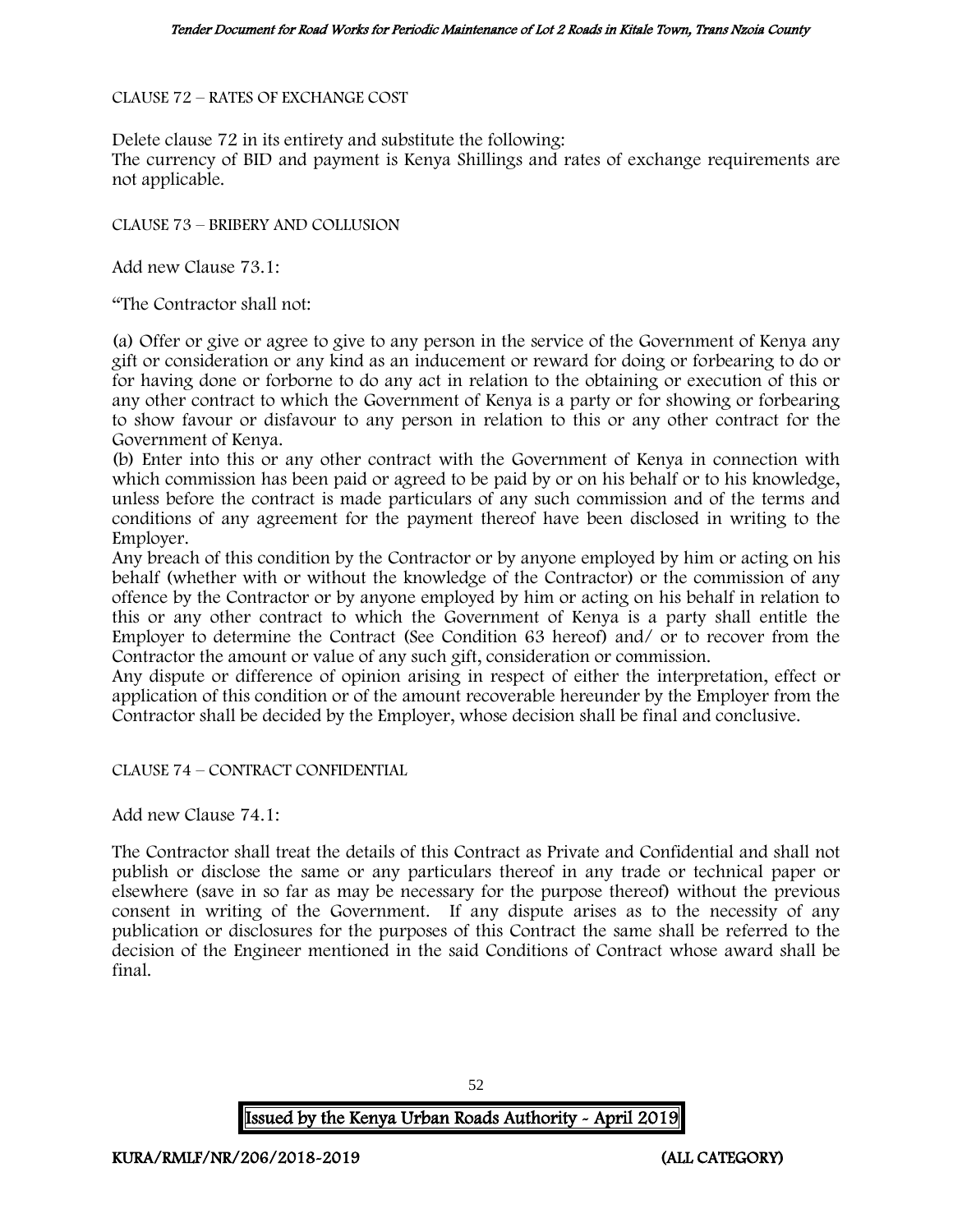# SECTION V: SPECIAL SPECIFICATIONS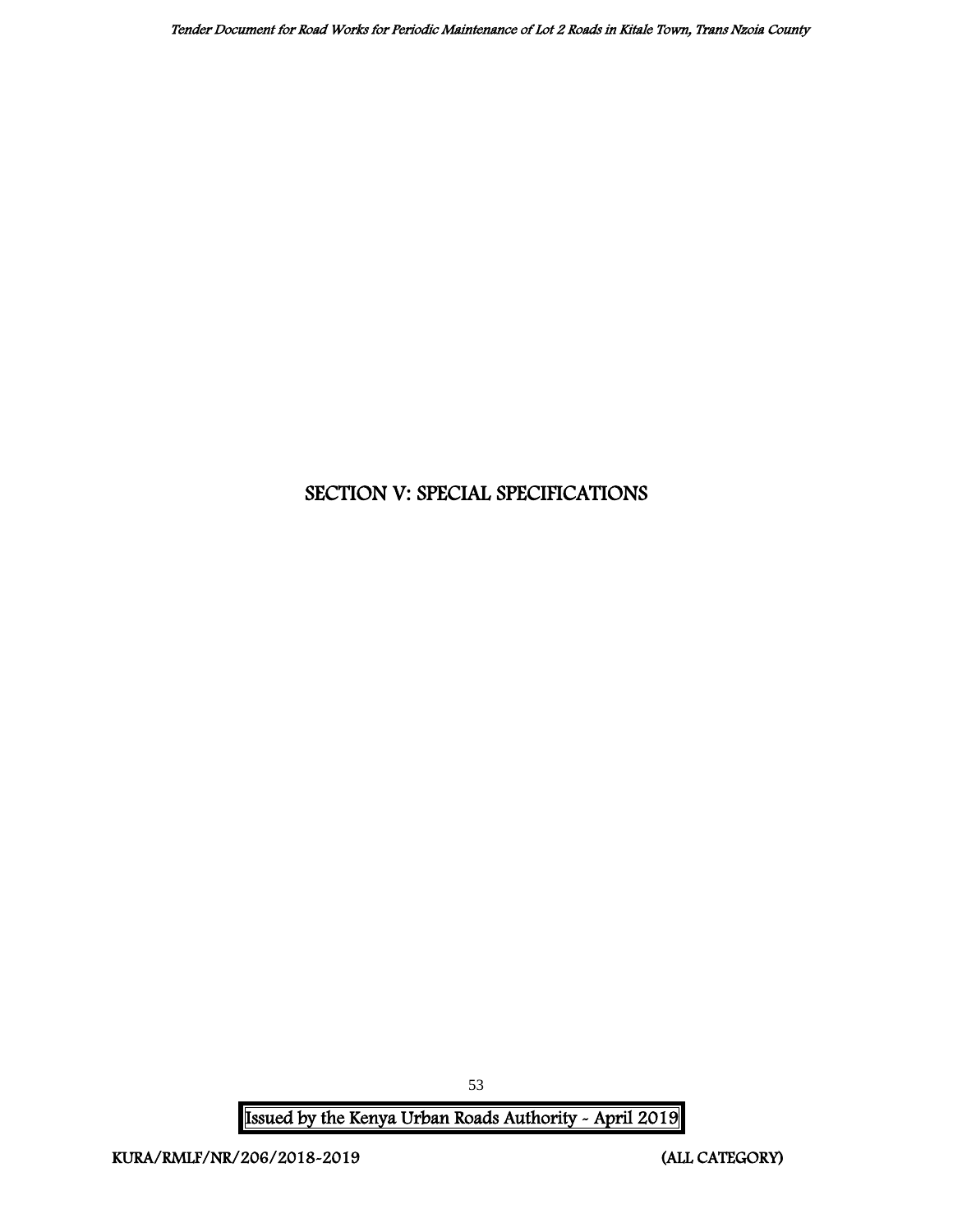# SPECIAL SPECIFICATIONS

## SECTION 1 – GENERAL

#### 101 SPECIAL SPECIFICATIONS

Special specification is supplementary to the Standard Specifications and the two must be read in conjunction. In any case where there appears to be conflict between the two then the Special Specifications will take precedence.

## 102 LOCATION OF CONTRACT.

Stage Improvement of Gogate-Waterworks Access Roads is located in Kitale Town, Trans Nzoia County. The length of the road is approximately 1.7 km.

## 103 EXTENT OF CONTRACT

The works to be executed under the Contract comprise mainly of but not limited to the following:-

- 1. Site clearance
- 2. Earthworks
- 3. Improved gravel sub-base material
- 4. Drainage works: excavation of drains and installation of culverts

Defects Liability Period shall be 1 month

Any other activity not listed above in either category but deemed to be necessary by the Engineer, shall be subject to the Engineer's formal instructions within the mode of payment stipulated either by day works or on a measured basis.

## 105 ORDER OF EXECUTION OF WORKS

In addition to Clause 105 of the Standard Specification the Contractor shall carry out the Works such that a continuous and consecutive output of fully completed work is achieved.

#### 107 TAKING OVER CERTIFICATE

The minimum length of the road for which a certificate will be issued under clause 48 of the conditions of Contract shall be the whole length of each section of the road substantially completed.

54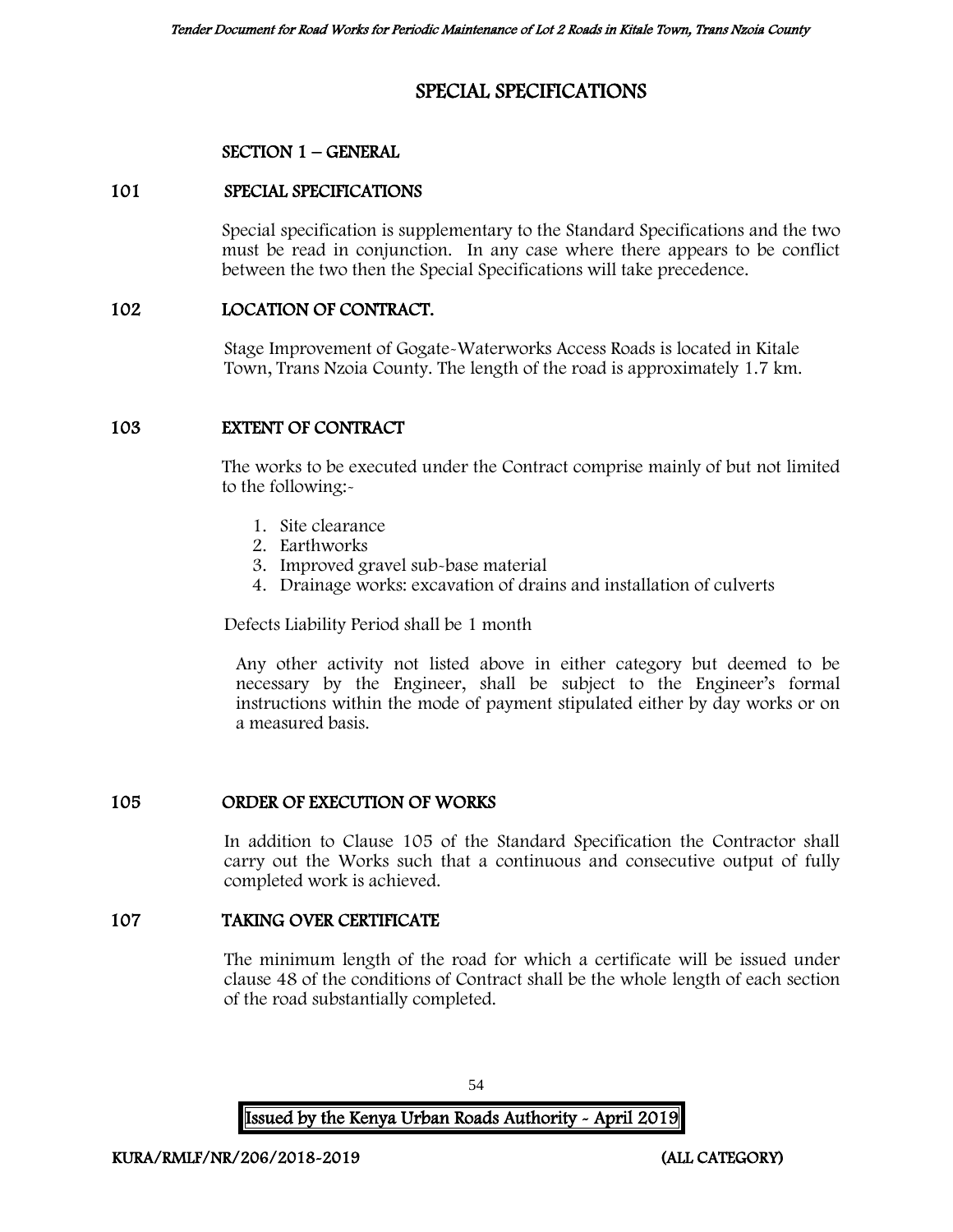## 1206 NOTICE OF OPERATIONS

Add the following sub- Clause.

Notification Terms

It shall be the Contractor's responsibility to notify the Engineer when any item of works scheduled are completed and ready for approval, and the contractor shall give sufficient notice to allow control tests to be performed.

Explosive and Blasting

- (a) The requirements of the Laws of Kenya governing explosives and other requirements and regulations of Government of Kenya and other authorities shall be complied with.
- (b) No explosives of any kind shall be used without prior written consent of the Engineer.

The Contractor shall be solely responsible for the provision, handling, storage and transporting of all explosives, ancillary materials and all other items of related kind whatsoever required for blasting.

## 117 HEALTH, SAFETY AND ACCIDENTS

Add the following:

In addition to providing, equipping and maintaining adequate first aid stations throughout the works in accordance with the laws of Kenya, the contractor shall provide and maintain on site during the duration of the Contract, a fully equipped dispensary. This shall be with a qualified Clinical Officer / Nurse who shall offer the necessary medical advice on HIV and related diseases to the Engineer's and Contractor's Site staff. The Contractor shall allow for this in the rates and be responsible for all site welfare arrangements at his own cost.

## 120 PROTECTION OF EXISTING WORKS AND SERVICES

The Contractor shall acquaint himself with the position of all existing services such as sewers, water drains, cables for electricity and telephone, lighting and telephone poles, water mains, etc., before commencing any excavation or other work likely to affect the existing services.

The cost of all plant, equipment and materials, labour, technical and professional staff, transport and the like necessary for determining the locations of existing services, including the making good of any damage caused to such services all to the satisfaction of the Engineer, shall be deemed to be included in the tender rates. No other payment shall be made for the costs of such operations, nor for the making good of damage caused thereby to the existing services.

The Contractor shall be held responsible for injury to existing structures, works or services and shall indemnify and keep indemnified the Employer against any claims in this respect (including consequential damages).

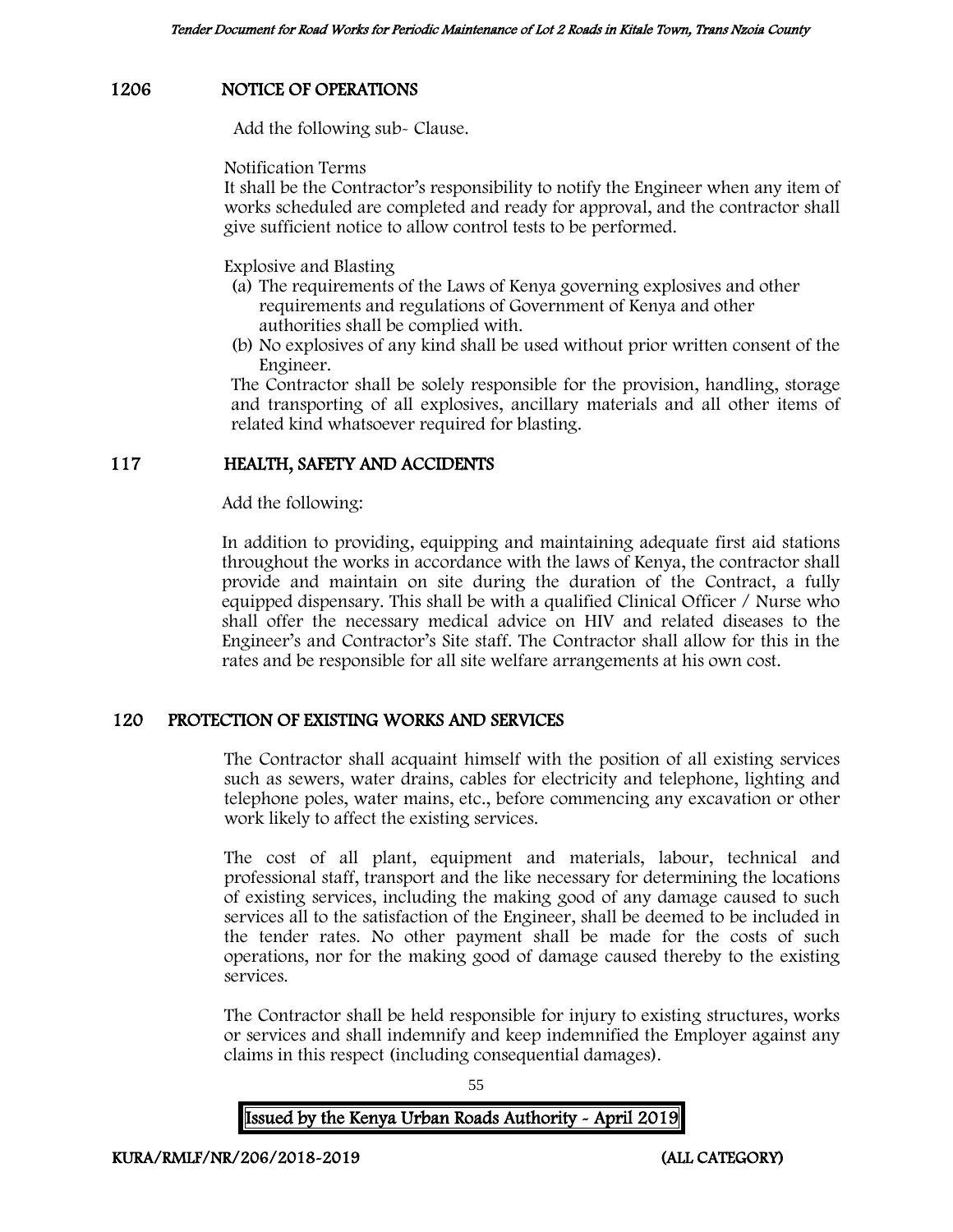#### 121 DIVERSION OF SERVICES

- (a) The Contractor shall acquaint himself with the location of all existing services such as telephone lines, electricity cables, water pipes, sewers etc., before execution of any works that may affect the services. The cost of determining the location of the existing services together with making good or repairing of any damage caused all to the satisfaction of the Engineer shall be included in the BID rates.
- (b) Subject to the agreement with the Engineer, the Contractor shall be responsible for removal of alteration and relocation of existing services.
- (c) The Contractor shall indemnify the Employer against claims originating from damage to existing services or works.

#### 123 LIAISON WITH GOVERNMENT AND POLICE OFFICIALS

The Contractor shall keep in close touch with the Police and the other Government officials of the area regarding their requirements in the control of traffic or other matters, and shall provide all assistance or facilities, which may be required by such officials in the execution of their duties.

#### 124 LAND FOR ALL CAMPS SITES AND FOR THE CONTRACTOR'S OWN PURPOSES, INCLUDING TEMPORARY WORKS.

Notwithstanding Clause 124 of the Standard Specification all requirements of land for temporary works and construction purposes shall be to the approval of the Engineer but the Contractor will make all necessary arrangements with the property owners concerned and pay all charges arising therefrom. On or before completion of the Contract, the Contractor shall remove all temporary works and shall restore all such land to the condition in which it was immediately prior to the occupation thereof as far as is reasonable and practicable. No separate payment will be made to the Contractor on account of these items and the Contractor must make due allowance for them in his rates.

Notwithstanding Clause 120 of the Standard Specifications, the Contractor shall be required to appoint competent surveyors who will liaise with the Engineer on matters related to the demarcation of the existing road reserve, site measurements, removal and reinstatement of existing services.

#### 128 STORAGE OF MATERIALS

All materials shall be stored on Site in a manner approved by the Engineer and the Contractor shall carefully protect from the weather all work and materials which may be affected thereby.

#### 129 TEST CERTIFICATES

When instructed by the Engineer the Contractor shall submit certificates of test from the suppliers of materials and goods required in connection with the works as the Engineer may require.

56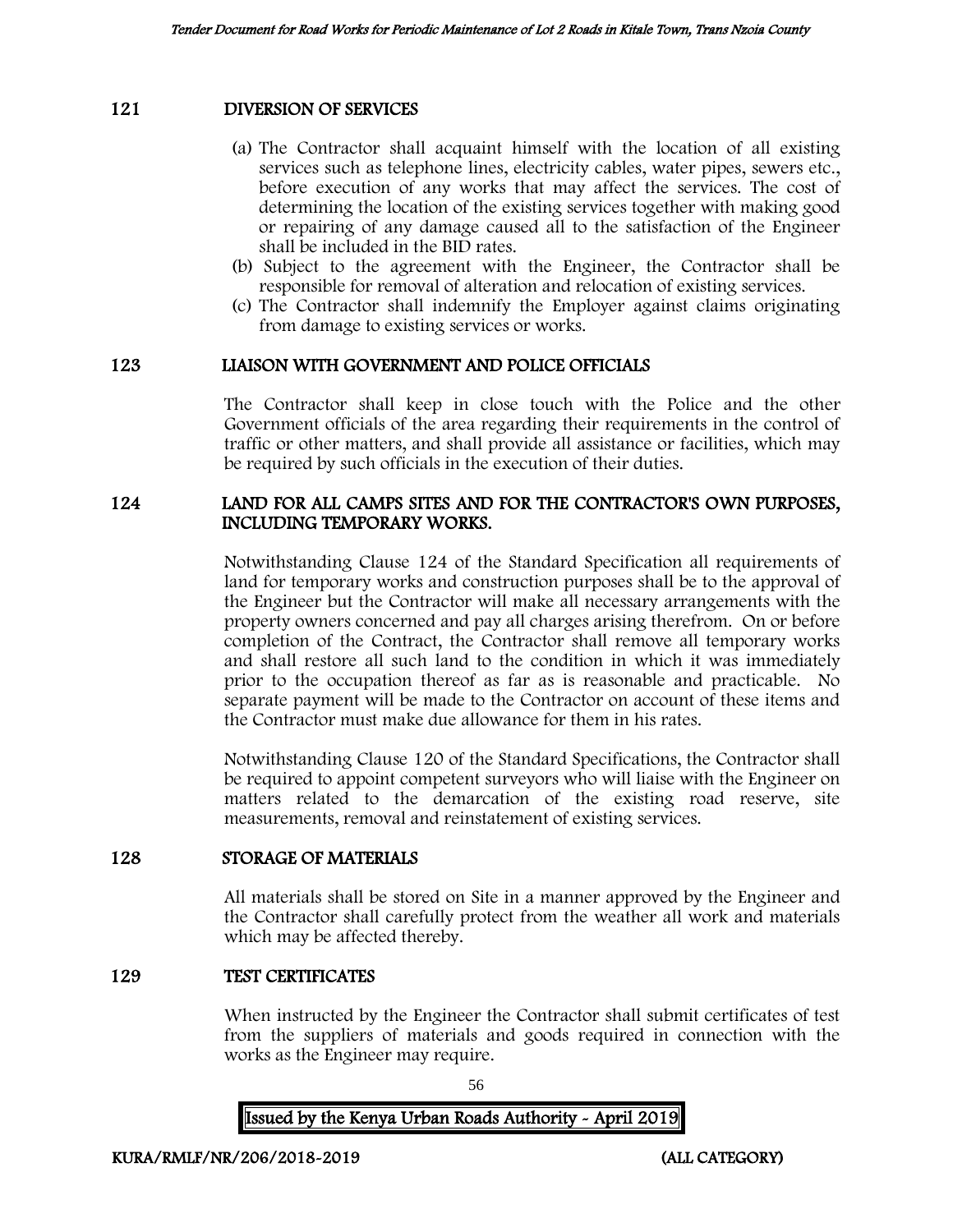Such certificates shall certify that the materials or goods concerned have been tested in accordance with the requirements of the specifications and shall give the results of all the tests carried out. The Contractor shall provide adequate means of identifying the materials and goods delivered to the site with the corresponding certificates.

#### 131 SIGNBOARDS

The Contractor shall provide and erect two (2) publicity signs on the site as directed. The Engineer shall, as shown in the Drawings, direct the minimum dimensions and thickness of the steel framework and sheet. The framework and sheet shall be prepared and painted black, while the ring at the top of the supporting frames shall be painted white. The wordings and KURA's logo shall be printed on backlit sticker paper resistant to the effects of weather using reflectorised paint or material approved by the Engineer. The sticker shall be placed on both sides of the board. The colours, fonts and heights of the letters shall be as indicated on the typical drawings and as directed by the Engineer.

## 132 OFFICE FOR THE RESIDENT ENGINEER, SURVEY EQUIPMENT AND FURNITURE

#### 132.1 ENGINEER'S REPRESENTATIVE OFFICE

The contractor, when instructed, shall for the duration of the Contract, furnish and equip Resident engineer's office located at the KURA's Regional offices. The room to be occupied by the Engineer's Representative and its front office shall be provided with a floor carpet to be approved by the Engineer. The windows shall be fitted with curtains and blinders.

A telephone shall also be provided for the Resident Engineer's office for his exclusive use. All the charges and fees related to the installation and maintenance of the telephone shall be deemed to have been included in the rates for providing and maintaining the Office. The Contractor will be reimbursed, separately, the cost of operating the telephone under appropriate bill item in the BoQ.

The offices shall be provided with day and night watchmen and security lights, the cost of which shall be deemed to have been included in the rates for the offices.

The Contractor may be instructed by the Engineer under clause 58 of the General Conditions of Contract to make payments of general receipted accounts for such items as stationery, stores, furniture and equipment, claims and allowances for supervision personnel and any miscellaneous claims or the Engineer may direct the Contractor to purchase or pay for the above. The Contractor will, on provision of receipts, be paid under appropriate bill items in the BoQ.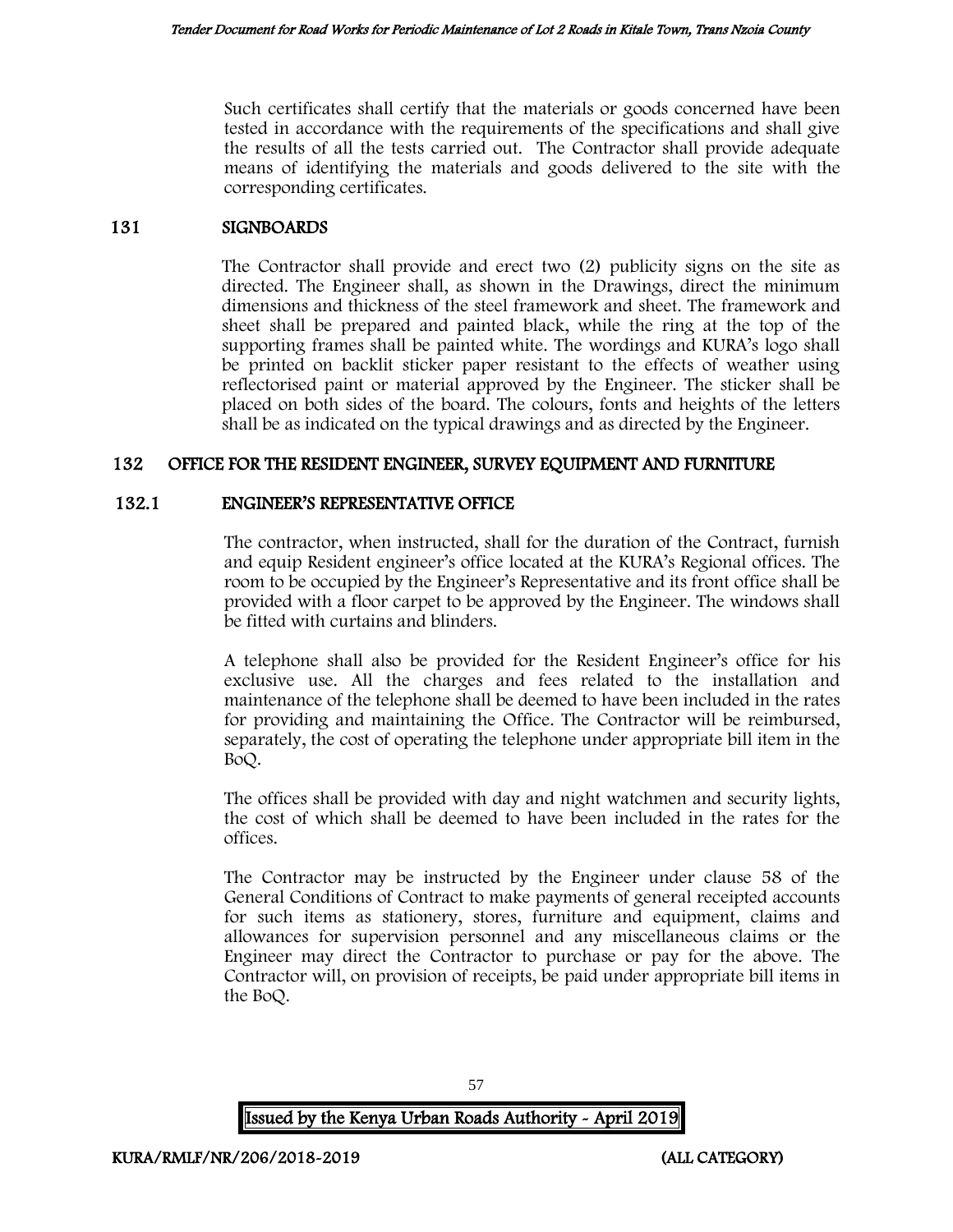## The survey equipment to be provided would include:

| 1. Engineer's automatic level Wild NAK 2 or similar                           | 2N <sub>O</sub> |
|-------------------------------------------------------------------------------|-----------------|
| 2. Total station reading 1" with tripod and setting on                        |                 |
| pole with datalogger and survey software to match                             |                 |
| Total Station Datalogger. Include data transfer program,                      |                 |
| and plotting modes, setting out calculations                                  |                 |
| and Cogo facilities<br>3. Levelling staff 5m. with levelling bubble Wild GNLE | 1No             |
| or similar                                                                    | 4N <sub>O</sub> |
| 4. 50 m. steel band measuring tape                                            | 2N <sub>O</sub> |
| 5. 30 m. linen measuring tape                                                 | 2No.            |
| 6. 3m. aluminium straight edge                                                | 2N <sub>O</sub> |
| 7. 1m. stainless steel straight edge                                          | 1N <sub>o</sub> |
| 8. 100m. steel band tape                                                      | 2No.            |
| 9. Draughtsman's stool                                                        | 3No.            |
| 10. Complete set of highway curves                                            | 1N <sub>o</sub> |
| 11. Programmable scientific calculators FX 880P or equivalent                 | 4N <sub>o</sub> |
| 12. Survey umbrella                                                           | 2No.            |
| 13. Roll of tracing paper                                                     | 10No            |
| 14. Protractor 360                                                            | 2N <sub>O</sub> |
| 15. Graph paper A3 size                                                       | 100No           |
| 16. Drawing table                                                             | 2No.            |
| 17. Erasing shield                                                            | 4No.            |
| 18. 3m. ranging rods                                                          | 9N <sub>o</sub> |
| 19. Marker pens                                                               | 30No.           |

The contractor may be directed to pay for stationery, equipment or reagents that are foresaid and also pay for servicing and repair of the laboratory equipment being used on the project.

The Contractor shall provide, install and maintain in a good state of repair, such survey and other equipment as listed for the duration of the contract.

Such equipment shall be of approved manufacture, and shall be made available to the Engineer for the Engineer's exclusive use throughout the Contract, not later than three (3) weeks after the Engineer's order to supply. All equipment shall be ready to use and complete to perform the tests. The equipment shall revert to the Employer on completion of the Contract.

Any delays to the Contractor or the Contractor's activities caused by the Engineer being unable to perform survey work, field or laboratory tests due to the contractor's failure to supply and/or maintain the said equipment shall be deemed to have been caused entirely by the Contractors own actions, and any consequences of such delays shall be interpreted as such.

The payment to comply with this requirement is provided in the Bill of Quantities and ownership of all equipment paid for as instructed above shall revert to the Employer after the completion of the Works.

| Issued by the Kenya Urban Roads Authority - April 2019 |  |  |
|--------------------------------------------------------|--|--|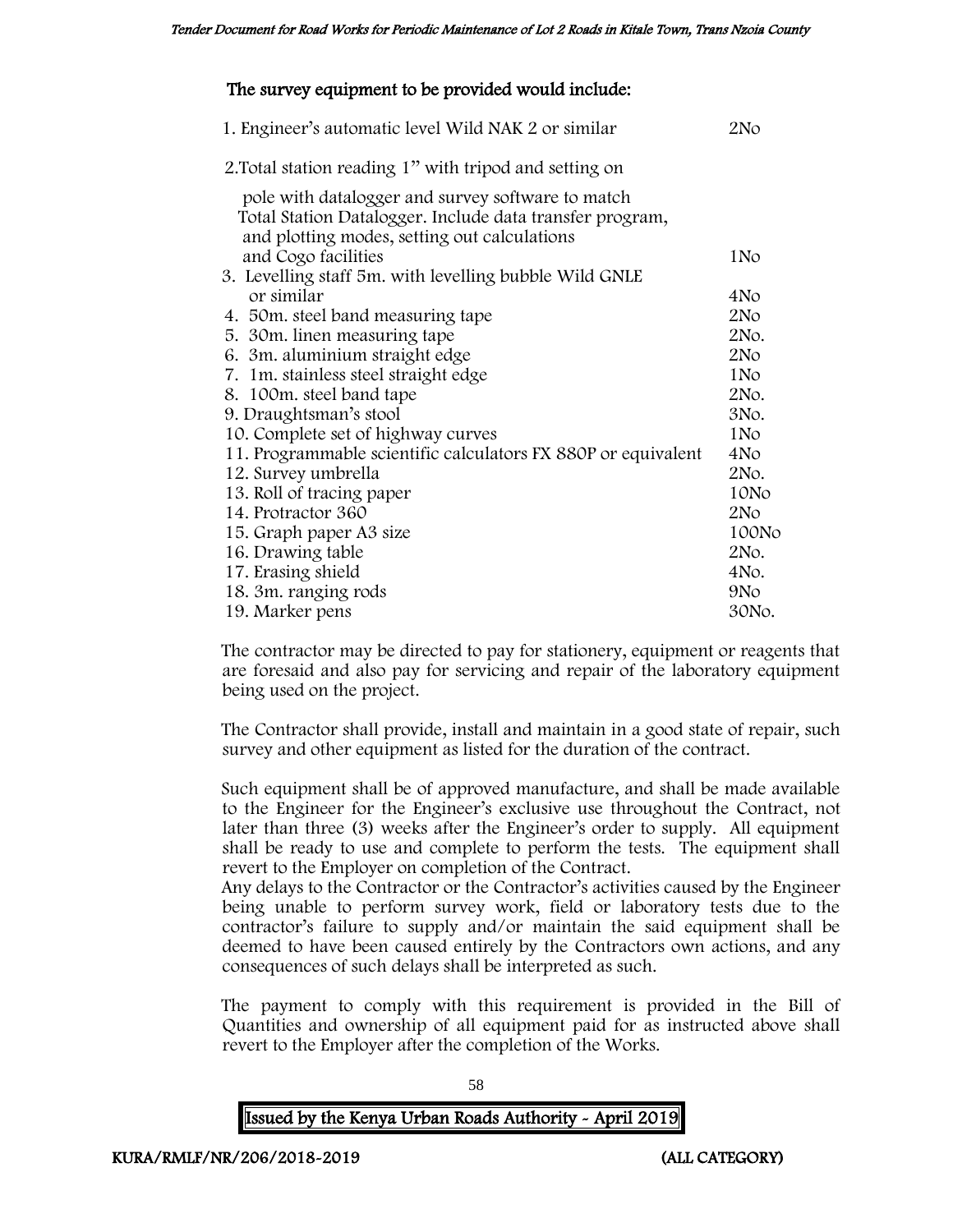Failure by the Contractor to provide or maintain the equipment shall make him responsible to bear all costs that may be incurred as a result of the Engineer's staff using alternative means of communication, including delays in supervision and approval of Works by the Engineer.

#### 132.3 COMMUNICATION FOR THE ENGINEEER

#### (a) Mobile phones

The Contractor shall provide, connect and maintain mobile phones for the exclusive use by the Engineer for the duration of the contract. The Contractor shall include for the cost of providing the mobile units complete with charger unit, "hands free" headset for each unit, connection to the network and all service charges applicable all as directed by the Engineer. The Contractor shall provide air-time with each mobile phone which shall be paid for under prime cost sum allowed for in the bills of quantities. The mobile telephones shall be WAP enabled with e-mail capabilities and integrated camera of a minimum of 3.0 mega pixels. Payment for these mobiles and associated costs is included in the Bill of Quantities, and ownership of mobile phones will revert to the Employer after completion of the Works.

#### (b) Internet and e-mail services

Where directed, the contractor shall provide 24 hours terrestrial or wireless internet connectivity with minimum throughput speed of 128kilobytes per second for the exclusive use by the Engineer, including all accessories and Terminal Equipment and pay for all associated installation, maintenance and usage charges throughout the duration of the contract.

The contractor shall allow for the provision and maintenance of internet connectivity and associated costs as per Appendix to item 1.17 of the Bills of Quantities.

#### 137 ATTENDANCE UPON THE ENGINEER AND HIS STAFF

In addition to the staff stated in Clause 135, the following staff will be provided for the supervision of work: 1No. Artisans, 2No. Labourers, 1No. Office assistants, 2No. Lab attendants. Additional attendant staff, as required by the Engineer, shall be paid for under Item 01-80-030 of the Bill of Quantities.

#### 138 VEHICLES AND DRIVERS FOR THE ENGINEER AND HIS STAFF AND METHOD OF PAYMENT

In addition to provisions of the Clause 138 of the Standard Specification, the Contractor shall when instructed, provide and maintain in good working condition for the exclusive use of the Engineer and his staff throughout the Contract, the following types and numbers of brand new vehicles or as specified. The Engineer shall approve the type of vehicles and confirm the number of each type to be provided. The Contractor shall insure the vehicles comprehensively for any licensed drivers and shall provide competent drivers during normal working hours and whenever required by the Engineer. The cost of provision of the vehicle shall be inclusive of the first 4,000 kilometers travelled in any month.

. Should any vehicle supplied not be in roadworthy condition, the Contractor shall provide an acceptable equivalent replacement vehicle until such a time as the original vehicle is repaired to the satisfaction of the Engineer and returned for use.

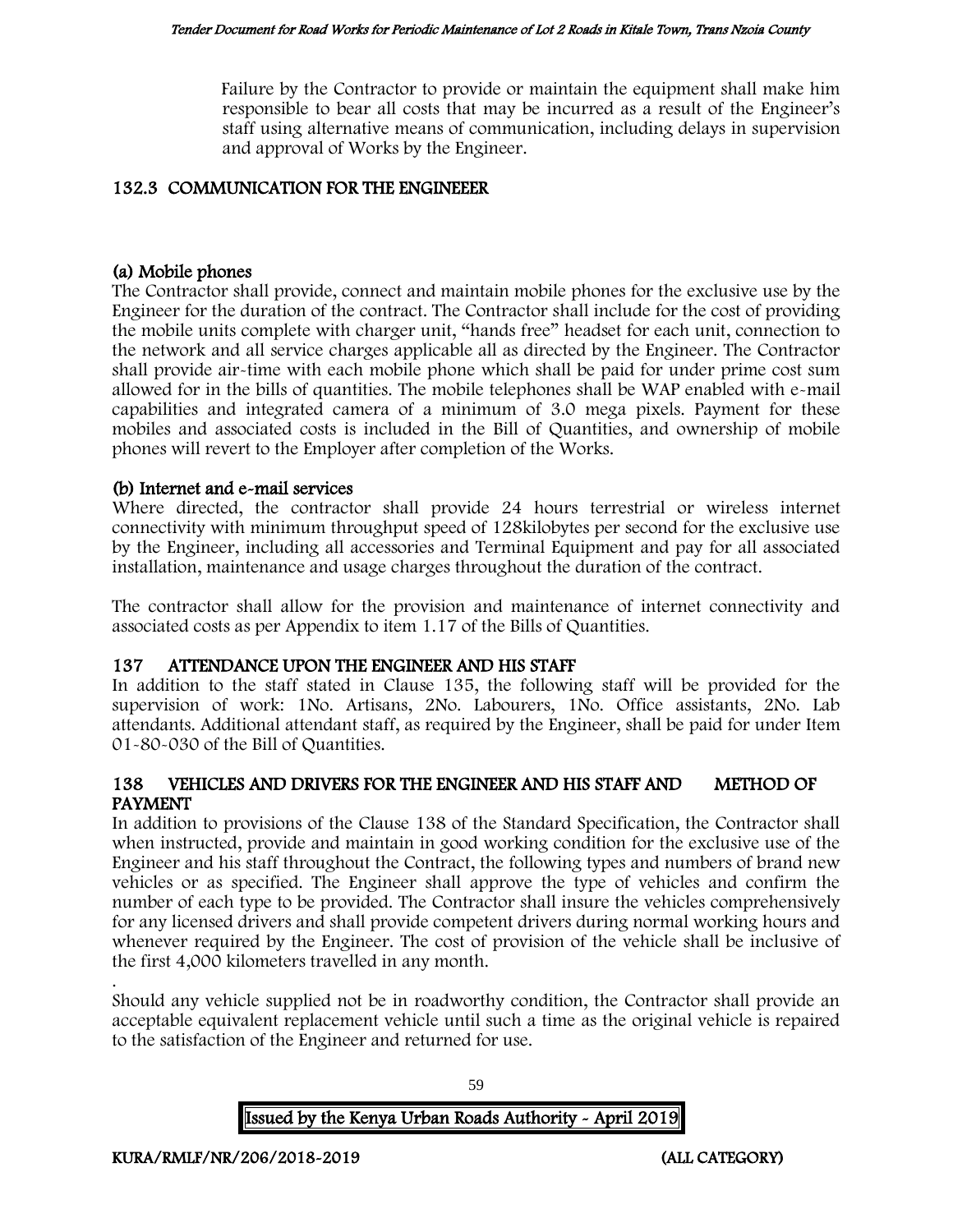# (a) Type 1 Vehicles (Double Cabin 4WD Pick up)

Type 1 Vehicles should be four Wheel Drive (4WD), with power assisted steering, Double wishbone independent suspension at front axle and rigid axle with leaf springs at rear, diesel propelled engine maximum 2,500 cc. The starting mileage of the vehicles shall not exceed 60,000km odometer reading. The vehicles should be fitted with other accessories below:

- (a) Spare tyre and wheel jack;
- (b) FM radio and CD player;
- (c) Power Windows;
- (d) Full Air-conditioning;
- (e) Immobilizer and antitheft security system;
- (e) Driver and passenger SRS Airbags;
- (f) Canvas cover over the carrying deck at the back.

At the end of the contract, all type 1 vehicles shall revert to the Contractor.

## (c) Type 2 Vehicles (station wagon/saloon)

Specifications for Type 2 Vehicles shall be station wagon/saloon vehicles; petrol propelled engine maximum 1,800 cc. The starting mileage of the vehicles shall not exceed 60,000km odometer reading. shall in addition be fitted with a fibre glass body or similar and two columns of sitting benches on the carting deck at the back.

The Contractor shall insure comprehensively the vehicles for any licensed drivers and shall provide competent drivers during normal working hours and whenever required by the Engineer.

At the end of the contract, all type 2 vehicles shall revert to the Contractor.

Payment of vehicle shall be per vehicle month in item 01-80-017/18 of the BOQ.

## 139 MISCELLANEOUS ACCOUNTS

The Contractor maybe instructed by the Engineer to make payments of general miscellaneous accounts for such items as stationary, stores and equipment and miscellaneous supervision personnel and claims or the Engineer may direct the Contractor to purchase or pay for the above. The Contractor will be paid on a prime cost basis plus a percentage for overheads and profits under appropriate items in the Bills of Quantities.

## 142 ENVIRONMENTAL PROTECTION

The Contractor shall comply with the Statutory Regulations in force in Kenya regarding environmental protection and waste disposal, and shall liaise with the National Environmental Management Agency (NEMA).

The Contractor shall ensure so far as is reasonably practicable and to the satisfaction of the Engineer; that the impact of the construction on the environment shall be kept to a minimum and that appropriate measures are taken to mitigate any adverse effects during the construction.

Issued by the Kenya Urban Roads Authority - April 2019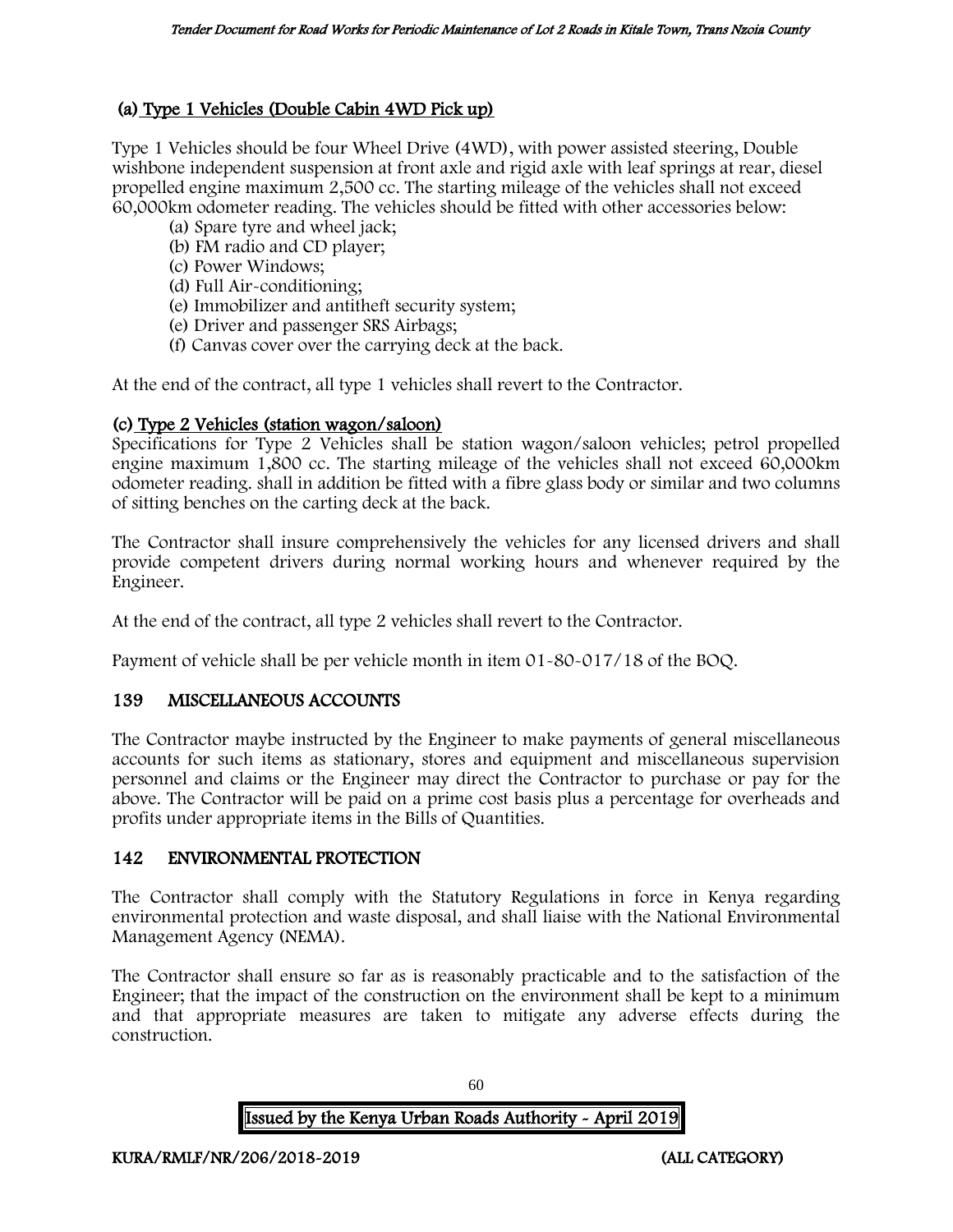- (a) The Contractor shall exercise care to preserve the natural landscape and shall conduct his construction operations so as to prevent any unnecessary destruction, scarring, or defacing of the natural surroundings in the vicinity of the work. Except where clearing is required for permanent works, all trees, native shrubbery, and vegetation shall be preserved and shall be protected from damage by the Contractor's construction operations and equipment. All unnecessary destruction, scarring, damage or defacing resulting from the Contractor's operations shall be repaired, replanted, reseeded or otherwise corrected as directed by the Engineer, and at the Contractor's expense.
- (b) The Contractor shall ensure that measures are in place to control soil erosion and water pollution, by use of berms, dykes, silt fences, brush barriers, dams, sediment basins, filter mats, netting, gravel, mulches, grasses, slope drains, contour banks, and other erosion control devices and methods. Temporary erosion control provisions shall be coordinated with permanent erosion control features to assure economical, effective and continuous measures throughout the period of the works. The Contractor's attention is drawn to the requirements of Clause 502, in that works need to be progressively finished so that permanent vegetation can establish quickly to mitigate soil erosion and erosion of drains.
- (c) The Contractor shall provide all the labour, equipment, materials, and means required and shall carry out proper and efficient measures wherever and as often as necessary to minimise the dust nuisance.
- (d) The Contractor shall comply with all applicable Kenyan laws, orders and regulations concerning the prevention, control and abatement of excessive noise. Blasting, use of jackhammers, pile driving, rock crushing, or any other activities producing highintensity impact noise may be performed at night only upon approval of the Engineer.
- (e) Immediately after extraction of materials, all borrows pits shall be backfilled to the satisfaction of the Engineer. In particular borrow pits near the project road shall be backfilled in such a way that no water collects in them.
- (f) Spilling of bitumen fuels Oils and other pollutants shall be cleared up.
- (g) The Contractor's attention is drawn to the requirements of the Standard Specification in regard to the environment and in particular to the following clauses: Clause 115: Construction Generally

| Overburden                                               |
|----------------------------------------------------------|
| Clause 607: Site Clearance and Removal of Topsoil and    |
| Clause 605: Safety and Public Health Requirements Clause |
| Clause 136: Removal of Camps                             |
| Clause 116: Protection from Water                        |
| Clause 119. Construction Generally                       |

(h) No additional payment will be made to the Contractor to cover costs arising from the requirements for this Clause and the Contractor must include these costs in the rates inserted into the Bills of Quantities.

Issued by the Kenya Urban Roads Authority - April 2019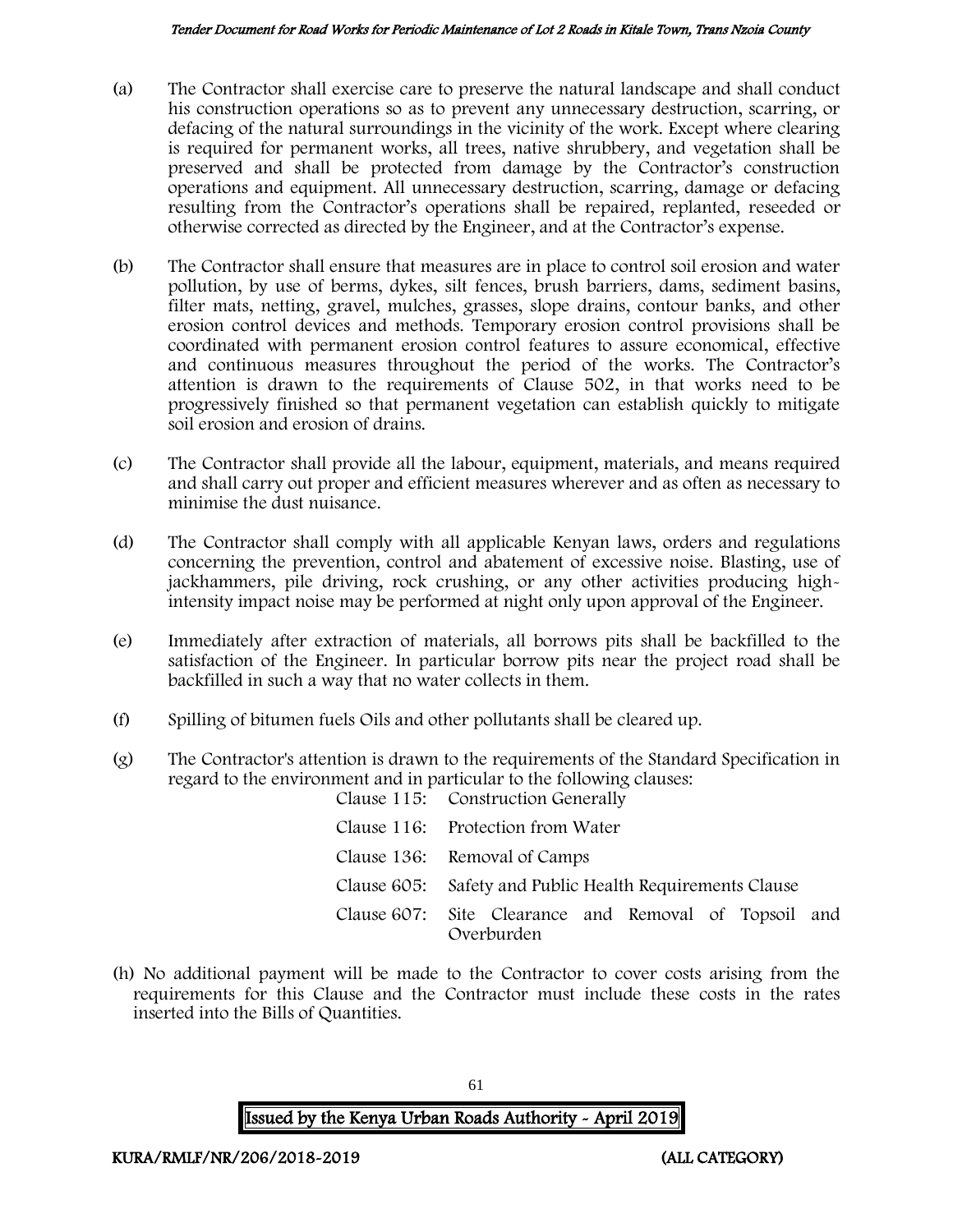## 143 STAFF TRAINING

The Contractor shall allow for training of engineers, technicians and other support staff as may be instructed by the Engineer.

The payment of the allowances of such staff shall be made as instructed by the Engineer under the relevant provisions in the Bills of Quantities.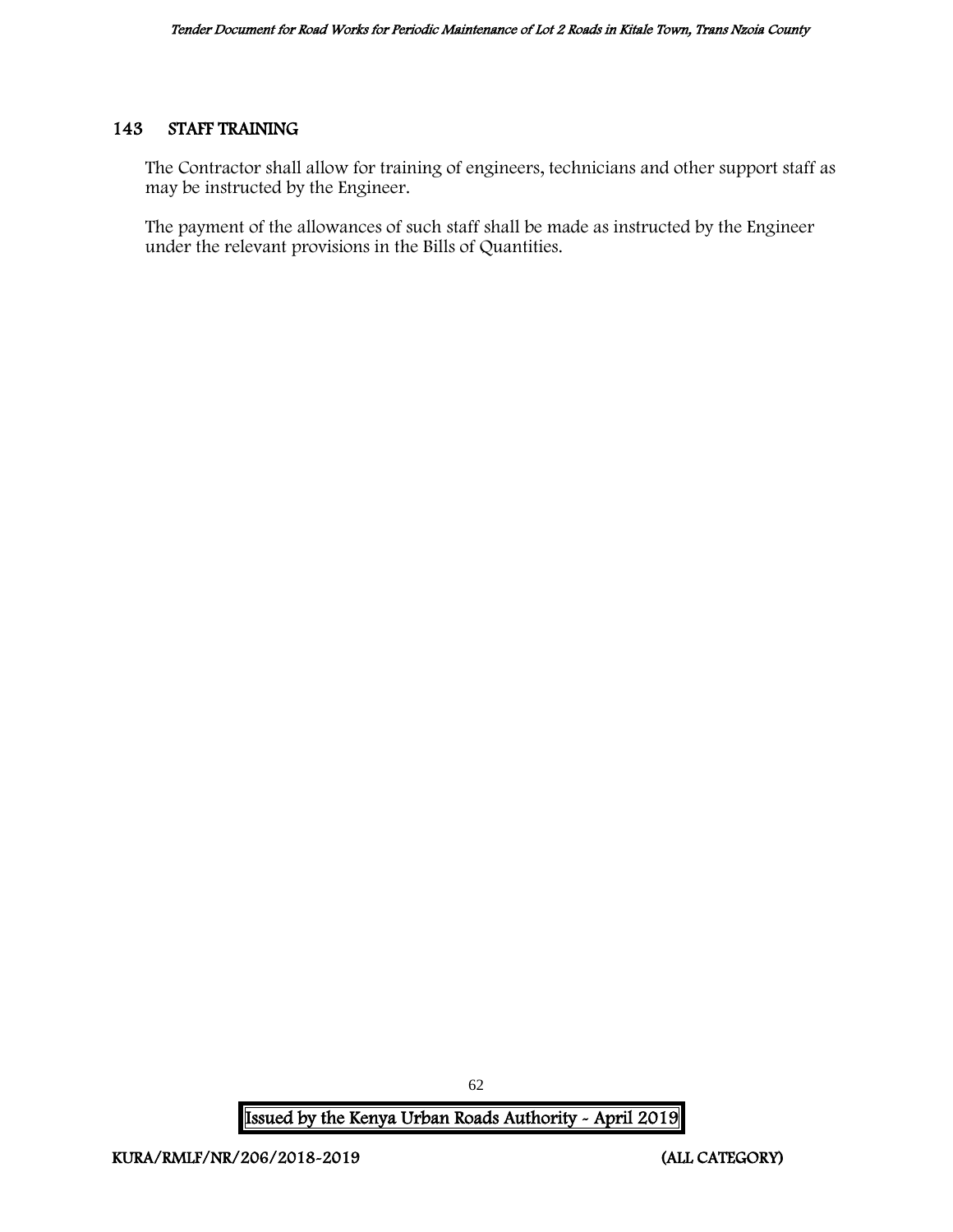## SECTION 2 - MATERIALS AND TESTING OF MATERIALS

All materials testing shall be in accordance with Section 2 of the Standard Specifications.

## SECTION 3 - SETTING OUT & TOLERANCES

#### 301 SETTING OUT

a) In addition to the provisions of clause 3.01(a) if the traverse points to be used for the setting out are close to the existing carriageway and interfere with construction works then the Contractor will have to relocate them to a location where they will not be disturbed. The coordinates and heights of all traverse points so located shall be listed and provided to the Engineer for checking and/or approval. Contractor shall also monument the new centreline every 200m along straight and all salient points along curves by a pin in the concrete beacon before commencement of any works.

The road reserve boundary posts shall have 12mm diameter steel pins embedded in concrete, 200mm long with 25mm exposed to the air, sticking out form its top surface. This pin shall be co-ordinated and heighted and result of the same shall be provided to the Engineer for approval. Cost of these works shall be included in the rates as no separate item has been provided.

Commencement of the works shall not be permitted until this basic survey data has been provided and approved by the Engineer for at least 2 Kms of the road.

#### b) Detailed Setting Out

Reference pegs shall be 50mm by 50mm in section 600mm long driven 400mm firmly into ground and painted white above the ground. The offset from centre line shall be indicated by small nail 20mm to 25mm long with its head driven flush with the top of the peg.

Chainages, offset and reference elevation shall be clearly indicated to the sides of the peg to the satisfaction of the Engineer.

After cutting of benches and prior to commencement of earthworks or subgrade works, Contractor shall take cross-sections again and submit the copy of the same to Engineer for agreement. These cross-sections shall then be used as basis of measurement for all subsequent layers, unless otherwise stated.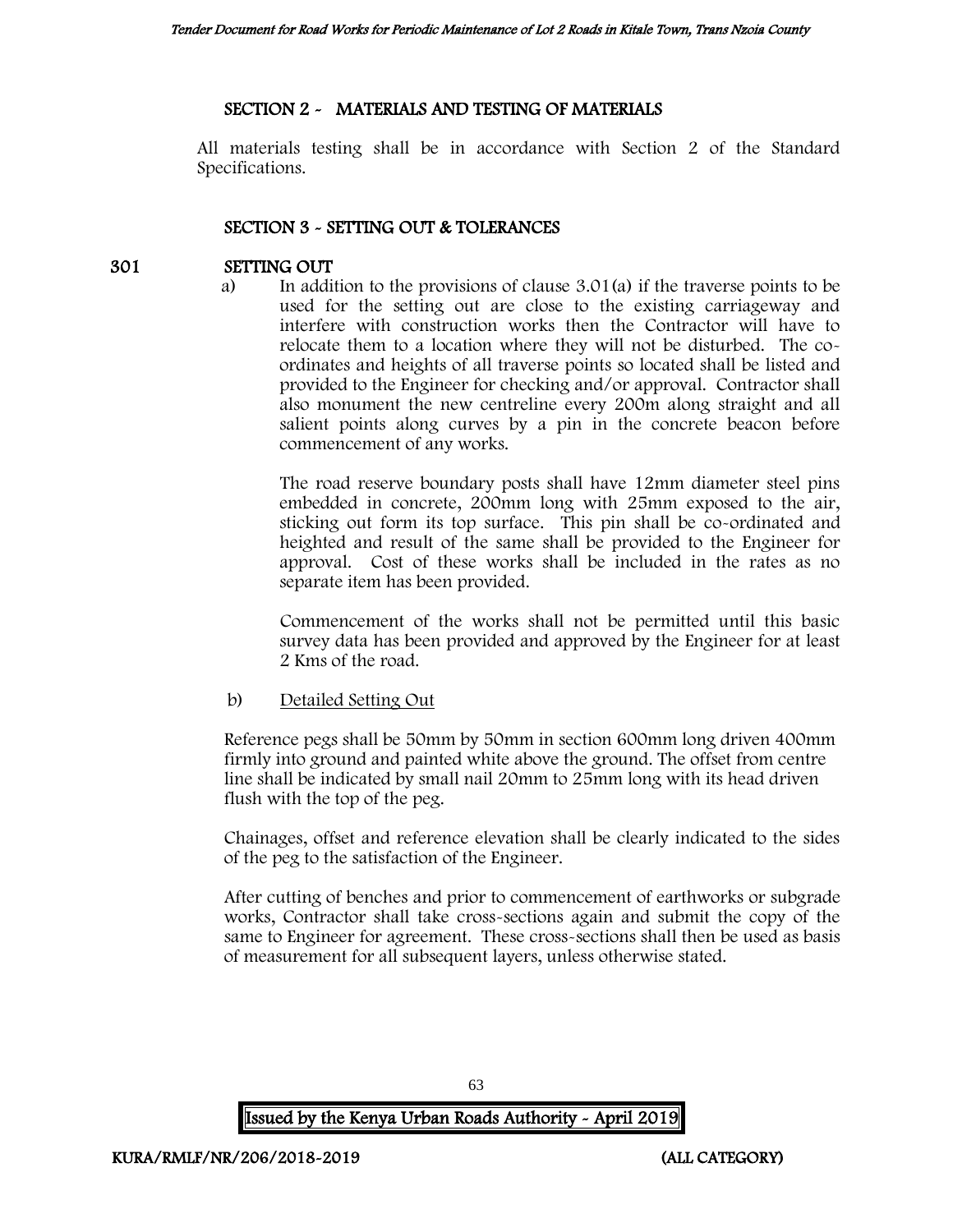#### SECTION 4- SITE CLEARANCE AND TOP SOIL STRIPPING

#### 401 SITE CLEARANCE

Site Clearance shall be carried out as directed by the Engineer.

#### 402 REMOVAL OF TOPSOIL

Topsoil shall include up to 200mm depth of any unsuitable material encountered in existing or newly constructed drains, drainage channels, and accesses.

#### 403 REMOVAL OF STRUCTURES, FENCES AND OBSTRUCTIONS

When instructed by the Engineer, the Contractor shall demolish or remove any structure and payment for this shall be made on day works basis.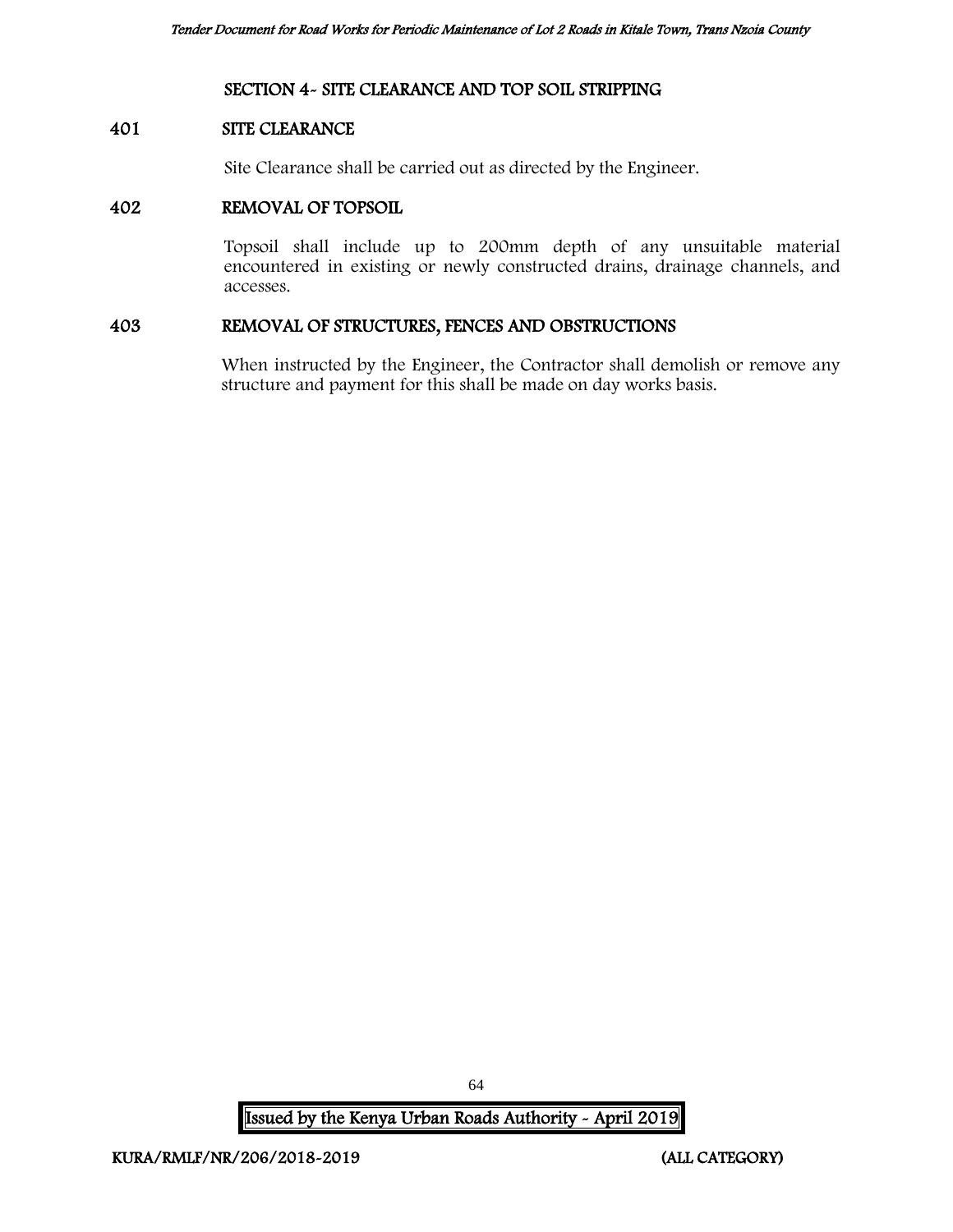## SECTION 5 - EARTHWORKS

#### 504 PREPARATION PRIOR TO FORMING EMBANKMENT

Where benching is required for existing pavement to accommodate earthworks subgrade or subbase for widening the road, the rate for compaction of existing ground shall be deemed to cover this activity.

Excavation in the pavement of the existing road shall be kept dry. In the event of water penetrating the underlying layer, construction of the subsequent layers shall be postponed until the underlying layers are dry enough to accommodate the construction plant without deforming or otherwise showing distress.

Step construction shall be carried out per layer at the joint where excavating both vertically and perpendicular to the direction of the travel. The step shall be 500mm perpendicular to the direction of the travel and 150mm vertical unless otherwise instructed by the Engineer.

Special care shall be taken when compacting the new material at the joint ensuring that specified density is achieved.

#### 505 CONSTRUCTION OF EMBANKMENTS

Only material approved by the Engineer shall be used for fill in embankments. Material with high swelling characteristics or high organic matter content and any other undesirable material shall not be used, unless specifically directed by the Engineer. Unsuitable material shall include:

- (i) All material containing more than 5% by weight or organic matter (such as topsoil, material from swamps, mud, logs, stumps and other perishable material)
- (ii) All material with a swell of more than 3% (such as black cotton soil)
- (iii) All clay of plasticity index exceeding 50.
- (iv) All material having moisture content greater than 105% of optimum moisture content (Standard Compaction)

Subgrade: Shall mean upper 300mm of earthworks either insitu or in fill and subgrade shall be provided for as part of earthworks operation and payment shall be made as "fill". The material for subgrade shall have a CBR of not less than 8% measured after a 4 day soak in a laboratory mix compacted to a dry density of 100% MDD (AASHTO T99) and a swell of less than 1%.

Subgrade repair: Where directed by the Engineer, any localized failure in the subgrade shall be repaired by filling in selected soft, hard or natural of minimum CBR 30% and compacted in accordance with clauses in the specifications applying to normal subgrade.

65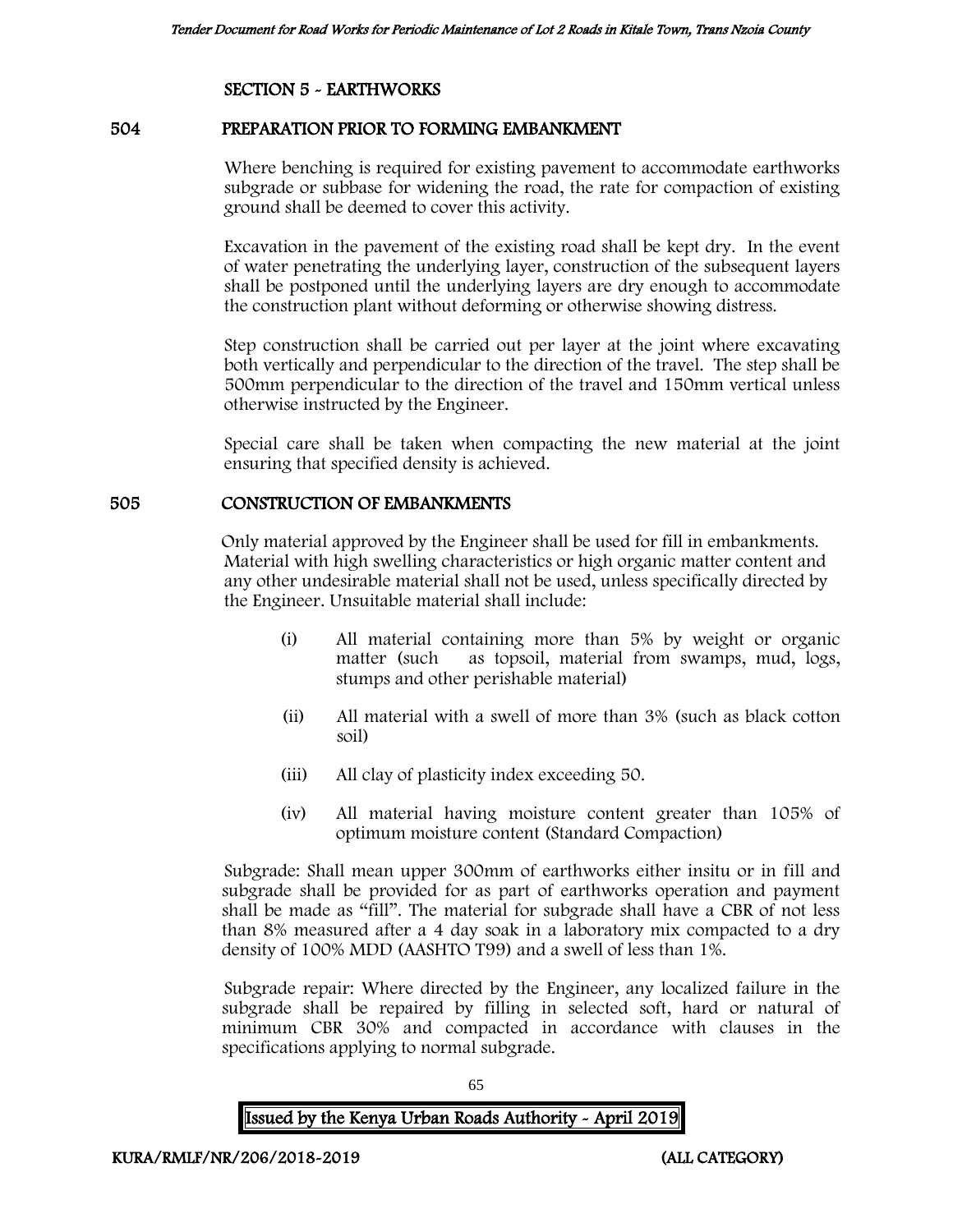Embankment repair: Where directed by the Engineer, any localized filling in soft, hard or natural; selected material requirements shall be executed in accordance with Clause 505.

#### 508 COMPACTION OF EARTHWORKS

At pipe culverts, all fill above ground level around the culverts shall be compacted to density of 100% MDD (AASHTO T.99) up to the level of the top of the pipes or top of the surround(s), if any and for a width equal to the internal diameter of the pipe on either side of the pipe(s) or surround(s) as applicable.

At locations adjacent to structures, all fill above ground level upto the underside of the subgrade shall be compacted to density of 105% MDD (AASHTO T.99). In case of fill around box culverts this should be carried out for the full width of the fill and for a length bounded by the vertical plane passing through the ends of the wingwalls.

Notwithstanding the provision of clause 503 of the standard Specification, Compaction of subgrade material (i.e. material immediately below formation) in cut areas shall not be carried out by the contractor in areas where the formation is formed in hard material, unless specific instructions to the contrary are issued by the Engineer.

Where improved sub-grade material shall be required, this shall be compacted and finished to the same standards and tolerances as those required for normal subgrade and clauses in the specifications applying to normal subgrade shall also apply.

#### 511 BORROW PITS

The first part of the Standard Specification is amended as follows:-

Fill material which is required in addition to that provided by excavation shall be obtained from borrow pits to be located and provided by the Contractor but to the approval of the Engineer contrary to what has been stated.

## 517 MEASUREMENT AND PAYMENT

Notwithstanding the provisions of clause 517 of the standard specifications, the rate for compaction of fill in soft material shall allow for the requirements of clause 508 of the special specification and no extra payment shall be made for compaction around pipe culverts (100% MDD AASHTO T.99).

## SECTION 6 - QUARRIES, BORROW PITS, STOCKPILES AND SPOIL AREAS

## 601 GENERAL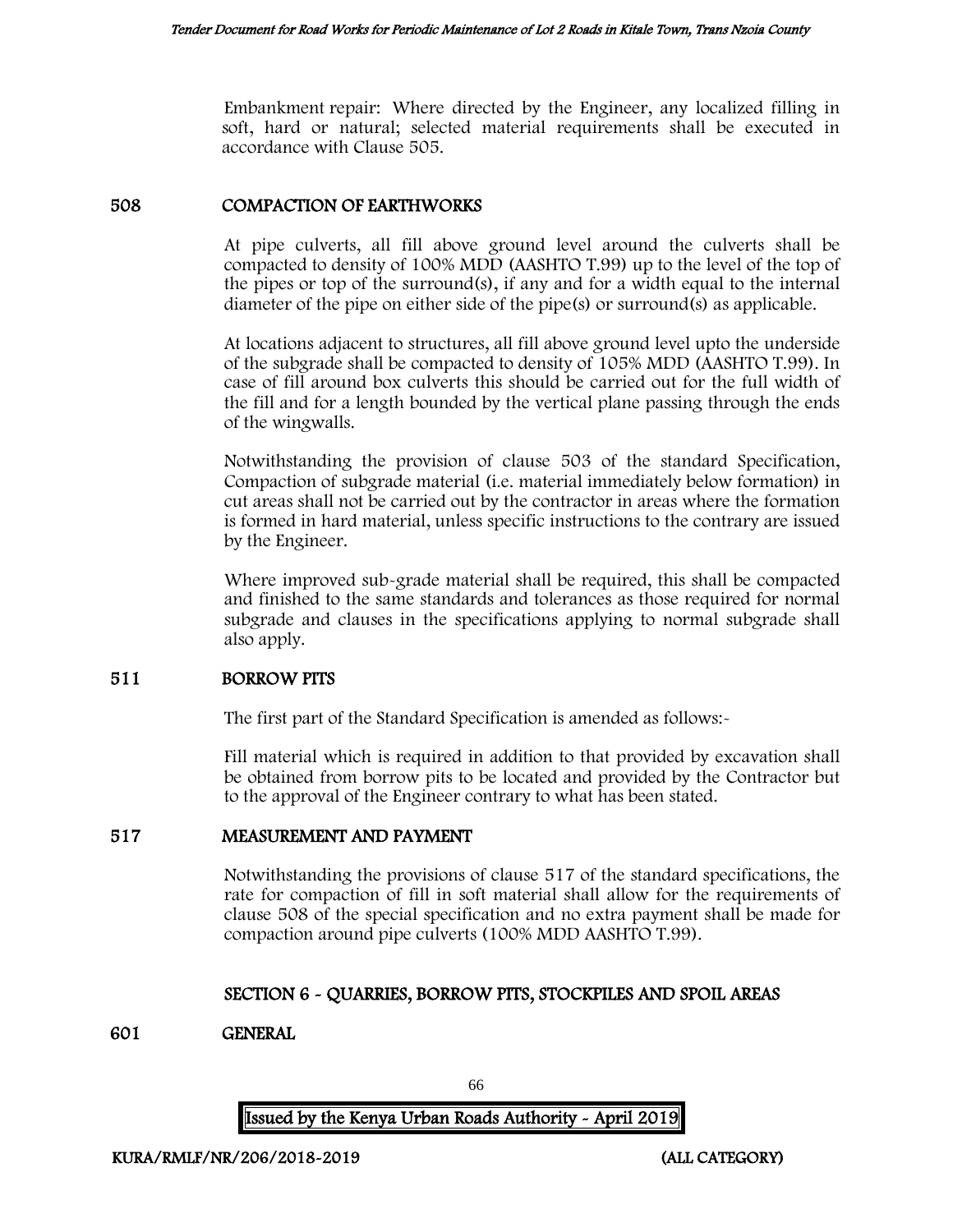Notwithstanding any indications to the contrary in the Standard specification the Engineer will not make available to the Contractor any land for quarries, borrow pits, stockpiles and spoil areas, except for those areas in road reserves specifically approved by him.

The contractor will be entirely responsible for locating suitable sources of materials complying with the Standard and Special Specifications, and for the procurement, Wining, haulage to site of these materials and all costs involved therein. Similarly the contractor will be responsible for the provision and costs involved in providing suitable areas for stockpiling materials and spoil dumps. Should there be suitable sites for spoil dumps or stockpiles within the road reserve forming the site of the works the Contractor may utilise these subject to the approval of the Engineer.

No additional payment will be made to the Contractor to cover costs arising from the requirements for this Clause and the Contractor must include these costs in the rates inserted into the Bills of Quantities.

#### 602 MATERIAL SITES

The information on possible material sites is given for the general guidance of bidders. Bidders are however advised to conduct their own investigation as the information contained therein is neither guaranteed nor warranted

## 603 PROVISION OF LAND

Notwithstanding any indications to the contrary in the Standard specification the Engineer will not make available to the Contractor any land for quarries, borrow pits, stockpiles and spoil areas, except for those areas in road reserves specifically approved by him.

The contractor will be entirely responsible for locating suitable sources of materials complying with the Standard and Special Specifications, and for the procurement, Wining, haulage to site of these materials and all costs involved therein. Similarly the contractor will be responsible for the provision and costs involved in providing suitable areas for stockpiling materials and spoil dumps. Should there be suitable sites for spoil dumps or stockpiles within the road reserve forming the site of the works the Contractor may utilise these subject to the approval of the Engineer.

No additional payment will be made to the Contractor to cover costs arising from the requirements for this Clause and the Contractor must include these costs in the rates inserted into the Bills of Quantities.

## 605 SAFETY AND PUBLIC HEALTH REQUIREMENTS

In addition to clause 605, the contractor shall allow for professionals to conduct lectures to the workers regarding the spread of HIV/Aids.

Issued by the Kenya Urban Roads Authority - April 2019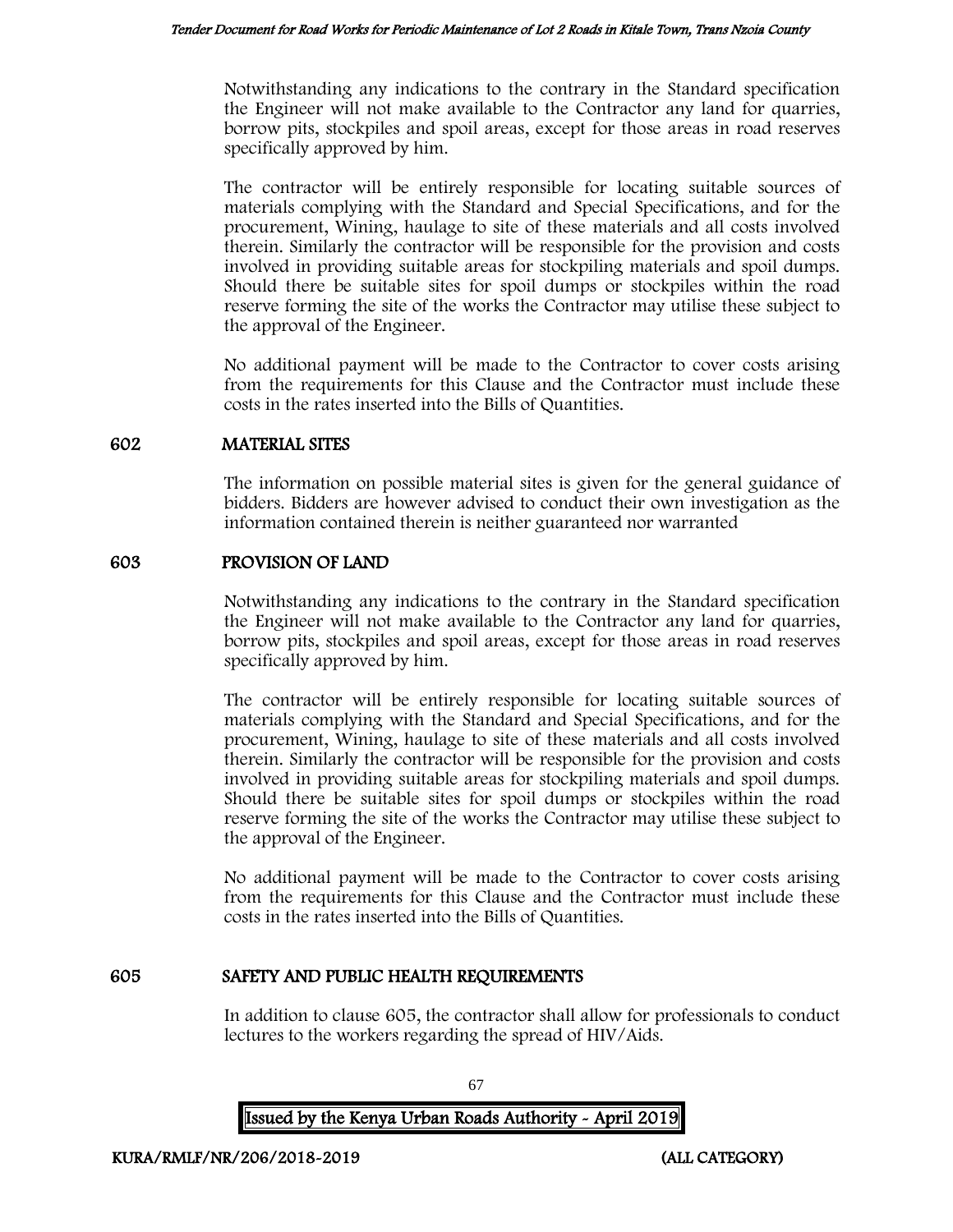## SECTION 7 - EXCAVATION AND FILLING FOR STRUCTURES

#### 703 EXCAVATION OF FOUNDATIONS FOR STRUCTURES

Unless otherwise instructed by the Engineer, all excavated surfaces in material other than hard material, on which foundations for structures shall be placed, shall be compacted to 100% MDD (AASHTO T.99) immediately before structures are constructed.

Paragraph 4, last line: - Replace "95%" with "100%".

#### 707 BACKFILLING FOR STRUCTURES

Unless otherwise instructed by the Engineer, all backfilling material shall be compacted to a minimum of 100% MDD (AASHTO T.99).

#### 7206 EXCAVATIONS FOR RIVER TRAINING AND NEW WATER COURSES

Payments for river training and establishment of new watercourses shall only be made where such work constitute permanent works. Works done for road deviation or other temporary works shall not qualify for payment.

#### 710 STONE PITCHING

Stone pitching to drains, inlets and outlets of culverts to embankments and around structure shall consist of sound unweathered rock approved by the Engineer.

The stone as dressed shall be roughly cubical in shape with minimum dimensions of 150 x 150mm for normal thickness of stone pitching.

The surface to receive the pitching shall be compacted and trimmed to slope and the stone laid, interlocked and rammed into the material to give an even finished surface.

In areas where stone pitching has been damaged, the Contractor shall identify such areas and notify the Engineer for his agreement of the extent of the Works required and his approval and instructions to proceed with the Works. Stone Pitching Repair and Reconstruction shall be carried out in accordance with Clause 710 of the Standard Specifications.

The Works shall involve removal of the damaged stone pitching and reconstruction of the said areas in accordance with Clause 710 of the Standard Specifications by use of the sound salvaged material together with any necessary additional material where all such materials shall comply with Section 7 of the Standard Specifications.

Contrary to clause 713 of the standard specifications, the rates inserted for stone pitching shall allow for grouting.

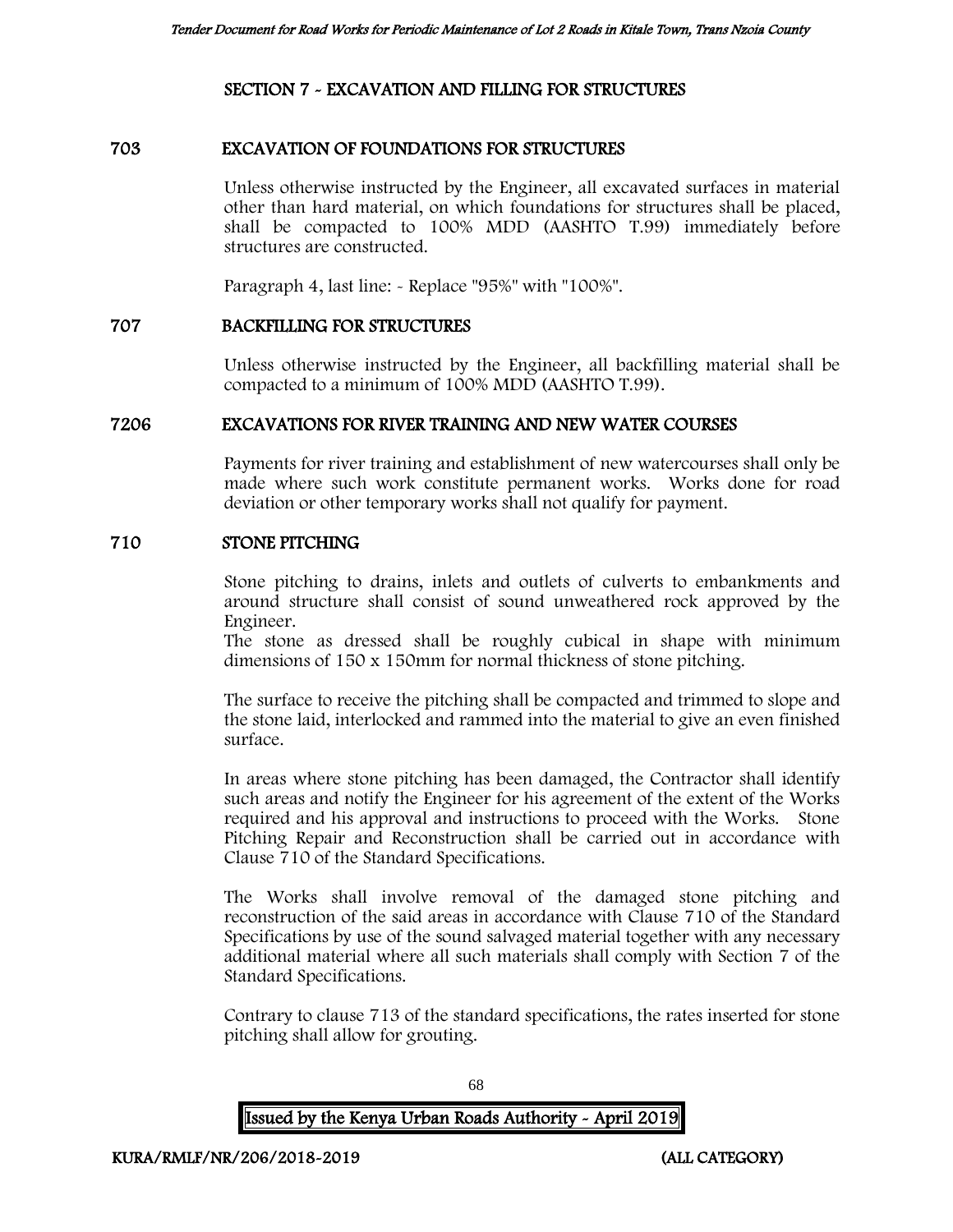## 711 GABIONS

Where instructed by the Engineer the Contractor will install gabions as protection works to washout areas or bridge Piers and or Abutments. Gabions shall be constructed in accordance with Clause 711 of the Standard Specification.

I n cases where existing gabions have been damaged, the Contractor shall identify them and notify the Engineer for his agreement of the extent of the Work required and his approval and instructions to proceed with the Works.

The Works shall involve removal of the damaged gabions / rocks, excavation to the correct levels and grades as directed by the Engineer, and in accordance with Clause 711 of the Standard Specifications and reconstruction with new gabions and other necessary materials as necessary. The damaged gabions shall be recovered and transported to the nearest KURA'S Yard or M.O. R &P.W Department depot.

#### 712 RIP-RAP PROTECTION WORK

Quarry waste or similar approved material shall be used to backfill scoured and eroded side, outfall and cut-off drain. The material shall be compacted to form a flat or curved surface preparatory to stone [pitching of drainage channels, existing and new scour checks as directed by the Engineer.

The surface to receive the pitching shall be compacted and trimmed to slope and the stone hand laid, interlocked and rammed into the material to give an even finished surface. The interstices of the Pitching shall be rammed with insitu material. The insitu material immediately behind the pitching shall be compacted to minimum density of 100% MDD compaction (AASHTO T.99)

## 714 BACKFILL BELOW STRUCTRURES

Where instructed this shall be carried out in compliance with the requirements of Clause 507 and 804 of the Standard Specification.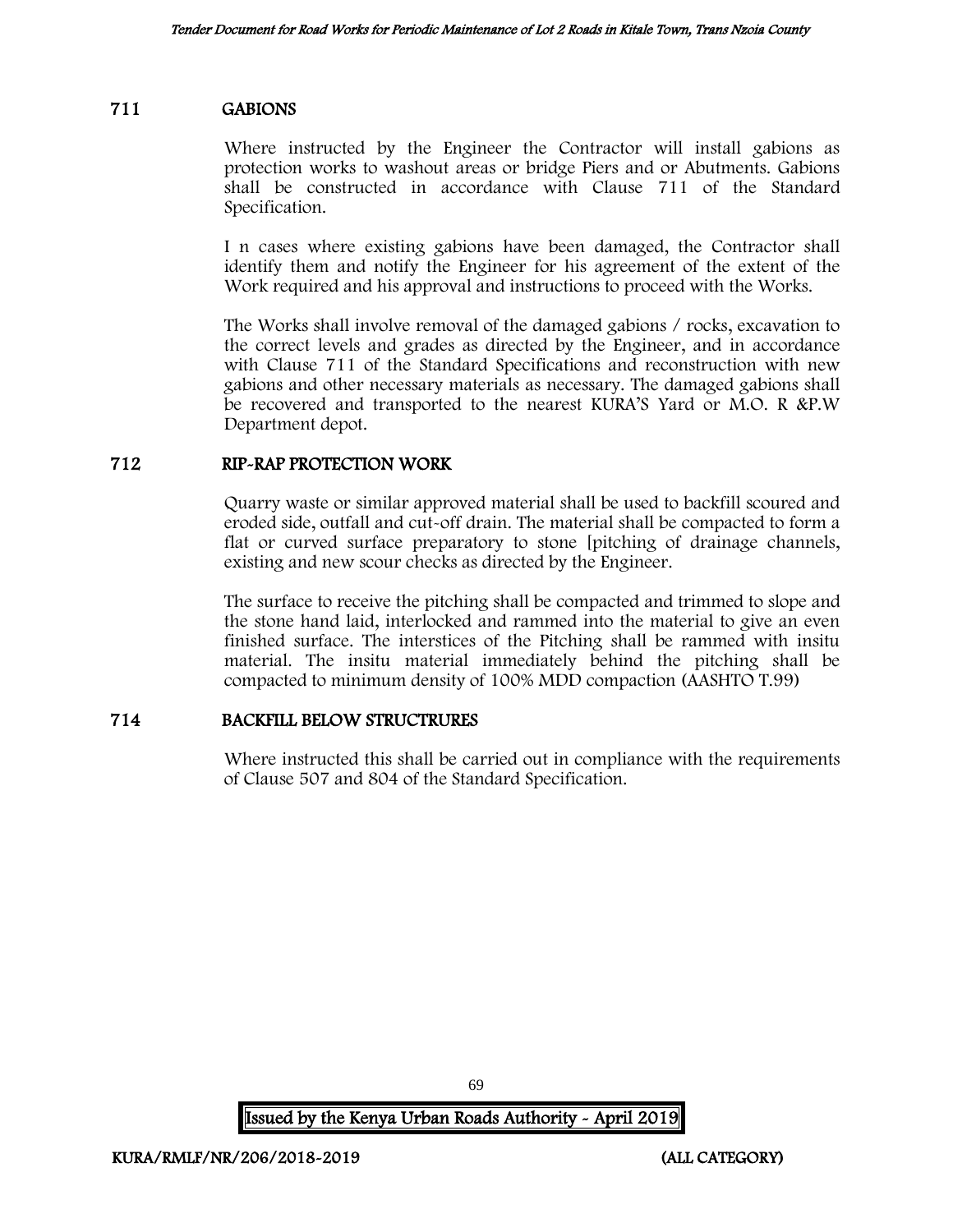#### SECTION 8 - CULVERTS AND DRAINAGE WORKS

#### 801 SCOPE OF SECTION

The operations specified in this section apply to the installation of drainage works and reinstatement and improvement of the same.

In addition, this Section covers: -

- Extending of existing 450mm, 600mm and 900mm diameter pipes to be compatible with the increased road width or access.
- Desilting and cleaning of existing pipes and outfall drains to make them free flowing.

#### 804 EXCAVATION FOR CULVERTS AND DRAINAGE WORKS

In the Standard Specifications, make the following amendments: -

- (a) In paragraph 6, line 3, and in paragraph 7, line 5 and in paragraph 11, line 6, delete "95%" and insert "100%".
- (b) Removal of Existing Pipe Culverts

Where instructed by the Engineer, the Contractor shall excavate and remove all existing blocked or collapsed culvert pipes of 450mm, 600mm and 900mm diameter including concrete surround, bedding, inlet and outlet structure.

The void left after removal of culvert pipes shall be widened as necessary to accommodate new concrete bedding, pipe and haunching.

The payment of this work shall be per linear metre of pipes removed, and the volume in m<sup>3</sup> of inlet/outlet structure removed. The void left by removal of these pipes shall be carefully preserved in order to accommodate replacement of 450mm, 600mm or 900mm diameter pipe culverts as shall be directed by the Engineer.

- (c) Removal of Other Existing Drainage Structures When instructed by the Engineer, the Contractor shall demolish or remove any other structure and payment for this shall be made on day work basis.
- (d) Excavation for Culverts and Drainage Works

The Contractor shall carry out all excavations for new culverts and drainage works to the lines, levels, inclinations, and dimensions shown on the drawings or as instructed by the Engineer.

70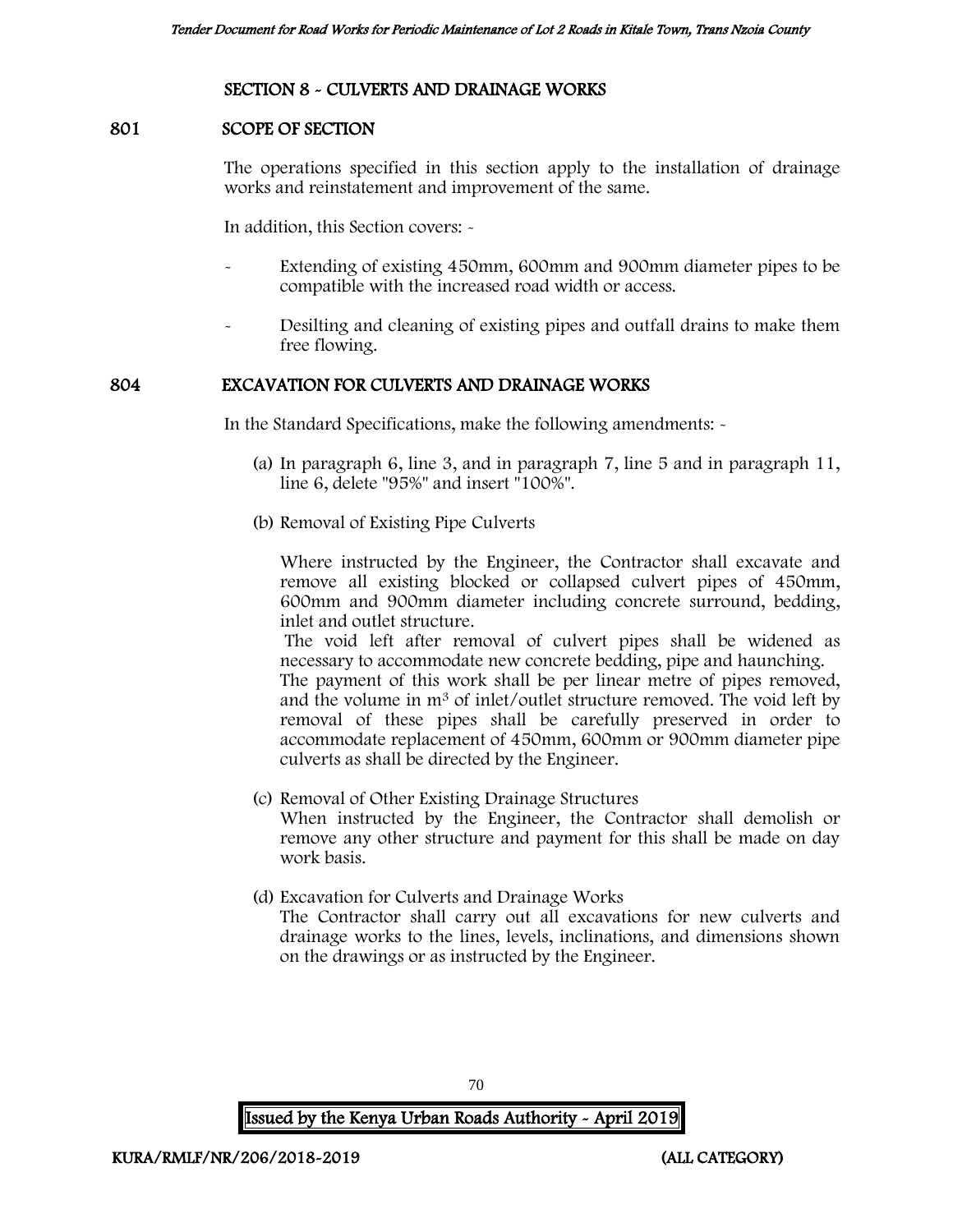#### 805 EXCAVATION IN HARD MATERIAL

In the Standard Specifications, Sub-clauses 805(a) and 805 (b) delete "95%" and insert "100%".

In sub-clause 8206(a), paragraph 1, line 1, substitute "95%" with "100%".

In sub-clause 8206(c), paragraph 2, line 4, between the words "compacted" and "and shaped" insert the words "to 100% MDD (AASHTO T.99)".

Hard material is material that can be excavated only after blasting with explosives or barring and wedging or the use of a mechanical breaker fitted with a rock point in good condition and operated correctly. Boulders of more than 0.2m<sup>3</sup> occurring in soft material shall be classified as hard material.

#### 8206 BEDDING AND LAYING OF PIPE CULVERTS

Concrete pipes shall be laid on a 150mm thick concrete bed of class 15/20 and the pipes shall be bedded on a 1:3 cement: sand mortar at least 50mm thick, 150mm wide and extending the full length of the barrel.

The rates inserted shall allow for compaction of the bottom of excavation to 100% MDD (AASHTO T.99).

#### 810 JOINTING CONCRETE PIPES

The concrete pipes for the culverts shall have ogee joints and will be jointed by 1:2 cement: sand mortar and provided with fillets on the outside as described in clause 810 of the Standard Specification.

#### 812 BACKFILLING OVER PIPE CULVERTS

In the Standard Specifications, clause 812

a) Wherever the expression "dry density of 95% MDD (AASHTO T. 99)" occurs delete and replace with "dry density of 100% MDD (AASHTO T.99)".

The rates entered for laying of pipe culverts shall allow for backfilling to pipe culverts and compacting to 100% MDD (AASHTO T.99) and these works shall not be measured and paid for separately.

#### 814 SUBSOIL DRAINS

In the event of excavation for repairs exposing local seepage, springs or unacceptably high water table, the Engineer may instruct the provision of counter fort or French drains.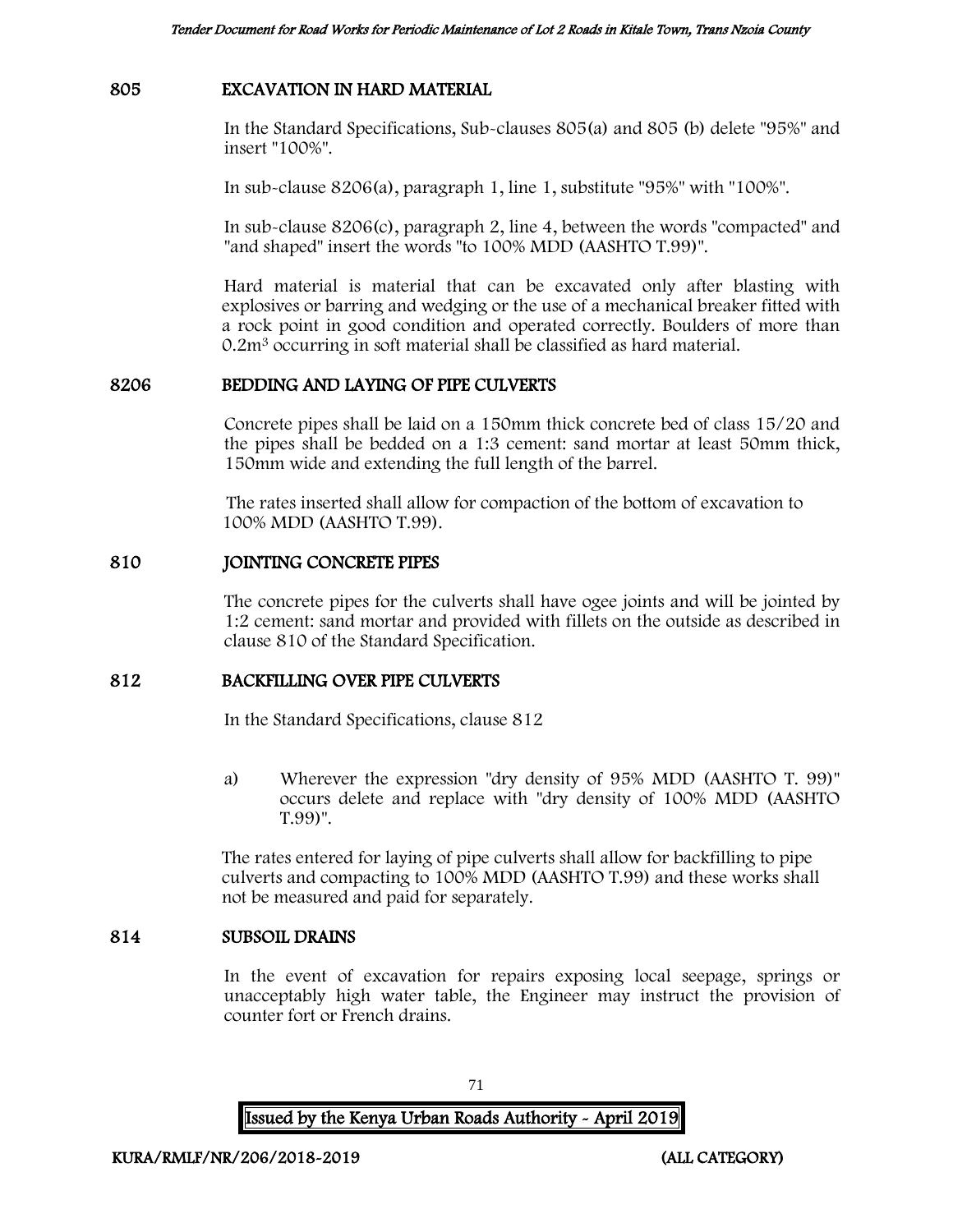These drains shall consist of a trench excavated to the alignment, width, depth and gradient instructed by the Engineer, and backfilled with approved compacted clean hard crushed rock material as specified in clause 815 of the standard specification. Where these drains lie within the carriageway the carriageway shall be reinstated with compacted stabilised gravel and surfaced with hot asphalt or a surface dressing as instructed by the Engineer.

#### 815 INVERT BLOCK DRAINS AND HALF ROUND CHANNELS

Invert Block Drains and Half Round Channels shall be constructed as shown in the drawings provided in accordance with the Standard Specifications where directed by the Engineer.

### 817 REPAIRS TO DRAINS

### 817.1 Cleaning and Repair of Existing Drains

In areas of existing side drains, mitre or outfall drains where such are blocked, the Engineer shall instruct the Contractor to clean and clear the drains to free flowing condition.

The work shall consist of:

- (a) Stripping and removal of any extraneous material to spoil including vegetation and roots in the drains to the satisfaction of the engineer.
- (b) Spreading of any spoil to the satisfaction of the Engineer.

Shaping the drains to free flowing condition as directed by the Engineer. Removing any broken side slabs for inverted block drains and replacing with a new removing any broken inverted block drains and replacing with a new one well jointed.

Measurement and Payment for cleaning drains shall be by linear metre of drain cleaned measured as the product of plan area and vertical depth of extraneous material instructed to be removed. No extra payment will be made for removal of vegetation and roots.

### 817.2 Channels

The Engineer may instruct that the Contractor provides open channels in place of existing subdrains where the latter may be damaged or in any other place. The rates entered by the Contractor in the bills of quantities must include for removal and disposal of any subdrain material, excavation to line and level, backfilling and compaction as directed by the engineer. The channels shall be constructed of precast class 20/20 concrete of minimum 80mm thickness and lengths or widths not exceeding 1000mm. Joints shall be at least 15mm wide filled with 1:2 cement sand mortar.



72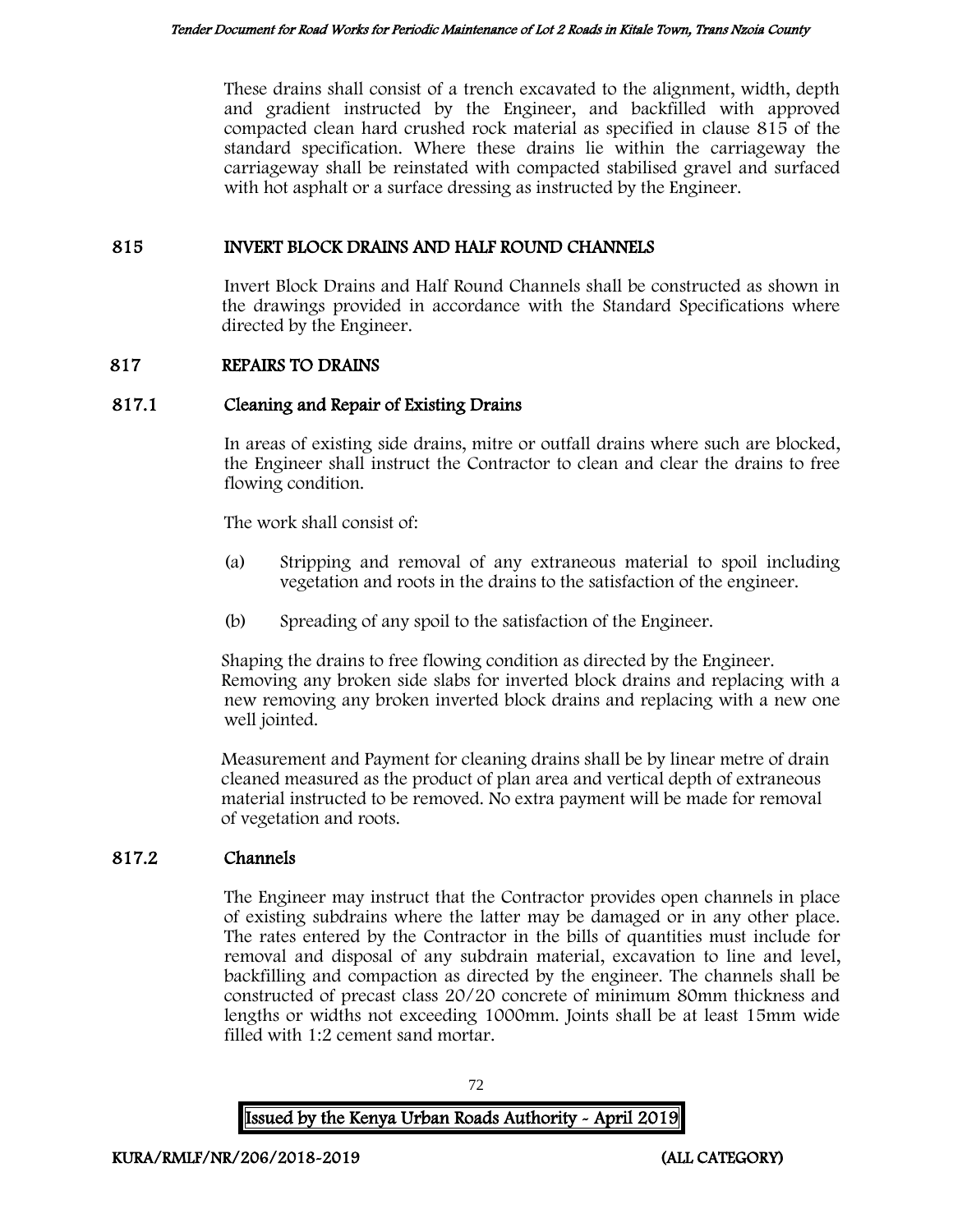### 817.3 Rubble fills for protection work

Quarry waste or similar approved material shall be used to back fill scoured and eroded side, outfall and cut-off drains. The material shall be compacted to form a flat or curved surface preparatory to stone pitching of drainage channels, existing and new scour checks as directed by the Engineer.

### 817.4 Stone Pitching

Stone pitching shall be constructed in accordance with clause 710 of the standard Specification.

#### 817.5 Gabions

Gabions shall be constructed in accordance with clause 711 of the standard Specification.

#### 817.6 Spoil Material

The Contractor shall be responsible for removal from site of all materials excavated in the course of undertaking works in this section of the specifications, unless suitable for re-use, and deposit of the material in a spoil dump to be approved by the Engineer.

#### 818 SCOUR CHECKS

Scour checks are to be constructed in mass concrete in accordance with clause 818 of the standard Specifications and the drawings as shall be provided.

#### 819 CLEANING AND MAINTENANCE

#### 819.1 Desilting of Pipe Culverts

Where instructed, Contractor shall desilt the existing pipe culverts by removing all the material from the pipe to make them clean and free flowing.

Measurement and payment shall be by the linear metres of pipes de-silted, regardless of diameter size.

73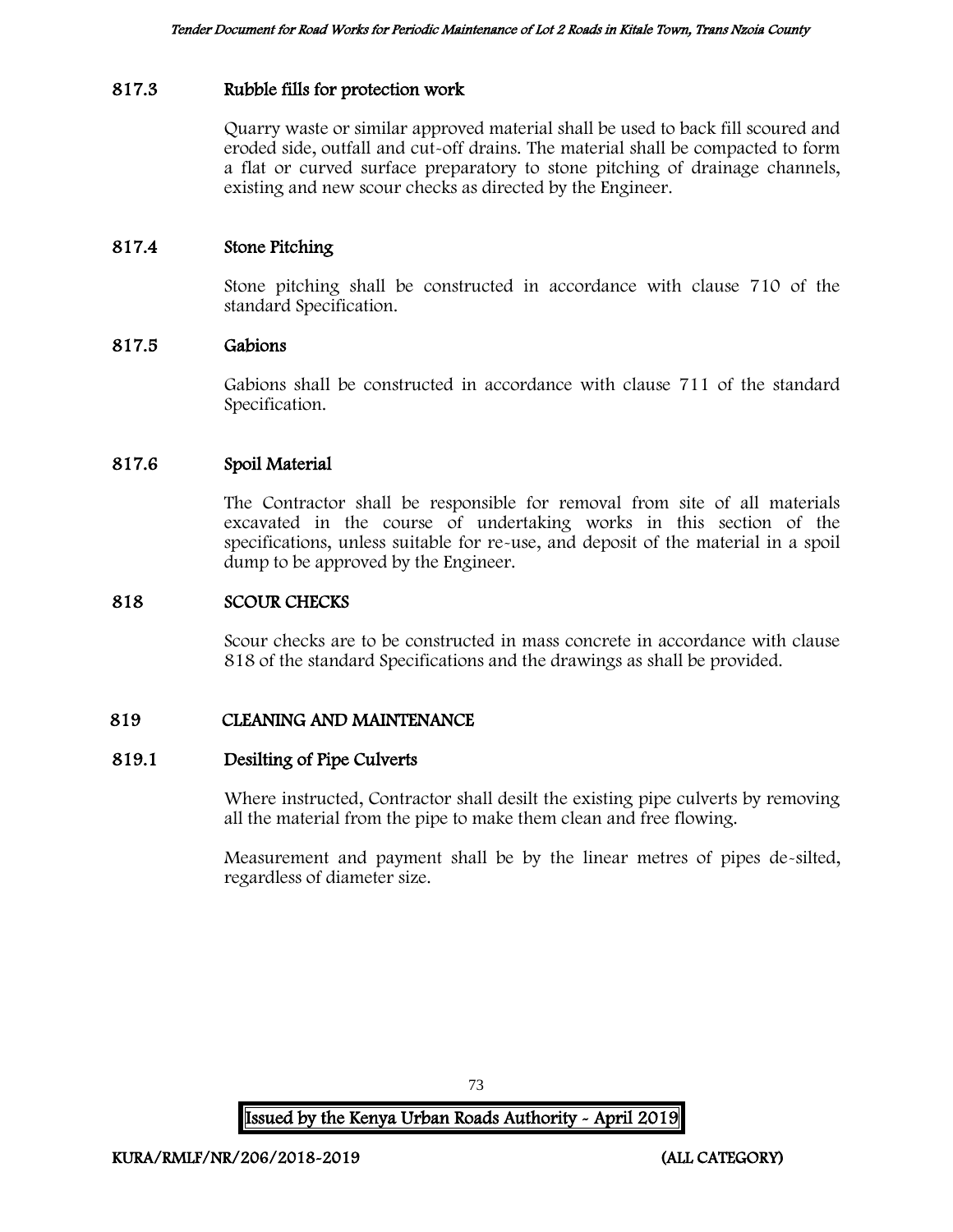### SECTION 9 - PASSAGE OF TRAFFIC

### 901 SCOPE OF THE SECTION

The Contractor shall so arrange his work to ensure the safe passage of the Traffic at all times and if necessary construct and maintain an adequate diversion for traffic complete with all the necessary road traffic signs.

The contractor shall provide to the satisfaction of the Engineer adequate warning signs, temporary restriction signs, advance warning signs, barriers, temporary bumps and any other device and personnel equipped with two way radios to ensure the safe passage of traffic through the works.

When carrying out the Works the Contractor shall have full regard for the safety of all road users.

The Contractor shall also provide sign posts and maintain to the satisfaction of the Engineer all deviations necessary to complete the works. The contractor should allow for the costs of complying with the requirements of this clause in his rates.

The contractor will be deemed to have inspected the site and satisfied himself as to the adequacy of his bid for these works and no additional payments will be made to the contractor for any expenditure on traffic control or the provision of deviations. The employer shall not be liable for inadequate prior investigations of this nature by the contractor.

#### 903 MAINTENANCE OF EXISTING ROADS

The Contractor shall when instructed, maintain the existing project road ahead of works using compacted asphalt concrete type I in accordance with the provisions in clause  $1601B - 1607B$  of the Special Specifications or gravel material depending on the nature of the wearing course surface.

#### 904 CONSTRUCTION OF DEVIATIONS

#### (a) General

In addition to requirement of this clause, the Contractor shall when instructed construct and complete deviations to the satisfaction of the Engineer before commencing any permanent work on the existing road. Also during these works the contractor is supposed to provide a detour of adequate pipe culverts for pedestrian and traffic crossing where there is bridge works.

Subject to the approval by the Employer, the Contractor may maintain and use existing roads for deviation. Payment for this, made in accordance with clause 912 (a) (i), shall be by the Kilometre used depending on the type of road used, whether bituminous or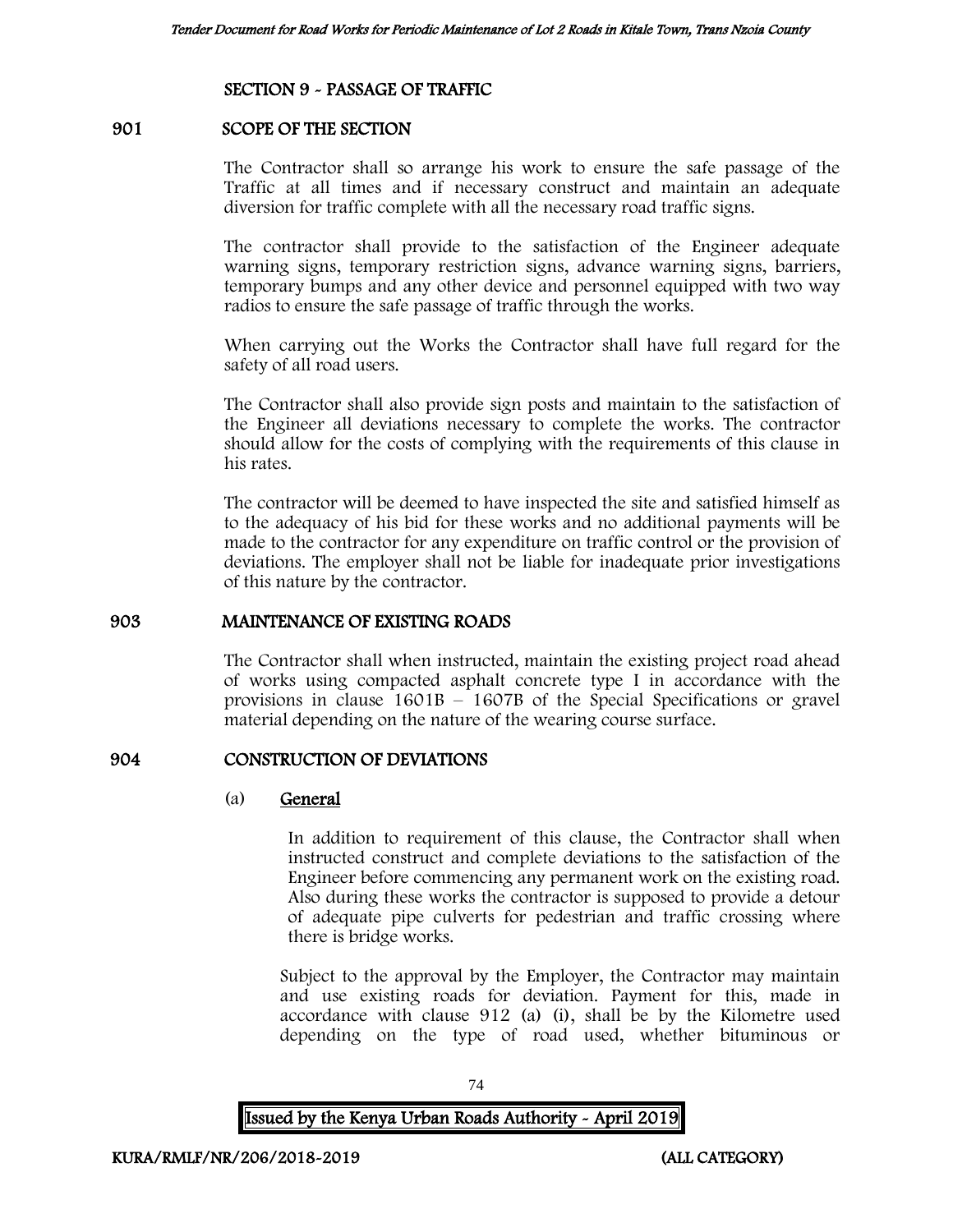earth/gravel. The rates shall include for the provision of materials and the works involved.

#### b) Geometry

The carriageway width of the deviations shall not be less than 6m wide and suitable for 2-way lorry traffic unless otherwise specified.

### c) Construction

Unless otherwise instructed gravel wearing course for the deviation shall be 150mm compacted thickness complying with section 10 of the Standard Specification. The Contractor shall allow in his rate for removal of any unsuitable material before placing of gravel wearing course, as this will not be paid for separately.

In addition to provision of this clause, Contractor is required to sprinkle water at least 4 times a day at the rate of  $1$  to  $1.4$  litres/ $M<sup>2</sup>$  in regular interval to minimise the effects of dust. Latest sprinkling time shall be one hour before the sunset.

Where existing neighbouring roads are used as deviation, Contractor shall carry out repairs and maintenance in parent materials used for the existing base and surfacing of the road being used.

### 906 PASSAGE OF TRAFFIC THROUGH THE WORKS

The Contractor shall arrange for passage of traffic through the works during construction whenever it is not practicable to make deviations.

Any damage caused by passing traffic through the works shall be made good at the contractor's own cost.

### 907 SIGNS, BARRIERS AND LIGHTS

Contractor shall provide signs, barriers and lights as shown in the drawing in Book of Drawings at the locations where the traffic is being carried off the existing road to the deviation and back again to existing road. The Contractor shall provide ramps and carry out any other measures as instructed by the Engineer to safely carry traffic from the road to deviation.

Contrary to what has been specified in this clause the road signs provided shall be fully reflectorised and in conformity with clause 9.1 of the "Manual for Traffic Signs in Kenya Part II".

#### 9206 ASSISTANCE TO PUBLIC

In addition to provision of clause 9206, Contractor shall maintain close liaison with the relevant authorities to clear any broken down or accident vehicles from the deviations and the main road, in order to maintain smooth and safe flow of the traffic. Further, the Contractor shall provide a traffic management plan to be

75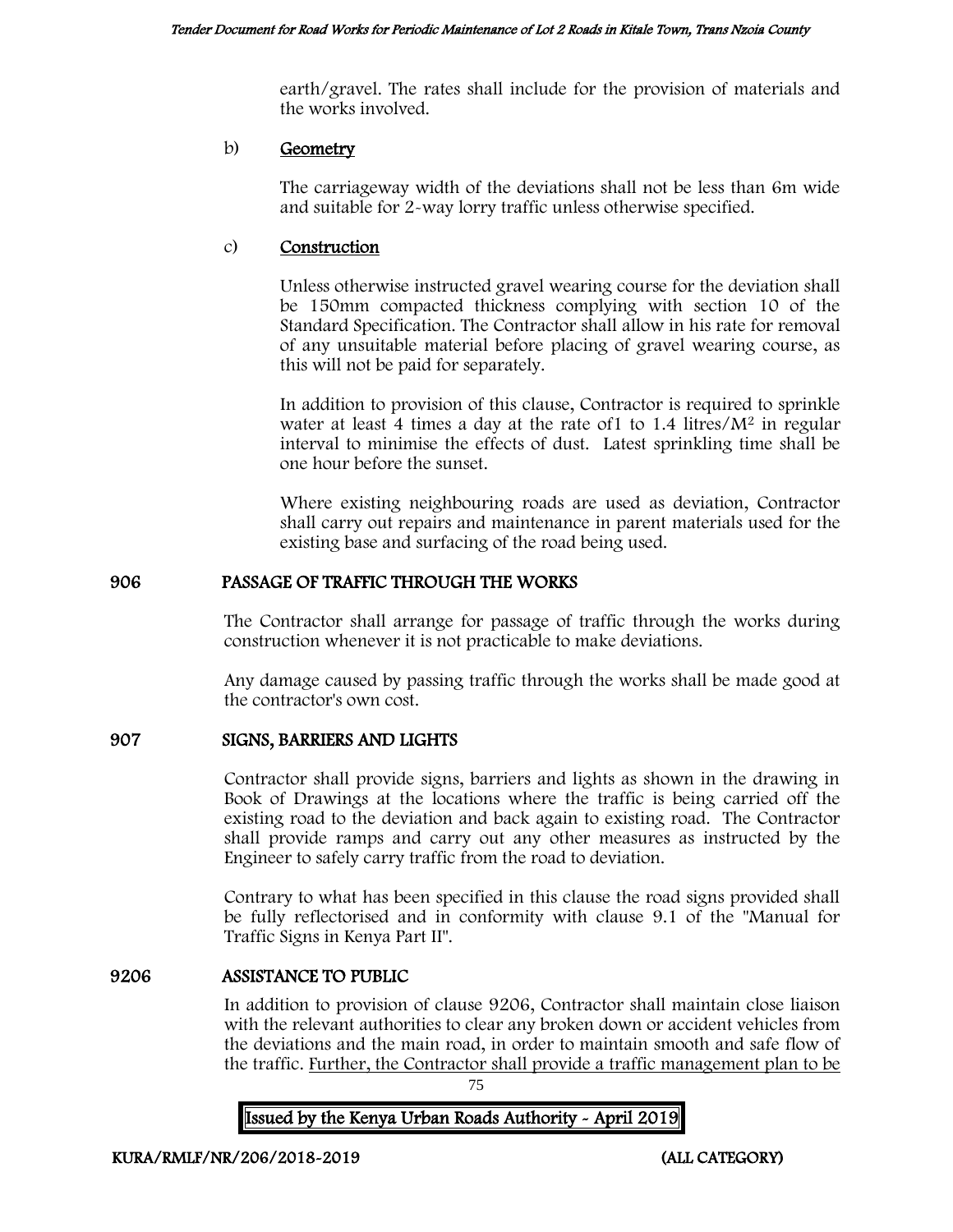approved by the Engineer before the commencement of any construction works and execute the same, to the satisfaction of the Engineer, during the entire period of project implementation. A draft traffic management plan shall be submitted with Bid.

### 912 MEASUREMENT AND PAYMENT

### Construct Deviation

#### Road Deviation

The Contractor shall be paid only 50% of the rate for this when he completes deviation road to the satisfaction of the Engineer. The balance shall be paid in equal monthly instalments over the contract period, as he satisfactorily maintains the deviation (as per clause 904 and 905 above) when it is in operation.

Where existing neighbouring road has been used as deviation, payment shall be by the kilometre rate and shall include the cost of repairs and maintenance of the road carried out in parent base and subbase materials.

### Deviation using Pipe Culverts

The Contractor shall be paid only 50% of the rate for this when he completes deviation to the satisfaction of the Engineer. The balance shall be paid in equal monthly instalments over the contract period, as he satisfactorily maintains the deviation when it is in operation. The Contractor shall be paid full amount when the bridge under construction will be in use.

### Maintain existing road

Asphalt Concrete or gravel for maintaining the existing road shall be measured by the cubic metre placed and compacted upon the road

### Passage of traffic through the works

Payment shall be made on Lump Sum basis.

### Assistance to Public

The Contractor will be deemed to have included cost of this item in other items and no separate payment shall be made.

76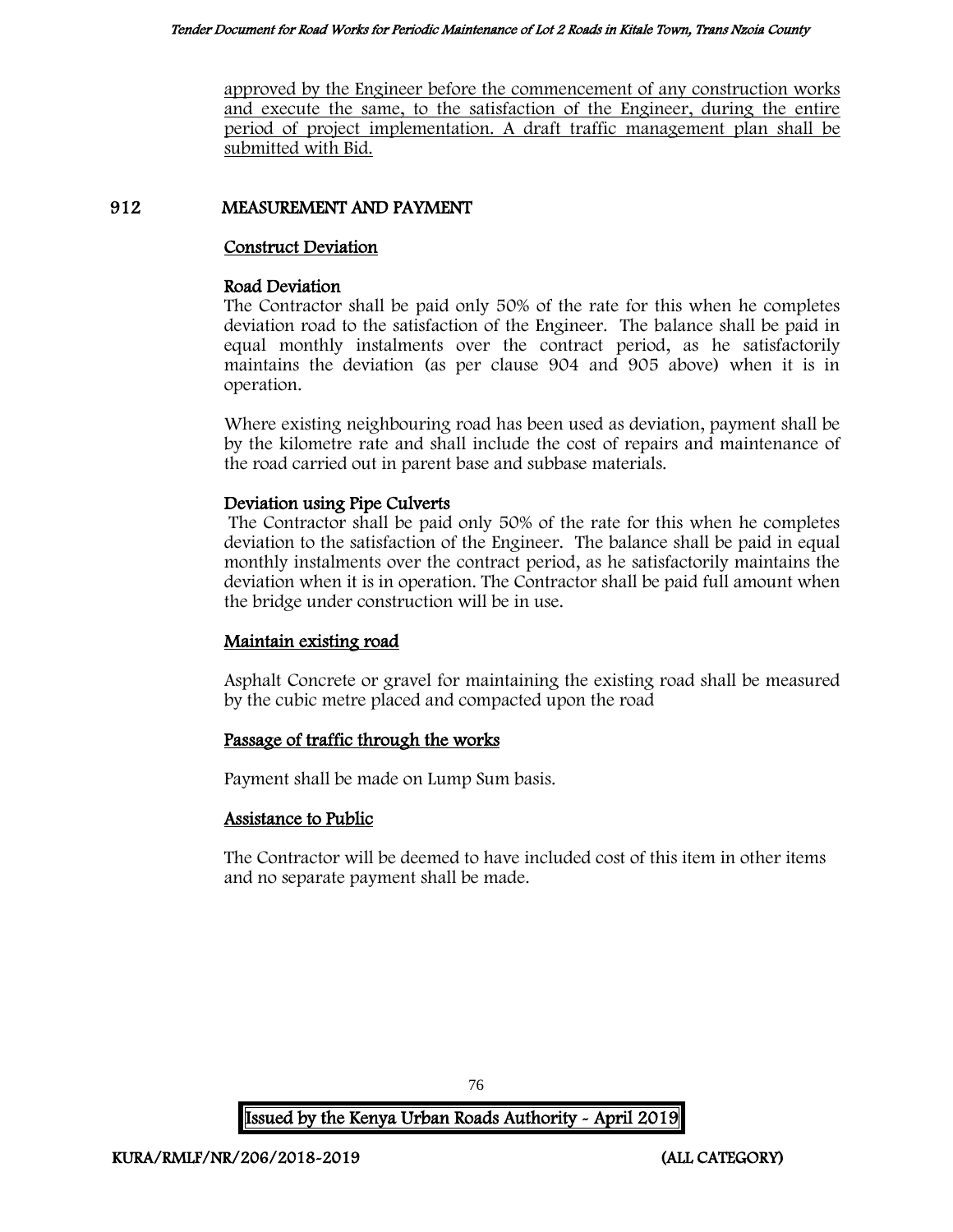# SECTION 10 – GRADING AND GRAVELLING

#### 1001 GENERAL

Grading covers the works involved in the reinstatement of the road carriageway to the camber by removing the high points and filling up gullies, corrugations and wheel ruts to restore smooth running surface. Gravelling consists of excavation, loading, hauling, spreading, watering and compaction of gravel or softstone wearing course material on the formation of the road carriageway.

#### Ditch and Shoulder grading

The activity consists of cutting of a  $V$  – ditch and reinstating or reforming of the shoulders of road using either Towed or Motor grader.

#### Carriageway grading

### (i) Light grading

This consists of trimming of the carriageway to control roughness and corrugations using either a towed grader or a motorized grader.

#### (ii) Heavy grading

This consists of scarifying the existing carriageway surface, cutting high spots and moving materials to fill potholes, corrugations and wheel ruts and reshaping of the surface to the specified camber, using either a towed grader or a motorized grader. All loose rocks, roots, grasses shall be removed and disposed well clear off the drains.

Heavy grading will be considered if 70% of the road has potholes, corrugations and wheel ruts of over 200mm deep.

The material shall be bladed toward the center of the road starting from both edges until the specified camber is achieved.

#### 1002 MATERIALS

Gravel shall include lateritic gravel, quartzitic gravel, calcareous gravel, decomposed rock, softstone/quarry waste material, clayey sand and crushed rock.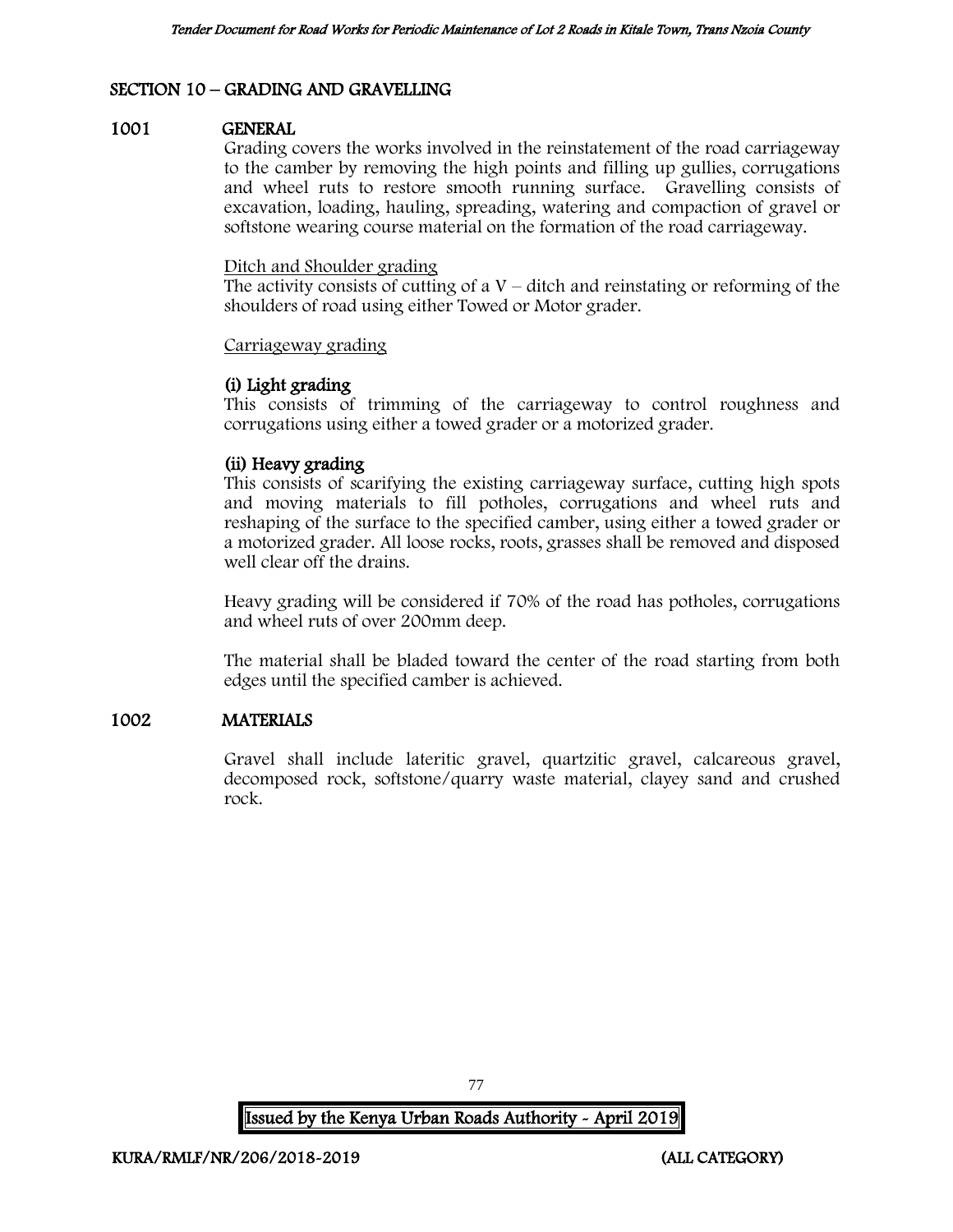# 1003 MATERIAL REQUIREMENTS

Gravel material shall conform to the requirements given below:

| <b>GRADING REQUIREMENTS</b>      |             |     |
|----------------------------------|-------------|-----|
| <b>AFTER COMPACTION</b>          |             |     |
| Sieve                            | % by weight |     |
| (mm)                             | passing     |     |
| 40                               | 100         |     |
| 28                               | $95 - 100$  |     |
| 20                               | $85 - 100$  |     |
| 14                               | $65 - 100$  |     |
| 10                               | $55 - 100$  |     |
| 5                                | $35 - 92$   |     |
| $\overline{2}$                   | $23 - 77$   |     |
|                                  | $18 - 62$   |     |
| 0.425                            | $14 - 50$   |     |
| 0.075                            | $10 - 40$   |     |
| PLASTICITY INDEX REQUIREMENTS PI |             |     |
| Zone                             | Min         | Max |
| WET                              | 5           | 15  |
| DRY                              | 10          | 25  |

| BEARING STRENGTH REQUIREMENTS                   |            |                |
|-------------------------------------------------|------------|----------------|
| Traffic                                         | <b>CBR</b> | DCP Equivalent |
| Commercial                                      |            | mm/Blow        |
| VPD                                             |            |                |
| Greater than                                    | $2\Omega$  | 11             |
| 15                                              |            |                |
| Less than 15                                    | 15         | 14             |
| CBR at 95% at MDD, Modified AASHTO and 4        |            |                |
| days soak                                       |            |                |
| Lower quality material (CBR 15) may be accepted |            |                |
| if no better material can be found              |            |                |

NB: Wet Zone – mean annual rainfall greater than 500mm Dry Zone – mean annual rainfall less than 500mm

Issued by the Kenya Urban Roads Authority - April 2019

78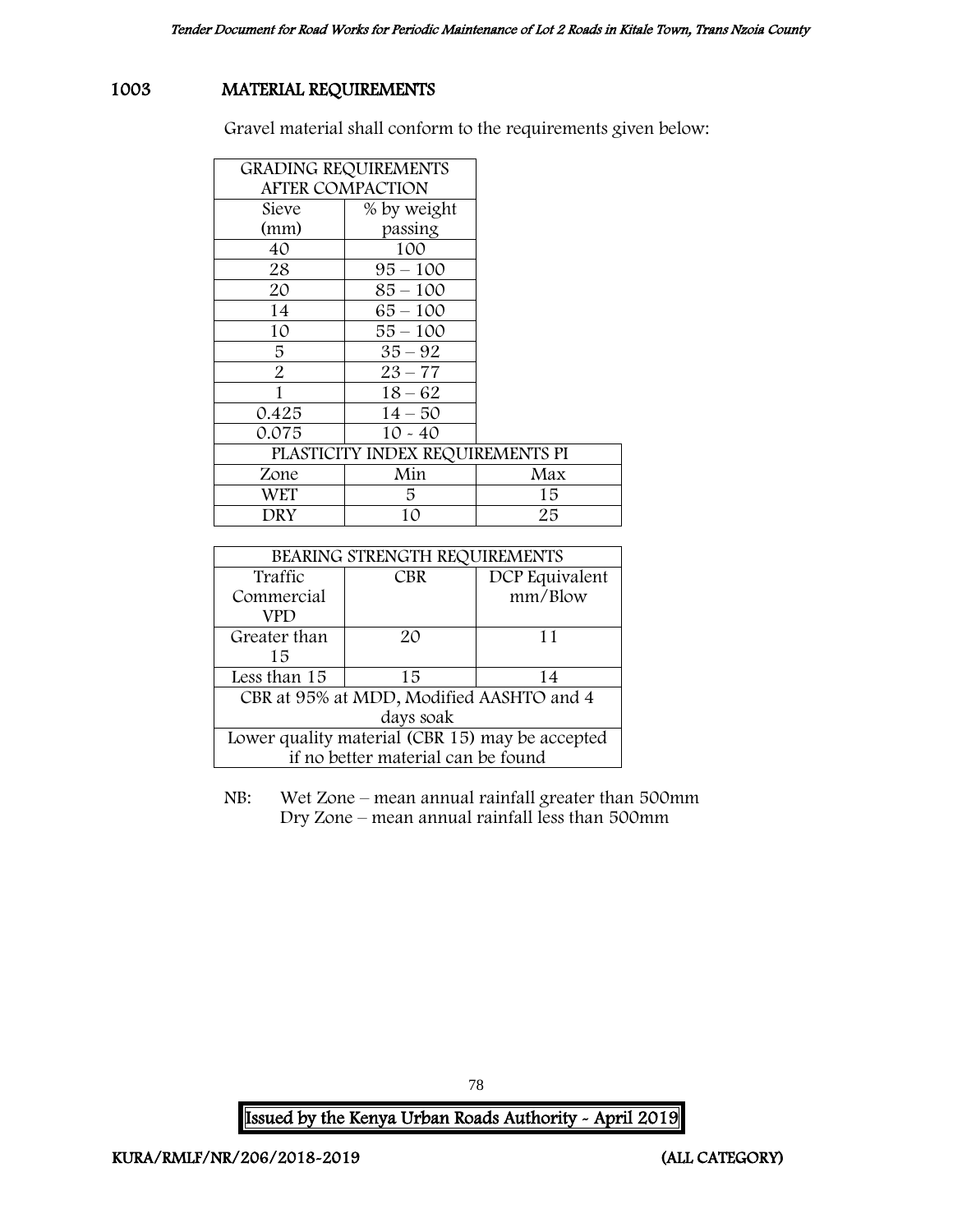### SECTION 11 – SHOULDERS TO PAVEMENT

#### 1101 GENERAL

Shoulders shall be constructed in accordance with guidelines given in 1102 and as directed by the Engineer.

For sections where shoulders are extremely low and requires fill material before the shoulder is reconstructed, the construction of fill embankment shall be in accordance with Section 5 of this specification.

#### 1102 MATERIAL FOR CONSTRUCTION OF SHOULDERS

The shoulders shall be 1.0m wide both sides and shall be formed of 150mm thick well compacted soft stone material and topsoiled with red coffee soil and planted with grass.

Low shoulder shall be reconstructed by cutting benches, filling and compacting approved fill material to form the formation to the shoulders.

Shoulder reconstruction shall be same in all sections including the slip roads.

### 1105 SURFACE TREATMENT OF SHOULDERS

The shoulders shall be planted with creeping type kikuyu grass.

#### 1106 MEASUREMENT AND PAYMENT

Payment for shoulder construction shall be in accordance with the relevant clauses in sections 11, 12, 14, 15 and 23 of the relevant Specifications. Payment for fill material on shoulder shall be in accordance with Section 5 of this specification.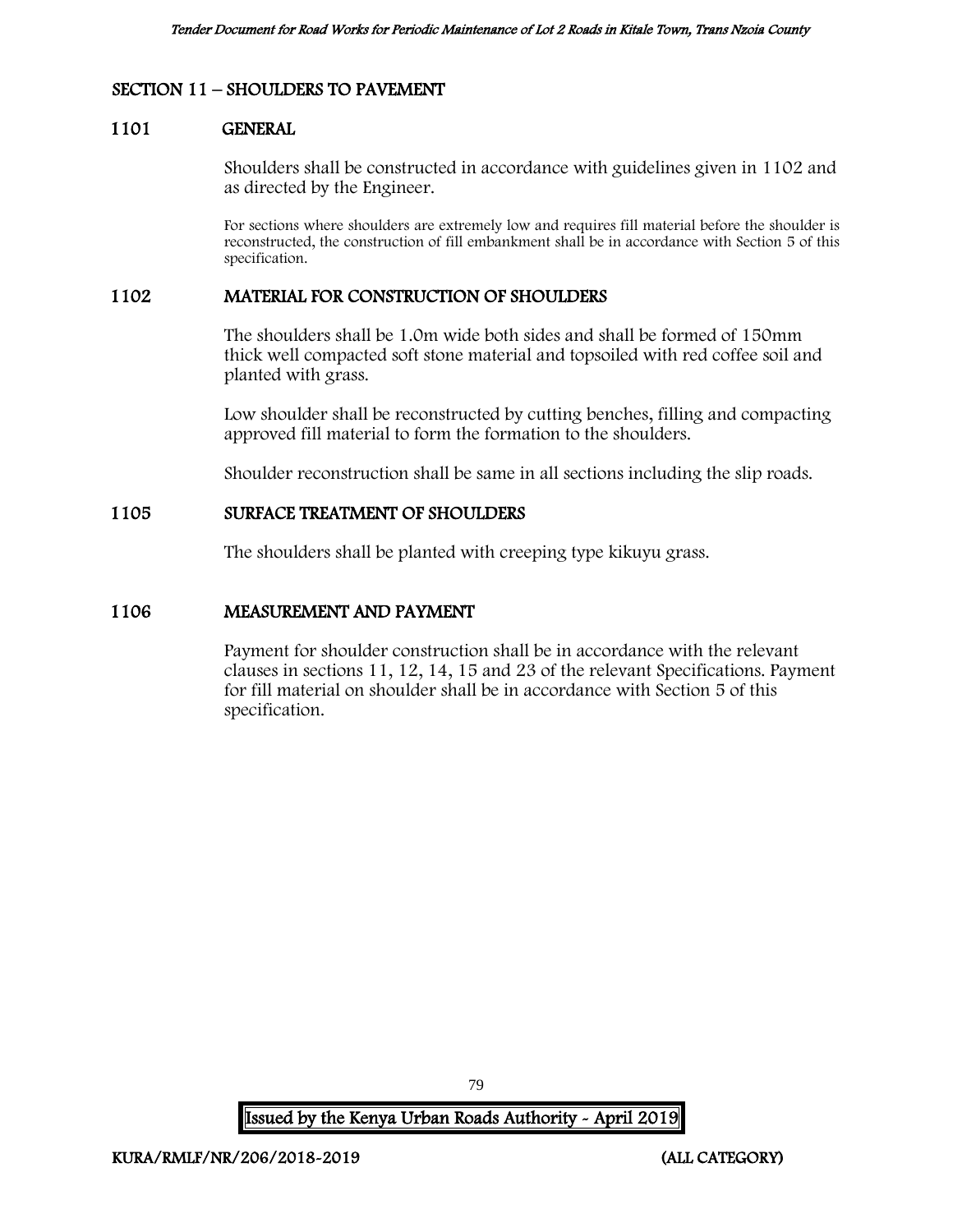#### SECTION 12 - NATURAL MATERIAL SUBBASE AND BASE

#### 1201 GENERAL

Where instructed by the Engineer, the Contractor shall undertake repairs, widening and reprocessing to the existing carriageway and shoulders in accordance with sections 12 and 14 of the Special Specifications.

#### a) Areas to be scarified and reprocessed

The contractor will scarify, add new material and reprocess sections as determined by the Engineer.

#### b) Pavement repairs

The Contractor will carry out repairs to base and subbase as directed by the Engineer and according to Specifications given in Sections 12 and 14 of the Standard Specifications.

#### c) Pavement widening

The Contractor shall, as directed by the Engineer, bench and compact the subgrade to 100% MDD (AASHTO T99), provide lay and compact material for subbase and base as directed by the Engineer and in accordance with Sections 5 and 12 of the Standard Specifications.

#### 1203 MATERIAL REQUIREMENTS

Natural materials for base and subbase shall conform to the specifications given in Section 12 of the Standard Specifications for Road and Bridge Construction for cement and lime improved base and subbase.

#### 12206 MEASUREMENT AND PAYMENT

Natural material for subbase and base shall be measured by the cubic metre placed and compacted upon the road calculated as the product of the compacted sectional area laid and the length.

### 1210 HAND PACKED STONE

Hand packed stone base is a layer of hand laid stone of defined size and durable in nature, laid in a manner such that when proof rolled and compacted it forms a stable and dense matrix as a road base.

a) Material for Hand Packed Stone Base

80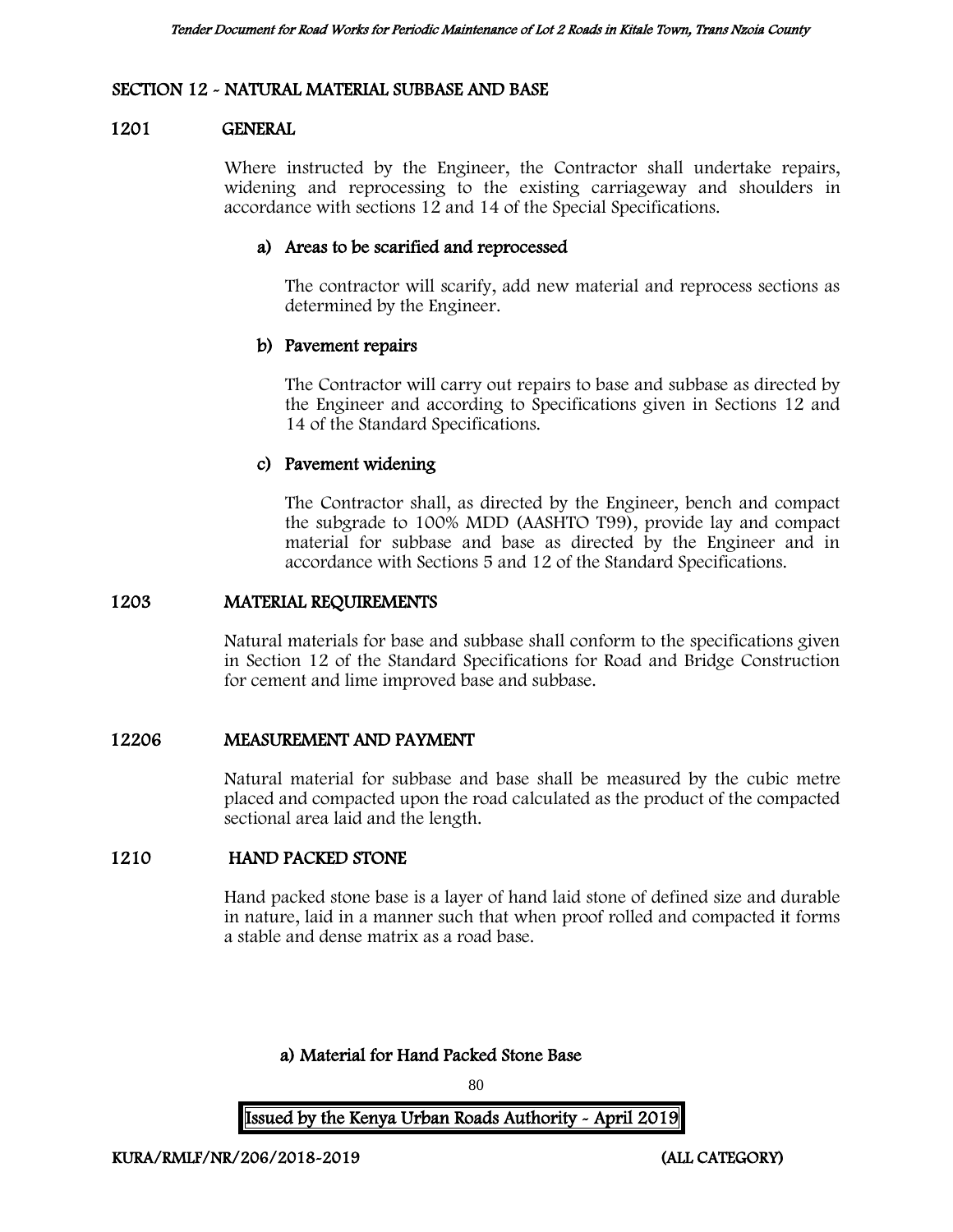This shall consist of durable stone with nominal base dimensions of 75 mm square and minimum height of 150 mm or when compacted to give a layer of 150 mm. The stone shall be class C with the following requirements:

| LAA 45 max |                  |
|------------|------------------|
| ACV        | 32 max           |
| <b>SSS</b> | $12 \text{ max}$ |
| FI         | 30 max           |
| CR         | 60 min.          |

It shall be free from foreign matter. The fines passing 0.425 mm sieve shall be NONPLASTIC

# b) Laying

The stone shall be laid by hand closely together. The stone shall be carefully bedded and tightly wedged with suitable spalls. The base of the stone shall alternate with the apex in all directions or as directed by the Engineer. The layer shall be proof rolled with a loaded scrapper or truck with a minimum axle load of 8 tonnes in the presence of the Engineer who shall approve of its stability before compaction.

### c) Compaction

This shall be by a steel wheeled roller of at least five tonnes per metre width of roll. It shall consist of four static runs or until there is no movement under the roller. There shall follow vibratory compaction until an average dry density of 85% minimum of specific gravity of stone has been achieved. No result shall be below 82% of specific gravity. The surface of the compacted layer shall then be levelled by quarry dust (0/6 mm). The dust shall have the following specifications:

The stone shall be class C

| $rac{1}{2}$<br>Sieve Size | % Passing  |  |
|---------------------------|------------|--|
| 10                        | 100        |  |
| 6.3                       | $90 - 100$ |  |
| 4                         | 75-95      |  |
| $\overline{2}$            | 50-70      |  |
|                           | $33 - 50$  |  |
| 0.425                     | 20-33      |  |
| 0.300                     | 16-28      |  |
| 0.150                     | $10 - 20$  |  |
| 0.075                     | $6 - 12$   |  |

**Grading**

The dust shall be free from foreign matter and fines passing 0.425 mm sieve shall be NON-PLASTIC. The maximum layer shall be 40 mm or as directed by the Engineer

### d) Measurement and Payment

Payment shall be by the cubic metre laid  $(m<sup>3</sup>)$ . Measurement of volume shall be determined as the product of length and compacted thickness laid. The rate

81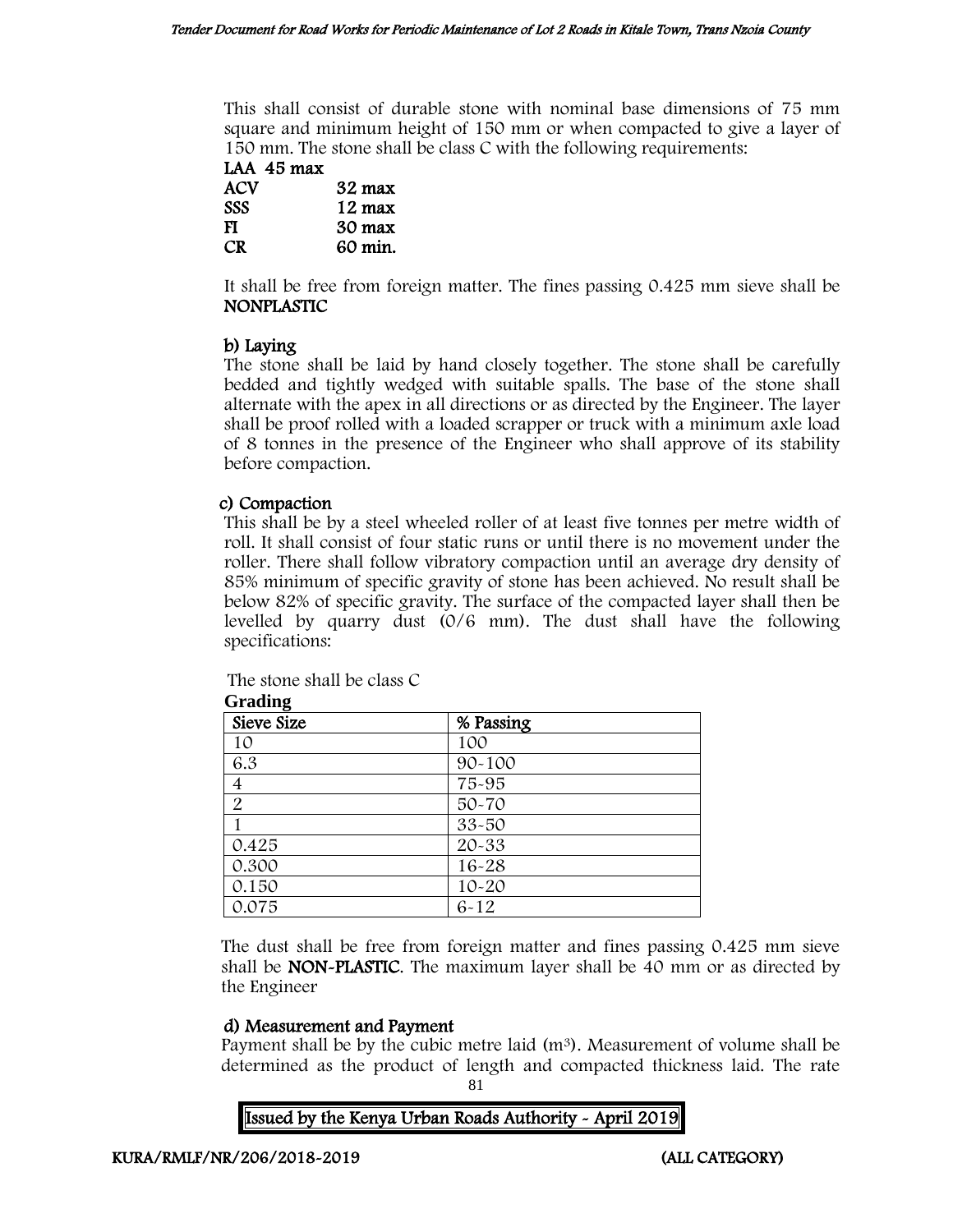quoted for this item should include the cost for laying the levelling quarry dust layer, as no extra payment shall be made for this layer.

#### 1211 REPROCESSING EXISTING PAVEMENT LAYERS

### (b) General

The existing surfacing and the base shall be reprocessed with additional material and the composite mixture shall be compacted to form the subbase layer.

Before commencement of the work the Contractor shall propose plants and equipments he proposes to use for this activity.

The Contractor after approval of his proposal shall carry out test section in accordance with Section 3 of the Standard Specifications.

- (c) The existing surfacing and base course shall be broken up to specified depth and reprocessed in place, where required. The underlying layers shall not be damaged, and material from one layer may normally not be mixed with that of another layer. Where unauthorized mixing occurs or where the material is contaminated in any way by the actions of the Contractor, and the contaminated material does not meet the specified requirements of for the particular layer, he shall remove such material and replace it with other approved material, all at his own expense.
- (d) Any mixture composition of the new layer must not contain more than 30% of the bituminous material by volume. The mixture must not contain pieces of bound bituminous material larger than 37.5mm, and any such material shall be removed at the Contractor's cost.
- (e) The requirements for imported material used in the respective pavement layers shall comply with the limitations, norms, sizes and strengths specified in the Standard Specifications clause 1203(b) and (d) and shall be worked as per Section 14 of the Standard Specification.
- (f) Material reworked in-situ or that obtained from existing pavement is not expected to comply with the material requirements but the reworking should achieve the specified requirements.
- (g) Where the thickness of any existing pavement layer requires to be supplemented within reprocessing and the thickness of the additional material after compaction will be less than 100mm, the existing layer shall be scarified to a depth that will

82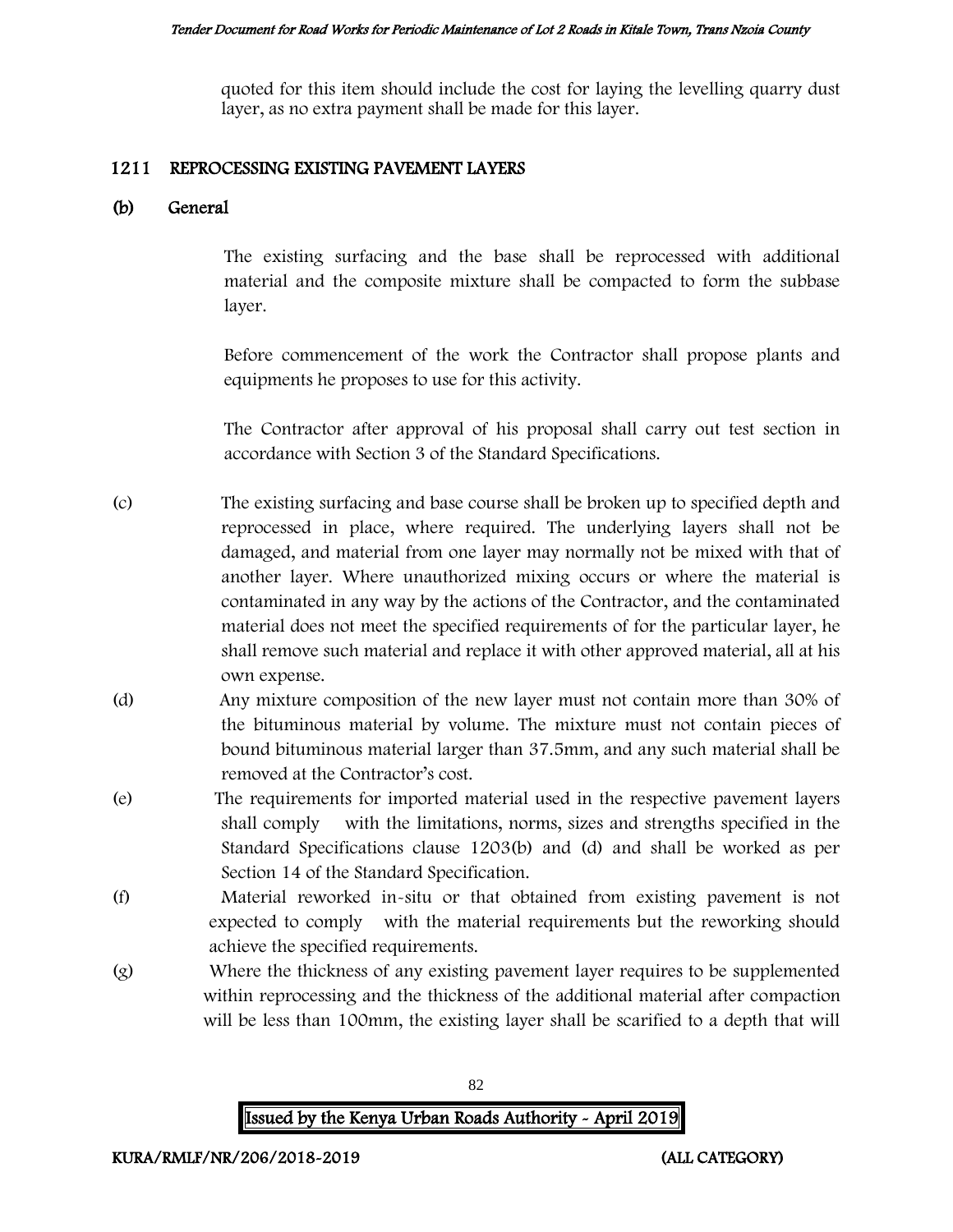give a layer thickness of at least 100mm after compacting the loosened existing and the additional material.

# Controlling the Reworked Depth

The Contractor shall submit a proven method to method to control the depth of excavation, or layer to be reworked, to the Engineer for approval. The Engineer may order a trial section to be reprocessed before any major length of the road is rehabilitated.

### Excavations

Excavations in the pavement shall be kept dry. In the event of water penetrating the underlying layers, construction of the consecutive layers shall be postponed until the underlying layers are dry enough to accommodate the construction plant without deforming or otherwise showing distress.

Step construction shall be carried out per layer at the joint when excavating, both longitudinally (if appropriate) and perpendicular to the direction of travel. The step width shall be 500mm perpendicular to the direction of travel, and 150mm long longitudinally, unless otherwise instructed by the Engineer.

Special care shall be taken when compacting the new material at the joint, ensuring that the specified density is achieved.

### Measurement and Payment

(a) Item: In-situ reprocessing of existing pavement layers as subbase compacted to specified density (95% MDD AASHTO T180) and thickness.

Unit: M<sup>3</sup>

The tendered rate shall include full compensation for breaking up the existing pavement layer to specified depth, breaking down and preparing the material and the spreading and mixing in of any additional material

(b)Item: The addition of extra gravel to subbase.

Unit: M<sup>3</sup>

The tendered rate shall include full compensation for procuring and addition of the material to the in-situ scarified layers and the transportation of the material over unlimited free-haul distance. The tendered rates will also include full compensation for prospecting for materials and any payments necessary to acquire the specified quality material.

(c) Excavation of existing bituminous pavement materials including unlimited free-haul.

Unit: M<sup>3</sup>

The tendered rates shall include full compensation for excavating the existing bituminous material from the pavement layers and for loading, transporting the material for unlimited free-haul, off-loading and disposing of the materials as specified.

83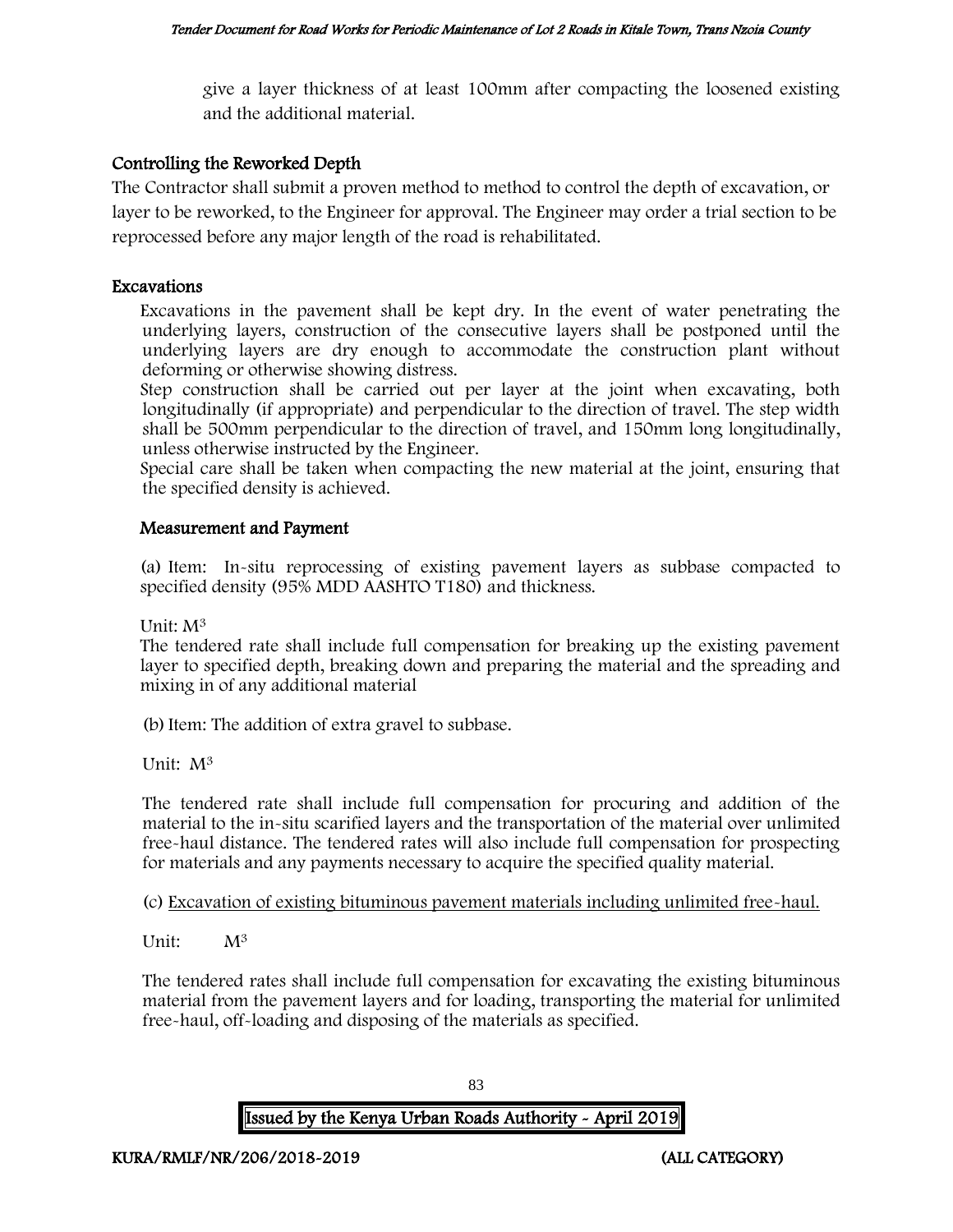(d) Excavation of the existing pavement

Unit:  $M^3$ 

The tendered rate shall include full compensation for excavating the existing material from the pavement layers and for loading, transporting the material for unlimited free-haul distance, off-loading and disposing of the material as specified.

Payment will only be made for breaking up and excavating existing pavement layers to the specified depth if the material is to be removed to spoil.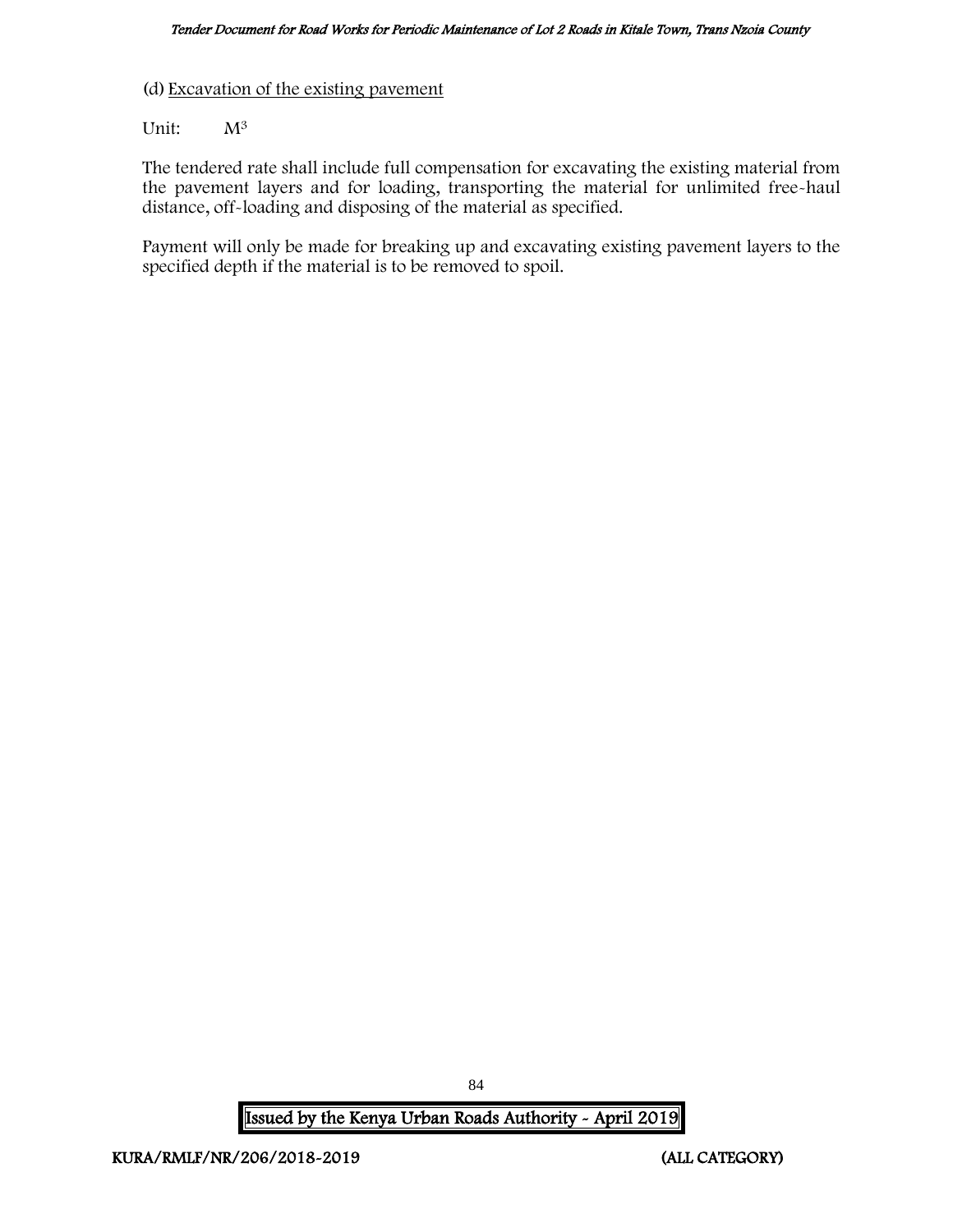### SECTION 15 - BITUMINOUS SURFACE TREATMENTS

### 1501B PREPARATION OF SURFACE

In addition to requirements of Clause 1503B of the Standard Specifications, the contractor shall prepare and Repair Cracks, Edges, Potholes and Other Failures as follows: -

### a) Cracks 3.0mm or less in width

The entire crack area shall be cleaned by brushing with a wire brush and then blowing with a compressed air jet and the crack sealed with 80/100 cutback bitumen using a pouring pot or pressure lance and hand squeegee. The surface shall then de dusted with sand or crushed dust.

### b) Cracks greater than 3.0mm in width

Before these cracks are filled a steel wire brush or router shall be used to clean them and then a compressed air jet shall be used to clean and remove any foreign or lose material in the crack until the entire crack area is clean.

When the crack and surrounding area have been thoroughly cleaned, dry sand shall be forced into the crack until it is sealed in the manner specified for cracks less than 3.0mm width.

### c) Potholes, edges and other repair areas

Where instructed, the Contractor shall prepare areas for the repair of potholes, road edges and other repair areas by excavating off unsuitable or failed material and debris, trimming off excavated edges, cleaning and compacting the resulting surfaces and applying MC 30 or MC 70 cut-back bitumen prime coat at a rate of 0.8-1.2 litres/m<sup>2</sup>, all as directed by the Engineer. Measurement and payment shall be made under the relevant item of Bill No 15. Where the surface repair on potholes and edges are to be carried out, Asphalt Concrete Type I (0/14gradation) shall be used. Bituminous material for repair of failures and other repair areas shall be paid for under the relevant item of Bill No 16

#### PART B - PRIME COAT

#### 1502B MATERIALS FOR PRIME COAT AND TACK COAT.

For prime coat, the binder shall be a medium-curing cutback MC 70 unless otherwise directed by the Engineer.

The rate of spray of bituminous prime coat refers to the gross volume of the cutback bitumen, that is to say the volume of the bitumen plus dilatants.

Prime coat shall be applied to gravel areas that are to receive bituminous mixes as directed by the Engineer.

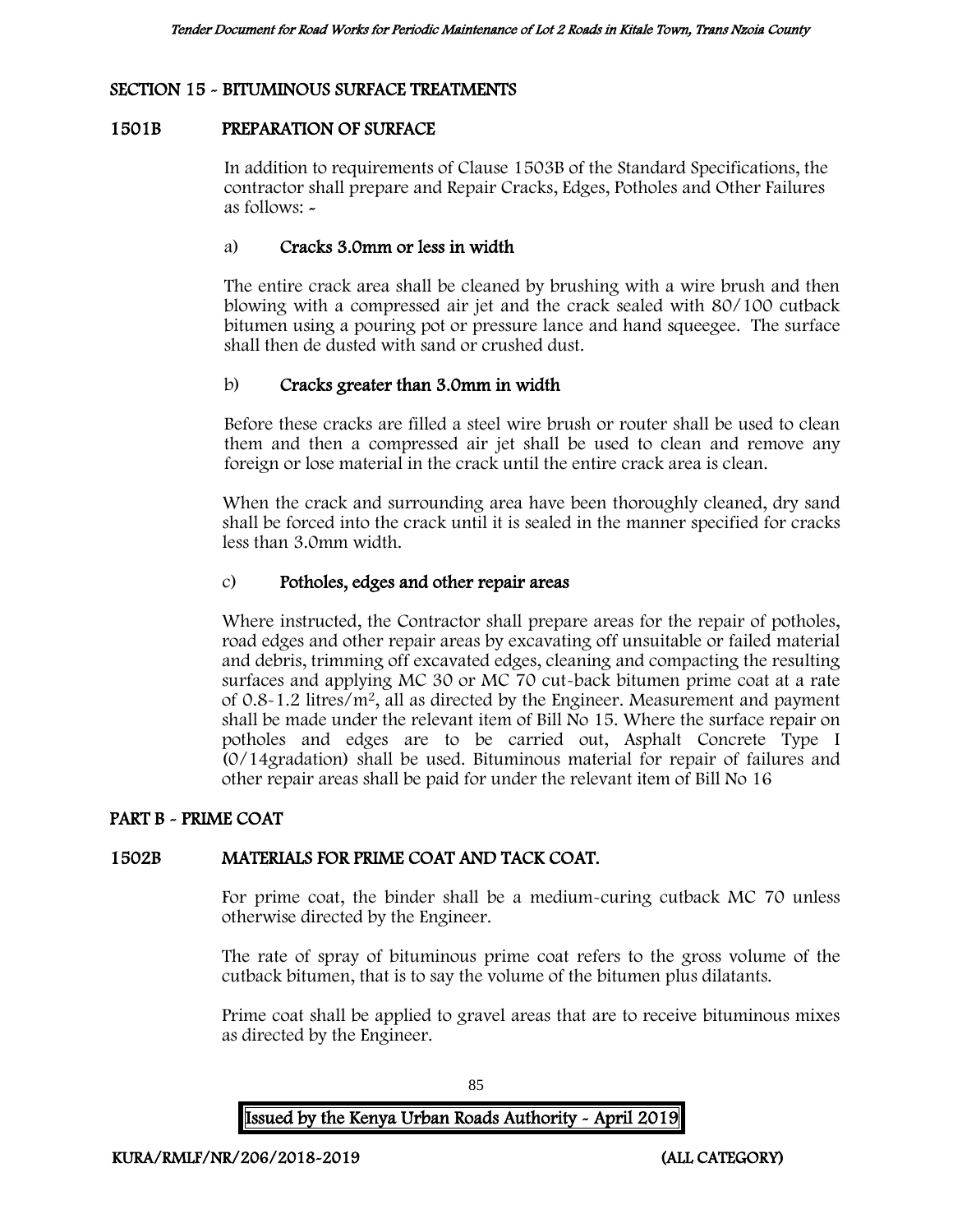The tack coat shall consist of bitumen emulsion KI-60 unless otherwise directed by the Engineer.

The rates of spray of the binder shall be as instructed by the Engineer and shall generally be within the range 0.8-1.2 litres/square metre.

### 1511C MEASUREMENT AND PAYMENT

(a) Seal coat

Seal coats shall be measured by the litre, for each type of bituminous binder for each seal coat, calculated as the product of the area in square metres sprayed and the rate of application in litres/square metres, corrected to 15.6  $\circ$  C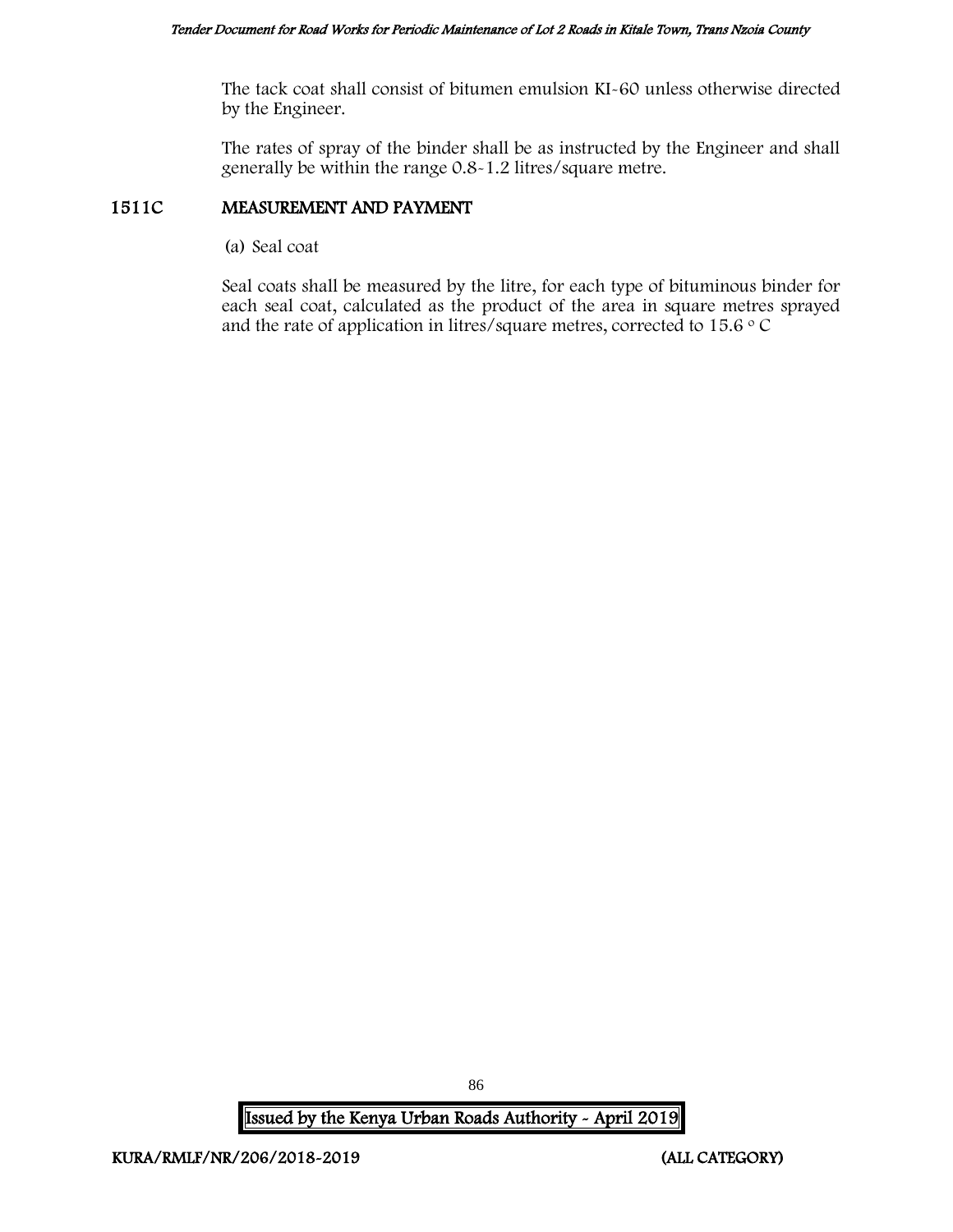### SECTION 16 - BITUMINOUS MIX BASES, BINDER COURSES AND WEARING COURSES

This section covers different types of bituminous mixes for base and surface (wearing and binder courses) and is divided into the following parts: -

Part A General

Part B Asphalt Concrete for carriageway

### PART A – GENERAL

### 1601A SCOPE OF PART A

Part A comprises all the general requirements for bituminous mixes, which apply to Part B as well.

### 1602A REQUIREMENTS FROM OTHER SECTIONS

The following sections of this Specification apply to Part B of this section and shall be read in conjunction therewith:-

| Section 2  | Materials and Testing of Materials                 |
|------------|----------------------------------------------------|
| Section 3  | Setting Out and Tolerances                         |
| Section 6  | Quarries, Borrow Pits, Stockpile and Spoil Areas   |
| Section 15 | Bituminous Surface Treatments and Surface Dressing |
|            |                                                    |

### 1603A CONSTRUCTION PLANT

#### (a) General

The Contractor shall submit to the Engineer in accordance with Section 1 of its Specification, full details of the construction plant he proposes to use and the procedures he proposes to adopt for carrying out the permanent Works.

The Engineer shall have access at all times to construction plant for the purposes of inspection. The Contractor shall carry out regular calibration checks in the presence of the Engineer and shall correct forthwith any faults that are found.

All construction plant used in the mixing, laying and compacting of bituminous mixes shall be of adequate rated capacity, in good working condition, and shall be acceptable to the Engineer. Obsolete or worn-out plant will not be allowed on the work.

### (b) Mixing Plant

Bituminous materials shall be mixed in a plant complying with ASTM Designation D995 and shall be located on the Site unless otherwise agreed by the Engineer. It shall be equipped with at least three bins for the storage of

87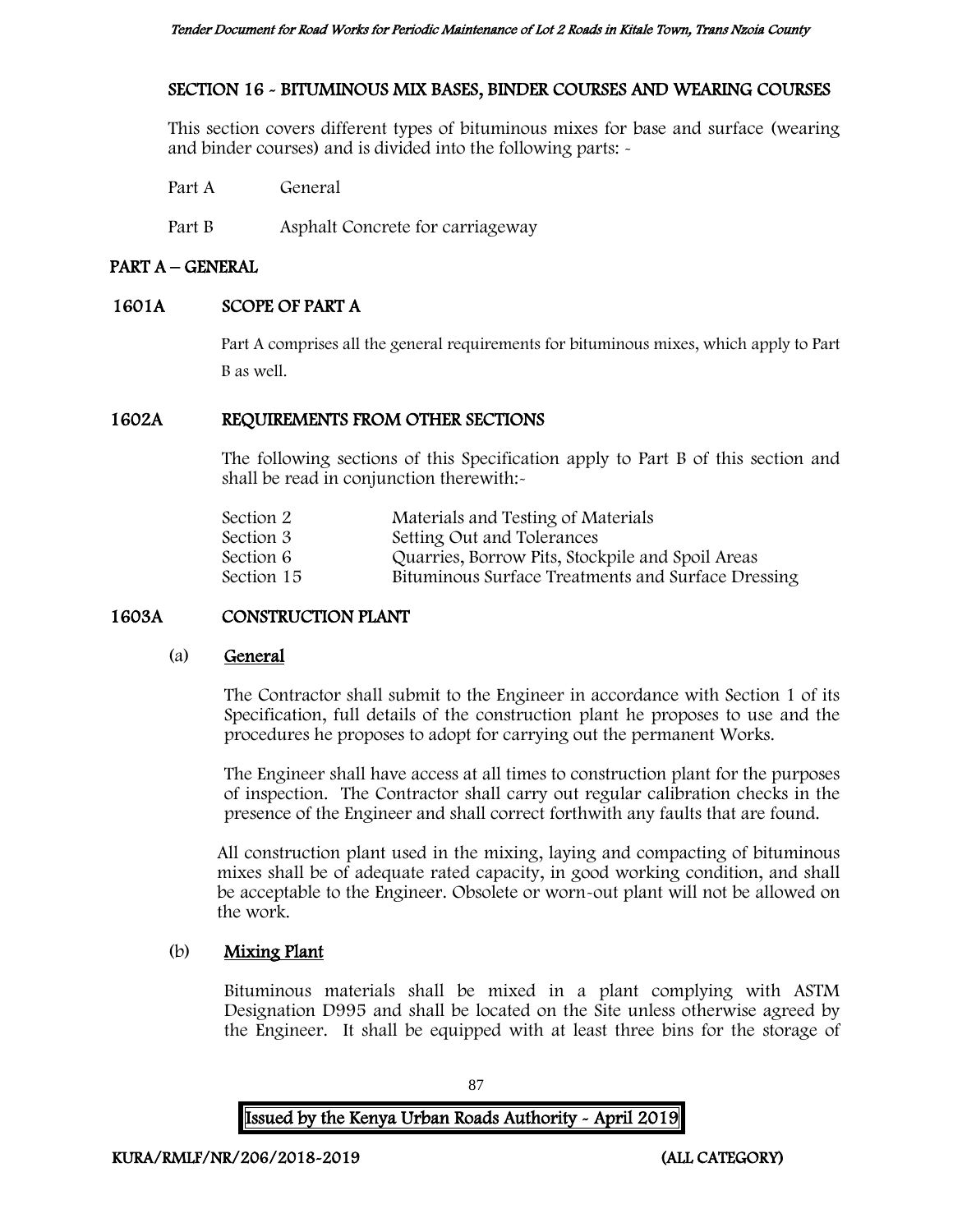heated aggregates and a separate bin for filler. All bins shall be covered to prevent the ingress of moisture.

The plant may be either the batch-mix type or the continuous-mix type and shall be capable of regulating the composition of the mixture to within the tolerances specified in Clause 1614A of this Specification.

The bitumen tank shall be capable of maintaining its contents at the specified temperature within a tolerance of  $5^{\circ}$ C and a fixed thermometer easily read from outside the tank. Any bitumen that has been heated above  $180^{\circ}$ C or has suffered carbonisation from prolonged heating shall be removed from the plant and disposed of.

### (c) Laying Plant

Bituminous materials shall be laid by a self-propelled spreader finisher equipped with a hopper, delivery augers and a heated adjustable vibrating screed. It shall be capable of laying bituminous materials with no segregation, dragging, burning or other defects and within the specified level and surface regularity tolerance. Delivery augers shall terminate not more than 200mm from the edge plates.

### (d) Compaction Plant

The Contractor shall provide sufficient rollers of adequate size and weight to achieve the specified compaction. Prior to commencing the laying of bituminous mixes in the permanent Works the Contractor shall carry out site trials in accordance with Section 2 of this Specification to demonstrate the adequacy of his plant and to determine the optimum method of use and sequence of operation of the rollers.

It is important to achieve as high a density as possible at the time of construction and it is expected that vibrating rollers will be required to produce the best results. However, it is essential that thorough pre-construction trials are carried out to ensure that:-

- (a) The roller is set up to have the optimum amplitude and frequency of vibration for the particular material being laid
- (b) That the roller does not cause breakdown of the aggregate particles.
- (b) That the optimum compaction temperatures are established which allow compaction without causing ripple effects or other distortions of the surfacing.

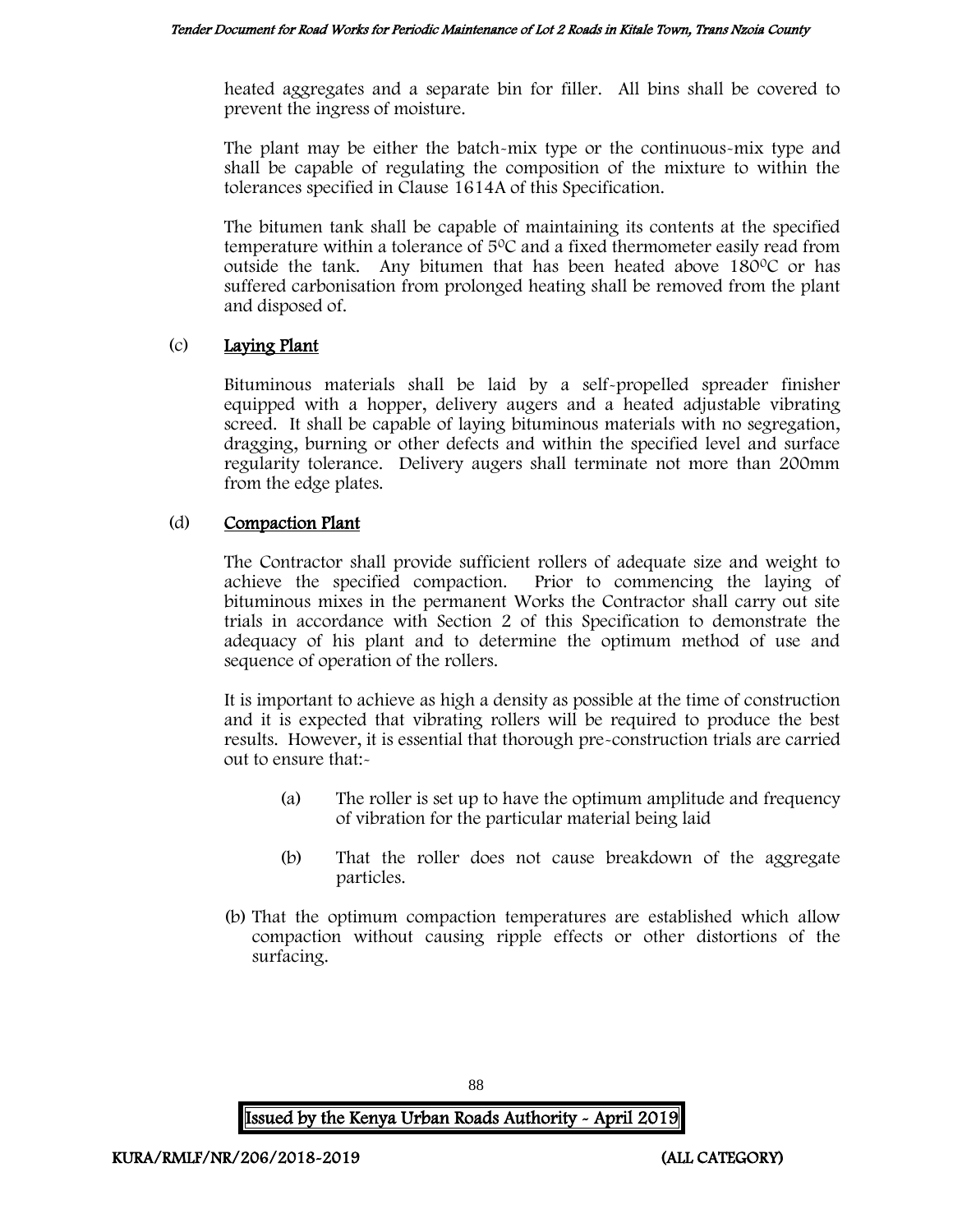### 1604A PREPARATION OF SURFACE

Immediately before placing the bituminous mix in the pavement, the existing surface shall be cleaned of all material and foreign matter with mechanical brooms or by other approved methods. The debris shall be deposited well clear of the surface to be covered.

Any defect of the surface shall be made good and no bituminous mix shall be laid until the Engineer has approved the surface.

A tack coat shall be applied in accordance with Section 15 of this Specification. If the Engineer considers a tack coat is required prior to laying the bituminous mix or between layers of the bituminous mix, due solely to the

Contractor's method of working, then such tack coat shall be at the Contractor's expense.

#### 1605A DESIGN AND WORKING MIXES

At least two months prior to commencing work using a bituminous mix, the Contractor shall, having demonstrated that he can produce aggregates meeting the grading requirements of the Specification, submit samples of each constituent of the mix to the Engineer. The Engineer will then carry out laboratory tests in order to decide upon the proportion of each constituent of the initial design mix or mixes to be used for site trials to be carried out in accordance with Clause 1606A of this Specification.

Should the Engineer conclude from the site trials that the mix proportion or aggregate grading are to be changed, the Contractor shall submit further samples of the constituents and carry out further site trials all as directed by the Engineer.

The Engineer may instruct the alteration of the composition of the -75 micron fraction of the aggregates by the addition or substitution of mineral filler. The Engineer may also instruct the alteration of all or part of the -6.3mm fraction of the aggregates by the addition or substitution of natural sand.

The Contractor shall make the necessary adjustments to his plant to enable the revised mix to be produced.

Following laboratory and site trials the Engineer will determine the proportions of the working mix and the Contractor shall maintain this composition within the tolerances given in Clause 1614A.

Should any changes occur in the nature or source of the constituent materials, the Contractor shall advise the Engineer accordingly. The procedure set out above shall be followed in establishing the new mix design.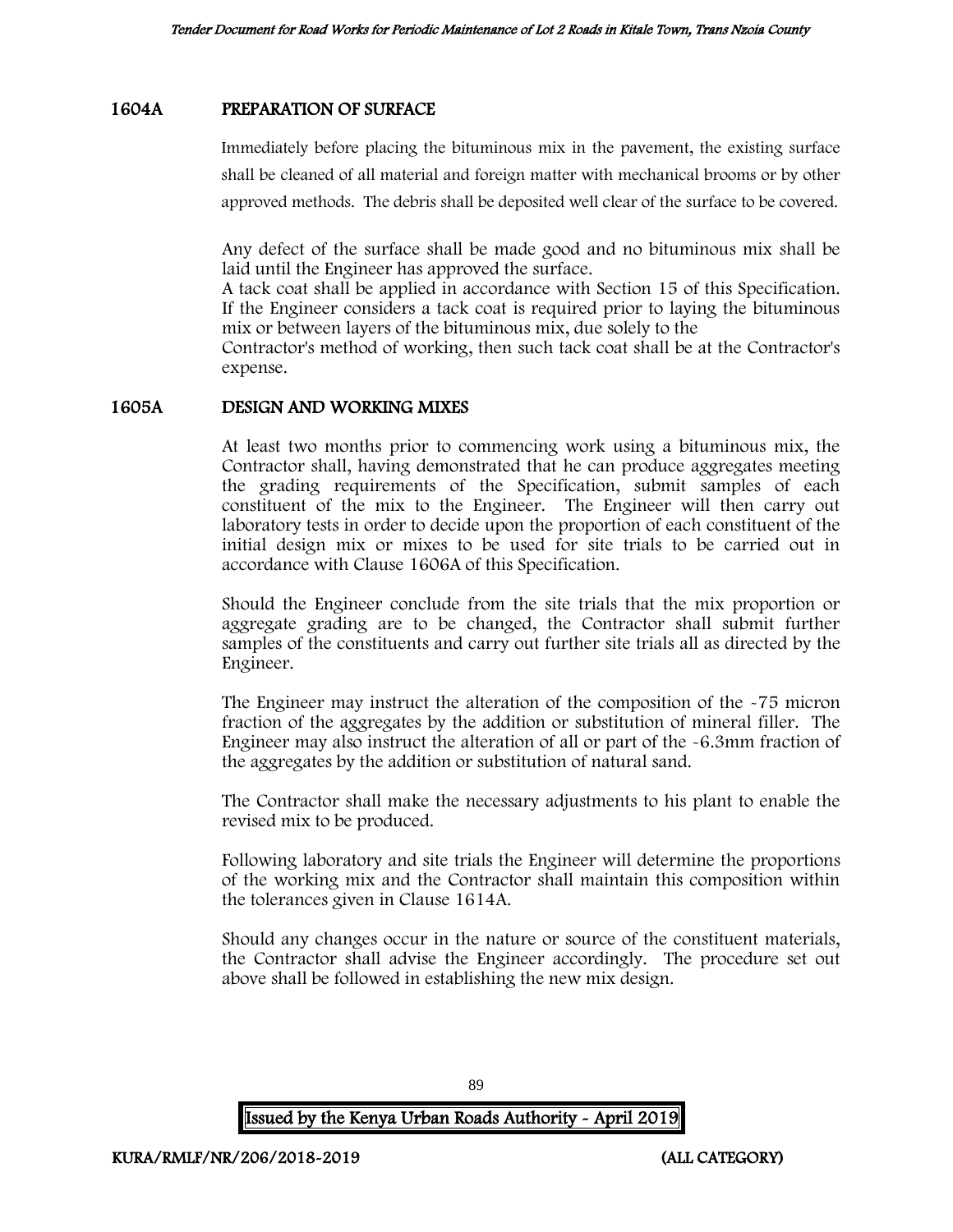### 1606A SITE TRIALS

Full scale laying and compaction site trials shall be carried out by the Contractor on all asphalt pavement materials proposed for the Works using the construction plant and methods proposed by the Contractor for constructing the Works. The trials shall be carried out with the agreement, and in the presence of the Engineer, at a location approved by the Engineer.

The trials shall be carried out to: -

- a) Test materials, designed in the laboratory, so that a workable mix that satisfies the specification requirements can be selected.
- b) To enable the Contractor to demonstrate the suitability of his mixing and compaction equipment to provide and compact the material to the specified density and to confirm that the other specified requirements of the completed asphalt pavement layer can be achieved.

Each trial area shall be at least 100 metres long and to the full construction width and depth for the material. It may form part of the Works provided it complies with this Specification. Any areas that do not comply with this Specification shall be removed.

The Contractor shall allow in his programme for conducting site trials and for carrying out the appropriate tests on them. The trial on any pavement layer shall be undertaken at least 21 days ahead of the Contractor proposing to commence full-scale work on that layer.

The Contractor shall compact each section of trial over the range of compactive effort the Contractor is proposing and the following data shall be recorded for each level of compactive effort at each site trial: -

- i. The composition and grading of the material including the bitumen content and type and grade of bitumen used.
- ii. The moisture content of aggregate in the asphalt plant hot bins.
- The temperature of the bitumen and aggregate immediately prior to entering the mixer, the temperature of the mix on discharge from the mixer and the temperature of the mix on commencement of laying, on commencement of compaction and on completion of compaction. The temperature of the mixture is to be measured in accordance with BS 598, Part 3, Appendix A.
- iv. The type, size, mass, width of roll, number of wheels, wheel load, tyre pressures, frequency of vibration and the number of passes of the compaction equipment, as appropriate for the type of roller.
- v. The target voids and other target properties of the mix together with the results of the laboratory tests on the mix.
- vi. The density and voids achieved.
- vii. The compacted thickness of the layer.
- viii. Any other relevant information as directed by the Engineer.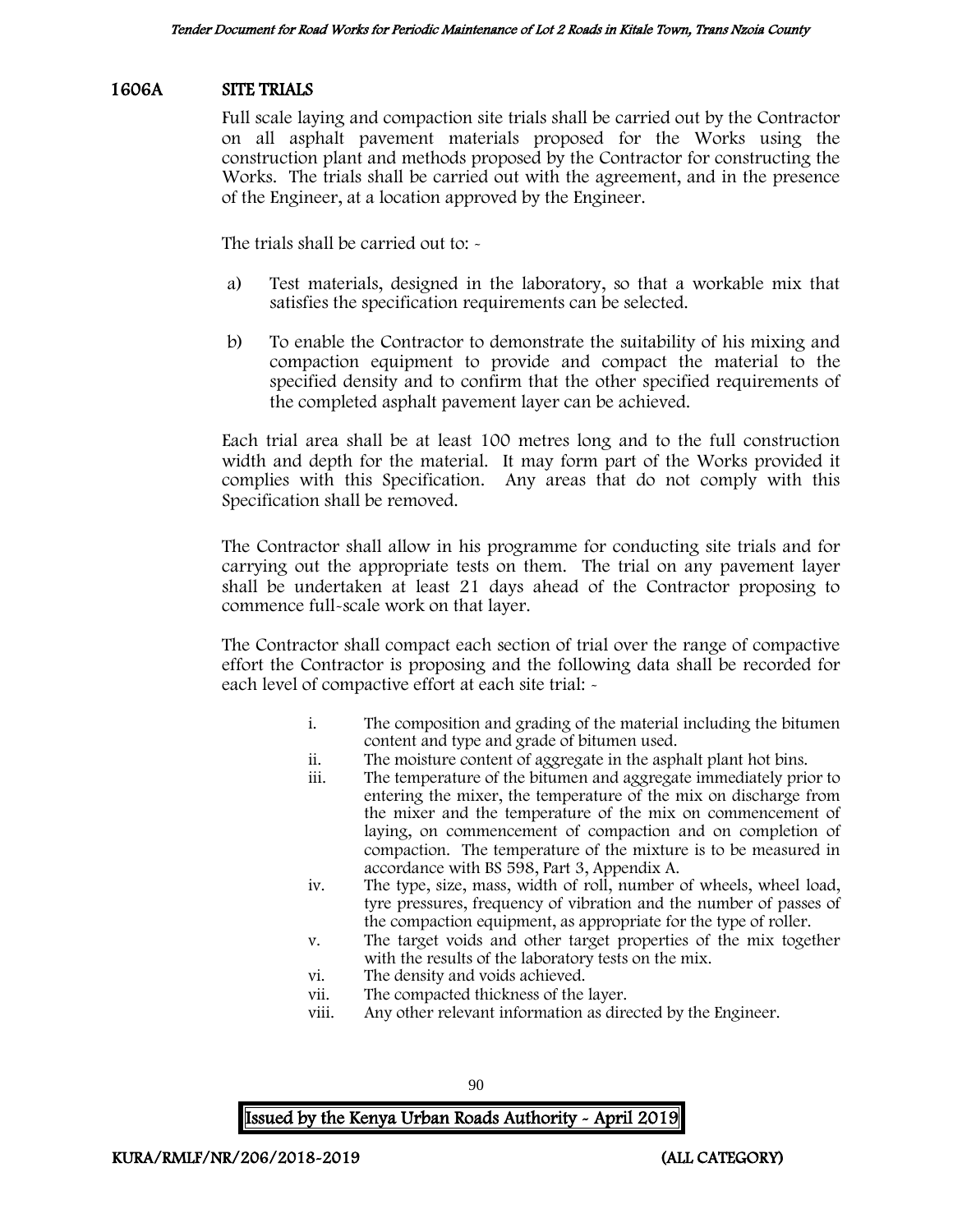At least eight sets of tests shall be made by the Contractor and the Engineer on each 100 metres of trial for each level of compactive effort and provided all eight sets of results over

the range of compactive effort proposed by the Contractor meet the specified requirements for the material then the site trial shall be deemed successful. The above data recorded in the trial shall become the agreed basis on which the particular material shall be provided and processed to achieve the specified requirements.

#### 1607A MIXING OF AGGREGATES AND BITUMEN

The bitumen shall be heated so that it can be distributed uniformly and care shall be taken not to overheat it. The temperature shall never exceed  $170^{\circ}$ C for 80/100-penetration grade bitumen.

The aggregates shall be dried and heated so that they are mixed at the following temperatures: -

125-165<sup>0</sup>C when 80/100 bitumen is used

The dried aggregates shall be combined in the mixer in the amount of each fraction instructed by the Engineer and the bitumen shall then be introduced into the mixer in the amount specified. The materials shall then be mixed until a complete and uniform coating of the aggregate is obtained.

The mixing time shall be the shortest required to obtain a uniform mix and thorough coating. The wet mixing time shall be determined by the Contractor and agreed by the Engineer for each plant and for each type of aggregate used. It shall normally not exceed 60 seconds.

### 1608A TRANSPORTING THE MIXTURE

The bituminous mix shall be kept free of contamination and segregation during transportation. Each load shall be covered with canvas or similar covering to protect it from the weather and dust.

### 16206A LAYING THE MIXTURE

Immediately after the surface has been prepared and approved, the mixture shall be spread to line and level by the laying plant without segregation and dragging.

The mixture shall be placed in widths of one traffic lane at a time, unless otherwise agreed by the Engineer. The compacted thickness of any layer shall be at least 2.5 times the maximum size of the aggregate for wearing course and at least 2 times for binder course. The minimum thickness shall be 25mm.

Only on areas where irregularities or unavoidable obstacles make the use of mechanical laying impracticable, may the mixture be spread and compacted by hand.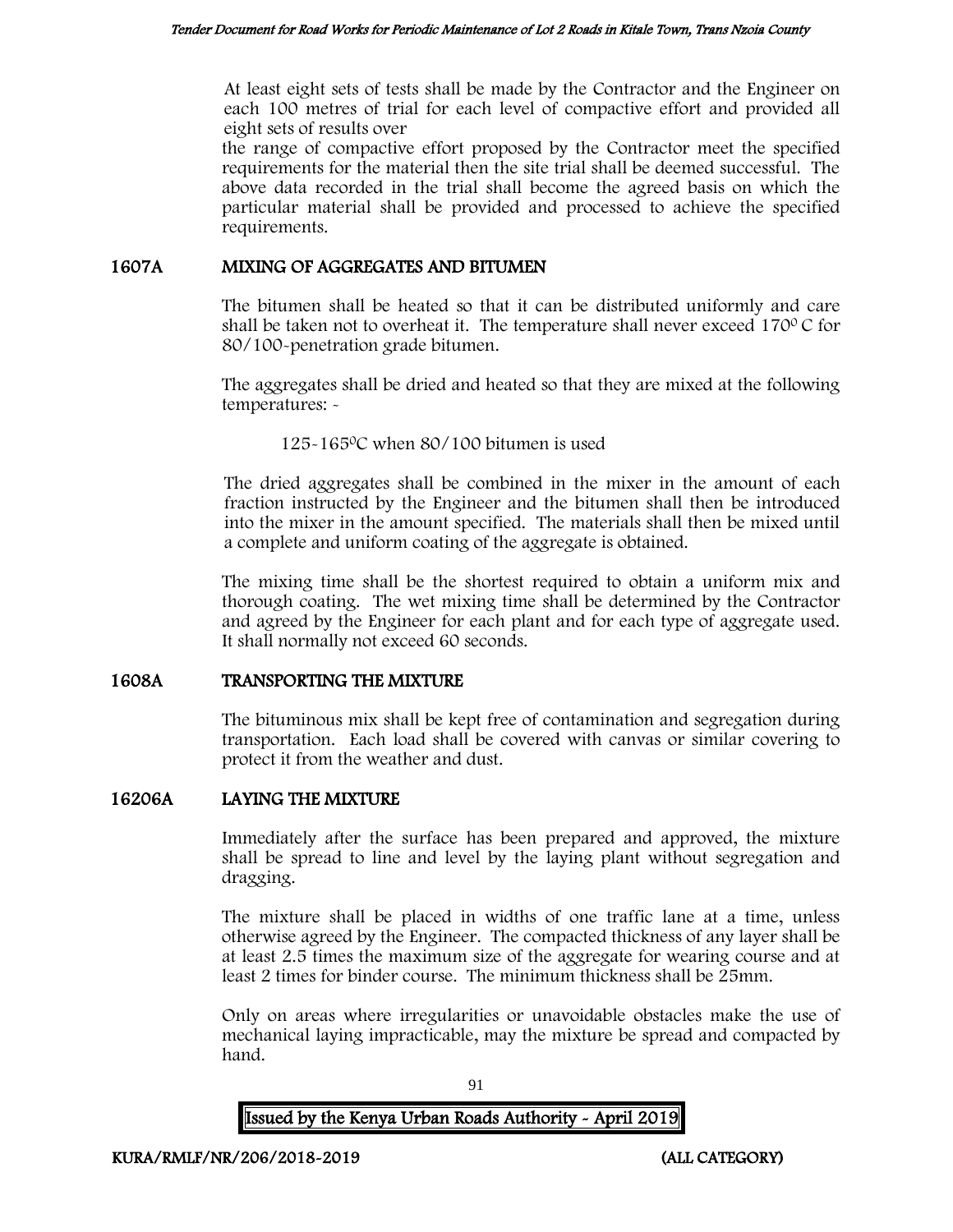### 1610A COMPACTION

Immediately after the bituminous mixture has been spread, it shall be thoroughly and uniformly compacted by rolling.

The layer shall be rolled when the mixture is in such a condition that rolling does not cause undue displacement or shoving.

The number, weight and type of rollers furnished shall be sufficient to obtain the required compaction while the mixture is in a workable condition. The sequence of rolling operations shall be as agreed with the Engineer and proved during site trials. Initial rolling

with steel tandem or three-wheeled roller shall follow the laying plant as closely as possible. The rollers shall be operated with the drive roll nearest the laying plant, at a slow and uniform speed (not exceeding 5 Km/Hr).

Rolling shall normally commence from the outer edge and proceed longitudinally parallel to the centreline, each trip overlapping one half of the roller width. On super elevated curves, rolling shall begin at the low side and progress to the high side. Where laying is carried out in lanes care must be taken to prevent water entrapment.

Intermediate rolling with a pneumatic-tyred or vibratory roller shall follow immediately. Final rolling with a steel-wheeled roller shall be used to eliminate marks from previous rolling.

To prevent adhesion of the mixture to the rollers, the wheels shall be kept lightly moistened with water.

In areas too small for the roller, a vibrating plate compactor or a hand tamper shall be used to achieve the specified compaction.

### 1611A FINISHING, JOINTS AND EDGES

Any mixture that becomes loose and broken, mixed with dirt or foreign matter or is in any way defective, shall be removed and replaced with fresh hot mixture, which shall be compacted to conform to the surrounding area.

Spreading of the mixture shall be as continuous as possible. Transverse joints shall be formed by cutting neatly in a straight line across the previous run to expose the full depth of the course. The vertical face so formed shall be painted lightly with hot 80/100 penetration grade bitumen just before the additional mixture is placed against it.

Longitudinal joints shall be rolled directly behind the paving operation. The first lane shall be placed true to line and level and have an approximately vertical face. The mixture placed in the abutting lane shall then be tightly crowded against the face of the previously placed lane. The paver shall be positioned to

| <b>Issued by the Kenya Urban Roads Authority - April 2019</b> |  |
|---------------------------------------------------------------|--|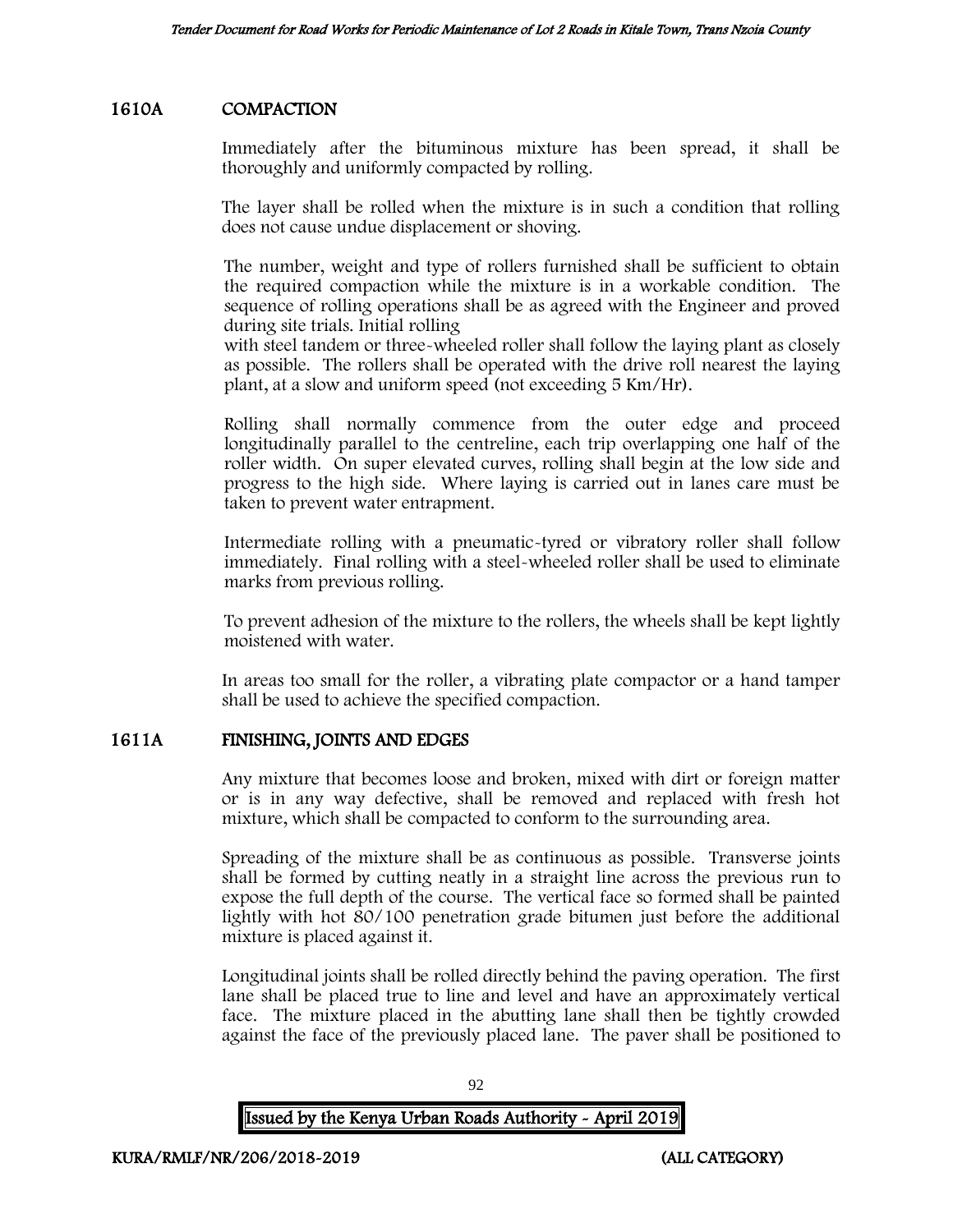spread material overlapping the joint face by 20-30mm. Before rolling, the excess mixture shall be raked off and discarded.

When the abutting lane is not placed in the same day, or the joint is destroyed by traffic, the edge of the lane shall be cut back as necessary, trimmed to line and painted lightly with hot 80/100 penetration grade bitumen just before the abutting lane is placed.

Any fresh mixture spread accidentally on the existing work at a joint shall be carefully removed by brooming it back on to uncompacted work, so as to avoid formation of irregularities at the joint. The finish at joints shall comply with the surface requirements and shall present the same uniformity of finish, texture and density as other sections of the work.

The edges of the course shall be rolled concurrently with or immediately after the longitudinal joint. In rolling the edges, roller wheels shall extend 50 to 100mm beyond the edge.

### 1612A SAMPLING AND TESTING OF BITUMINOUS MIXTURES

The sampling of bituminous mixtures shall be carried out in accordance with AASHTO T168 (ASTM Designation D979).

### 1613A QUALITY CONTROL TESTING

During mixing and laying of bituminous mixtures, control tests on the constituents and on the mixed material shall be carried out in accordance with Clause 1612A and Section 2 of this Specification.

If the results of any tests show that any of the constituent materials fail to comply with this Specification, the Contractor shall carry out whatever changes may be necessary to the materials or the source of supply to ensure compliance.

If the results of more than one test in ten on the mixed material show that the material fails to comply with this Specification, laying shall forthwith cease until the reason for the failure has been found and corrected. The Contractor shall remove any faulty material laid and replace it with material complying with this Specification all at his own expense.

### 1614A TOLERANCES

Surfacing courses and base shall be constructed within the geometric tolerances specified in Section 3 of this Specification.

The Contractor shall maintain the composition of the mixture as determined from the laboratory and site trials within the following tolerances, per single test: -

Bitumen Content 0.3% (by total weight of total mix)

Passing 10mm sieve 6% (by total weight of dry aggregate

93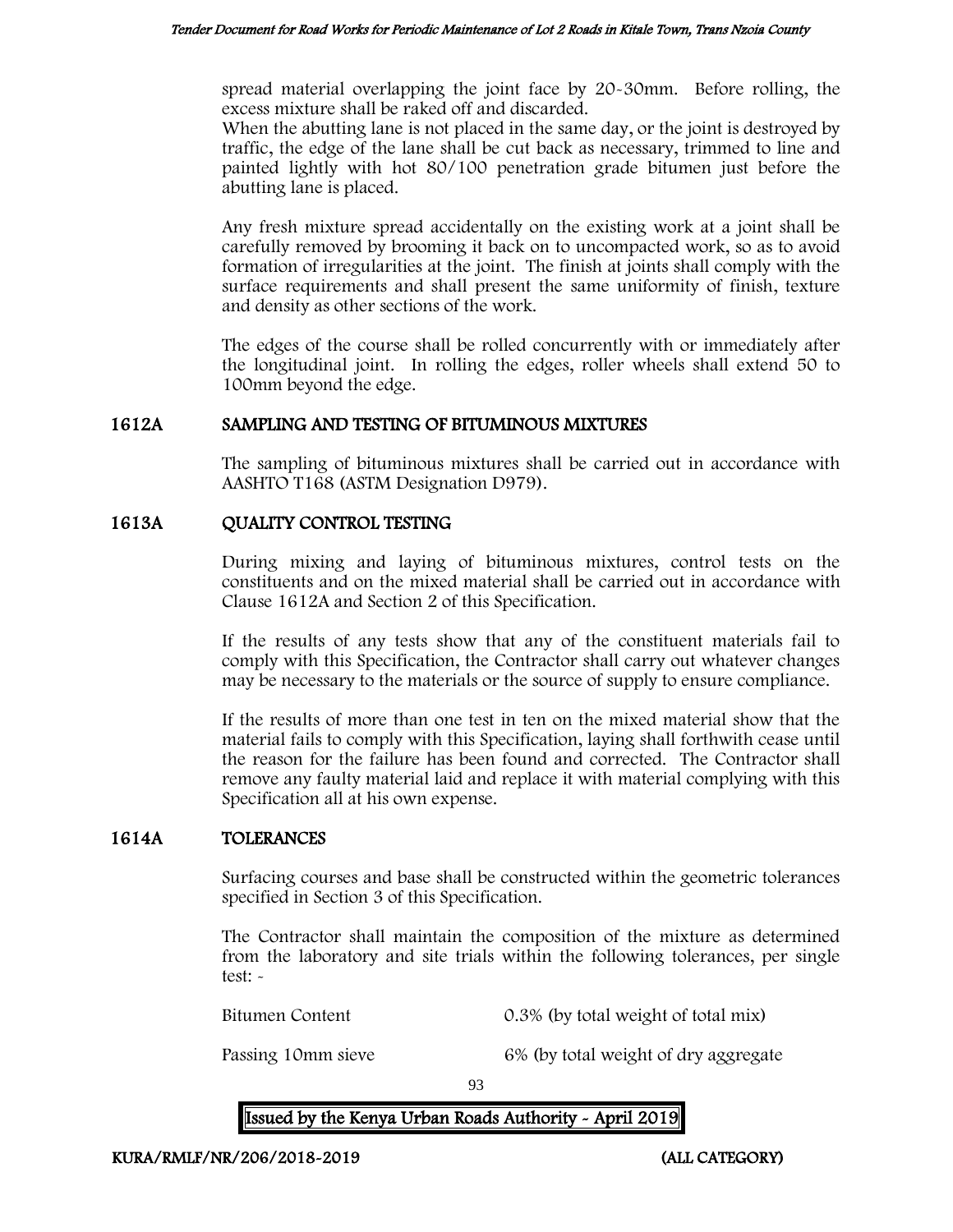#### Tender Document for Road Works for Periodic Maintenance of Lot 2 Roads in Kitale Town, Trans Nzoia County

| and larger sieves       | including mineral filler)                                         |
|-------------------------|-------------------------------------------------------------------|
| Passing sieves between  | 4% (by total weight of dry aggregate                              |
| 10mm and 1.0mm sieves   | including mineral filler)                                         |
| Passing sieves between  | 3% (by total weight of dry aggregate                              |
| 1.0mm and 0.075mm sieve | including mineral filler)                                         |
| Passing 0.075mm sieve   | 2% (by total weight of dry aggregate<br>including mineral filler) |

The average amount of bitumen in any length of any layer, calculated as the product of the bitumen contents obtained from single tests and the weight of mixture represented by each test, shall not be less than the amount ordered.

The average amount of bitumen for each day's production calculated from the checked weights of mixes shall not be less than the amount ordered. The average amount of bitumen in any length of any layer, calculated as the

product of the bitumen contents obtained from single tests and the weight of mixture represented by each test, shall not be less than the amount ordered.

The average amount of bitumen for each day's production calculated from the checked weights of mixes shall not be less than the amount ordered.

The final average overall width of the upper surface of a bituminous mix layer measured at six equidistant points over a length of 100m shall be at least equal to the width specified. At no point shall the distance between the centreline of the road and the edge of the upper surface of a bituminous mix layer be narrower than that specified by more than 13mm.

#### 1615A MEASUREMENT AND PAYMENT

No separate measurement and payment shall be made for complying with the requirements of Clauses 1601A to 1614A inclusive and the Contractor shall be deemed to have allowed in his rates in Parts B and C of Section 16 of this Specification for the costs of complying with the requirements of Part A of Section 16 of this Specification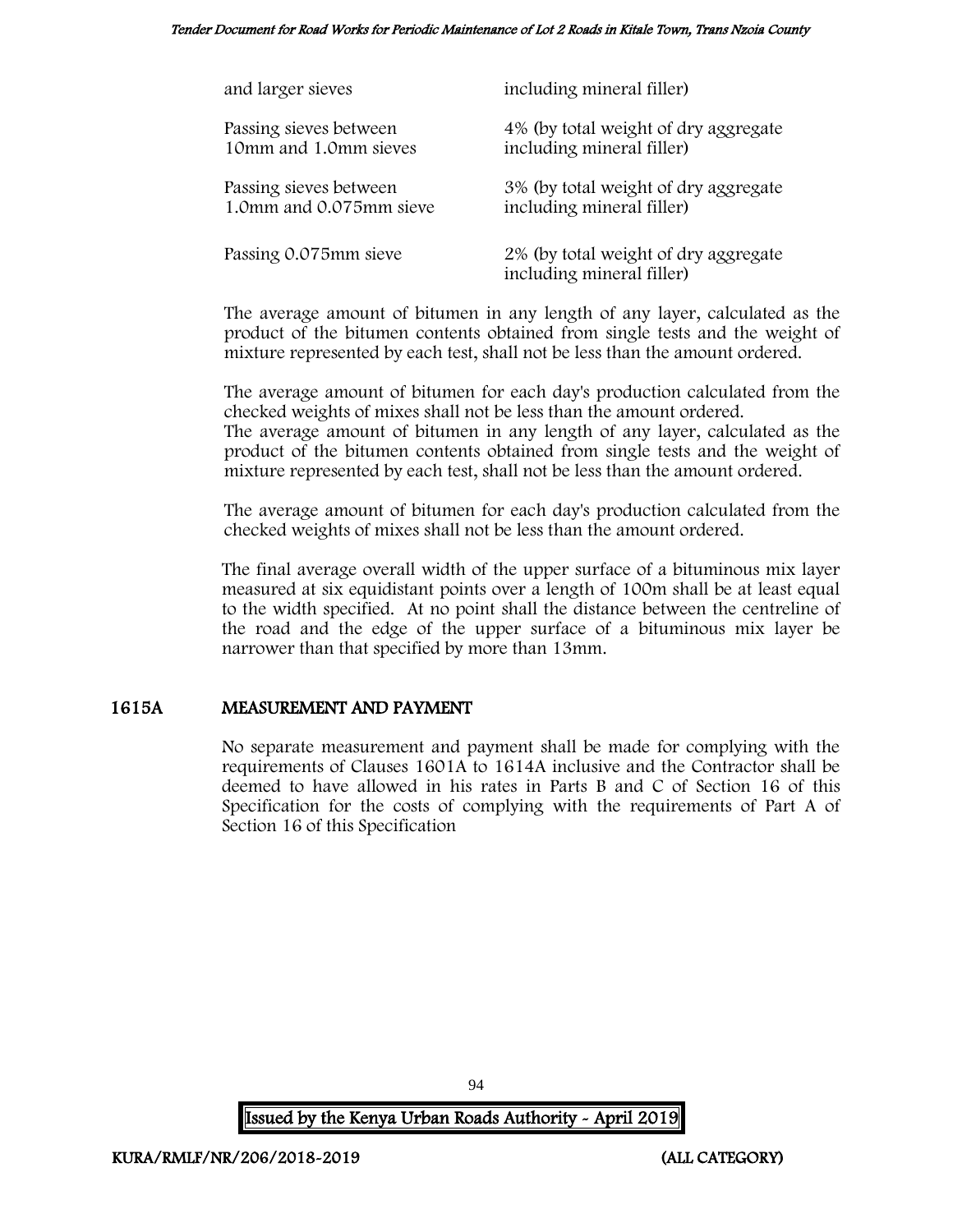### PART B - ASPHALT CONCRETE FOR SURFACING

#### 1601B DEFINITION

Asphalt concrete means a thoroughly controlled, hot-mixed, hot-laid, plant mixture of well-graded dried aggregate and penetration grade bitumen, which, when compacted forms a dense material.

A distinction is drawn between asphalt concrete Type I (High Stability) and asphalt concrete Type II (Flexible). The asphalt concrete type to be used will be Type I.

#### 1602B MATERIALS FOR ASPHALT CONCRETE TYPE 1

#### a) Type of bituminous material

The type of material to be used on severe sites will be of the continuously graded type similar to Asphaltic Concrete or Close Graded Macadam. It is essential that these materials are sealed with a single or double surface dressing or a Cape seal.

#### b) Penetration Grade Bitumen

Bitumen shall be 80/100 penetration grade since material is being laid at an altitude of more than 2,500m.

#### c) Aggregate

Coarse aggregate (retained on a 6.3mm sieve) shall consist of crushed stone free from clay, silt, organic matter and other deleterious substances. The aggregate class will be specified in the Special Specification and it shall comply with the requirements given in Table 16B-1(b). The grading for 0/20 mm for carriageway and 0/14mm for shoulders for binder course is as specified below:

| <b>Sieve size</b> | 0/20       | 0/14       |
|-------------------|------------|------------|
| 28                | 100        |            |
| 20                | $90 - 100$ | 100        |
| 14                | 75-95      | $90 - 100$ |
| 10                | 60-82      | 70-90      |
| 6.3               | $47 - 68$  | $52 - 75$  |
| 4                 | $37 - 57$  | $40 - 60$  |
| $\overline{2}$    | $25 - 43$  | $30 - 45$  |
|                   | $18 - 32$  | $20 - 35$  |
| 0.425             | $11 - 22$  | $12 - 24$  |
| 0.300             | $9 - 17$   | $10 - 20$  |
| 0.150             | $5 - 12$   | $6 - 14$   |
| 0.075             | $3 - 7$    | $4 - 8$    |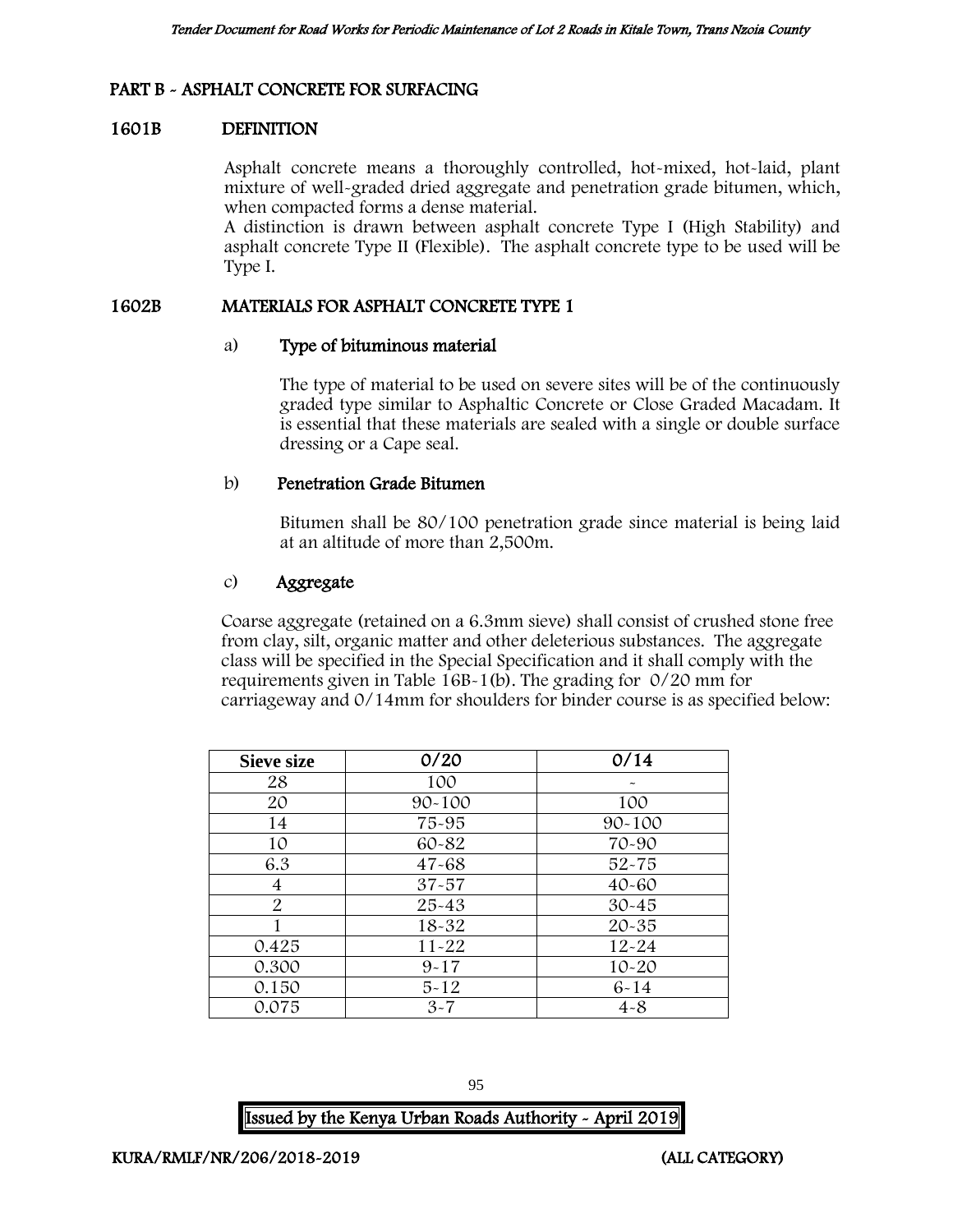#### TABLE 16B-1(b) - REQUIREMENTS FOR COARSE AGGREGATE

| Coarse Aggregate<br>(Retained on a 6.3mm Sieve) |                      |  |
|-------------------------------------------------|----------------------|--|
| <b>Test</b>                                     | Maximum Value        |  |
| LAA<br><b>ACV</b><br>SSS<br>FI                  | 30<br>25<br>12<br>25 |  |

Fine aggregate (passing a 6.3mm sieve) shall be free from clay, silt, organic and other deleterious matter and shall be non-plastic. Unless otherwise specified in the Special Specification it shall consist of entirely crushed rock produced from stone having a Los Angeles Abrasion of not more than 40. The Sand Equivalent of the fine aggregate shall not be less than 40 and the SSS not more than 12.

#### b) Mineral Filler

Mineral Filler shall consist of ordinary Portland Cement 42.5 Grade

#### 1603B GRADING REQUIREMENTS

The grading of the mixture of coarse and fine aggregate shall be within and approximately parallel to the grading envelopes given in Table 16B-1(b), for 0/14mm as specified for binder course, as described below.

#### GRADING REQUIREMENTS

To arrive at a suitable design it is necessary to investigate a number of gradings so that a workable mix, which also retains a minimum of 3 % voids at refusal density, is identified.

The largest particle size used should not be more than 25mm so that the requirements of the Marshall test method can be complied with.

Although the complete range of nominal maximum particle sizes is shown in the Tables, the total thickness of material laid should not be more than 75mm.

#### 1604B REQUIREMENTS FOR ASPHALT CONCRETE TYPE 1

The mixture shall comply with the requirements given in Table 16B-2 as specified in the Specification. In addition, minimum Marshall Stability for 2 x 75 blows shall be 9 kN and maximum 18 kN and at compaction to refusal shall have 3% VIM.

The proportion, by weight of total mixture, of bitumen shall be  $5.0 - 6.5\%$  for  $0/14$  mm and  $4.5 - 6.5$  % for  $0/20$ mm. This shall be termed the nominal

96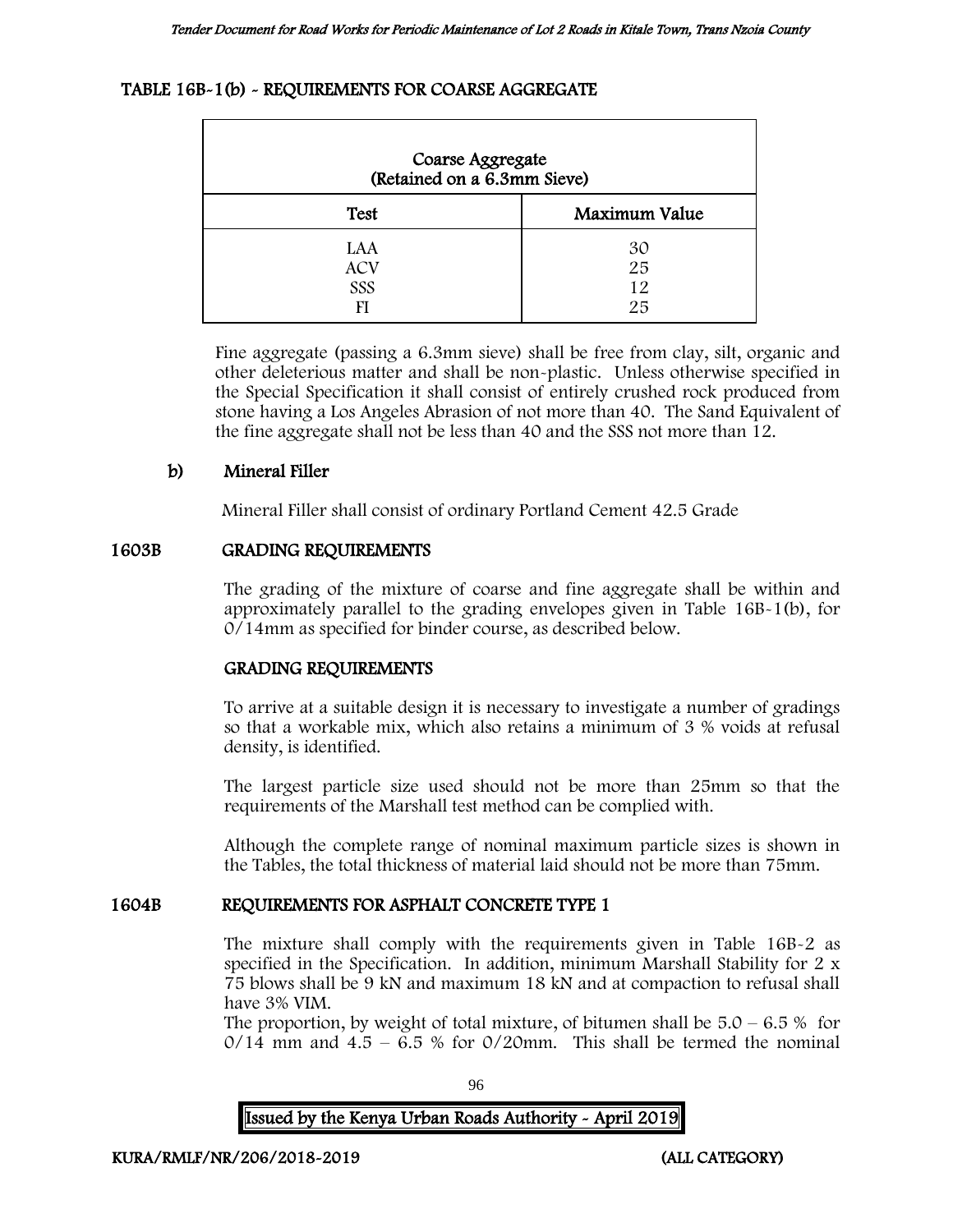binder content. The binder content of the working mix will be instructed by the Engineer following laboratory and site trials.

In order to determine the suitability of a coarse aggregate source a Marshall test programme shall be carried out. It will be advantageous to use a crushed rock which is known from past experience to give good results in this test procedure. A grading conforming to the Type I Binder Course detailed in Table 16B-1(a) 0/20 of this Specification should be tested (but with 100% passing the 25mm sieve) and it shall meet the requirements of Table 16B-2 of this Specification.

Having established the suitability of the aggregate source several grading shall be tested in the laboratory, including that used for the Marshall test, to establish relationships between bitumen content and VIM at refusal density. For each mix, samples will be made up to a range of bitumen contents and compacted to refusal using a gyratory compactor and a vibratory hammer in accordance with the procedure described in BS 598 (Part 104 : 1989), with one revision.

It should first be confirmed that compaction on one face of the sample gives the same refusal density as when the same compaction cycle is applied to both faces of the same sample. The procedure, which gives the highest density, must be used.

From the bitumen content-VIM relationship it will be possible to identify a bitumen content which corresponds to a VIM of  $3 \times 7\%$ . If it is considered that the workability of the mix may be difficult then compaction trials should be undertaken. It is advisable to establish two or more gradings for compaction trials.

The mixes identified for compaction trials should be manufactured to the laboratory design bitumen content and to two other bitumen contents of +0.5% and +1% additional bitumen. Cores will be cut to determine the density of the compacted material, having completed this the core will then be reheated to  $145+/-5\degree$  in the appropriate mould and compacted to refusal in the vibrating hammer test. To be acceptable the cores cut from the compaction trial must have a density equivalent to at least 95% of refusal density.

The compaction trials will identify a workable mix which can be made to a bitumen content which gives 3% VIM at refusal density.

### 1605B MIXING AND LAYING HEAVY DUTY ASPHALT

The temperature of the bitumen and aggregates when mixed shall be 110+/-  $3 \square C$  above the softening point (R&B) of the bitumen.

Compaction should commence as soon as the mix can support the roller without undue displacement of material and completed before the temperature of the mix falls below 90<sup>0</sup>C.

The minimum thickness of individual layers should be as follows:-

- 
- a) For the 37.5mm mix 65mm<br>b) For the 25.0mm mix 60mm For the 25.0mm mix 60mm

97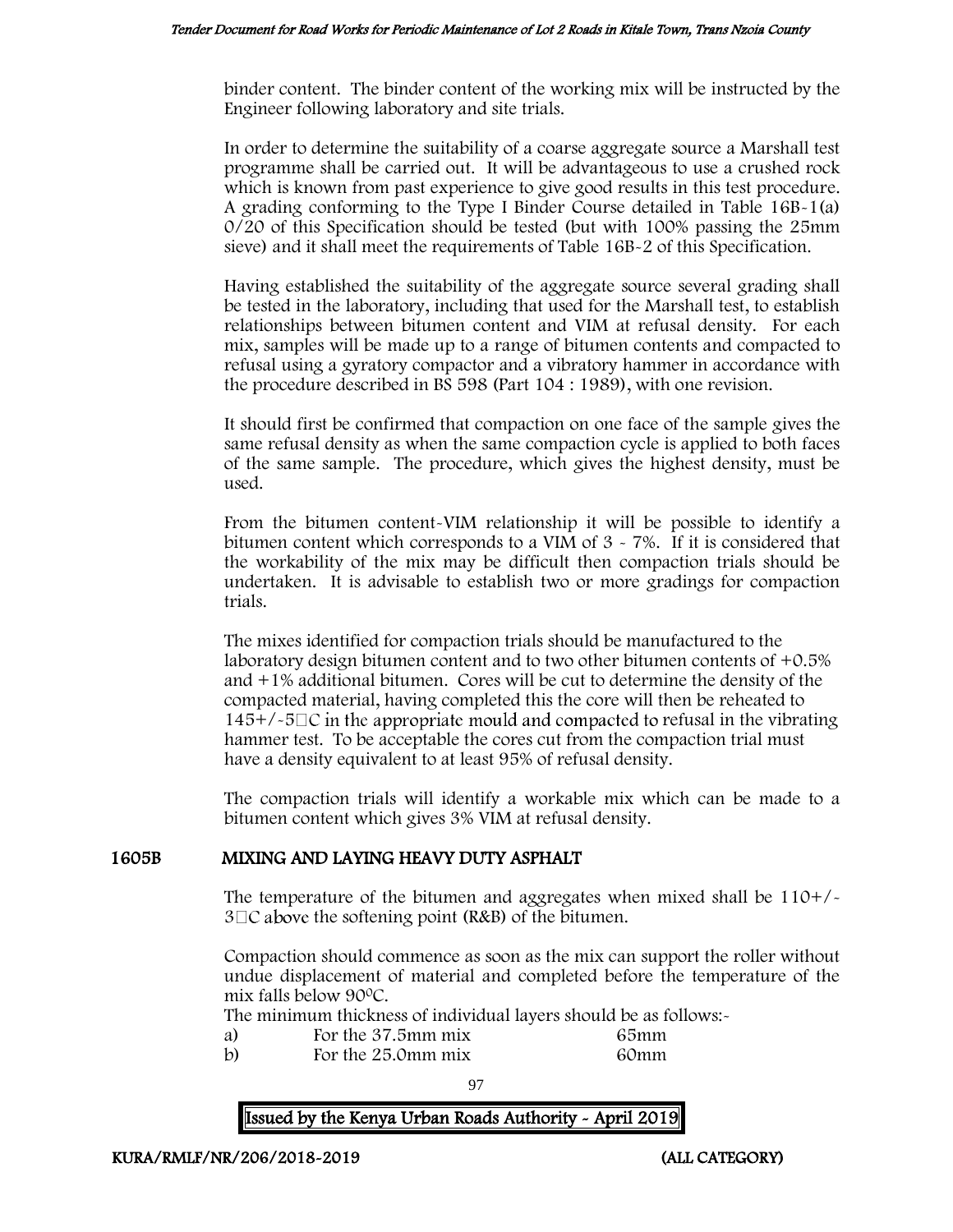| $\mathcal{C}$ | For the 19.0mm mix | 50mm |
|---------------|--------------------|------|
| d)            | For the 12.5mm mix | 40mm |

### 1606B COMPACTION

Rolling shall be continued until the voids measured in the completed layer are in accordance with the requirement for a minimum density of 98% of Marshall optimum, or, a minimum mean value of 95% of refusal density (no value less than 93%) as appropriate.

#### 1607B MEASUREMENT AND PAYMENT

a) Item : Asphalt Concrete

Unit : m<sup>3</sup> of Asphalt Concrete Used

Asphalt concrete shall be measured by the cubic metre compacted on the road calculated as the product of the length instructed to be laid an the compacted cross-sectional area shown on the Drawings or instructed by the Engineer.

The rate for asphalt concrete shall include for the cost of providing, transporting, laying and compacting the mix with the nominal binder content and complying with the requirements of Parts A and B of Section 16 of this Specification.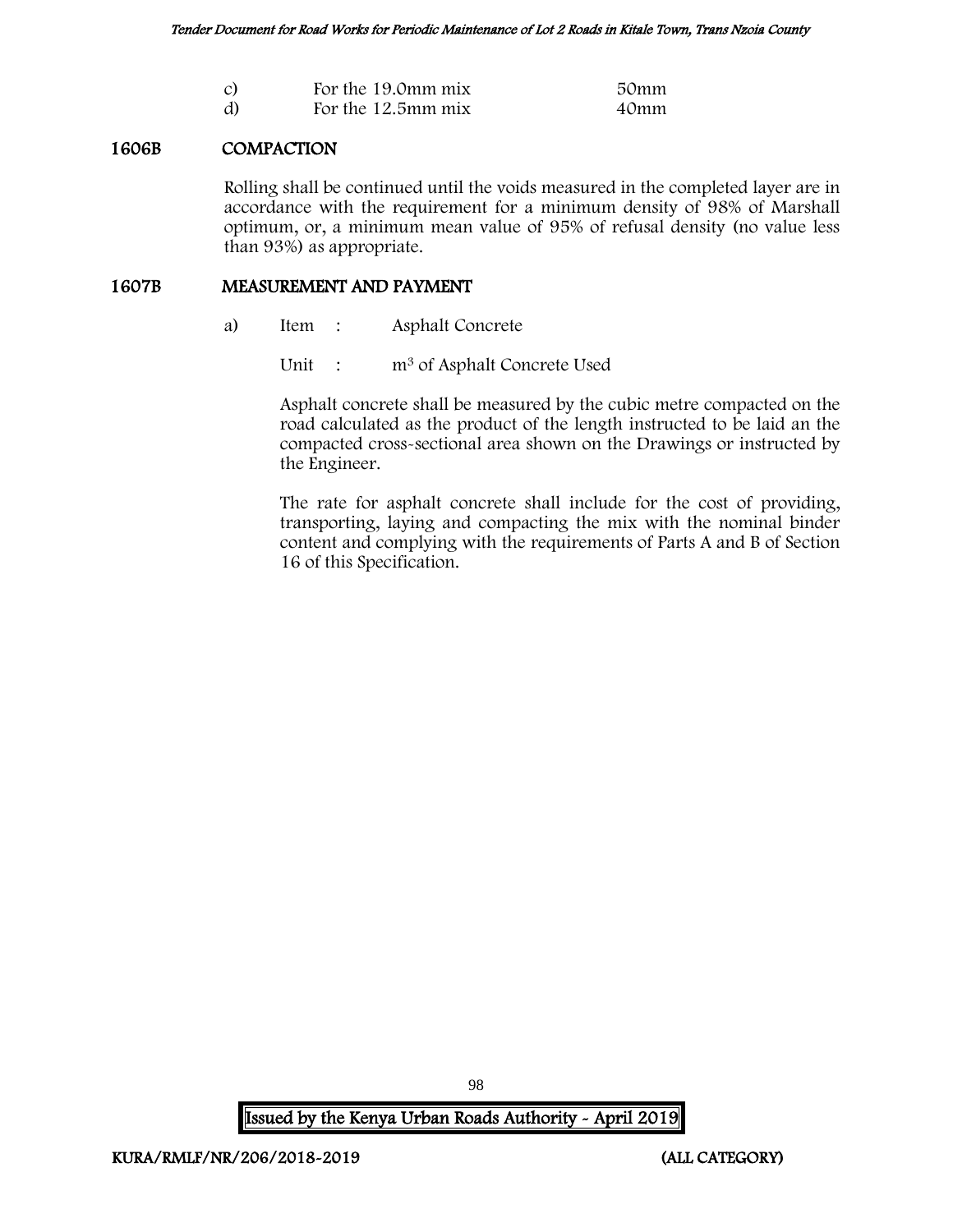# SECTION 17 - CONCRETE WORKS

#### 1703 MATERIALS FOR CONCRETE

This work shall consist of placing selected approved material of 250mm minimum diameter on the foundation put after excavation to receive levelling concrete in accordance with these specifications and in conformity with the lines, grades and cross sections shown on the Drawings as directed by the Engineer.

#### (a) Materials

Selected rock: The selected rock builders to be placed for this work shall be hard, sound, durable quarry stones as approved by the Engineer. Samples of the stone to be used shall be submitted to and approved by the Engineer before any stone is placed.

The maximum size of the stone boulders shall be 300mm.

#### (b) Construction Method

After completion of the structural excavation the surface of the loose soil shall be levelled and compacted. Then the stone of the above sizes shall be placed in one layer of 250mm over the compacted bed where the bottom slab will rest. Coarse sand shall be spread to fill up the voids in the stone boulders, and compaction with vibratory compactors should be performed to make this layer dense whereon a concrete of levelling course shall be placed.

#### (c) Measurement and payment

Measurement for the bedding materials shall be made in cubic metres for the completed and accepted work, measured from the dimension shown on the Drawings, unless otherwise directed by the Engineer.

Payment for the bedding Materials for Levelling Concrete Works shall be full compensation for furnishing and placing all materials, all labour equipment, tools and all other items necessary for proper completion of the work in accordance with the Drawings and specifications and as directed by the Engineer.

### 1703(A) LEVELLING CONCRETE (CLASS 15/20) FOR BOTTOM SLAB INCLUSIVE OF COST OF FORM WORKS

This work shall consist of placing and levelling lean concrete class 15/20 over the prepared bed of stone boulders in the foundation for bottom slab and wingwalls in accordance with these specifications and which conformity with the lines, grades, thickness and typical cross-sections shown on the drawings unless otherwise directed by the Engineer.

### (a) Materials for Levelling Concrete

99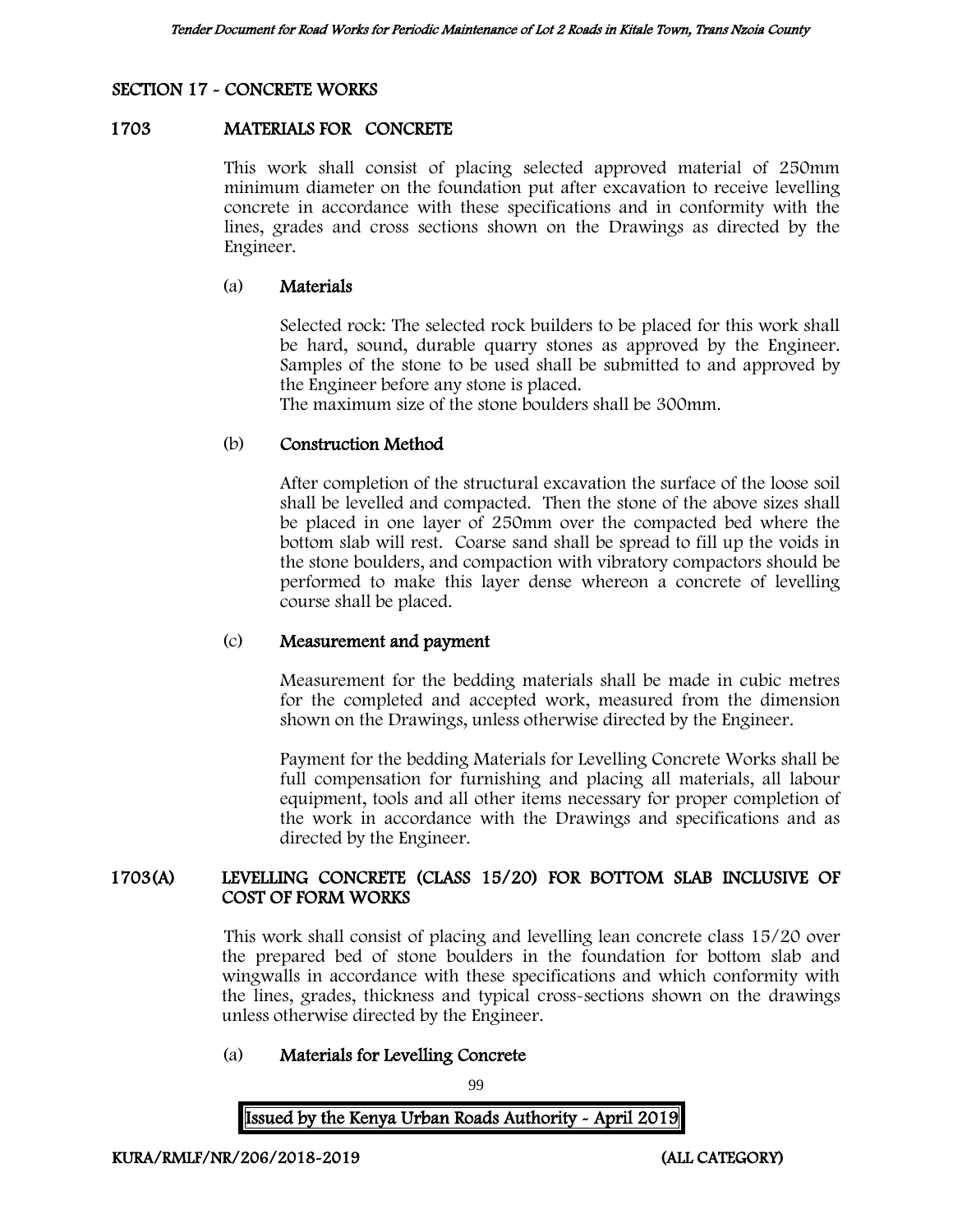Requirement for the concrete class 15/20 is specified as follows:- Design compressive strength (28) days : 15N/mm<sup>2</sup> Maximum size of coarse aggregate : 20mm Maximum cement content  $: 300 \text{ kg/m}^3$ . Maximum water/cement ration of 50% with slump of 80mm.

### (b) Construction Method

The bed of stone boulders upon which the levelling concrete will be placed shall be smooth, compacted and true to the grades and crosssection shall be set to the required lines and grades.

### 37.2 (c) Measurement and payment

Measurement for levelling concrete (class 15/20) shall be made in cubic metres completed and accepted levelling concrete work measured in place which is done in accordance with the Drawings and the Specifications.

Payment for this work shall be the full compensation for furnishing and placing all materials, labour, equipment and tools, and other incidentals to Specifications and as directed by the Engineer.

Pay item No. 17/02 Levelling Concrete Works (Class 15/20) for Box Culvert and wingwalls inclusive of Cost of Form works.

#### 1703 (C) FORMWORK FOR CULVERT WALLS

This work shall consist of all temporary moulds for forming the concrete for culvert walls and slabs together with all temporary construction required for their support. Unless otherwise directed by the Engineer all formworks shall be removed on completion of the walls and slabs.

#### (a) Materials

Forms shall be made of wood or metal and shall conform to the shape, lines and dimensions shown on the Drawings.

All timber shall be free from holes, loose material, knots, cracks, splits and warps or other defects affecting the strength or appearance of the finished structure.

Release Agents – Release agents shall be either neat oils containing a surface activating agent, cream emulsions, or chemical agents to be approved by the Engineer.

### (b) Construction Method

(i) Formworks

100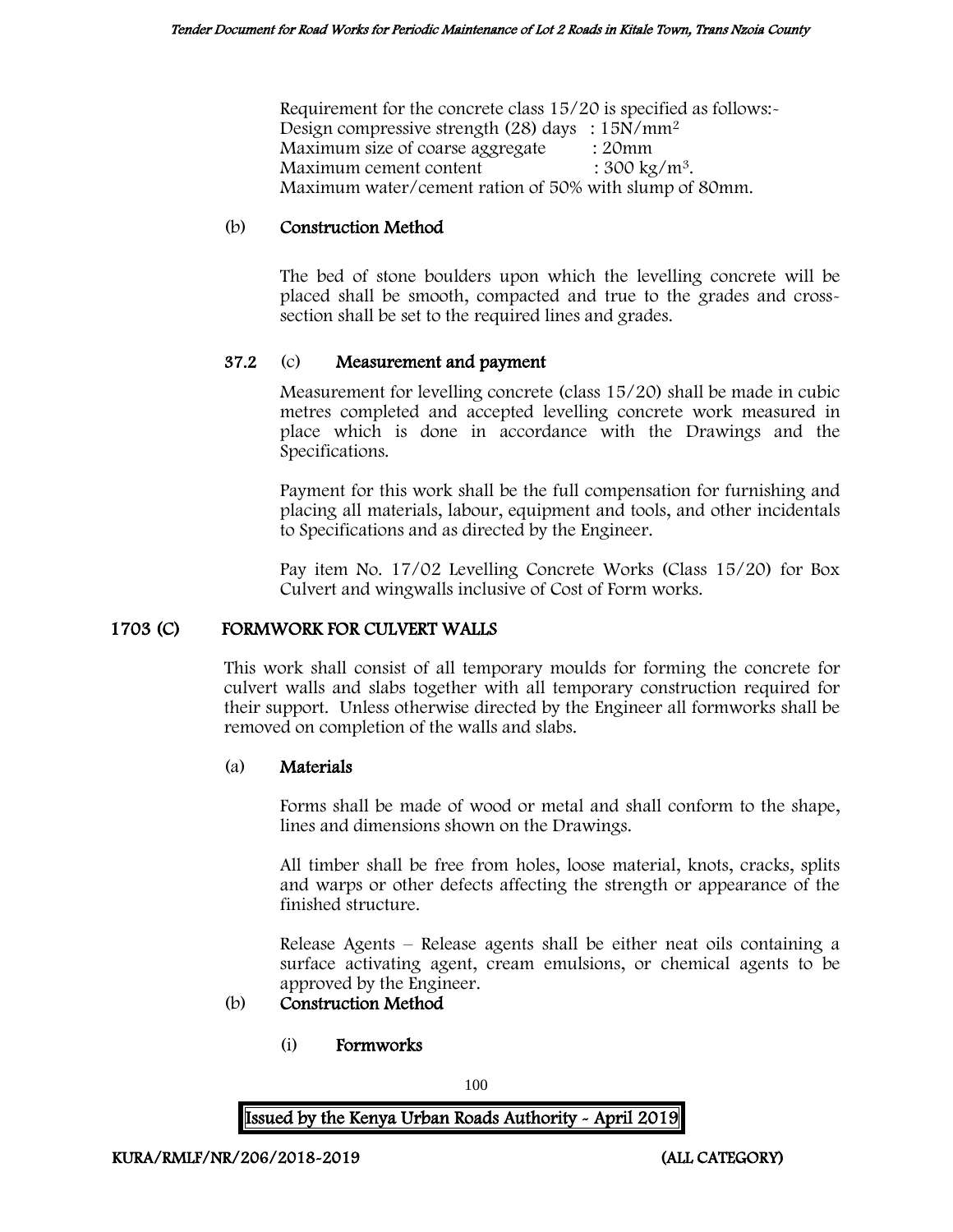Formworks shall be designed to carry the maximum loads that may be imposed, and so be rigidly constructed as to prevent deformation due to load, drying and wetting, vibration and other causes. After forms have been set in correct location, they shall be inspected and approved by the Engineer before the concrete is placed.

If requested, the contractor shall submit to the Engineer working drawings of the forms and also, if requested, calculations to certify the rigidity of the forms.

### 1703(D) CONCRETE WORKS (CLASS 25/20) OF CULVERT WALLS AND SLABS

This work shall consist of furnishing, mixing, delivering and placing of the concrete for the construction of culvert walls and slabs, in accordance with these Specifications and in conformity with the requirements shown on the Drawings.

Concrete class 25/20 shall be used for Culvert walls and slabs.

### (a) Concrete Materials

Cement: Cement shall be of Portland type and shall conform to the requirements of BS 12 or equivalent.

The contractor shall select only one type or brand of cement or others. Changing of type or brand of cement will not be permitted without a new mix design approved by the Engineer. All cement is subject to the Engineer's approval; however, approval of cement by the Engineer shall not relieve the Contractor of the responsibility to furnish concrete of the specified compressive strength.

Conveyance of cement by jute bags shall not be permitted. Storage in the Contractor's silo or storehouse shall not exceed more than two (2) months, and age of cement after manufacture at mill shall not exceed more than four (4) months. The Contractor shall submit to the Engineer for his approval the result of quality certificate prepared by the manufacturer.

Whenever it is found out that cement have been stored too long, moist, or caked, the cement shall be rejected and removed from the project.

# (b) Aggregates

Fine and coarse aggregates must be clean, hard, strong and durable, and free from absorbed chemicals, clay coating, or materials in amounts that could affect hydration, bonding, strength and durability of concrete. Grading of aggregates shall conform to the following requirements:

101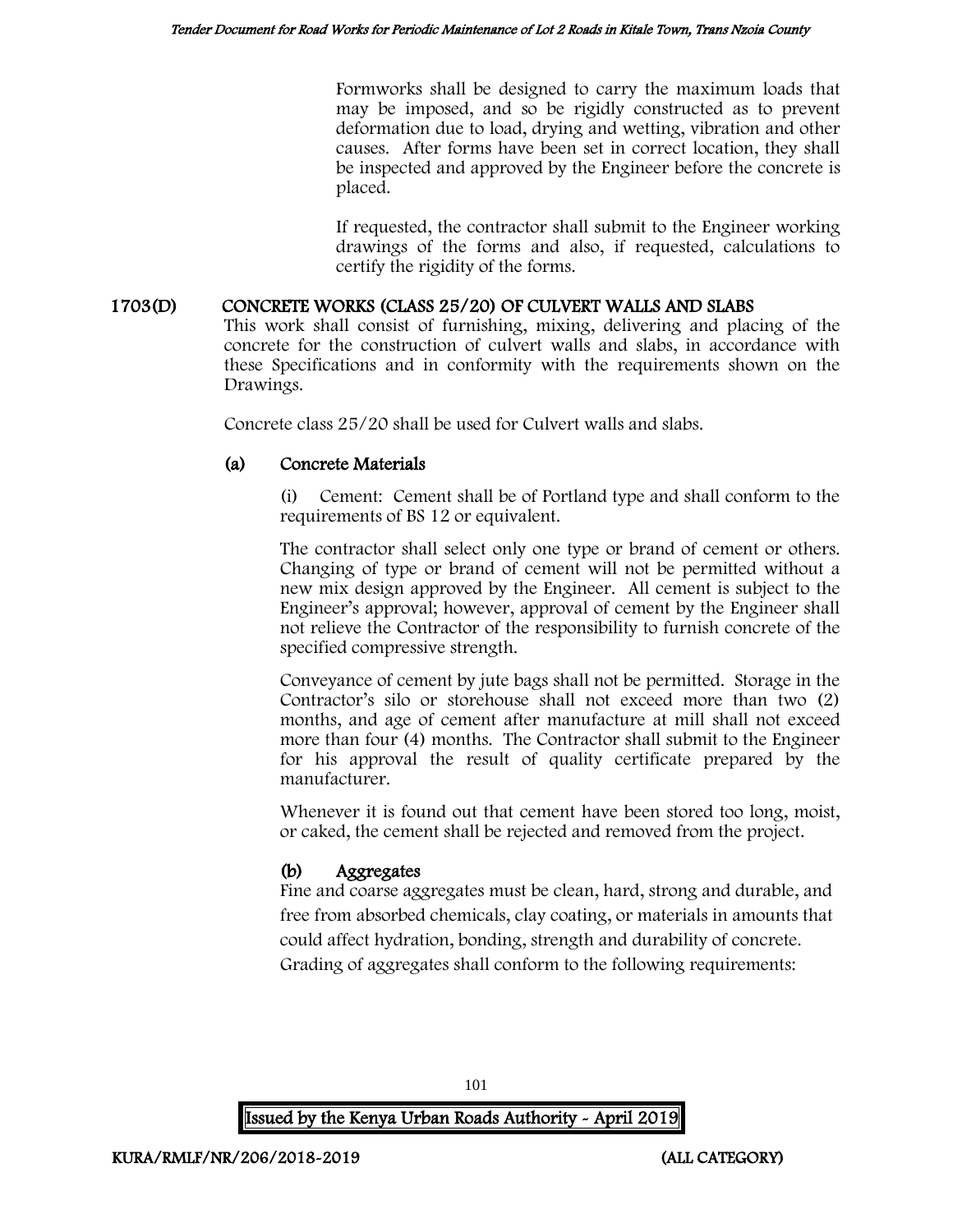# (i) Grading of Fine Aggregates

| <b>Sieve Size</b> | <b>Percentage by Weight Passing</b> |
|-------------------|-------------------------------------|
| 10<br>mm          | 100                                 |
| 5<br>mm           | 89-100                              |
| $2.5$ mm          | $60 - 100$                          |
| 1.2<br>mm         | $30 - 100$                          |
| 0.6 mm            | $15 - 54$                           |
| 0.3<br>mm         | $5 - 40$                            |
| $0.15$ mm         | $0 - 15$                            |

# (ii) Grading of Coarse Aggregates

| Size     |        |                       |    | of Amounts finer than each standard sieve percentage by |    |           |          |
|----------|--------|-----------------------|----|---------------------------------------------------------|----|-----------|----------|
| Coarse   | weight |                       |    |                                                         |    |           |          |
| Aggregat | 40     | 30                    | 25 | 20                                                      | 15 | 10        |          |
|          | 2.5    |                       |    |                                                         |    |           |          |
|          | 100    | $\tilde{\phantom{a}}$ |    | $90 - 100$                                              |    | $30 - 69$ | $0 - 10$ |
|          |        |                       |    |                                                         |    |           |          |

Other requirements for aggregates are as follows:

# (iii) Fine Aggregates

| Fitness Modulus, AASHTO M-6                           | $\therefore$ 2.3 – 3.1 |
|-------------------------------------------------------|------------------------|
| Sodium Sulphate Soundness, AASHTO T104: Max. 10% loss |                        |
| Content of Friable Particles AASHTO 112               | : Max $1\%$ by weight  |
| Sand Equivalent, AASHTO T176                          | : Min. 75              |

# (iv) Coarse Aggregate

| Abrasion, AASGTO T96                             | : Max. $405$ loss      |
|--------------------------------------------------|------------------------|
| Soft Fragment and shale, AASHTO M80              | : Max. $5\%$ by weight |
| Thin and elongated Pieces, AASHTO M80 : Max. 15% |                        |

# (v) Water

All sources of water to be used with cement shall be approved by

the Engineer. Water shall be free from injurious quantities of oil,

alkali, vegetable matter and salt as determined by the Engineer.

# (vi) Admixture

Only admixture, which have been tested and approved in the site laboratory through trial mixing for design proportion shall be used. Before selection of admixture, the Contractor shall submit to the Engineer the specific information or guarantees prepared by the admixture supplier.

102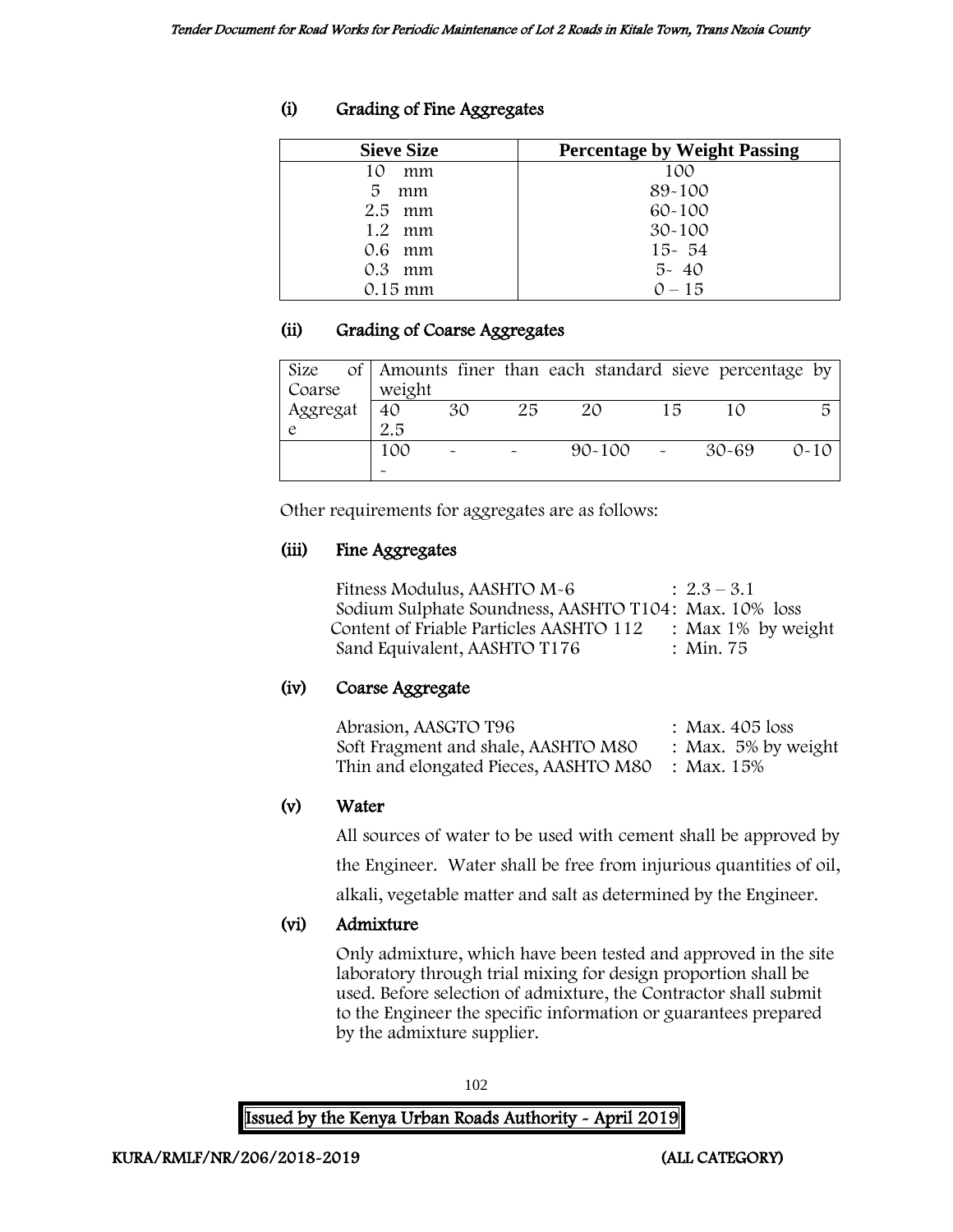The contractor shall not exclude the admixture from concrete proportions.

#### Concrete class 20/20

Concrete class 25/20 shall be used for culvert walls and slabs. The requirements of Concrete class 25/20 are provided as follows unless otherwise the Engineer will designate any alteration.

Design compressive strength  $(28 \text{ days})$  :  $25N/mm^2$ Maximum size of coarse aggregates : 20mm Maximum water/cement ratio of 45% with slump of 80mm

#### (d) Proportioning Concrete

The Contractor shall consult with the Engineer as to mix proportions at least thirty (30) days prior to beginning the concrete work. The actual mix proportions of cement, aggregates, water and admixture shall be determined by the Contractor under supervision of the Engineer in the site laboratory.

The Contractor shall prepare the design proportions which has 120% of the strength requirement specified for the designated class of concrete.

No class of concrete shall be prepared or placed until its job-mix proportions have been approved by the Engineer.

### (e) Concrete Work

### (ii) Batching

Batching shall be done by weight with accuracy of:

| Cement              | $\frac{1}{2}$ percent |
|---------------------|-----------------------|
| Aggregate           | $\frac{1}{2}$ percent |
| Water and Admixture | : 1 percent.          |

Equipment should be capable of measuring quantities within these tolerances for the smartest batch regularly used, as well as for larger batches.

The accuracy of batching equipment should be checked every month in the presence of the Engineer and adjusted when necessary.

### (iii) Mixing and delivery

103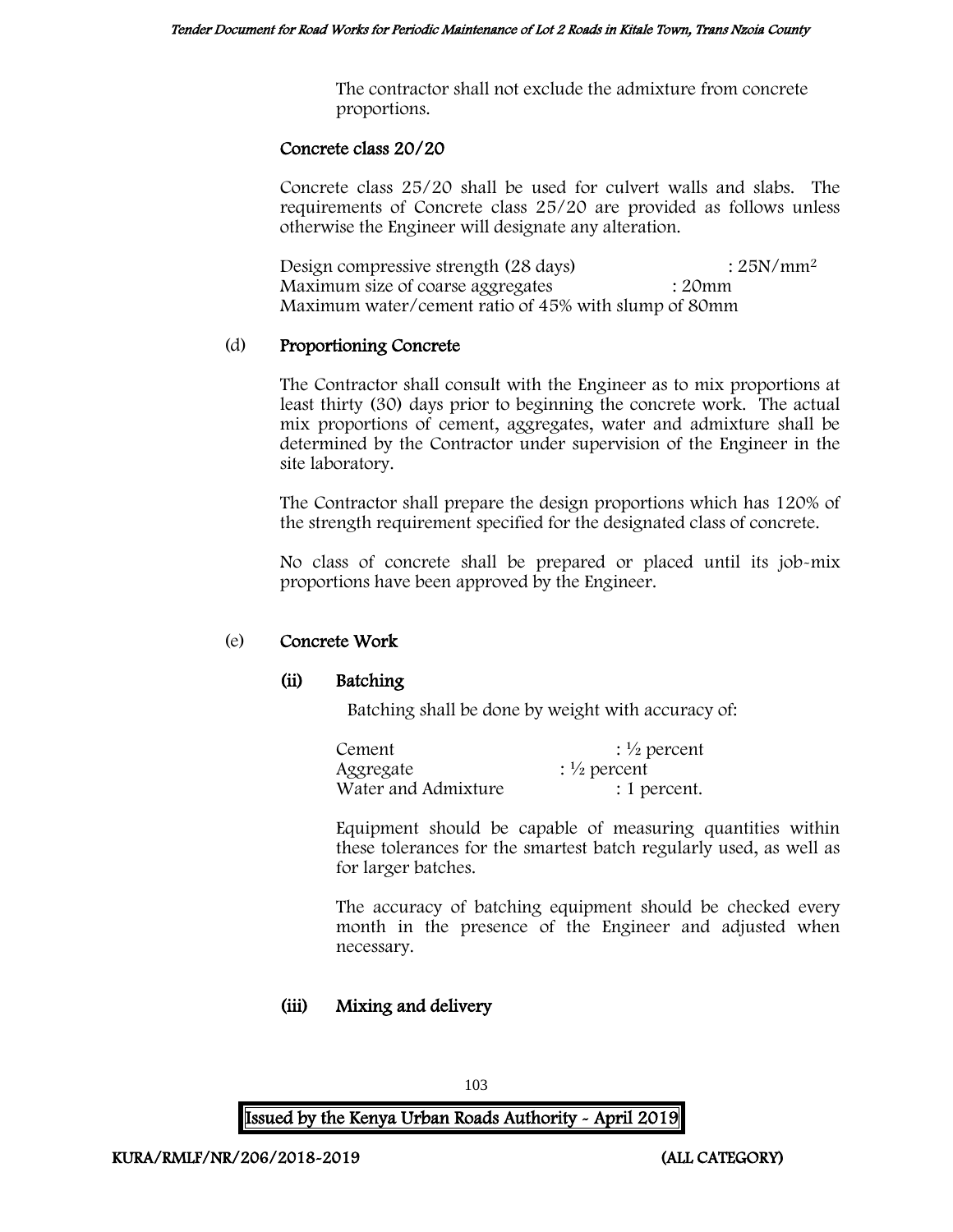Slump of mixed concrete shall be checked and approved at an accuracy of +25mm against designated slump in these specifications.

### (iv) Concrete in hot weather

No concrete shall be placed when the ambient air temperature is expected to exceed thirty three degrees celsius (330c) during placement operations).

# (v) Concreting at night

No concrete shall be mixed, placed or finished when natural light is insufficient, unless an adequate approved artificial lighting system is operated; such night work is subject to approval by the engineer.

# (vi) Placing

In preparation of the placing of concrete, the interior space of forms shall be cleaned and approved by the engineer prior to placing concrete. All temporary members except tie bars to support forms shall be removed entirely from the forms and not buried in the concrete. The use of open and vertical chute shall not be permitted unless otherwise directed by the engineer.

The Contractor shall provide a sufficient number of vibrators to properly compact each batch immediately after it is placed in the forms.

### (f) Measurement and Payment

Measurements for the Concrete Works Class 20/20 of culvert walls and slabs shall be made in cubic metres for the walls and slabs actually constructed, measured from their dimensions shown on the Drawings. Payment for the Concrete Works (Class 20/20) of culvert walls and slabs shall be the full compensation for furnishing all materials of the concrete mixing, delivering, placing and curing the concrete, equipment and tools, labour and other incidental necessary for the completion of the work in accordance with the Drawings and these Specifications and as directed by the Engineer.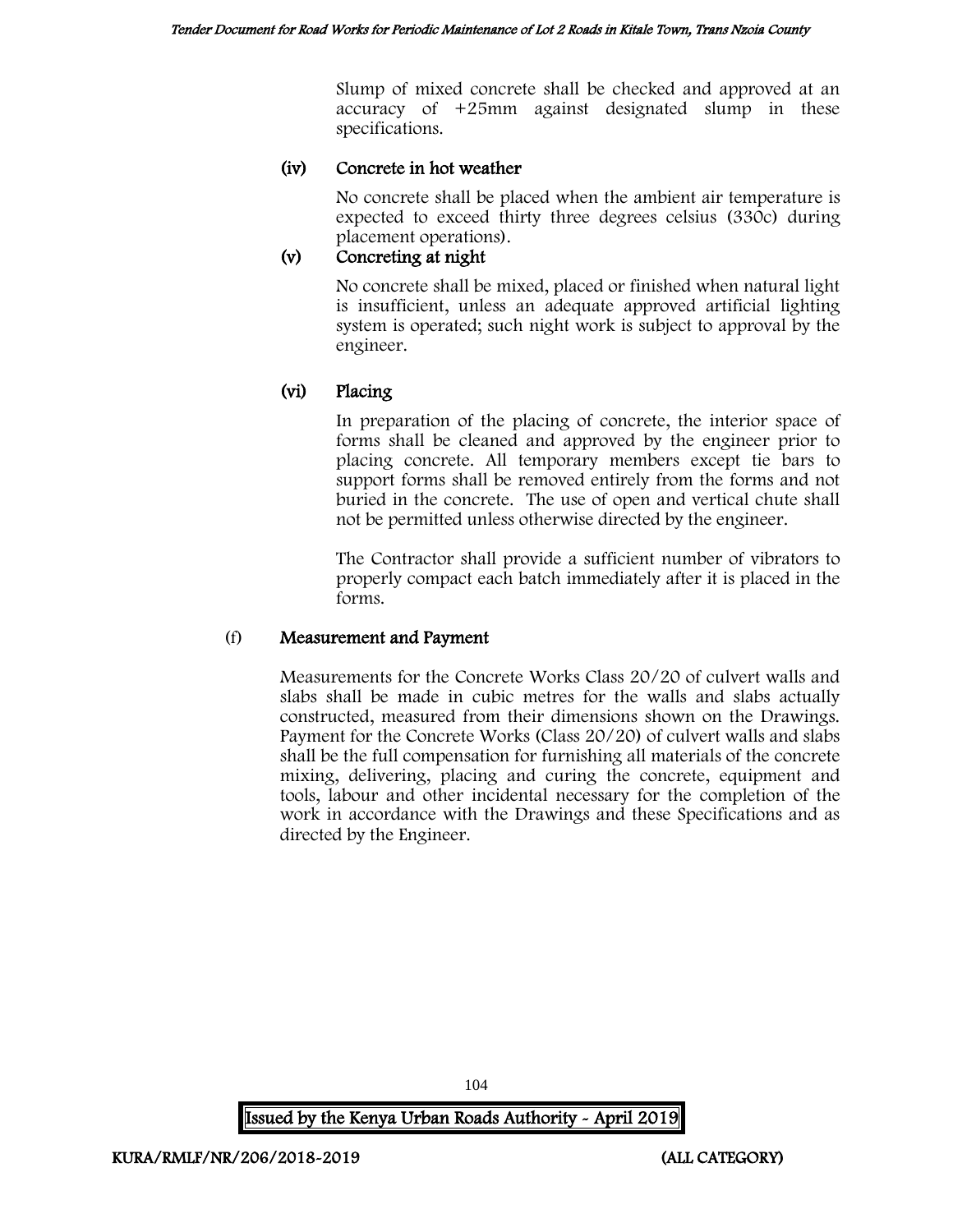### SECTION 20 - ROAD FURNITURE

#### 2001 ROAD RESERVE BOUNDARY POSTS

Road reserve boundary posts shall be provided as directed by the Engineer and in compliance with Standard Specification clause 2001. They shall be placed at 50m. intervals along the boundary of the road reserve.

#### 2003 EDGE MARKER POST

Edge marker post shall be provided as directed by the Engineer and in compliance with Standard Specification clause clause 2003

#### 2019 PERMANENT ROAD SIGNS

Permanent Road Signs shall be provided as directed by the Engineer and in compliance with the requirements of the "Manual for Traffic Signs in Kenya" Part II and standard Specification clause 2019.

#### 2019B EXISTING ROAD SIGNS

Where directed by the Engineer, the Contractor shall take down road signs including all posts, nuts, bolts and fittings, and remove and dispose of the concrete foundation and backfill the post holes. The signs shall be stored as directed by the Engineer.

Measurement and payment for taking down road signs shall be made by the number of signs of any type and size taken down, cleaned and stored as directed.

#### 2005 ROAD MARKING

Paint for road marking shall be internally reflectorised hot applied thermoplastic material in accordance with Clause 219 of the Standard Specification.

The rates inserted in the Bills of Quantities for road marking shall include for prior application of approved tack coat.

### 2005A RAISED PAVEMENT MARKERS – ROAD STUDS

#### **MATERIAL**

Road studs are moulded of acrylonitrile butadiene styrene (ABS) conforming to ASTM Specification D1788 – 68, class 5-2-2 shell filled with inert, thermosetting compound and filler. The lens portion of the marker of the marker is of optical menthly methacrylic.

#### **CONSTRUCTION**

The road studs shall be constructed of high impact ABS containing a multi-biconvex glass lens reflector system. It shall be of monolithic construction, and not less than 98.5. m<sup>2</sup>. The height of the marker shall not exceed 17mm and the underside shall contain a non-honeycomb base (flat).

105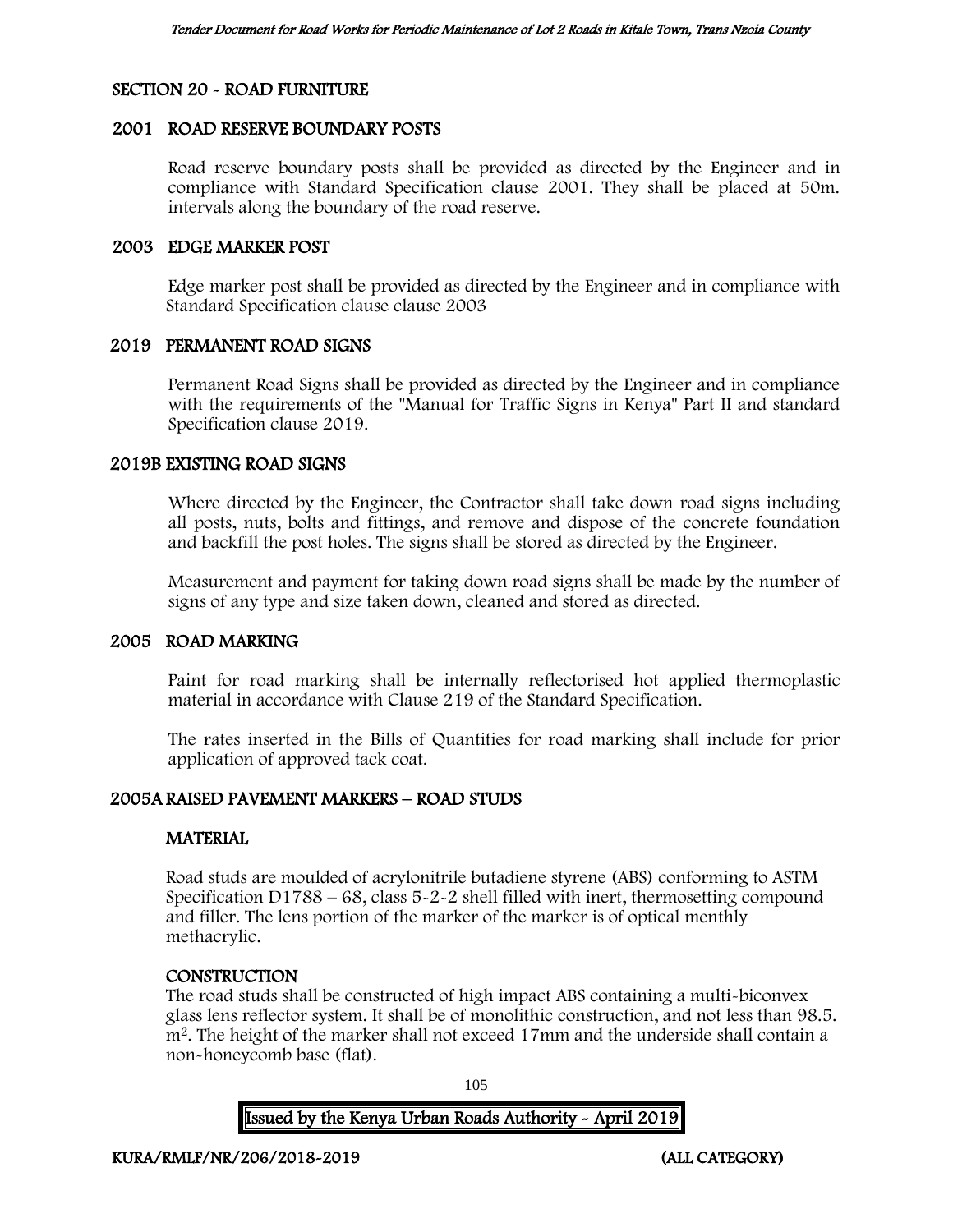### REQUIREMENTS

The markers shall conform to the following requirements

#### Colour

Shall be white, yellow or red as specified and the Retro – reflectance values should conform to the testing procedures of ASTME 8206.

#### Impact Resistance

The market shall not crack or break when tested using a 1000-gram weight from a height of 1 metre. (ASTM D 2444) or BS 3900 Part E3.

#### Resistance to Water Penetration

Shall not have water penetration behind the lens after submerged in a water bath at 70 + 50 oF for 10 minutes. And it should still meet the reflectance Requirement. BS 998.

#### Heat Resistance

Shall comply with the initial brightness as per BS 873 Part IV of 1978

#### Night Visibility

The marker shall be bright as per BS 873 Part IV of 1978

#### Compression Resistance

There shall be no cracking sound at a pressure lower than 25 tones as per BS 873 Part IV of 1978.

#### Corrosion Resistance

After immersing a sample of Road stud in a solution containing 30g/1 of sodium chloride for 30 days, there shall not be any signs of corrosion -(BS998).

NOTE: These markers are intended for application directly to pavement surfaces and are compatible with raised pavement makers. These adhesives should be of high quality and tested for conformance to customer requirements.

#### ADHESIVES

They shall be of Resin Type–Epoxy of 2 different components part 1 and 2 i.e Adhesive and Reactor without any volatile solvents in both.

| Pot life:             | not less than 20 minutes at 20 $\degree$ C  |
|-----------------------|---------------------------------------------|
| Rotational cure time: | between 20 and 30 minutes at 20 $\degree$ C |
| Hard cure:            | Between 40 and 60 minutes at 20 $\degree$ C |

106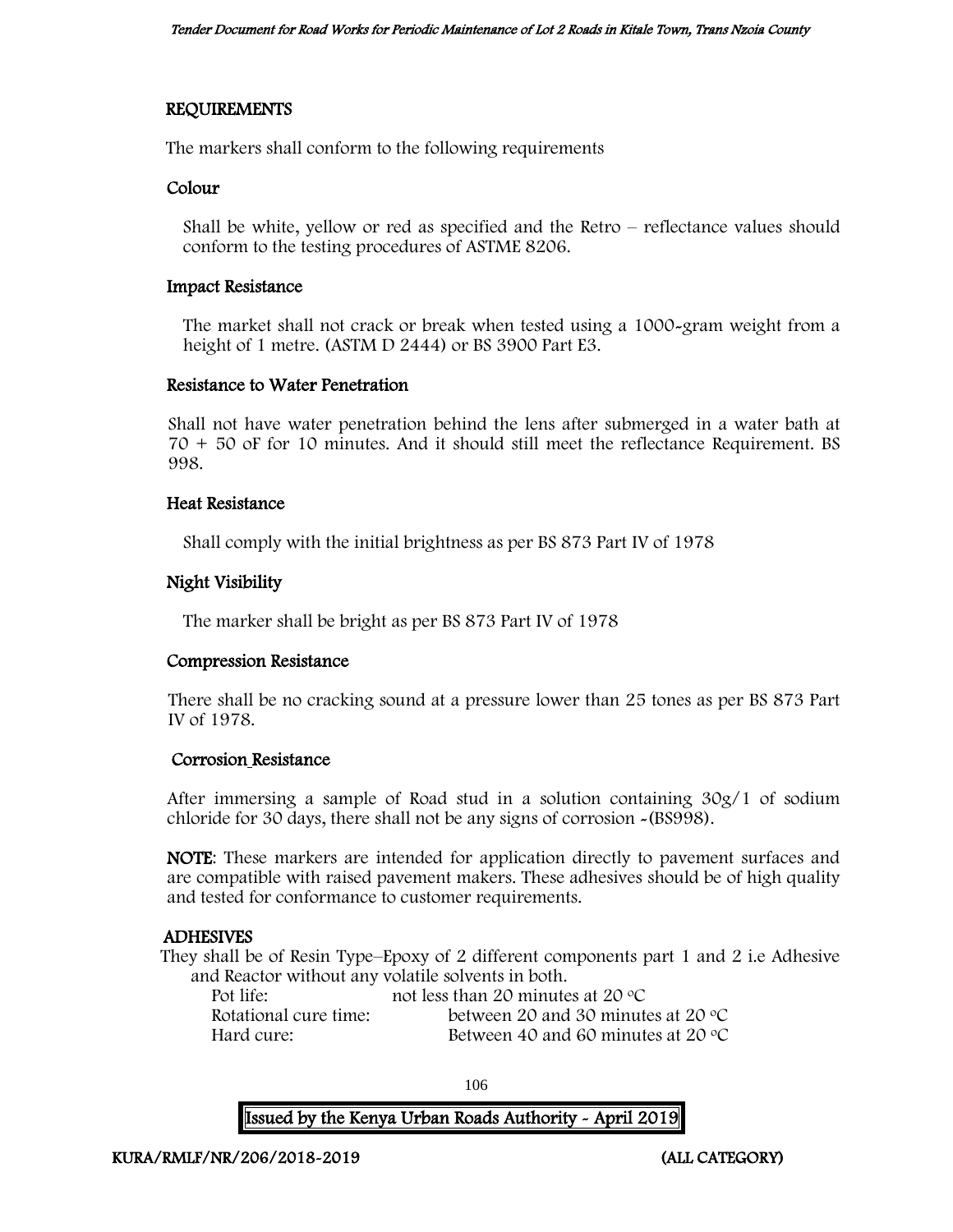### APPLICATION INSTRUCTION

#### Preparation of Pavements

Make sure that the road surface is absolutely dry and free of oil and grease.

### Mixing of Adhesive

Pour component B into the container of component A. Stir mixture by hand with a wooden or metal stick until uniform Grey Tint without a striae is obtained.

### Installation

Pour the mixture on to the underside of the road stud. Then place the road stud firmly on the road surface. Adhesive should stand out for about 5mm to 10 mm over the edges of the stud.

### Protection from the Traffic

Protect studs from traffic for 2 hours until the adhesive has properly hardened. Try by touching the adhesive.

### NUMBER OF STUDS NEEDED FOR LABORATORY TESTS.

In order to approve a particular type of road stud, 4 sample road studs of each colour shall be submitted.

### 2006 GUARDRAILS

Contrary to the Standard Specification, guardrail posts shall be concrete 200 mm diameter set vertically at least 1.2m into the shoulder as directed by the Engineer. Spacer blocks shall also be made of concrete.

Beams for guardrails shall be "Armco Flexbeam" or similar obtained from a manufacturer approved by the Engineer.

#### 2007 KERBS

### a) Vertical Joints

Vertical joints between adjacent Kerbs shall not be greater than 5 mm in width and shall be filled with a mortar consisting of 1:3 cement: sand by volume.

#### b) Transition between flush and raised kerbs

The transition between flush and raised kerbs (e.g. at bus bays) shall be termed as ramped kerbs. The transition between flush and raised kerbs shall occur within a length of 2.0 m.

107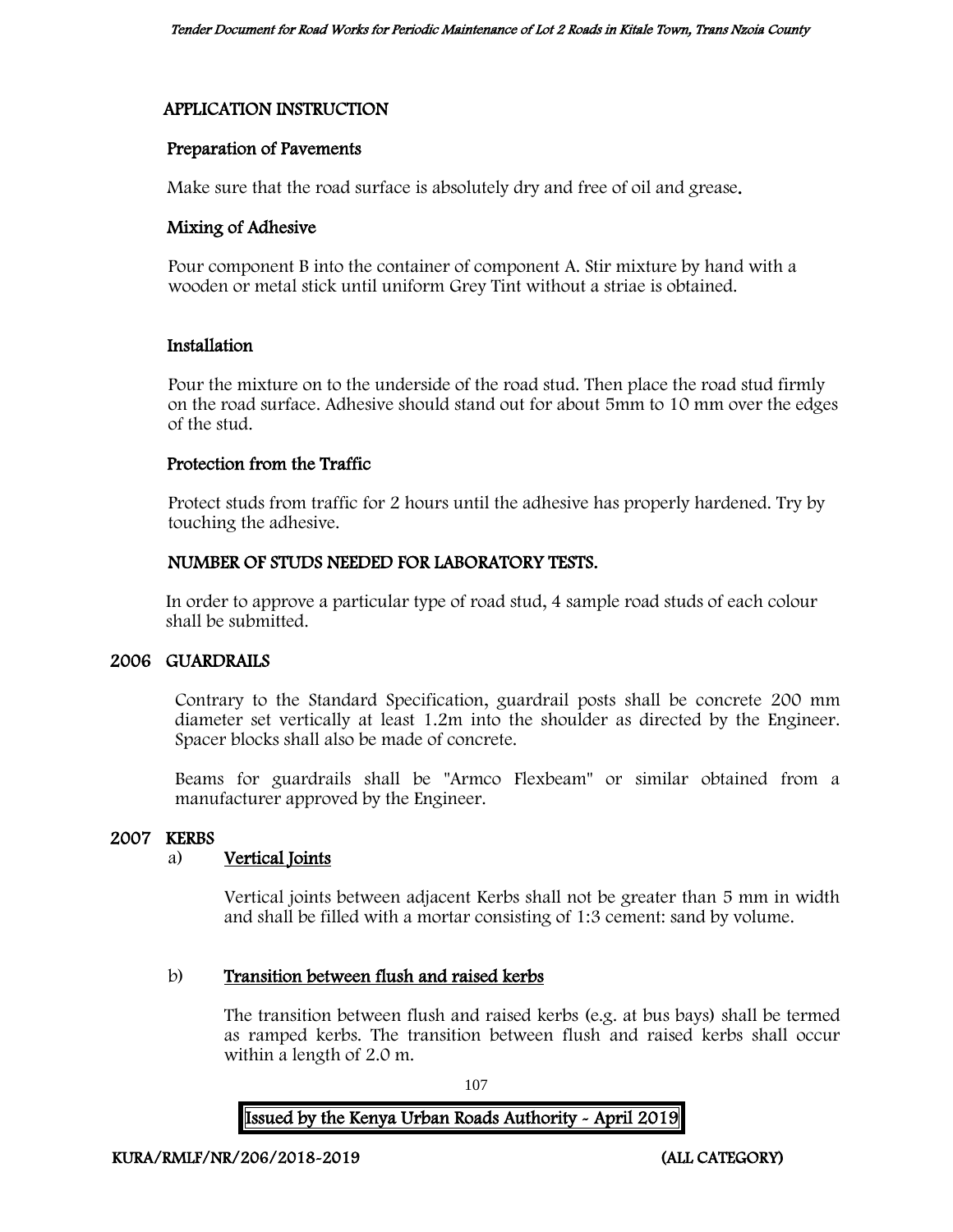#### 2008 KILOMETRE MARKER POSTS

Kilometre marker posts shall be provided as directed by the Engineer and in compliance with Standard Specification clause 2008.

#### 20206 RUMBLE STRIPS

Where directed by the Engineer, the Contractor shall provide, place, trim, shape and compact to line and level asphalt concrete rumble strips on the finished shoulders. This shall be done to the satisfaction of the Engineer

#### 2011 MEASUREMENT AND PAYMENT

#### Road reserve boundary posts

Road reserve boundary posts shall be measured by the number erected

#### Permanent road signs

Permanent road signs shall be measured by the number of each particular size erected.

#### Road marking

Road markings in yellow or white material shall be measured in square metres calculated as the plan area painted.

#### Road Studs

Road studs shall be measured by the number of each particular size erected.

#### Guardrail

Guardrail shall be measured by the metre as the length of the guardrail constructed.

#### Kerbs

Kerbs shall be measured by the metre as the length of kerb constructed

108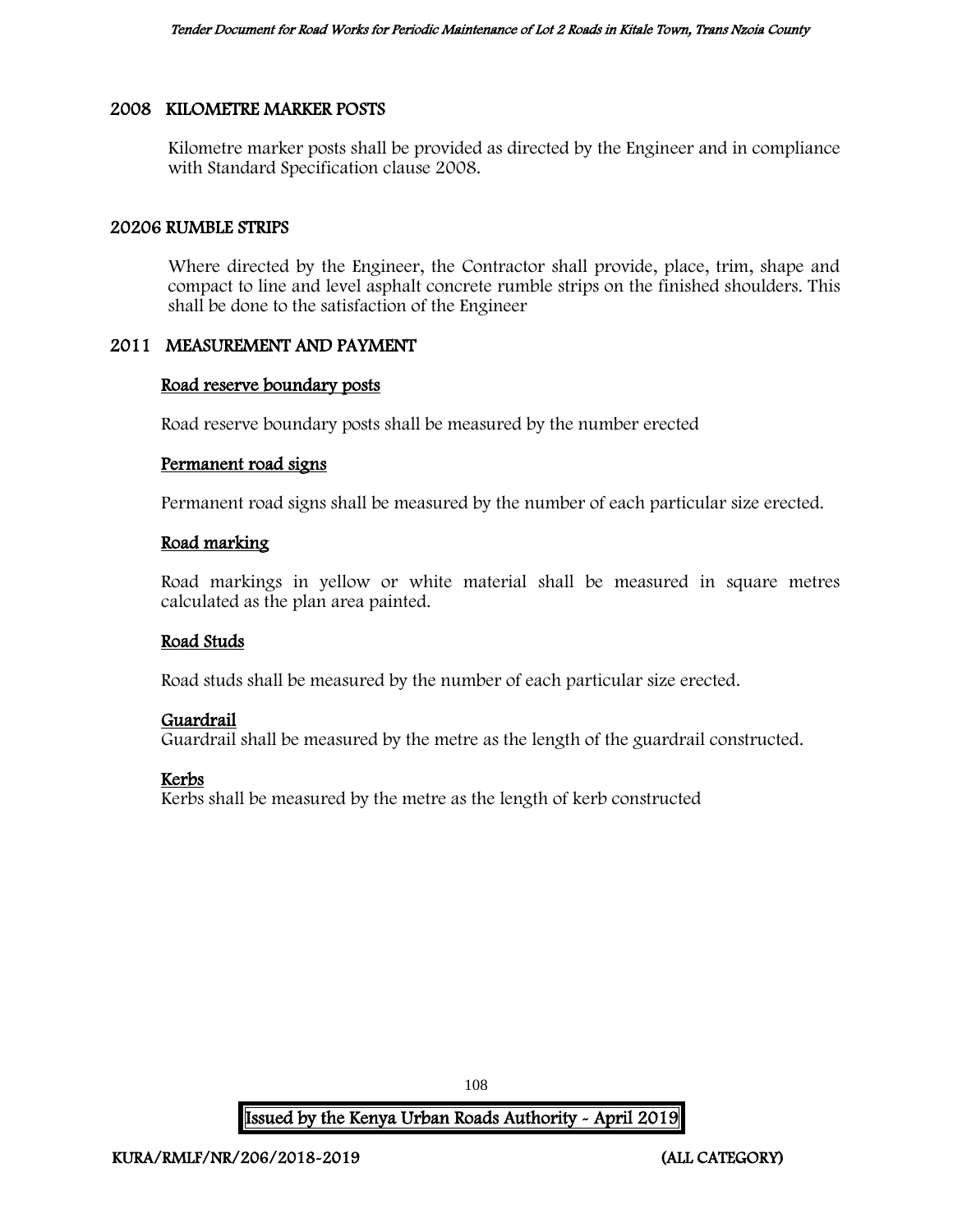#### SECTION 22-DAYWORKS

### 2202 MEASUREMENTS AND PAYMENT

(a) Plant

Where items of major plant listed in the schedule of Day works are specified by type (e.g. Concrete mixer etc.) the power rating if such items of plant are provided by the Contractor shall not be lower than the power ratings of such plant manufactured within the last two years prior to the date of BID. Any item of major plant employed upon Dayworks that has a power rating lower than specified above shall be paid for at rates lower than those in the schedule of Dayworks. The reduction in the rate payable shall be in proportion to the reduction in power rating below that specified above.

#### SECTION 23: CONCRETE PAVING BLOCKS

This works shall consist of providing, laying and fixing of concrete paving blocks and concrete paving slabs on a sand base on the driveway and walkways and other areas as directed by the Engineer.

#### a. Concrete Paving Blocks

The paving blocks shall be of type S of any shape fitting within a 295 mm square coordinating space and a work size thickness of at least 30 mm. The blocks shall confirm to the requirements of BS 6717:Pt. 1:1986 or Kenya standard equivalent.

The laying shall be broken at intervals of 50 m by concrete ribs of class 25 concrete.

The blocks shall be laid on a 40 mm minimum sand base whose specifications are as in section (b) of this specification.

#### b. Sand For Sand Base

Sand used as bedding for paving blocks and slabs shall be natural sand either pit or river sand. The grading shall conform and be parallel as much as possible to  $KSO2 - 95$  Parts 1 &2: 1984 for zones 1,2 or 3. The other requirements shall be as specified in section 1703 (c ) of Standard Specifications.

#### c. Measurement and Payment

Payment for paving blocks and paving slabs shall be by square metre laid. The rate quoted would include the cost of haulage to site of the blocks, slabs and sand, as no extra payment shall be made for haulage

109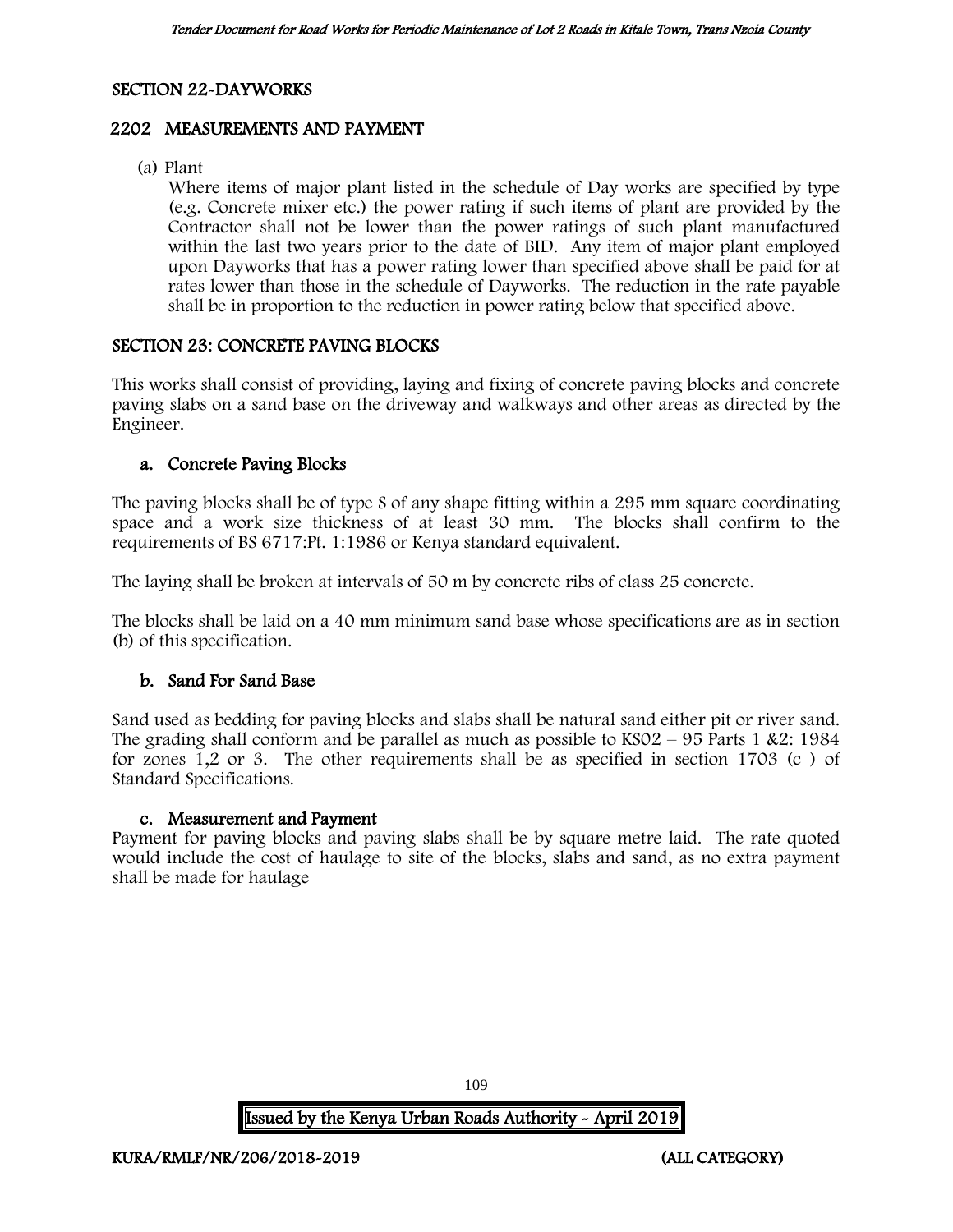## SECTION VI: SUPERVISION AND CONTRACT EVALUATION MANUAL 2019

The Manual refers to the Ministry of Roads 'Supervision and Contract evaluation Manual for Road Maintenance Works 2019.

Issued by the Kenya Urban Roads Authority - April 2019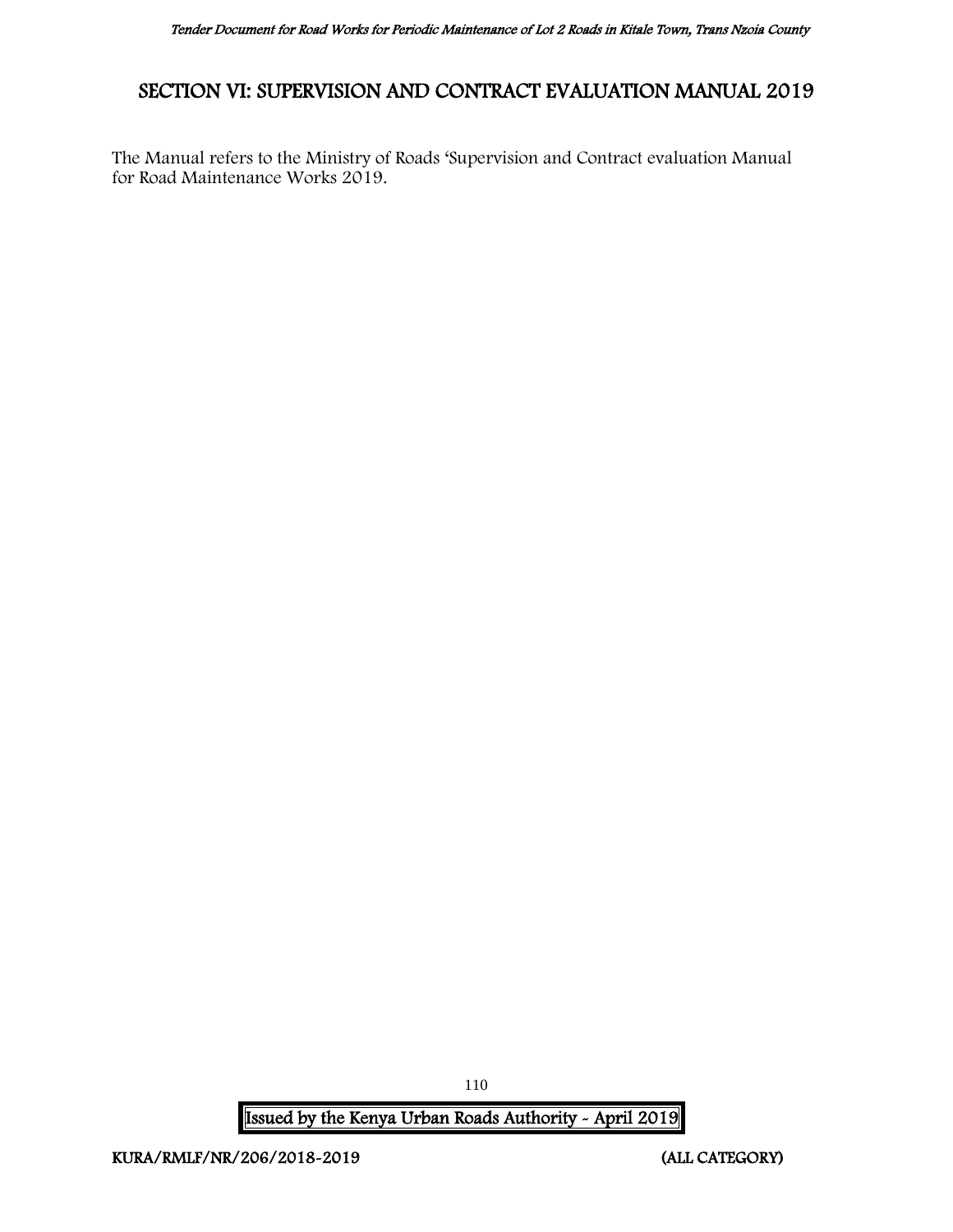## SECTION VII: ROAD MAINTENANCE MANUAL

The Manual refers to the Ministry of Roads 'Road Maintenance Manual, May 2010 Edition'.

Issued by the Kenya Urban Roads Authority - April 2019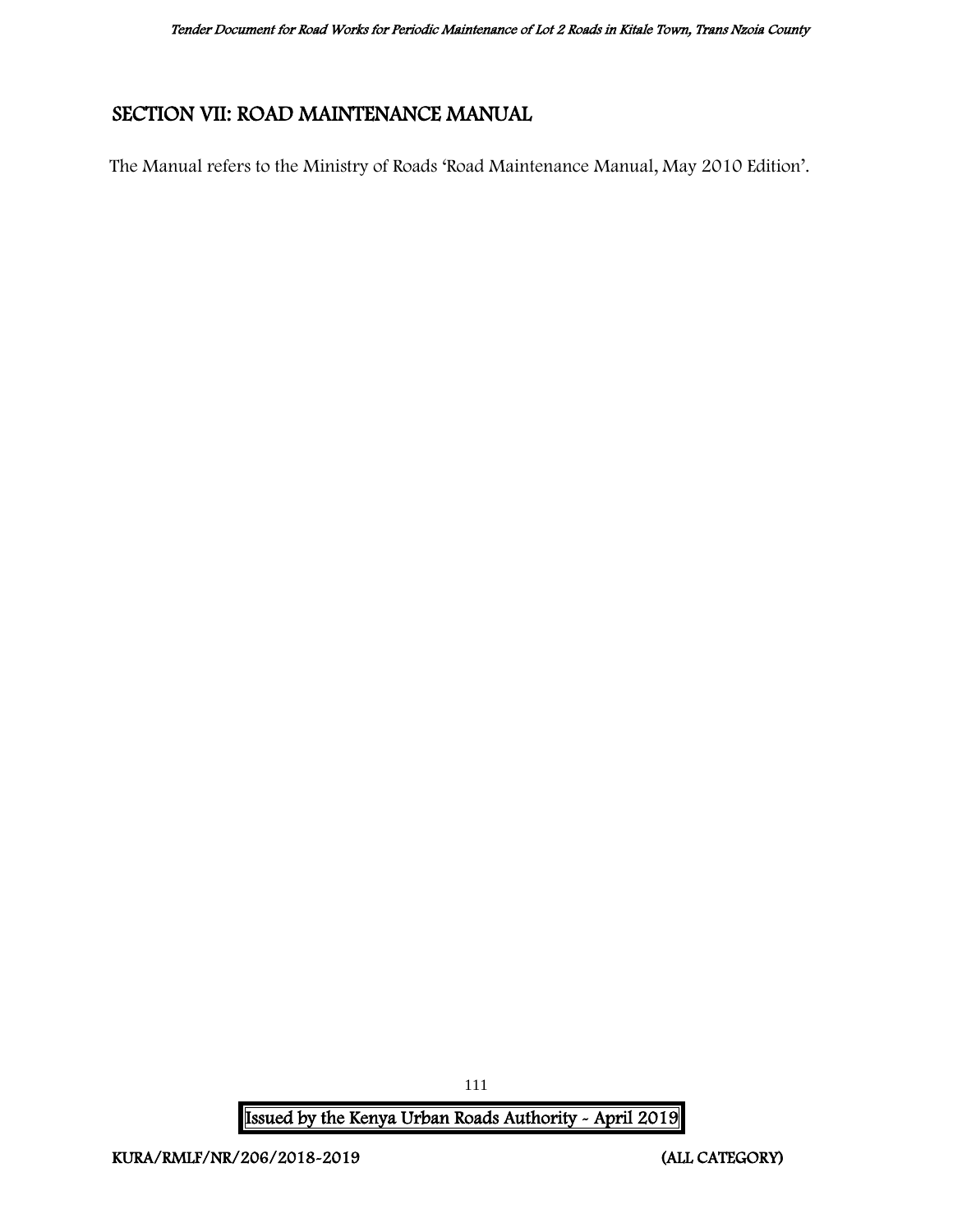## SECTION IX: BILLS OF QUANTITIES

Issued by the Kenya Urban Roads Authority - April 2019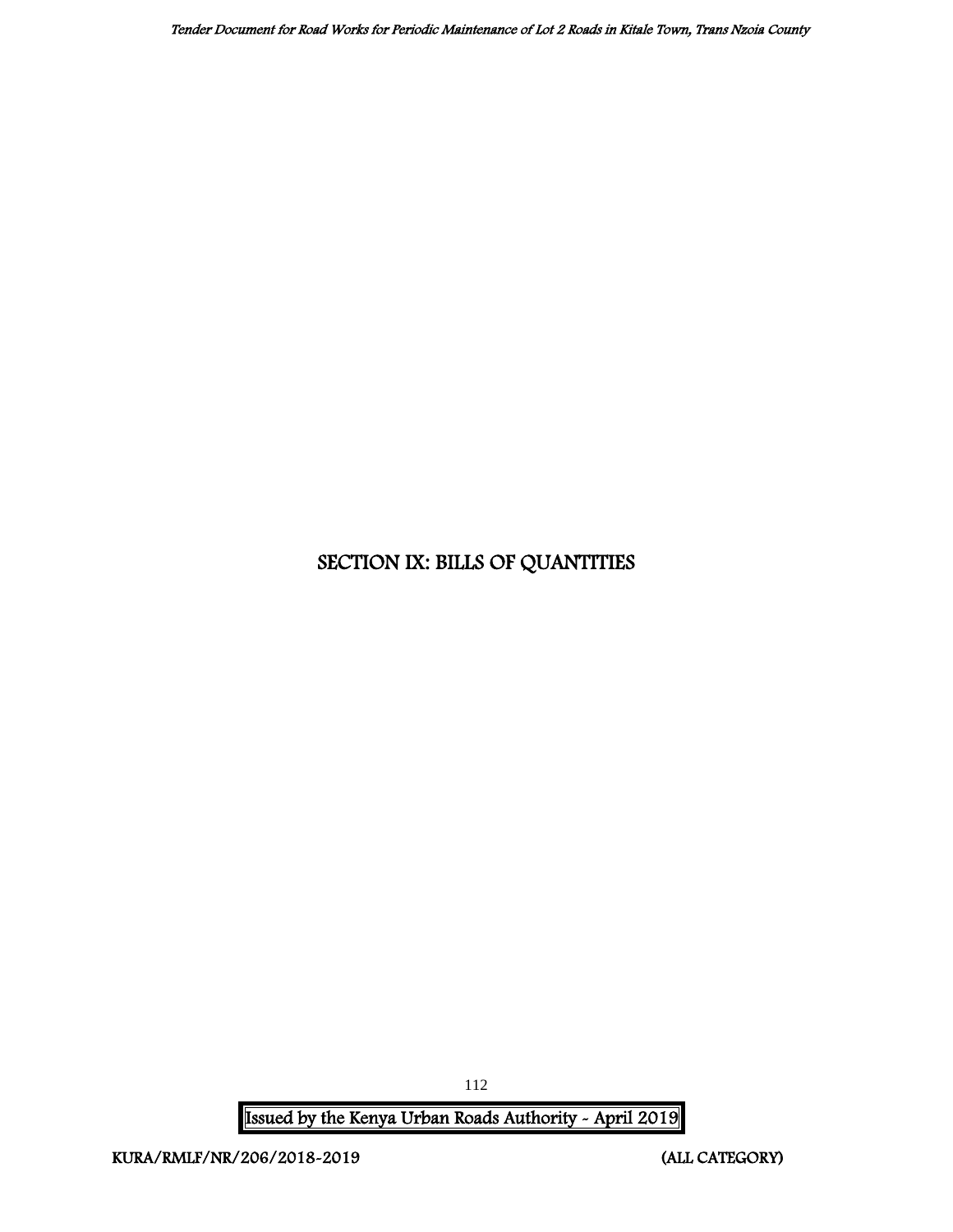#### PREAMBLE TO BILL OF QUANTITIES

- 1. The Bills of Quantities forms part of the Contract Documents and are to be read in conjunction with the Instructions to Bidders, Conditions of Contract Parts I and II, Specifications and Drawings.
- 2. The brief description of the items in the Bills of Quantities is purely for the purpose of identification, and in no way modifies or supersedes the detailed descriptions given in the conditions of Contract and Specifications for the full direction and description of work and materials.
- 3. The Quantities set forth in the Bills of Quantities are estimated, representing substantially the work to be carried out, and are given to provide a common basis for bidding and comparing of Bids. There is no guarantee to the Contractor that he will be required to carry out all the quantities of work indicated under any one particular item or group of items in the Bill of Quantities. The basis of payment shall be the Contractor's rates and the quantities of work actually done in fulfilment of his obligation under the Contract.
- 4. The prices and rates inserted in the Bills of Quantities will be used for valuing the work executed, and the Engineer will only measure the whole of the works executed in accordance with this Contract.
- 5. The rates inserted in any road in the tender shall apply to other roads within the same lot upon written instructions to be issued by the Engineer or his representative during execution of works and shall be used only to pay for activities of similar description and nature which may not have been included in the Bills of Quantities for that road.
- 6. A price or rate shall be entered in ink against every item in the Bills of Quantities with the exception of items that already have Provisional sums affixed thereto. The bidders are reminded that no "nil" or "included" rates or "lump-sum" discounts will be accepted. The rates for various items should include discounts if any. Bidders who fail to comply will be disqualified.
- 7. Provisional sums (including Dayworks) in the Bills of Quantities shall be expended in whole or in part at the discretion of the Engineer or his representative.
- 8. Where there are no quantities against the line item especially on dayworks, the bidder shall only fill his rates
- 9. Quantified instructions shall be extracted from the main BOQ for purposes of part implementation of the works and interim measurements/payments shall be based on the quantified instructions read together with the bills of quantities.

The price and rates entered in the Bills of Quantities shall, except insofar as it is otherwise provided under the Contract, include all Constructional plant to be used, labour, insurance, supervision, compliance testing, materials, erection, maintenance of works, overheads and profits, taxes and duties together with all general risks, liabilities and obligations set out or implied in the Contract, transport, electricity and telephones, water, use and replenishment of all consumables, including those required under the contract by the Engineer and his staff.

Errors in the pricing of the Bills of Quantities will be corrected in accordance with Clause (29) of instructions to bidders.

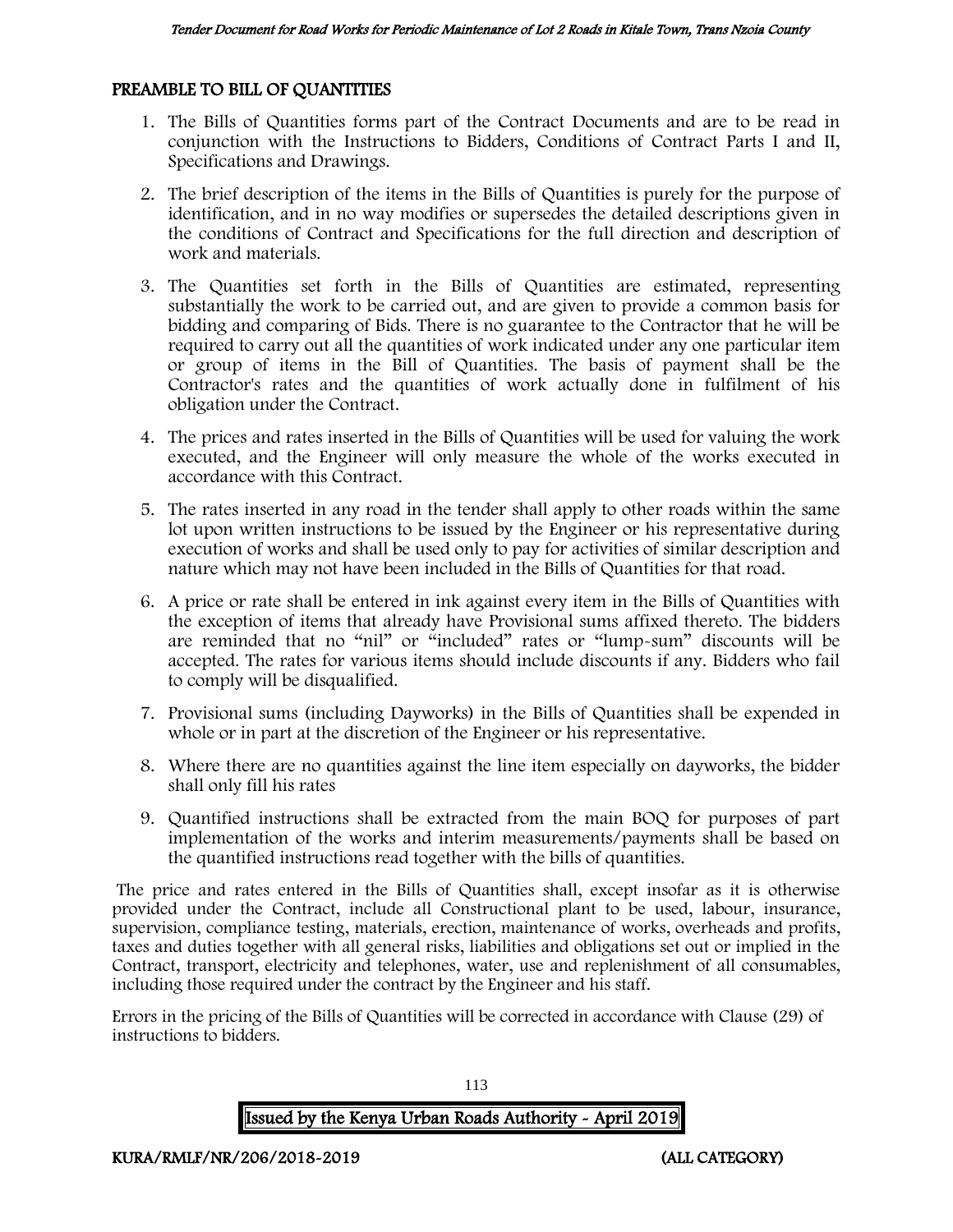|                    | Road Name Stage Improvement of Gogate-Waterworks Access Roads                                                                                                                                          |        |          |                        |            |
|--------------------|--------------------------------------------------------------------------------------------------------------------------------------------------------------------------------------------------------|--------|----------|------------------------|------------|
| Package:           | KURA/RMLF/NR/3-15-18   19-005                                                                                                                                                                          |        |          |                        |            |
| Contractor         |                                                                                                                                                                                                        |        |          |                        |            |
| Bill of Quantities |                                                                                                                                                                                                        |        |          |                        | Page: 1    |
| Bill No.1          | General: Office administration and overheads/Preliminaries                                                                                                                                             |        | Project: |                        |            |
| Item No.           | Description                                                                                                                                                                                            | Units  | Quantity | Unit Bid<br>Rate (Ksh) | Amount KSh |
| 01-80-007          | Allow APC sum for Engineer's office furniture and<br>laboratory equipment as listed in the special<br>specifications and as instructed by the Engineer<br>Extra overon item 01-80-007 for contractor's | PC SUM | 1        | 50,000.00              | 50,000.00  |
| 01-80-008          | overheads and profits                                                                                                                                                                                  | %      |          |                        |            |
| 01-80-010          | Allow a prime cost of sum for materail testing as<br>directed by the Engineer                                                                                                                          | PC SUM | 1        | 50,000.00              | 50,000.00  |
| 01-80-011          | Extra over item 01-80-010 for contractors<br>overheads and profits                                                                                                                                     | %      |          |                        |            |
| $01 - 80 - 026$    | Prime cost sum for RE's miscellaneous account                                                                                                                                                          | PC SUM | 1        | 100,000.00             | 100,000.00 |
| 01-80-027          | Extra Over on Item 01-80-026 for the Contractor's<br>Overheads and Profit.                                                                                                                             | %      |          |                        |            |
| 01-80-030a         | Prime cost sum for payment of allowances for<br>Engineer's site staff                                                                                                                                  | PC SUM | 1        | 150,000.00             | 150,000.00 |
| $01 - 80 - 030b$   | Extra Over on Item 01-80-030a for the Contractor's<br>Overheads and Profit.                                                                                                                            | $\%$   |          |                        |            |
| 01-80-030          | Prime cost sum for wages for RE's site staff inclusive<br>of overtime, taxes and other statutory deductions                                                                                            | PC SUM | 1        | 150,000.00             | 150,000.00 |
| 01-80-031          | Include percentage of PC sum in item 01-80-030<br>for contractors overhead and profit                                                                                                                  | %      |          |                        |            |
|                    | Total Carried Forward to Summary:                                                                                                                                                                      |        |          |                        |            |

114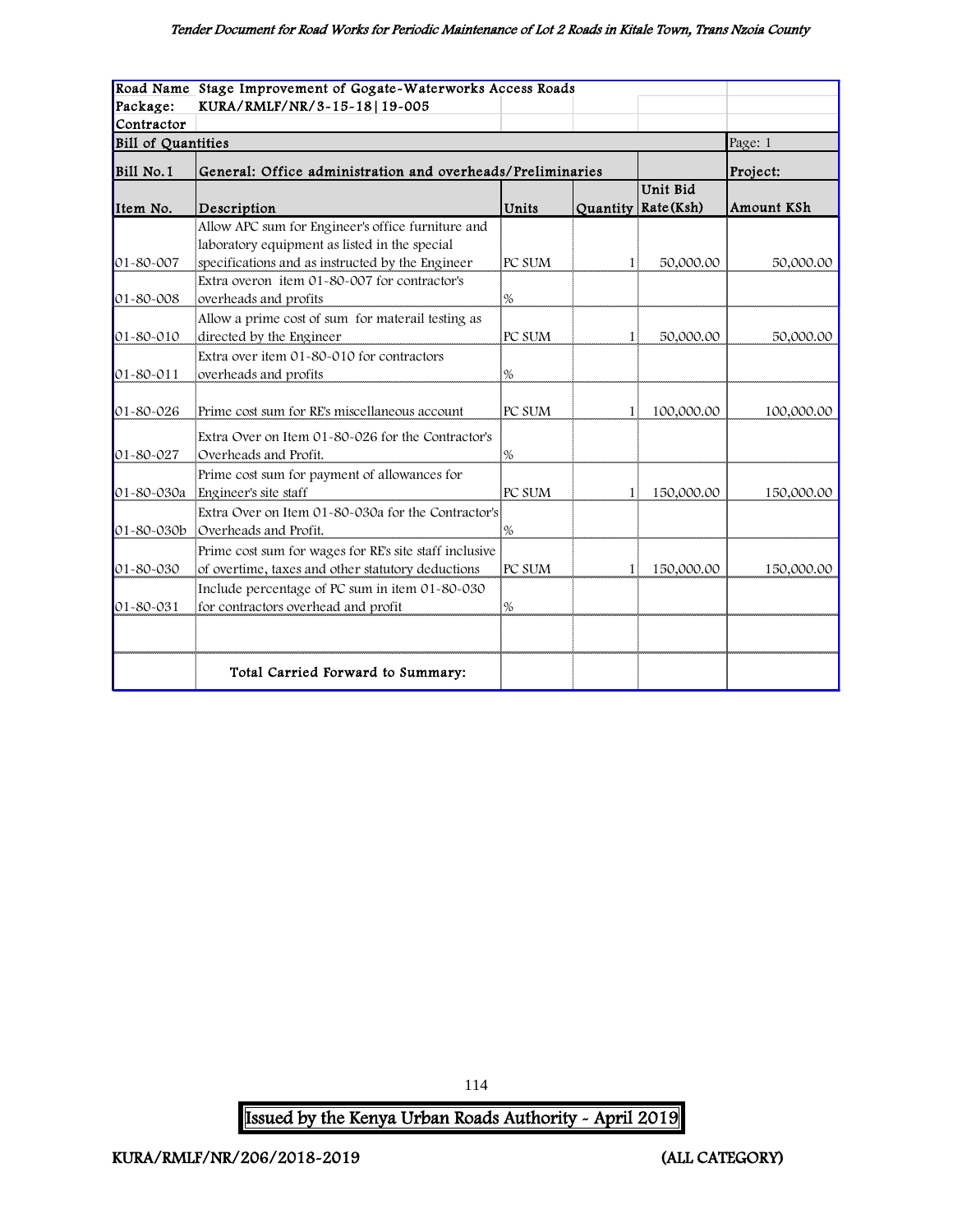#### Tender Document for Road Works for Periodic Maintenance of Lot 2 Roads in Kitale Town, Trans Nzoia County

|                    | Road Name Stage Improvement of Gogate-Waterworks Access Roads |                |      |                       |            |
|--------------------|---------------------------------------------------------------|----------------|------|-----------------------|------------|
| Package:           | KURA/RMLF/NR/3-15-18 19-005                                   |                |      |                       |            |
| Contractor         |                                                               |                |      |                       |            |
| Bill of Quantities | Page: 2                                                       |                |      |                       |            |
| Bill No.4          | SITE CLEARANCE                                                |                |      |                       | Project:   |
|                    |                                                               |                |      | Unit Bid              |            |
| Item No.           | Description                                                   | Units          |      | Quantity   Rate (Ksh) | Amount KSh |
|                    | Clear site on road reserve including                          |                |      |                       |            |
|                    | removal of trees, hedges, bushes,                             |                |      |                       |            |
| $04 - 60 - 001$    | vegetation and other deleterious materials                    | $M^2$          | 5065 |                       |            |
|                    | Removal of topsoil to a maximum depth of                      |                |      |                       |            |
| $04 - 60 - 002$    | 200mm                                                         | $\mathrm{M}^3$ | 2100 |                       |            |
|                    |                                                               |                |      |                       |            |
|                    |                                                               |                |      |                       |            |
|                    |                                                               |                |      |                       |            |
|                    |                                                               |                |      |                       |            |
|                    | Total Carried Forward to Summary:                             |                |      |                       |            |
|                    |                                                               |                |      |                       |            |
|                    | Road Name Stage Improvement of Gogate-Waterworks Access Roads |                |      |                       |            |

|                    | Road Name Stage Improvement of Gogate-Waterworks Access Roads |                |      |                              |            |
|--------------------|---------------------------------------------------------------|----------------|------|------------------------------|------------|
| Package:           | KURA/RMLF/NR/3-15-18   19-005                                 |                |      |                              |            |
| Contractor         |                                                               |                |      |                              |            |
| Bill of Quantities |                                                               |                |      |                              | Page: 3    |
| Bill No.5          | <b>EARTHWORKS</b>                                             |                |      |                              | Project:   |
|                    |                                                               |                |      | Unit Bid                     |            |
| Item No.           | Description                                                   | Units          |      | $\sqrt{Quantity}$ Rate (Ksh) | Amount KSh |
|                    |                                                               |                |      |                              |            |
| 05-50-006          | Provide and fill in soft material.                            | $\rm [M^3]$    | 2600 |                              |            |
|                    |                                                               |                |      |                              |            |
| 05.50.008          | Cut in soft material to spoil                                 | $\rm M^3$      | 2200 |                              |            |
|                    |                                                               |                |      |                              |            |
| 05.50.009          | Cut in hard material to spoil                                 | $\rm [M^3]$    | 20   |                              |            |
|                    | Compaction of existing ground below fills to at               |                |      |                              |            |
|                    | least 95% MDD (AASHTO T.99) including all                     |                |      |                              |            |
|                    | necessary scarifying and water to a depth of                  |                |      |                              |            |
| 05-60-001          | 150mm below ground level.                                     | $\mathrm{M}^3$ | 2600 |                              |            |
|                    |                                                               |                |      |                              |            |
| 05-60-004          | Provide, place & compact rockfill                             | $M^3$          | 30   |                              |            |
|                    |                                                               |                |      |                              |            |
|                    |                                                               |                |      |                              |            |
|                    | Total Carried Forward to Summary:                             |                |      |                              |            |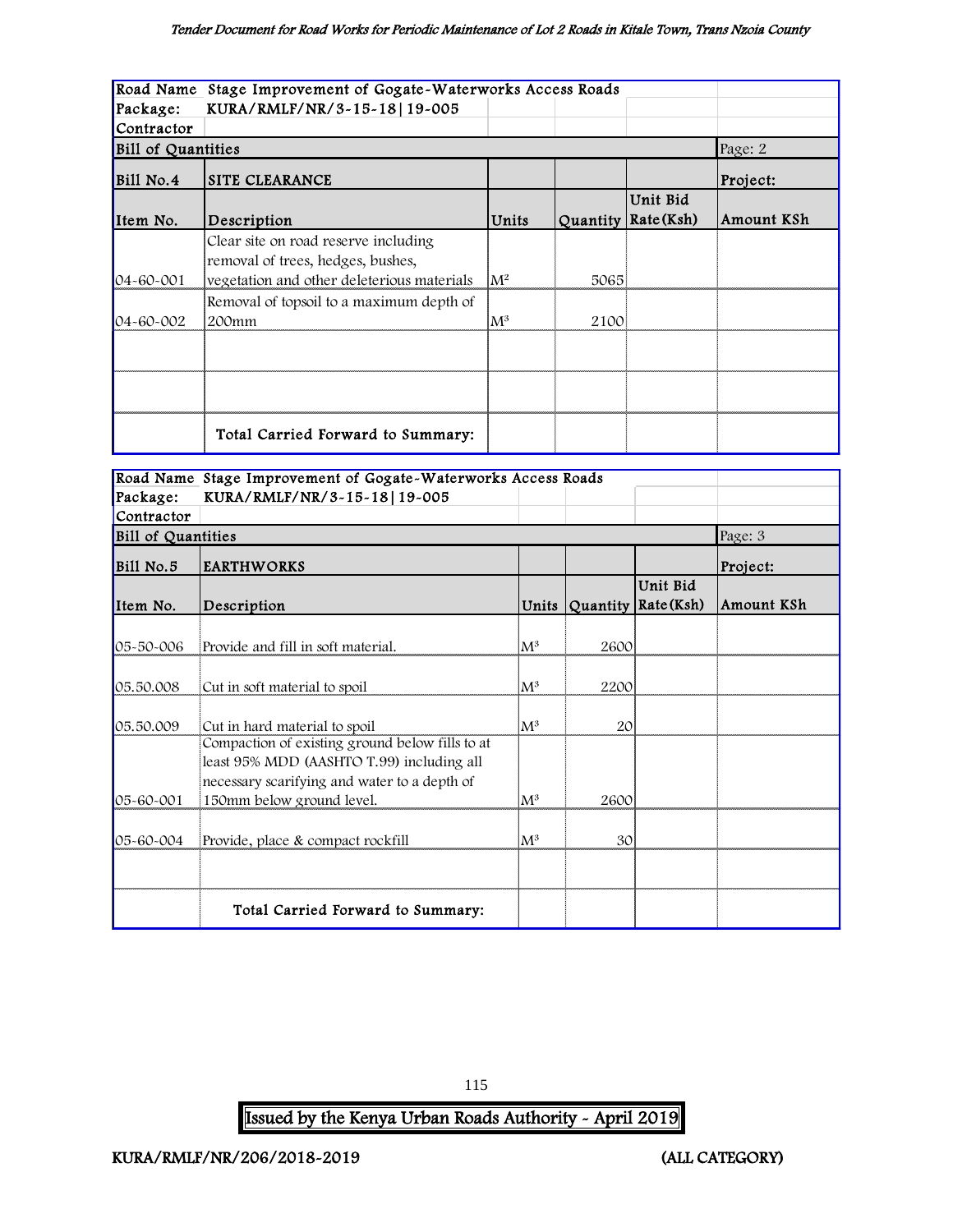|                 | Road Name Stage Improvement of Gogate-Waterworks Access Roads                                                                                                                                 |                |                |                       |            |
|-----------------|-----------------------------------------------------------------------------------------------------------------------------------------------------------------------------------------------|----------------|----------------|-----------------------|------------|
| Package:        | KURA/RMLF/NR/3-15-18 19-005                                                                                                                                                                   |                |                |                       |            |
| Contractor      |                                                                                                                                                                                               |                |                |                       |            |
|                 | <b>Bill of Quantities</b>                                                                                                                                                                     |                |                |                       | Page: 4    |
| Bill No.8       | CULVERT AND DRAINAGE WORKS                                                                                                                                                                    |                |                |                       | Project:   |
| Item No.        | Description                                                                                                                                                                                   |                | Units Quantity | Unit Bid<br>Rate(Ksh) | Amount KSh |
| $08 - 50 - 009$ | Excavate/desilt, grade to shape inlets outfalls, side<br>drains to free flow conditons including cart to<br>spoil any excess grass debris and soils as and<br>where directed by the Engineer. | $M^3$          | 1200           |                       |            |
| $08 - 60 - 030$ | Excavate in soft material for culverts                                                                                                                                                        | $\mathbf{M}^3$ | 120            |                       |            |
| 08-60-031       | Excavate in hard material for culverts                                                                                                                                                        | $\mathsf{M}^3$ | 5              |                       |            |
| 08-60-033       | Provide, lay and join 600mm inner dia concrete<br>pipes                                                                                                                                       | İMT            | 108            |                       |            |
| 08-60-035       | Provide, place and compact class 15/20 concrete                                                                                                                                               | $\mathsf{M}^3$ | 54             |                       |            |
| 08-60-036       | Provide, place and compact class 25/20 concrete                                                                                                                                               | ${\rm M}^3$    | 36             |                       |            |
| $08 - 90 - 005$ | Remove and cart away existing pipe culverts as<br>directed by the Engineer                                                                                                                    | lm             | 24             |                       |            |
| $08 - 90 - 017$ | Remove and cart away headwalls, wingwalls and<br>aprons as directed by the Engineer                                                                                                           | Ino.           | 8              |                       |            |
|                 |                                                                                                                                                                                               |                |                |                       |            |
|                 | Total Carried Forward to Summary:                                                                                                                                                             |                |                |                       |            |

|                           | Road Name Stage Improvement of Gogate-Waterworks Access Roads |                |      |                             |            |
|---------------------------|---------------------------------------------------------------|----------------|------|-----------------------------|------------|
| Package:                  | KURA/RMLF/NR/3-15-18 19-005                                   |                |      |                             |            |
| Contractor                |                                                               |                |      |                             |            |
| <b>Bill of Quantities</b> |                                                               |                |      |                             | Page: 5    |
| $Bill$ No.12              | NATURAL MATERIAL BASES AND SUBBASE                            |                |      |                             | Project:   |
|                           |                                                               |                |      | Unit Bid                    |            |
| Item No.                  | Description                                                   |                |      | Units Quantity   Rate (Ksh) | Amount KSh |
|                           |                                                               |                |      |                             |            |
|                           | Provide, place and spread natural gravel of CBR               |                |      |                             |            |
| $12 - 50 - 003$           | greater than 30% as subbase                                   | CM <sub></sub> | 2000 |                             |            |
|                           |                                                               |                |      |                             |            |
|                           |                                                               |                |      |                             |            |

116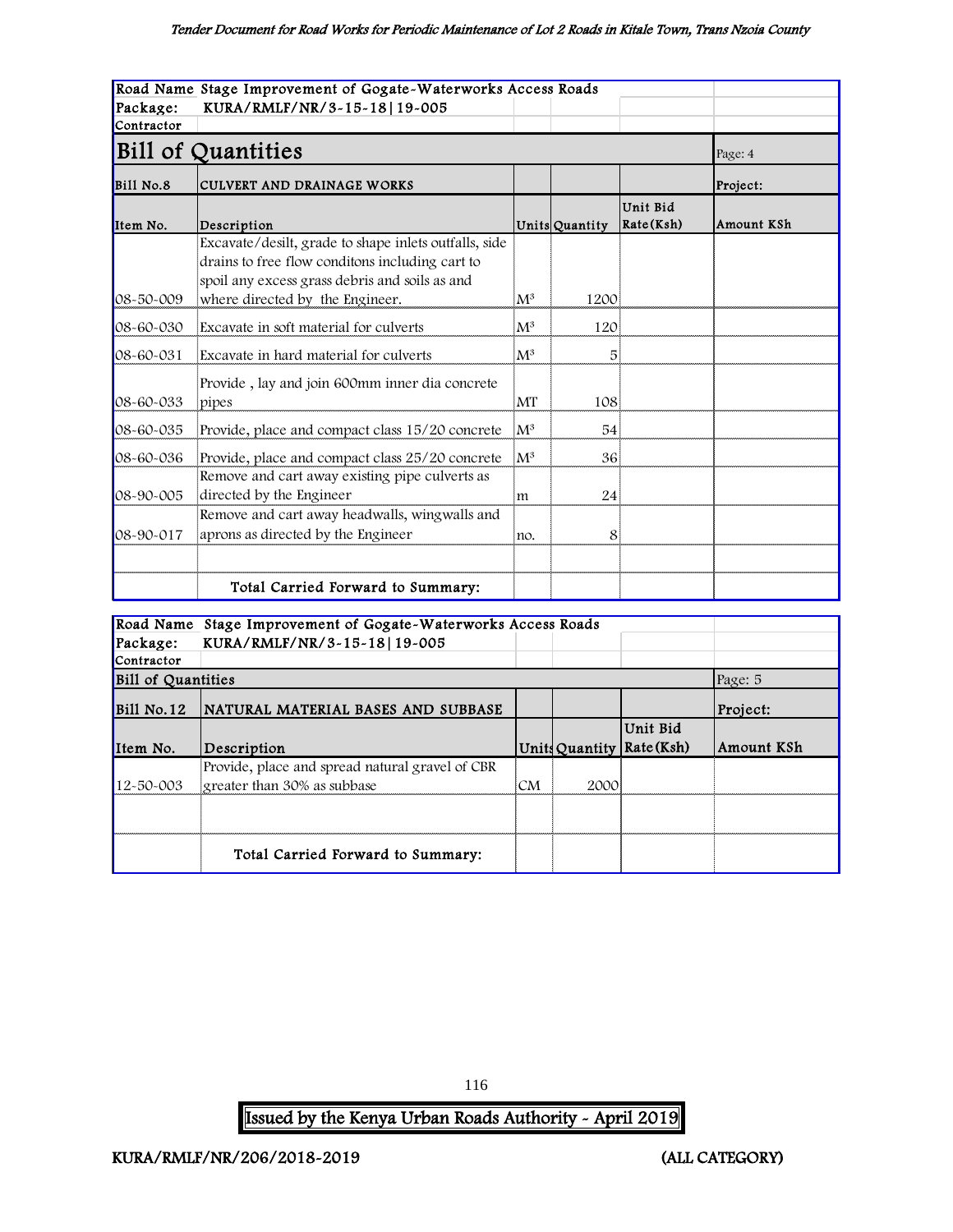#### Tender Document for Road Works for Periodic Maintenance of Lot 2 Roads in Kitale Town, Trans Nzoia County

|                           | Road Name Stage Improvement of Gogate-Waterworks Access Roads                                                                                        |        |          |                       |            |
|---------------------------|------------------------------------------------------------------------------------------------------------------------------------------------------|--------|----------|-----------------------|------------|
| Package:                  | KURA/RMLF/NR/3-15-18 19-005                                                                                                                          |        |          |                       |            |
| Contractor                |                                                                                                                                                      |        |          |                       |            |
| <b>Bill of Quantities</b> |                                                                                                                                                      |        |          |                       | Page: 8    |
| Bill No.25                | CROSS CUTTING ISSUES                                                                                                                                 |        |          |                       | Project:   |
| Item No.                  | Description                                                                                                                                          | Units  | Quantity | Unit Bid<br>Rate(Ksh) | Amount KSh |
| 25-50-028                 | Allow a Prime Cost of Kshs 100,000.00 for<br>removal and relocation/reinstatement of services                                                        | PC SUM |          | 100,000.00            | 100,000.00 |
| 25-50-028a                | Extra over on item 25-50-028 for contractors<br>overheads and profits                                                                                | %      |          |                       |            |
| 25-50-029a                | Collect, erect, brand and maintain publicity signs<br>and return to the employer upon expiry of the<br>contract period as instructed by the Engineer | No.    |          |                       |            |
| 25-50-030                 | Allow prime cost sum for off road Environmental<br>Mitigation Measures                                                                               | PC SUM |          | 100,000.00            | 100,000.00 |
| 25-50-030a                | Extra Over on Item 25~50~030 for the Contractor's<br>Overheads and Profit                                                                            | %      |          |                       |            |
|                           |                                                                                                                                                      |        |          |                       |            |
|                           | Total Carried Forward to Summary:                                                                                                                    |        |          |                       |            |

Issued by the Kenya Urban Roads Authority - April 2019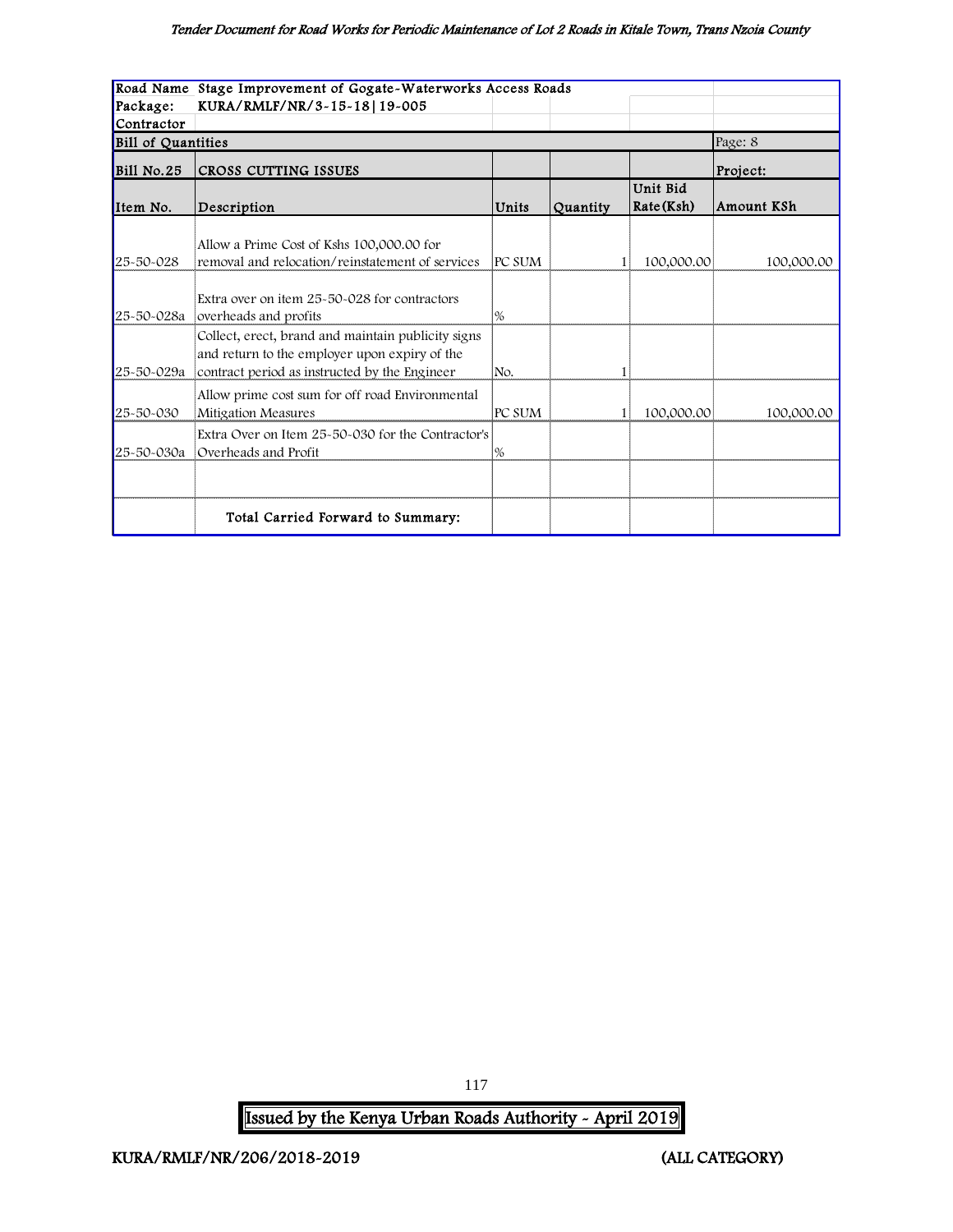|                    | Road Name Stage Improvement of Gogate-Waterworks Access Roads |               |
|--------------------|---------------------------------------------------------------|---------------|
| Package:           | KURA/RMLF/NR/3-15-18 19-005                                   |               |
| Contractor         |                                                               |               |
|                    |                                                               |               |
| Bill of Quantities |                                                               | Page: 1       |
|                    | Summary                                                       | Project:      |
| Item No.           | Description                                                   | Amount (KShs) |
|                    | 1 General: Office administration and overheads/Preliminaries  |               |
|                    | 4 SITE CLEARANCE                                              |               |
|                    | 5 EARTHWORKS                                                  |               |
|                    | 8 CULVERT AND DRAINAGE WORKS                                  |               |
|                    | 12 NATURAL MATERIAL BASE AND SUBBASE                          |               |
|                    | 25 CROSS CUTTING ISSUES                                       |               |
|                    |                                                               |               |
|                    | Sub Total                                                     |               |
|                    |                                                               |               |
|                    | VAT @ 16 %                                                    |               |
|                    | Total                                                         |               |
|                    |                                                               |               |
|                    | Carried to page on the form of Tender                         |               |

118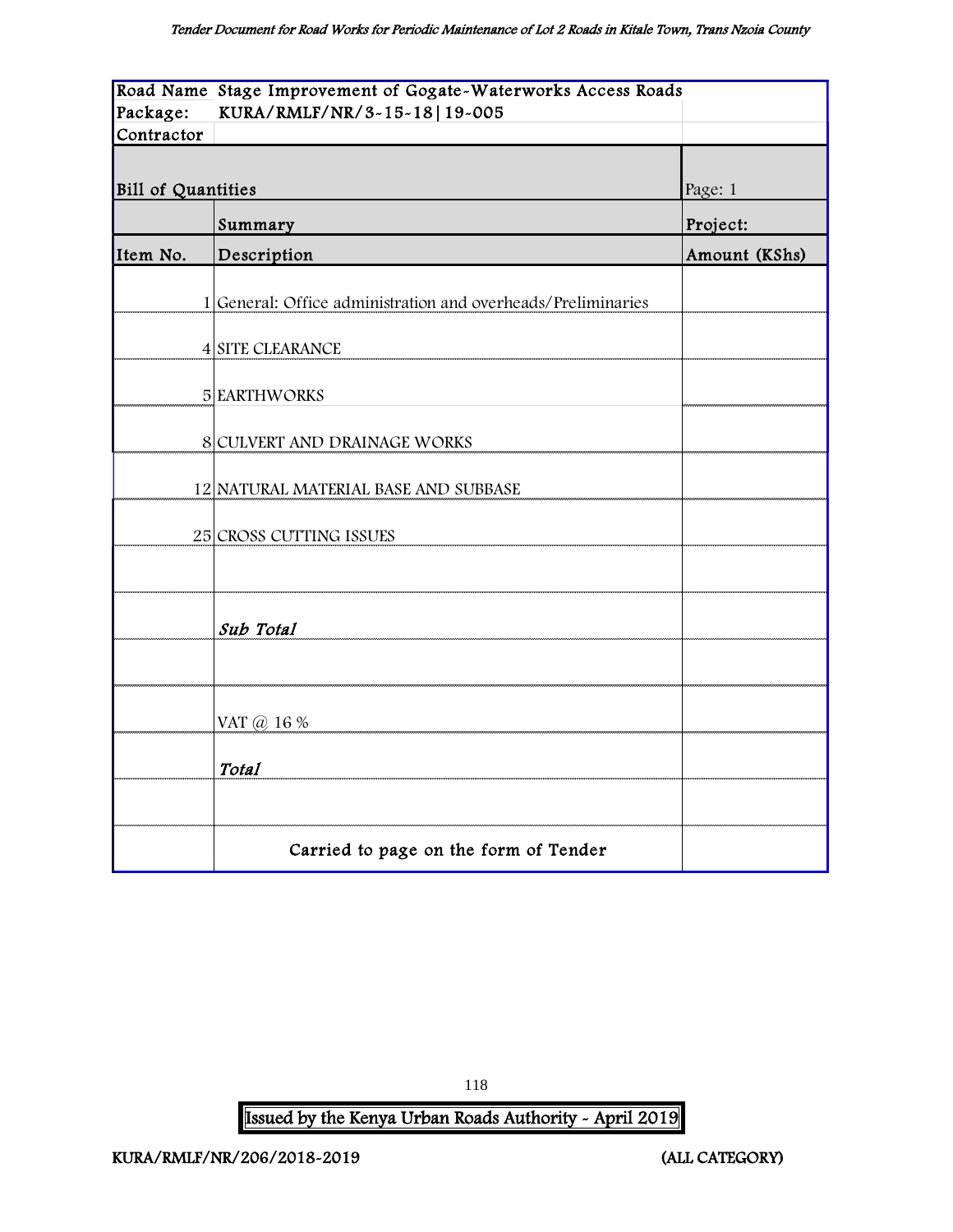# SECTION X: STANDARD FORMS

Issued by the Kenya Urban Roads Authority - April 2019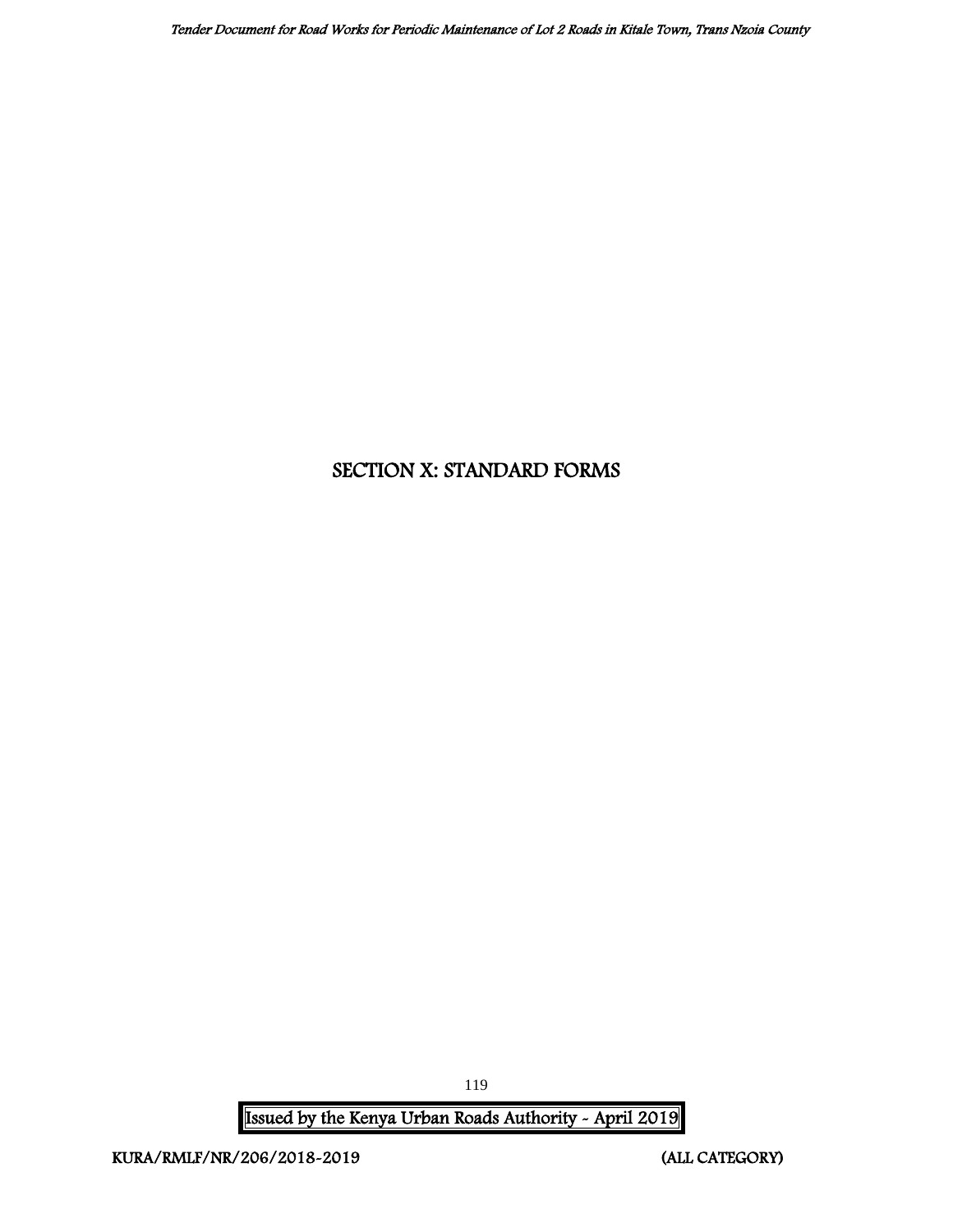# Form of Bid

(NOTE: The Appendix forms part of the Bid. Bidders are required to fill all the blank spaces in this form of Bid and Appendix)

## NAME OF CONTRACT:

## PERIODIC MAINTENANCE OF LOT 2 ROADS IN KITALE TOWN, TRANS NZOIA COUNTY

TO: Director General, Kenya Urban Roads Authority, P. O. Box 41727-00100, NAIROBI, KENYA

Sir,

1. Having examined the Conditions of Contract, Specifications, Bill of Quantities, and Drawings for the execution of the above-named works we, the undersigned, offer to construct and install such works and remedy any defects therein in conformity with the said Bill of Quantities, Conditions of Contract, Specifications and Drawings for the sum of

(Insert amount in words) ………………………………………………………………………………………………..

…………………………………………………………………………………………………

(Insert amount in figures)…………………………………………………………………

as specified in the Appendix to Bid or such other sums as may be ascertained in accordance with the said Conditions.

- 2. We undertake, if our bid is accepted, to commence the works within fourteen (14) days of receipt of the Engineer's order to commence, and to complete and deliver the whole of the works comprised in the contract within the time stated in the Appendix to Bid.
- 3. If our bid is accepted we will, when required, obtain the guarantee of a Bank or other sureties (to be approved by you) to be jointly and severally bound with us in a sum not exceeding 5% of the above named sum for the due performance of the contract under the terms of a Bond to be approved by you.
- 4. We agree to abide by this bid for the period of 90 days from the date fixed for receiving the same and it shall remain binding upon us and may be extended at any time before the expiration of that period.
- 5. We understand that you are not bound to accept the lowest or any bid you may receive.
- 6. On the basis of our previous experience we are fully experienced and competent in the type of work included in this tender and we have adequate financial resources to carry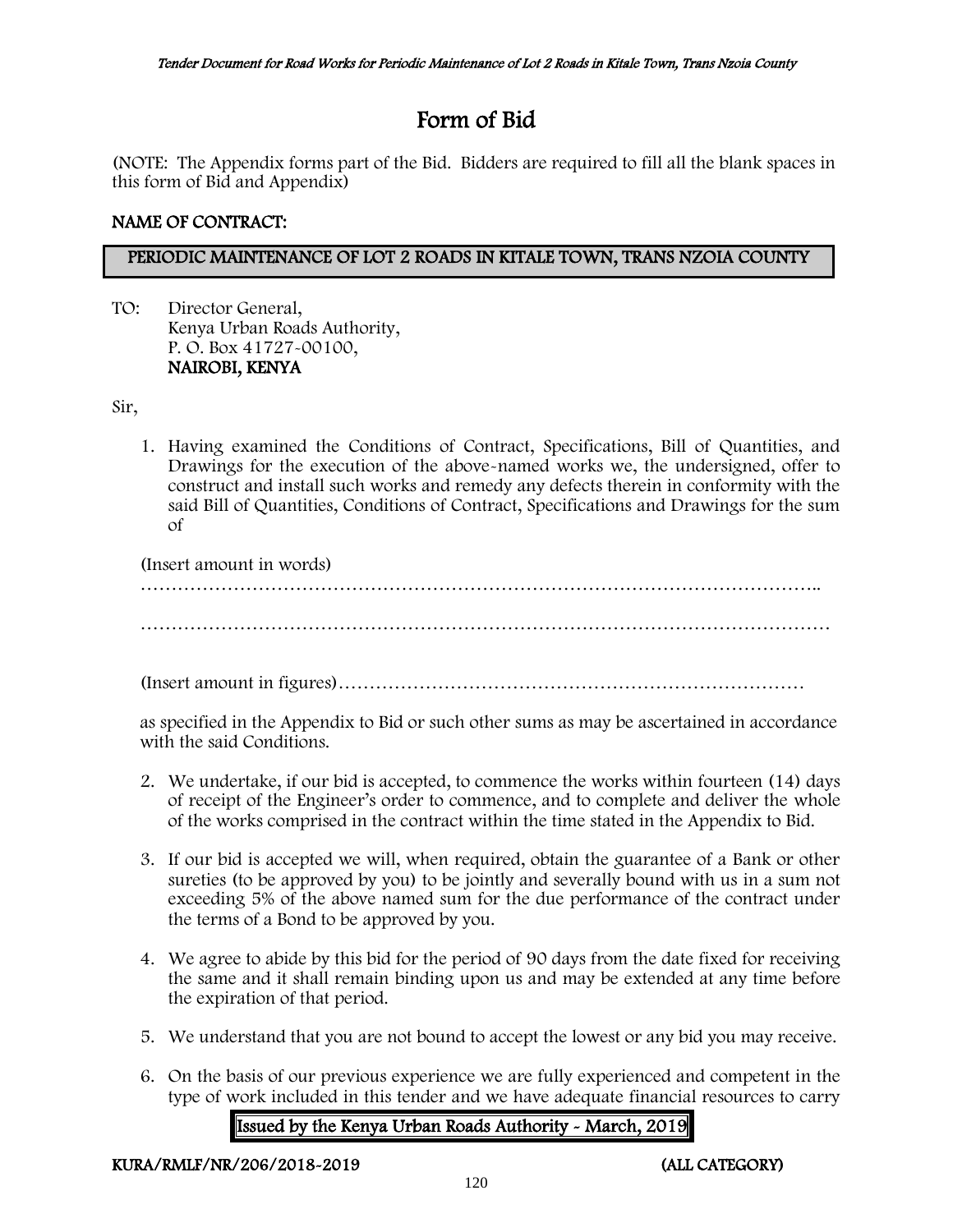#### Tender Document for Road Works for Periodic Maintenance of Lot 2 Roads in Kitale Town, Trans Nzoia County

out the works described within the period for completion. We are in a position to fulfil the contract for which we have tendered.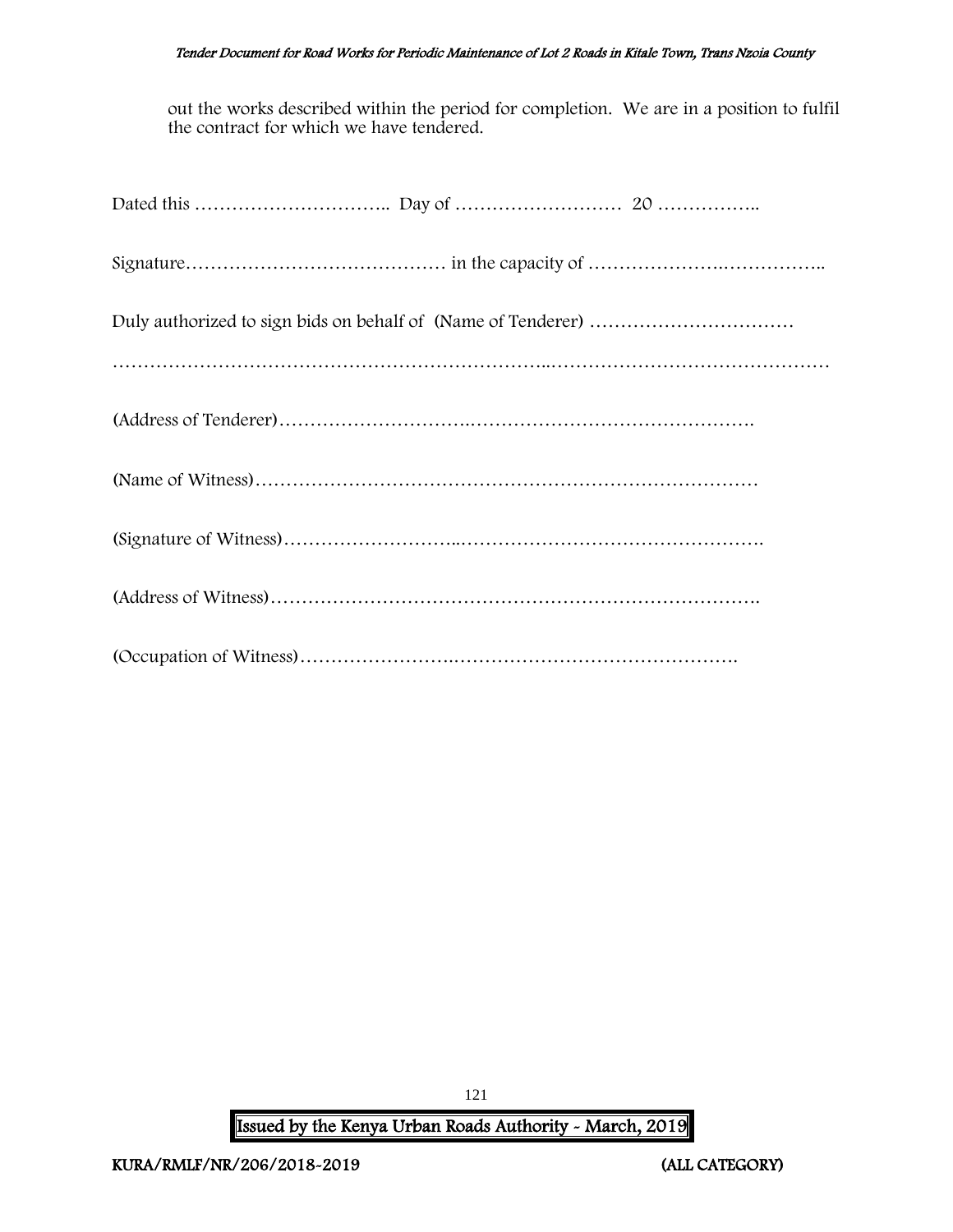Appendix to Form of Bid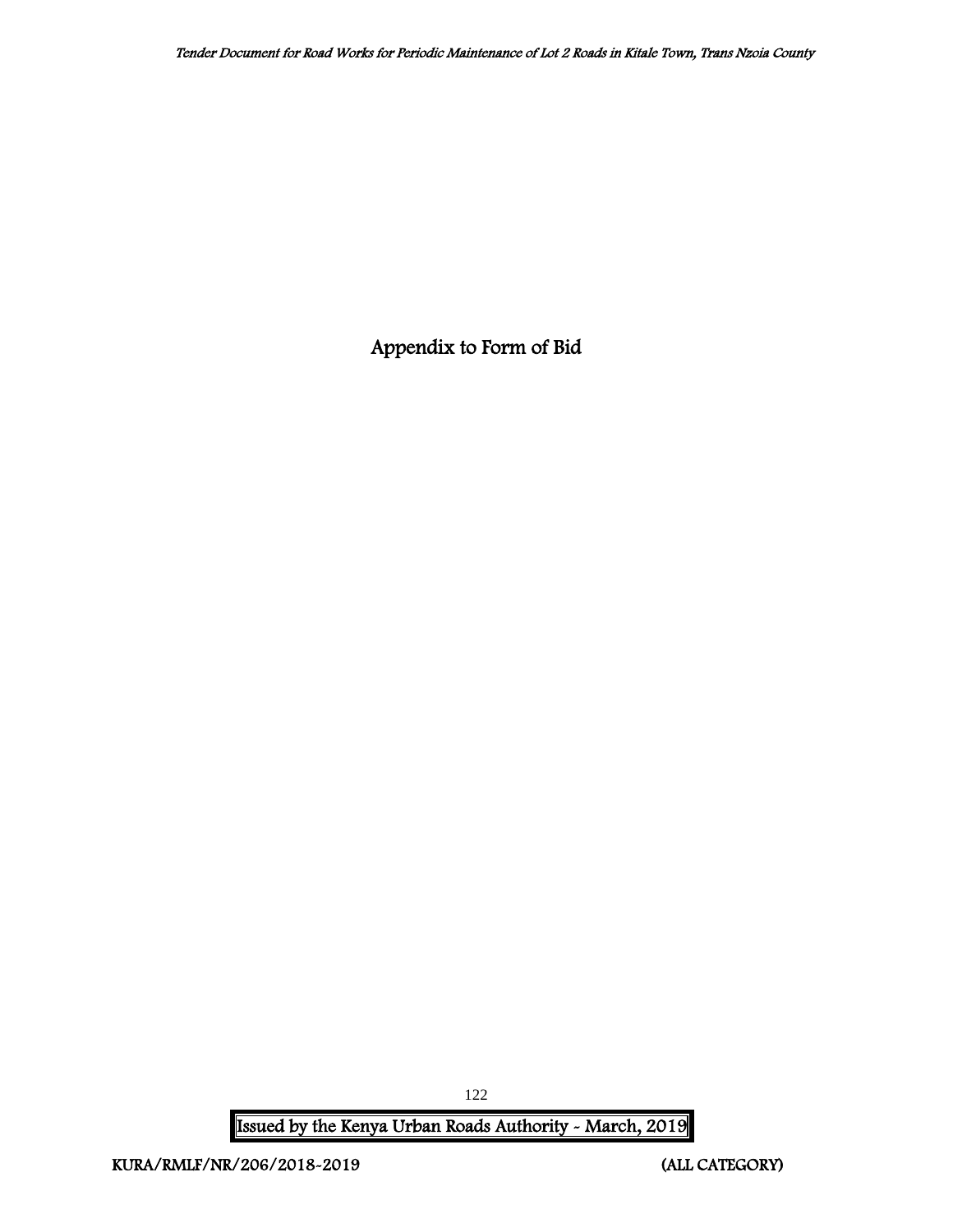| (This appendix forms part of the bid)          |               |                                            |
|------------------------------------------------|---------------|--------------------------------------------|
| CONDITIONS OF CONTRACT                         | <b>CLAUSE</b> | <b>AMOUNT</b>                              |
| Bid Security (Bank Guarantee Only)             |               | Kshs 200,000.00 (Unconditional bank        |
|                                                |               | guarantee only)                            |
| Instructions in Writing                        | 2.5           | Execution of works under site instructions |
|                                                |               | from Resident Engineer to commence         |
|                                                |               | within three (3) days                      |
| Amount of Performance Security                 | 10.1          | 5 per cent of Tender Sum in the form of    |
| (Unconditional Bank Guarantee)                 |               | Unconditional Bank Guarantee               |
| Program to be submitted                        | 14.1          | Immediately after issuance of Order to     |
|                                                |               | Commence                                   |
| Cash flow estimate to be submitted             | 14.3          | Immediately after issuance of Order to     |
|                                                |               | Commence                                   |
| Minimum amount of Third-Party Insurance        | 23.2          | 1% of the Contract Sum                     |
|                                                |               |                                            |
| Period for commencement, from Engineer's       | 41.1          | 14 days                                    |
| order to commence                              |               |                                            |
| Time for completion                            | 43.1          | 6 months                                   |
| Amount of liquidated damages                   | 47.2          | 0.05% of Contract Sum per day              |
| Limit of liquidated damages                    | 47.2          | 5% of Contract Sum                         |
|                                                |               |                                            |
| Defects Liability period                       | 60.3          | 1 month                                    |
| Percentage of Retention                        | 60.3          | 5% of Interim Payment Certificate          |
| Limit of Retention Money                       | 60.3          | 5% of Contract Sum                         |
|                                                |               |                                            |
| Minimum amount of interim certificates         | 60.2          | Kshs 1,000,000.00                          |
|                                                |               |                                            |
| Time within which payment to be made after     | 60.10         | 28 days                                    |
| Interim Payment Certificate signed by Engineer |               |                                            |
| Time within which payment to be made after     | 60.10         | 28 days                                    |
| Final Payment Certificate signed by Engineer   |               |                                            |
| Appointer of Adjudicator                       | 67.3          | The Chartered Institute of Arbitrators     |
|                                                |               | (Kenya)                                    |
| Notice to Employer and Engineer                | 68.2          | The Employers address is:                  |
|                                                |               | The Director General,                      |
|                                                |               | Kenya Urban Roads Authority (KURA),        |
|                                                |               | P.O. Box 41727 - 00100                     |
|                                                |               | <b>NAIROBI</b>                             |
|                                                |               |                                            |
|                                                |               | The Engineer's address is:                 |
|                                                |               | Director~(RACM)                            |
|                                                |               | Kenya Urban Roads Authority (KURA),        |
|                                                |               | P.O. Box 41727 - 00100                     |
|                                                |               | <b>NAIROBI</b>                             |

## Appendix to Form of Bid (This appendix forms part of the bid)

Signature of Tenderer…………………………………….……. Date ………………………

123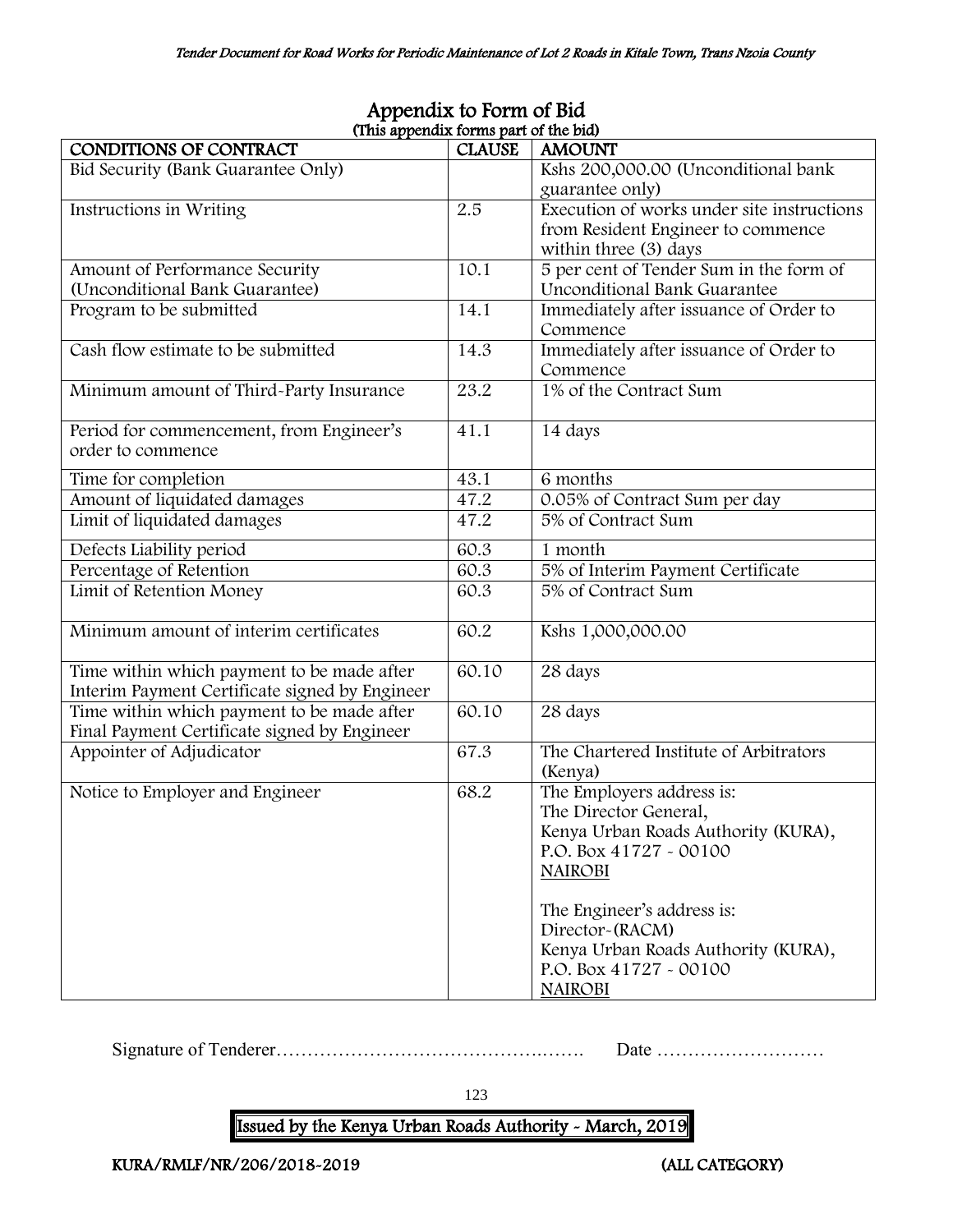Form of Bid Security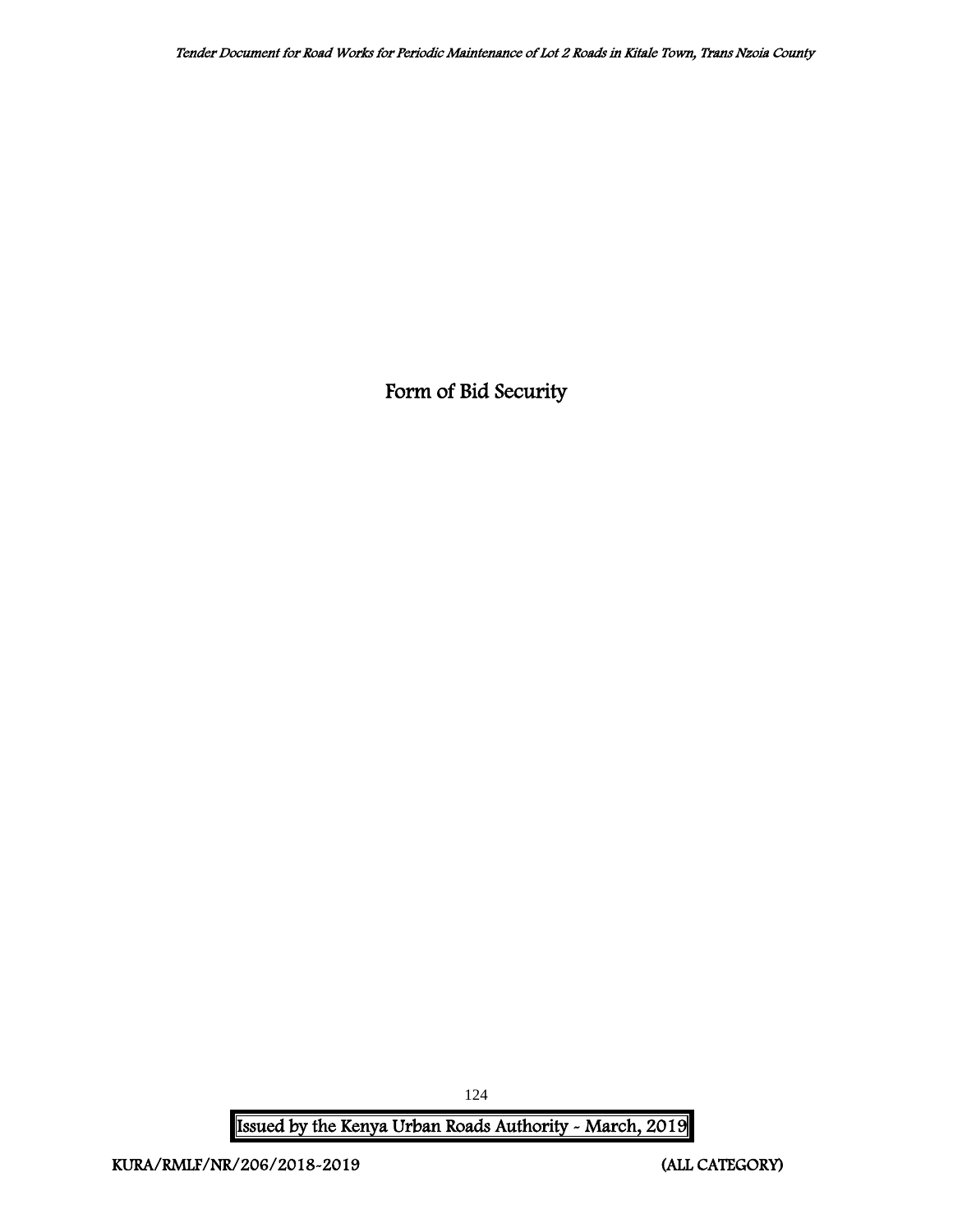#### TENDER BANK GUARANTEE

Note: The bidder shall complete only this form of Bank guarantee. No other Form of Bid Bond or any other forms of security will be accepted. Bidders who fail to comply with this requirement will be disqualified.

WHEREAS [*Name of bidder*].

………………………………………………………………………………………………

(herein after called "the Bidder") has submitted his bid dated ………….…………

#### for the

#### PERIODIC MAINTENANCE OF LOT 2 ROADS IN KITALE TOWN, TRANS NZOIA COUNTY

, hereinafter called "the bid"

KNOW ALL MEN by these presents that we [Name of Bank]

………………………………………………………………………………………………………

of [Name of Country]

………………………………………………………………………………………………

having our registered offices at

………………………………………………………………………………………………

(hereinafter called the Bank) are bound unto the Director General, Kenya Urban Roads Authority, (hereinafter called "the Employer") in the sum of

(in words Kshs)………………………………………………………………………….

……………………………………………………………………………………………

(In figures Kshs)……………………………………………………

for which payment will be well and truly made to the said Employer the Bank binds itself, its successors and assigns by these presents.

SEALED with the common Seal of the said Bank this ……………………… day of 20…….. THE CONDITIONS of this obligation are:

125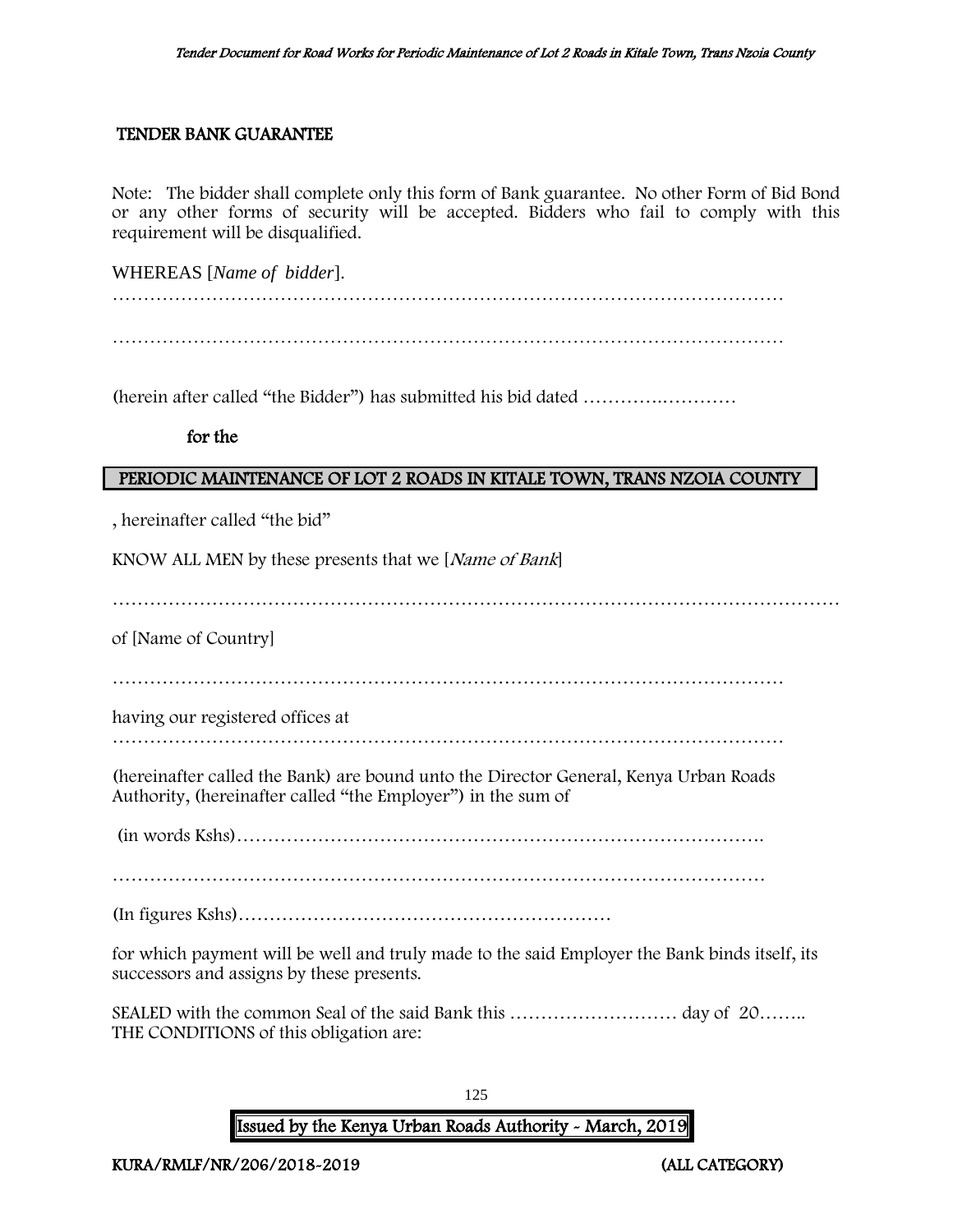- 1. If the bidder withdraws his Bid during the period of bid validity specified by the Bidder on the Bid Form; or
- 2. If the Bidder having been notified of the acceptance of his bid by the Employer during the period of bid validity

(i) Fails or refuses to execute the Form of Agreement in accordance with the Instructions to Tenderers when required or

 (ii) Fails or refuses to furnish the Performance Security, in accordance with the Instructions to Bidders.

We undertake to pay to the Employer up to the above amount upon receipt of his first written demand, without the Employer having to substantiate his demand, provided that in his demand the Employer will note that the amount claimed by him is due to him owing to the occurrence of any of the above conditions, specifying the occurred condition or conditions.

This guarantee will remain in force up to and including thirty days after the date of expiration of the bid validity, as stated in the Instructions to Bidders.

At the request of the Employer the Bid validity period may be extended by mutual agreement between the Employer and the Bidder and we undertake to extend the validity of this surety accordingly without you having to inform us of such an extension of the Bid validity period if within this period the Bidder has been notified of the acceptance of his Bid. This Surety shall remain valid up to the time the Contract Agreement has been executed.

126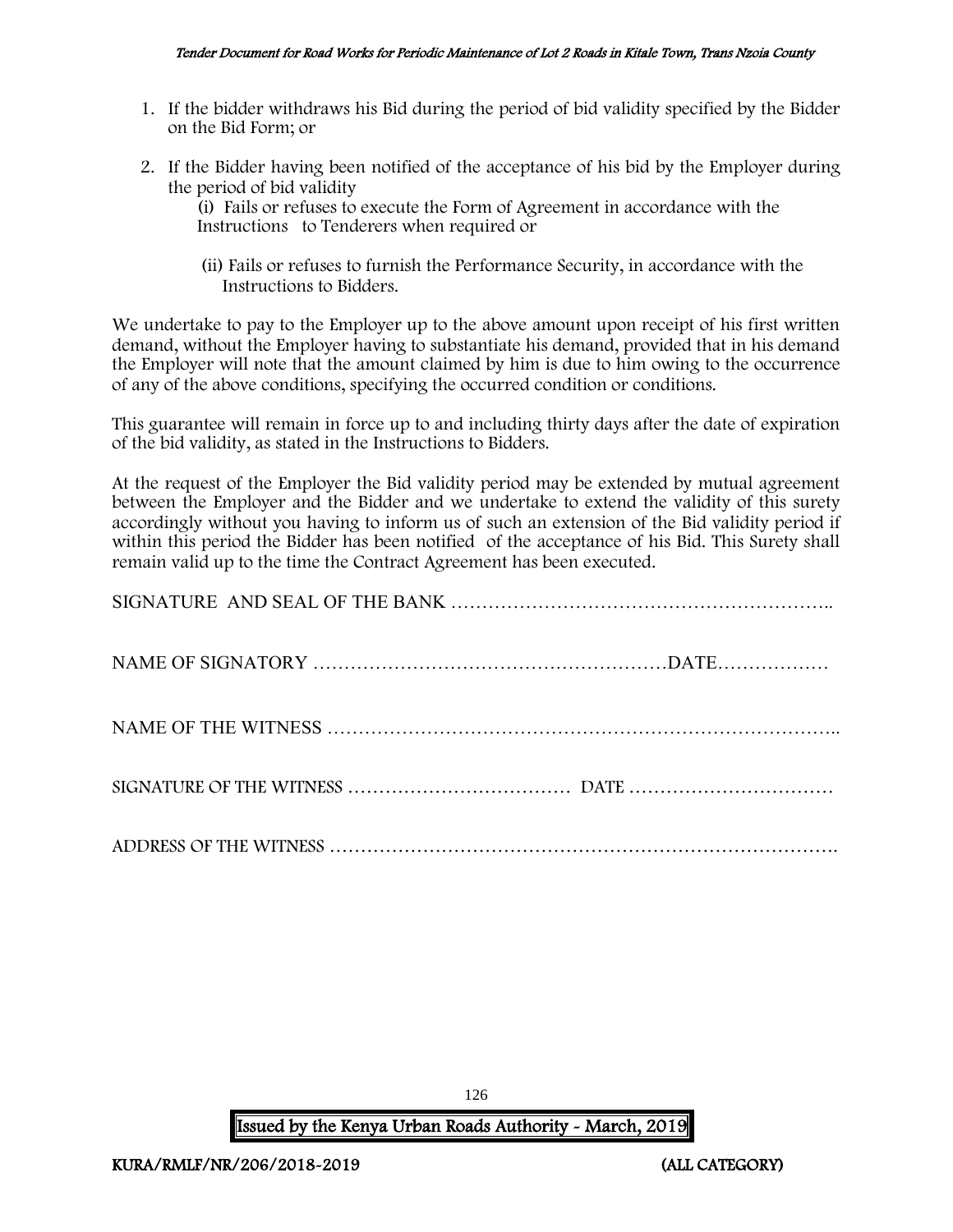## SECTION XI: SCHEDULES OF SUPPLEMENTARY INFORMATION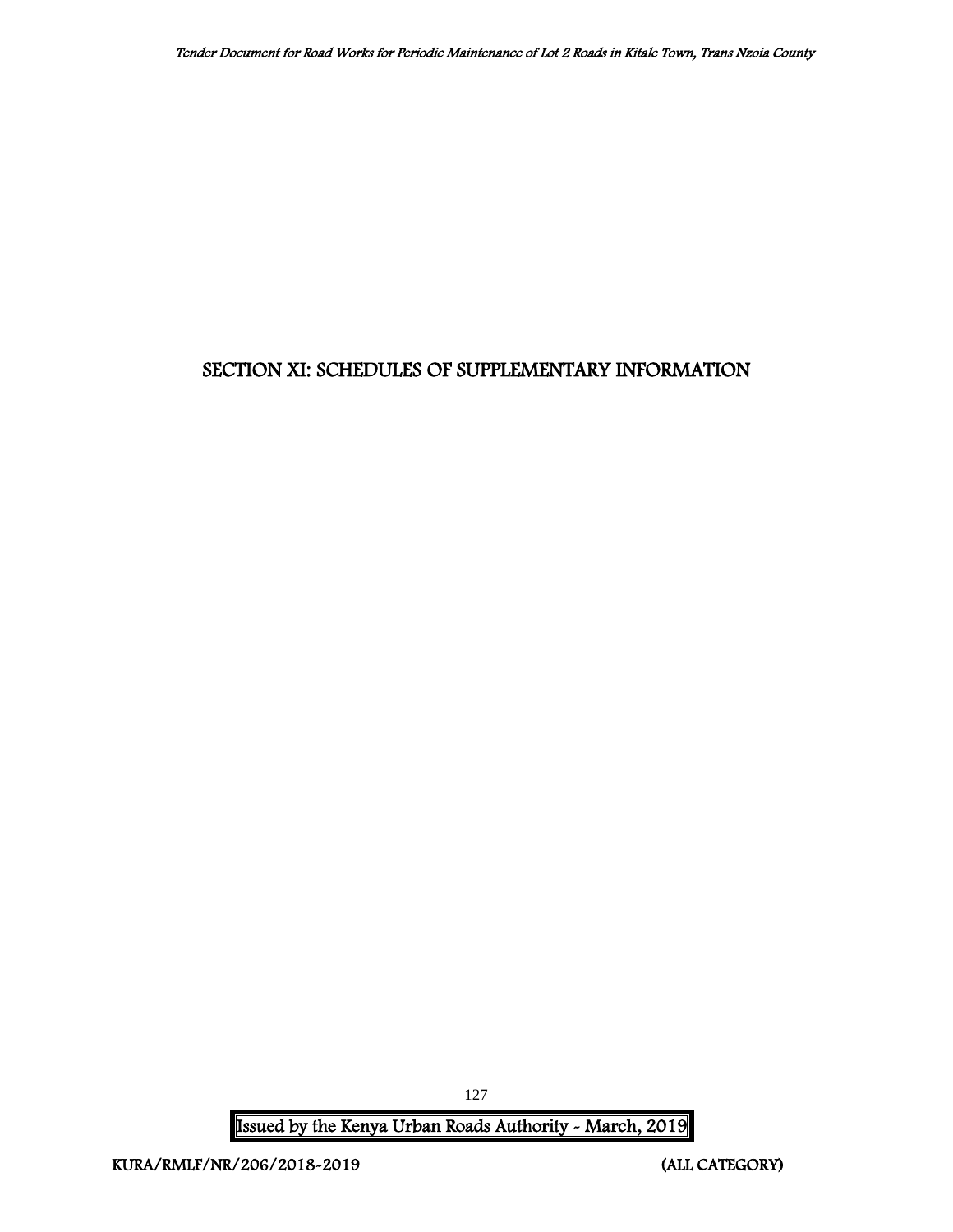| SCHEDULE 4: MAJOR ITEMS OF CONSTRUCTION PLANT AND EQUIPMENT135         |  |
|------------------------------------------------------------------------|--|
|                                                                        |  |
| SCHEDULE 6: SCHEDULE OF ROADWORKS CARRIED OUT BY THE BIDER IN THE LAST |  |
|                                                                        |  |
|                                                                        |  |
|                                                                        |  |
|                                                                        |  |
|                                                                        |  |
| SCHEDULE 11: DECLARATION FORM (DEBARMENT) Error! Bookmark not defined. |  |
|                                                                        |  |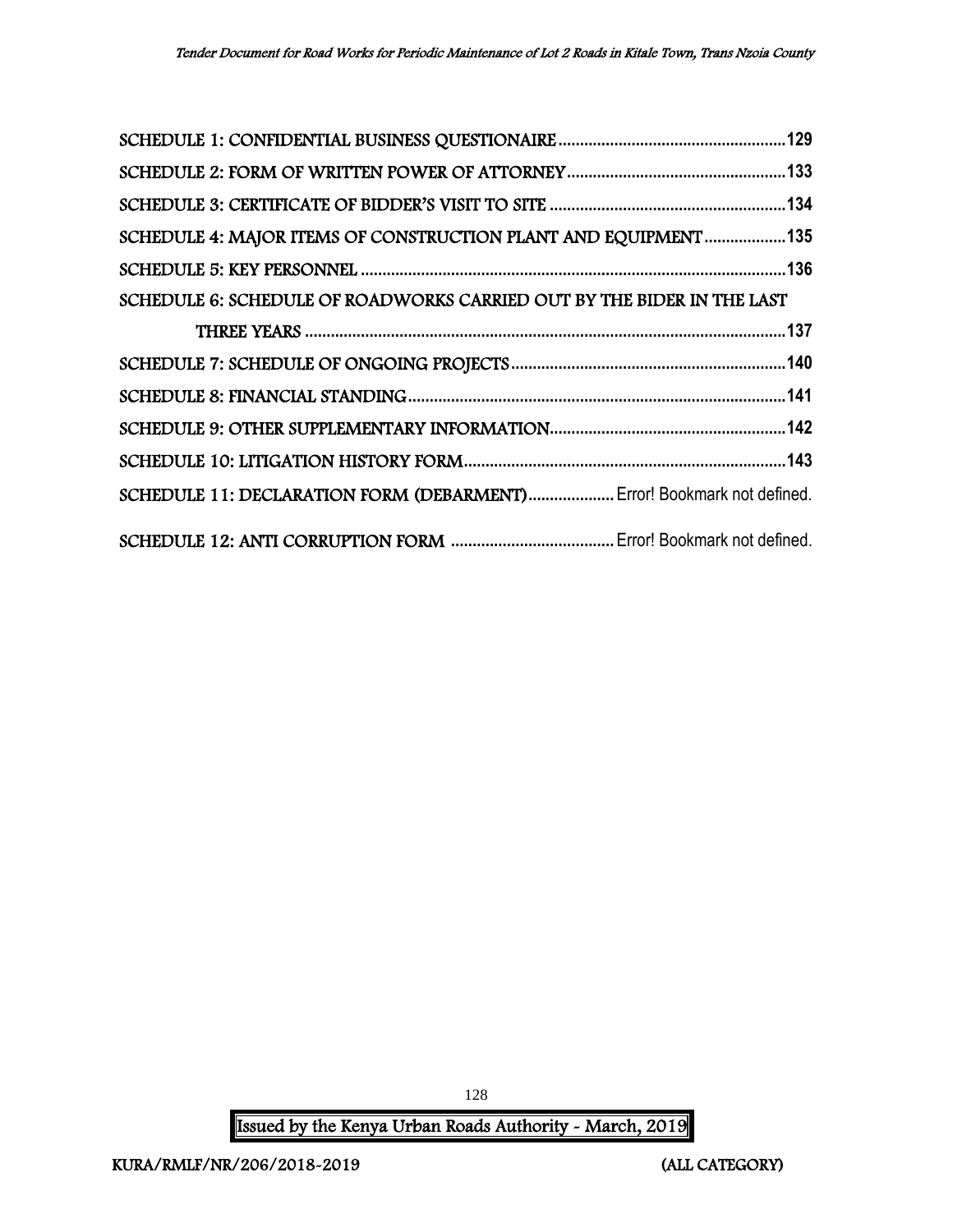### <span id="page-129-0"></span>SCHEDULE 1: CONFIDENTIAL BUSINESS QUESTIONAIRE

This Confidential Business Questionnaire of the Government of Kenya shall be completed by the Bidder.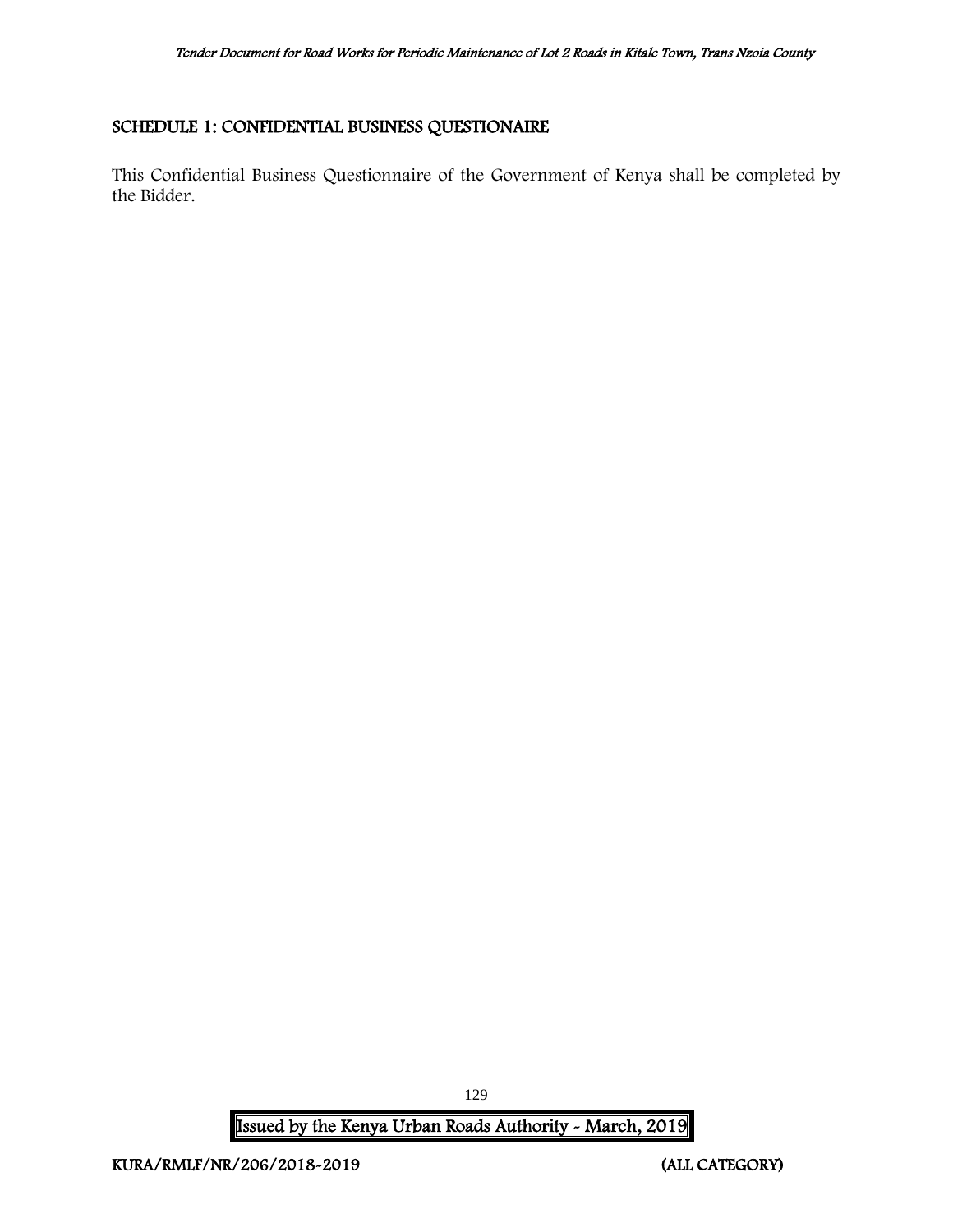## REPUBLIC OF KENYA

## CONFIDENTIAL BUSINESS QUESTIONNAIRE

| whichever applies to your type of business.<br>Part 1 - General: | You are requested to give the particulars indicated in Part 1 and either Part 2 (a). 2(b) or 2(c)<br>You are advised that it is a serious offence to give false information on this Form. |
|------------------------------------------------------------------|-------------------------------------------------------------------------------------------------------------------------------------------------------------------------------------------|
| Business name                                                    |                                                                                                                                                                                           |
| Location of business premises                                    |                                                                                                                                                                                           |
|                                                                  |                                                                                                                                                                                           |
|                                                                  |                                                                                                                                                                                           |
|                                                                  |                                                                                                                                                                                           |
| Maximum value of business which you can handle at any one time:  |                                                                                                                                                                                           |
|                                                                  |                                                                                                                                                                                           |
|                                                                  |                                                                                                                                                                                           |
|                                                                  |                                                                                                                                                                                           |
| Part 2(a) - Sole Proprietor:                                     |                                                                                                                                                                                           |
| Your name in full                                                |                                                                                                                                                                                           |
|                                                                  |                                                                                                                                                                                           |
|                                                                  |                                                                                                                                                                                           |
|                                                                  |                                                                                                                                                                                           |
|                                                                  |                                                                                                                                                                                           |

130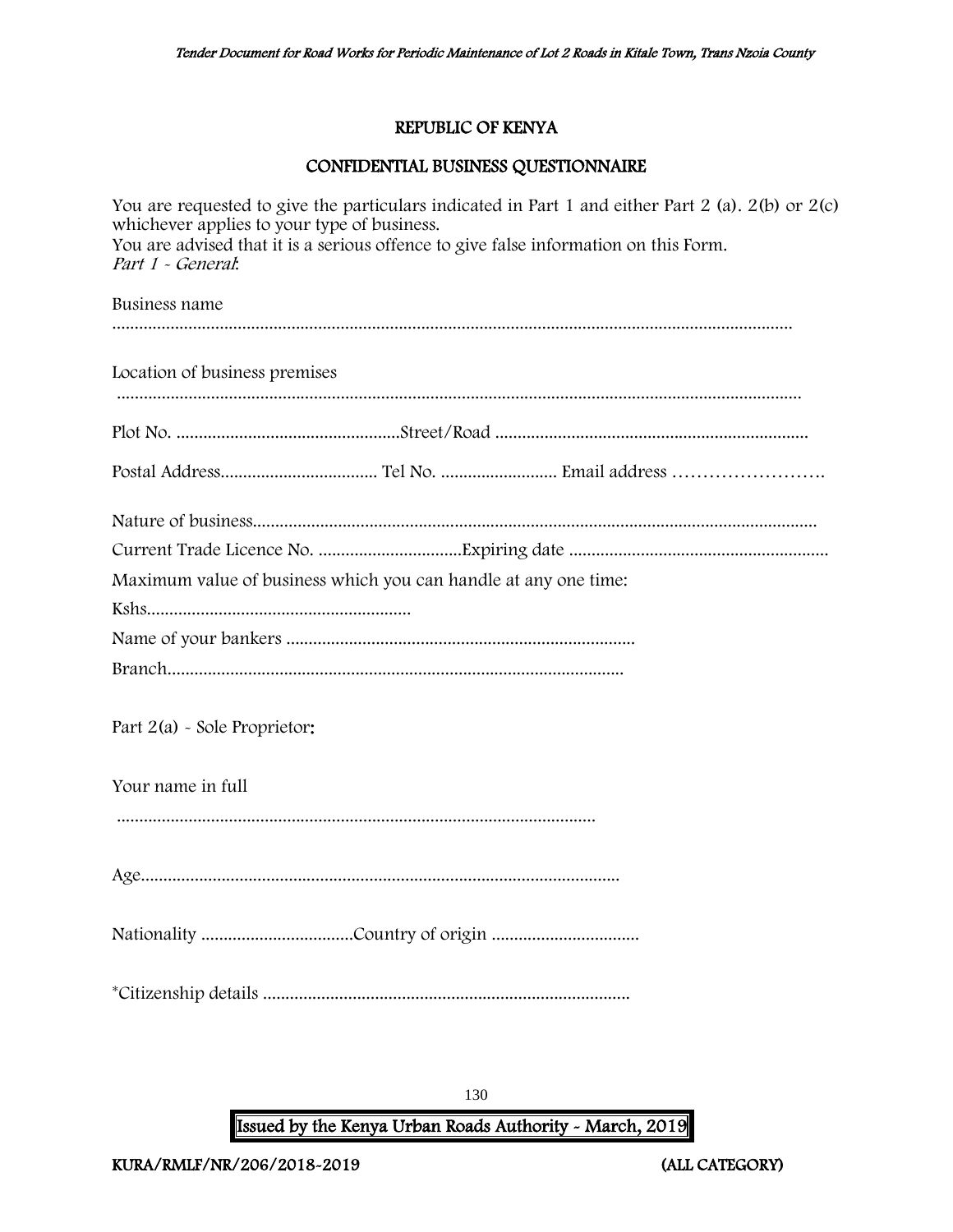## Part 2(b) - Partnership:

|      | Give details of partners as follows:                 |                                  |        |
|------|------------------------------------------------------|----------------------------------|--------|
| Name | Nationality                                          | Citizenship Details <sup>•</sup> | Shares |
|      |                                                      |                                  |        |
|      |                                                      |                                  |        |
|      |                                                      |                                  |        |
|      |                                                      |                                  |        |
|      |                                                      |                                  |        |
|      | Part 2(c) - Registered Company:                      |                                  |        |
|      |                                                      |                                  |        |
|      | State the nominal and issued capital of the company- |                                  |        |
|      |                                                      |                                  |        |
|      |                                                      |                                  |        |
|      | Give details of all directors as follows:            |                                  |        |
| Name | Nationality                                          | Citizenship Details <sup>•</sup> | Shares |
|      |                                                      |                                  |        |
|      |                                                      |                                  |        |
|      |                                                      |                                  |        |
|      |                                                      |                                  |        |
|      |                                                      |                                  |        |

- Attach proof of citizenship (Compulsory)
- Attach certified copy of Form CR12 (Compulsory)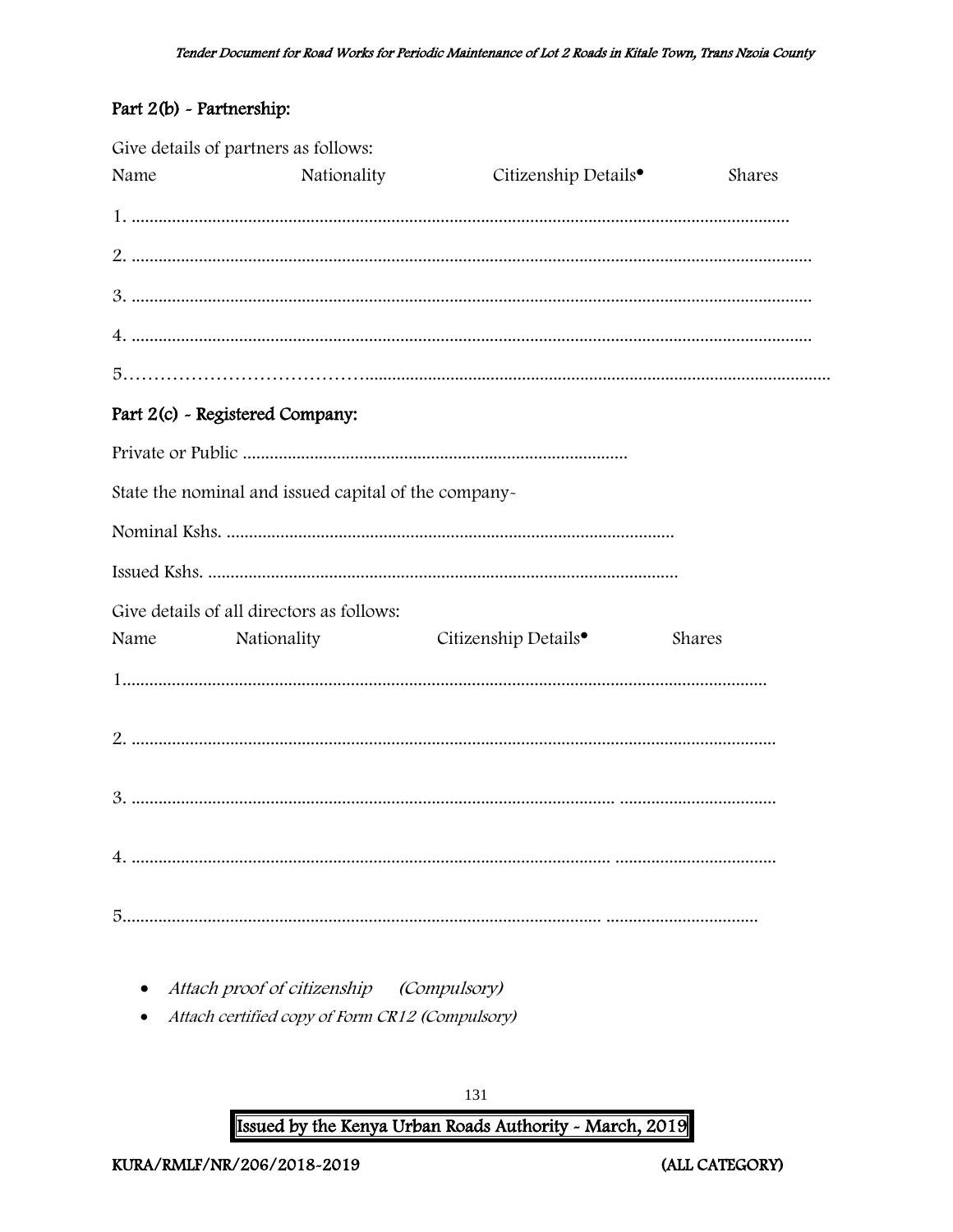#### Part 3: Interest in the Firm:

Is there any person / persons in the Kenya Urban Roads Authority (KURA) who has interest in this firm? Yes /No\*\*………………………….

I certify that the information given above is correct.

............................... ..............................................................

Date Signature of Bidder

\*\* Delete as necessary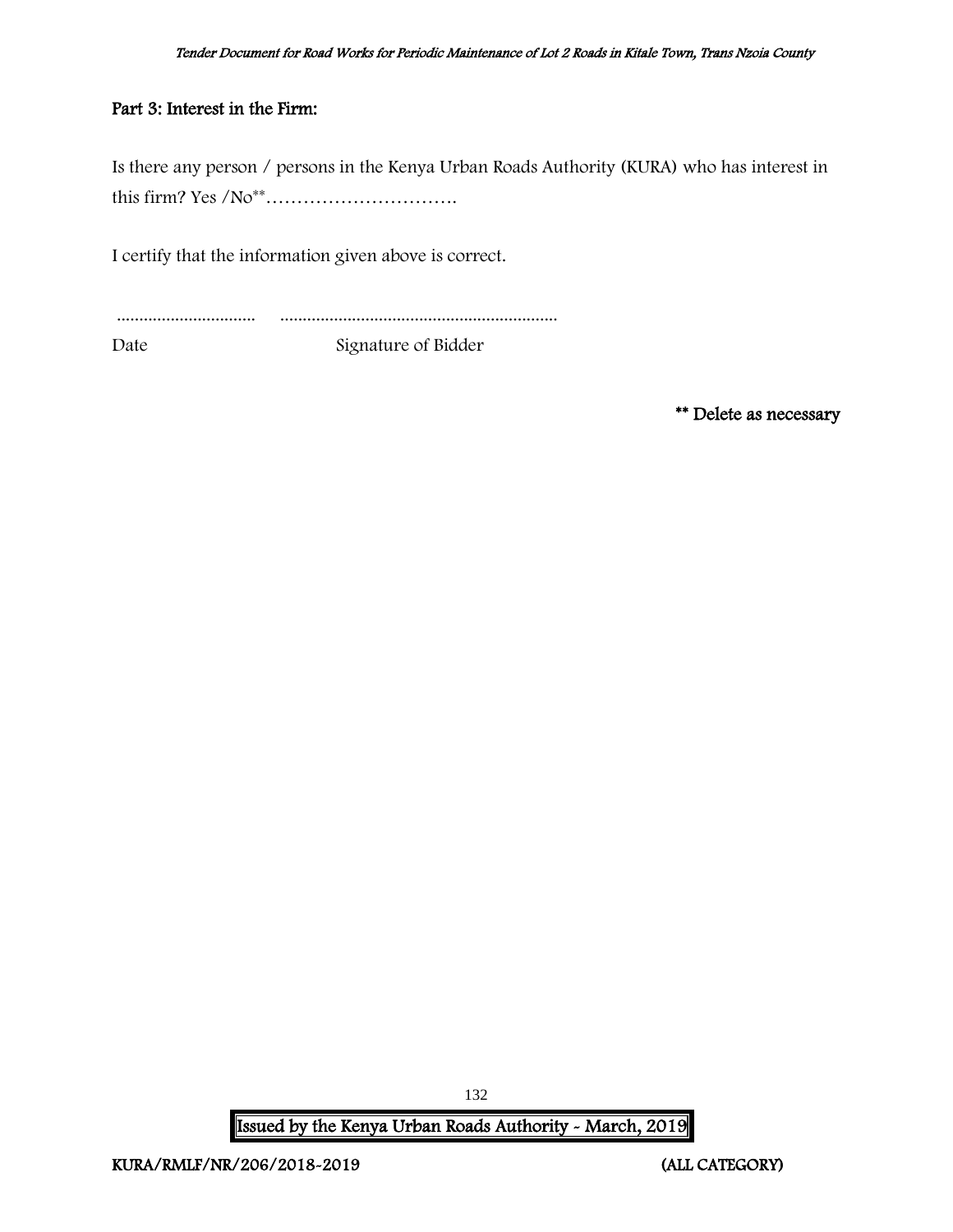### <span id="page-133-0"></span>SCHEDULE 2: FORM OF WRITTEN POWER OF ATTORNEY

The Bidder shall state here below the name(s) and address of his representative(s) who is/are authorized to receive on his behalf correspondence in connection with the Bid.

………………………………………………………….. (Name of Bidder's Representative in block letters)

………………………………………………………….. (Address of Bidder's Representative)

………………………………………………………….. (Signature of Bidder's Representative)

Alternate:

………………………………………………………….. (Name of Bidder's Representative in block letters)

………………………………………………………….. (Address of Bidder's Representative)

………………………………………………………………………… (Signature of Bidder's Representative)

\*To be filled by all Bidders.

\*Both representative and alternate must attach copy of National Identification card or Passport.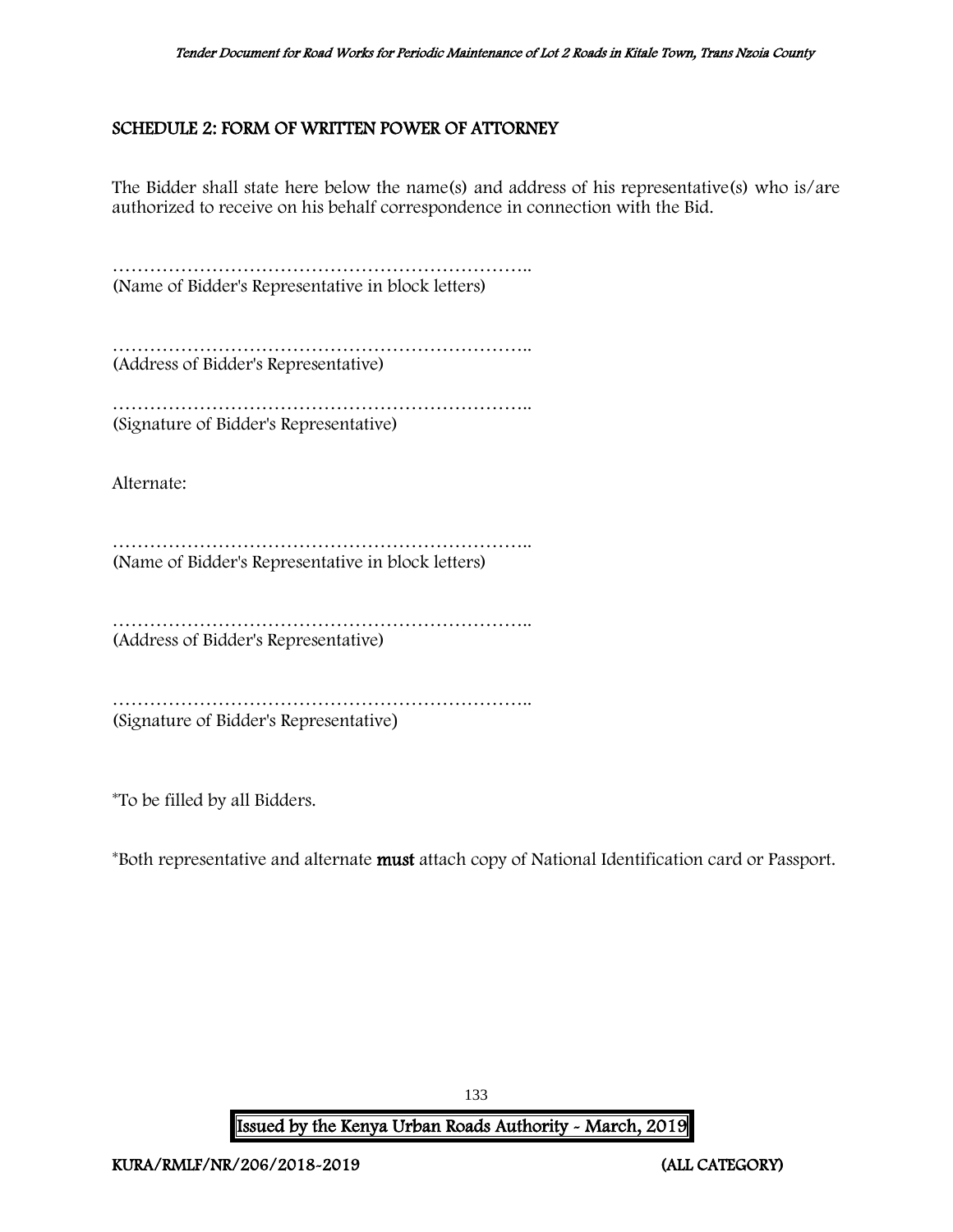#### <span id="page-134-0"></span>SCHEDULE 3: CERTIFICATE OF BIDDER'S VISIT TO SITE

This is to certify that [Name/s]…………………………………………………………………………………… …………………………………………………………………. Being the authorized representative/Agent of [*Name of bidder*] ………………………………………………………………………………………………… ………………………………………………………………………………………………… participated in the organised inspection visit of the site of the works for the PERIODIC MAINTENANCE OF LOT 2 ROADS IN KITALE TOWN, TRANS NZOIA COUNTY held on………………………..day of……………………………20………………………. Signed………………………………………………………………………………………….. (Employer's Representative) ……………………………………………………………………………….………………… ……………………………………… ………………………………….. (Name of Employer's Representative) (Designation)

NOTE: This form is to be completed at the time of the organized site visit.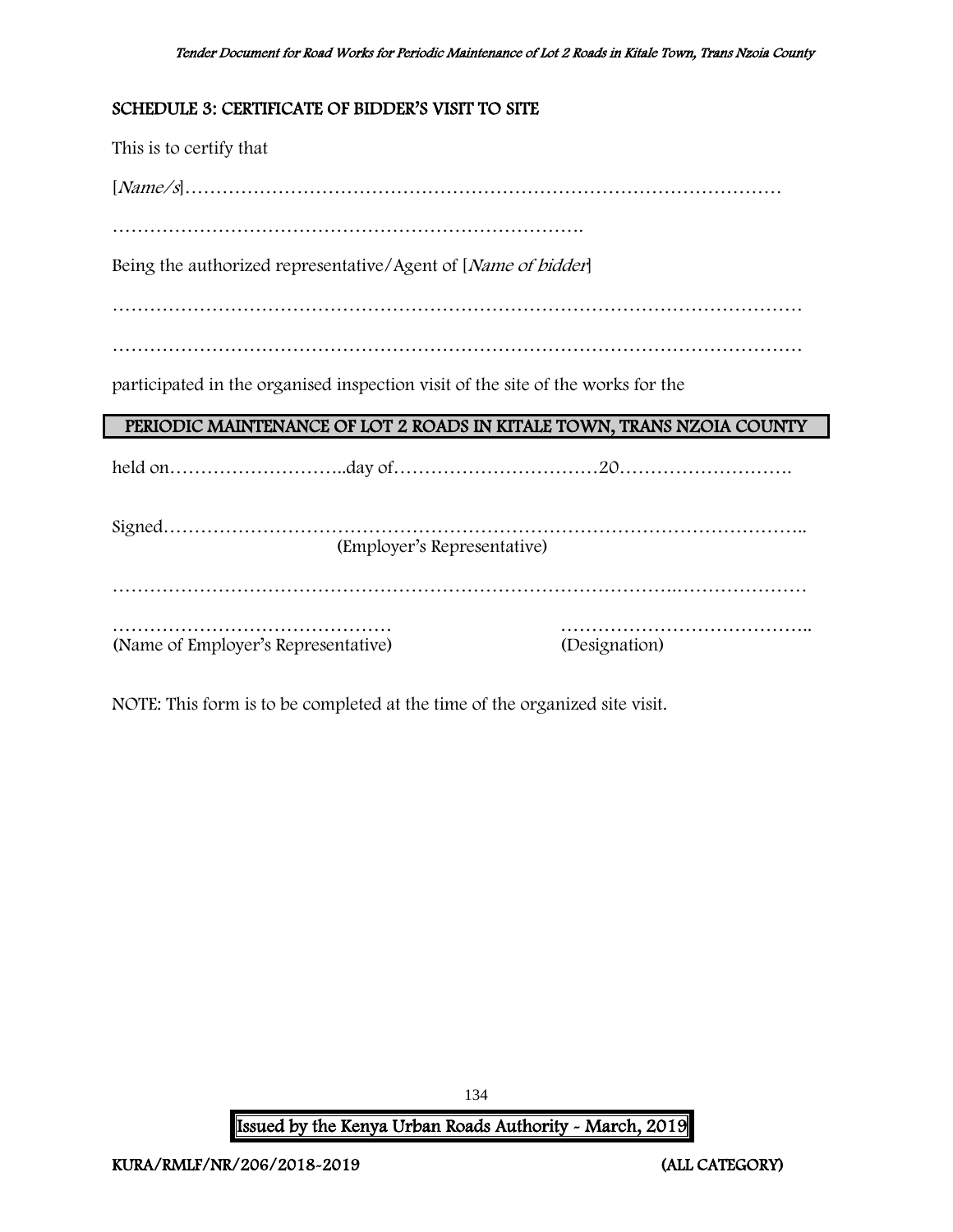| commence<br>Arrival on<br>Date of<br>Project<br>(Days<br>after                                                                                                                                                                                                                                                                     |        |  |  |  |  |
|------------------------------------------------------------------------------------------------------------------------------------------------------------------------------------------------------------------------------------------------------------------------------------------------------------------------------------|--------|--|--|--|--|
| Rating<br>Power                                                                                                                                                                                                                                                                                                                    |        |  |  |  |  |
| Imported<br>Owned,<br>Leased/                                                                                                                                                                                                                                                                                                      |        |  |  |  |  |
| Sourc<br>$\mathbf 0$                                                                                                                                                                                                                                                                                                               |        |  |  |  |  |
| Imported)<br>Mombasa<br>Estimated<br>(If to be<br>Value<br>5H                                                                                                                                                                                                                                                                      |        |  |  |  |  |
| Capacity<br>t or $\mathbf{m}^3$                                                                                                                                                                                                                                                                                                    |        |  |  |  |  |
| Used<br>New or                                                                                                                                                                                                                                                                                                                     |        |  |  |  |  |
| Manufactur<br>Year of<br>$\mathbf{o}$                                                                                                                                                                                                                                                                                              |        |  |  |  |  |
| $\frac{c}{h}$<br>ર્ષ્ટ જ                                                                                                                                                                                                                                                                                                           |        |  |  |  |  |
| Descriptio<br>n Type,<br>Model,<br>Make                                                                                                                                                                                                                                                                                            |        |  |  |  |  |
| SCHEDULE 4: MAJOR ITEMS OF CONSTRUCTION PLANT AND EQUIPMENT                                                                                                                                                                                                                                                                        |        |  |  |  |  |
| The Bidder shall enter in this schedule all major items of plant and equipment which he<br>proposes to bring to site. Only reliable plant in good working order and suitable for the work<br>required of it shall be shown on this Schedule. Summary of the same shall be entered in Section<br>5: Qualification Criteria, Part 7. |        |  |  |  |  |
| I certify that the above information is correct.                                                                                                                                                                                                                                                                                   |        |  |  |  |  |
| (Signature of Bidder)                                                                                                                                                                                                                                                                                                              | (Date) |  |  |  |  |

## <span id="page-135-0"></span>SCHEDULE 4: MAJOR ITEMS OF CONSTRUCTION PLANT AND EQUIPMENT

135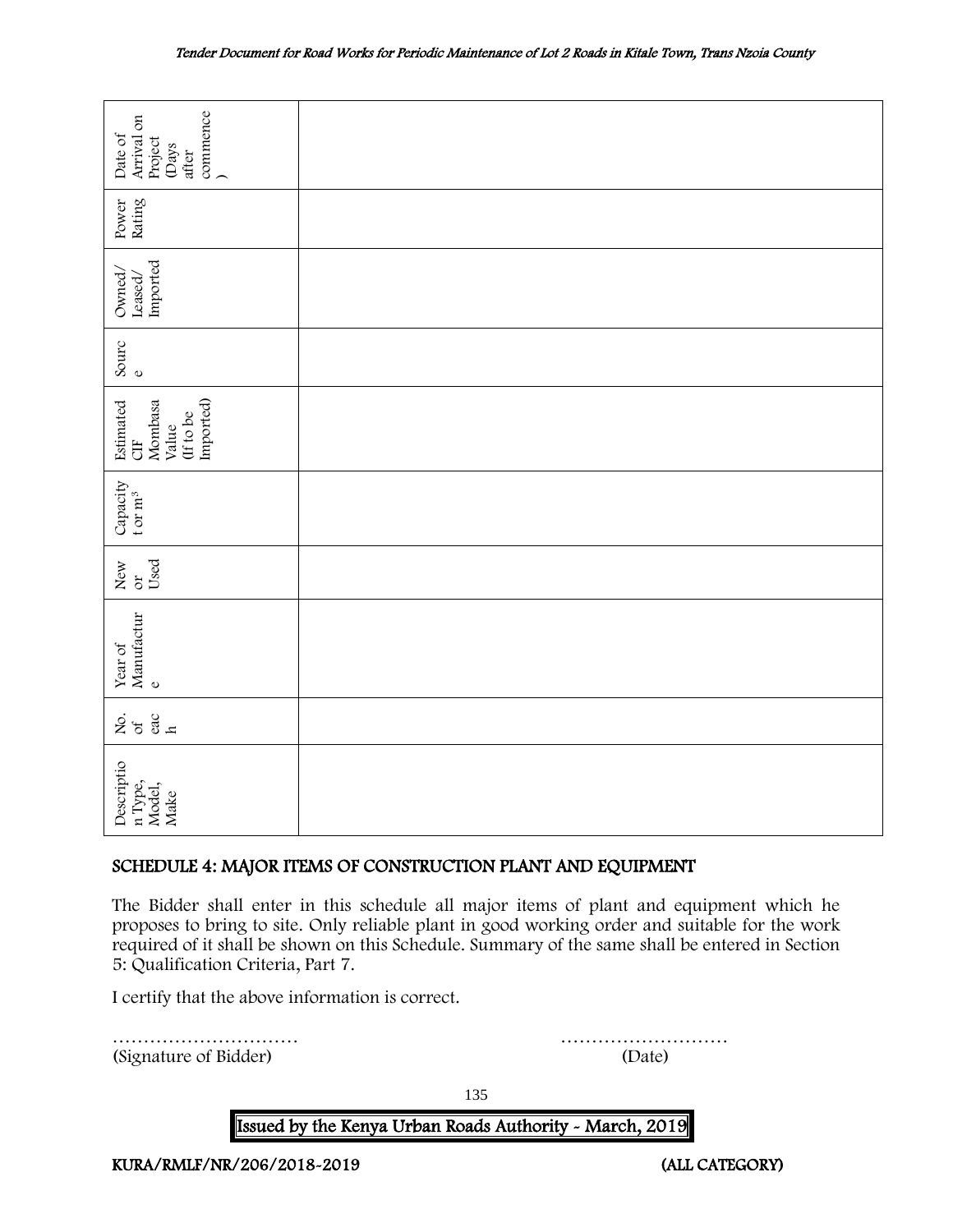#### <span id="page-136-0"></span>SCHEDULE 5: KEY PERSONNEL

| <b>DESIGNATION</b>                       | <b>NAME</b> | <b>NATIONALITY</b> | SUMMARY OF QUALIFICATIONS AND<br><b>EXPERIENCE</b> |            |            |
|------------------------------------------|-------------|--------------------|----------------------------------------------------|------------|------------|
|                                          |             |                    | Qualifications                                     | General    | Specific   |
|                                          |             |                    |                                                    | Experience | Experience |
|                                          |             |                    |                                                    | (Yrs)      | (Yrs)      |
|                                          |             |                    |                                                    |            |            |
| Headquarters                             |             |                    |                                                    |            |            |
|                                          |             |                    |                                                    |            |            |
| Partner/Director                         |             |                    |                                                    |            |            |
| or other key staff<br>(give designation) |             |                    |                                                    |            |            |
|                                          |             |                    |                                                    |            |            |
|                                          |             |                    |                                                    |            |            |
|                                          |             |                    |                                                    |            |            |
| Site Office                              |             |                    |                                                    |            |            |
|                                          |             |                    |                                                    |            |            |
| 1. Site Agent                            |             |                    |                                                    |            |            |
|                                          |             |                    |                                                    |            |            |
| 2. Site Surveyor                         |             |                    |                                                    |            |            |
|                                          |             |                    |                                                    |            |            |
|                                          |             |                    |                                                    |            |            |
| 3. Foreman                               |             |                    |                                                    |            |            |
|                                          |             |                    |                                                    |            |            |
|                                          |             |                    |                                                    |            |            |
|                                          |             |                    |                                                    |            |            |

Note: The Bidder shall list in this schedule the key personnel he will employ from the Contractor's headquarters and from the Contractor's site office to direct and execute the work together with their qualifications, experience, position held and nationality in accordance with Clause 15.2 and 16.3 of the Conditions of Contract Part II (where required, use separate sheets to add extra data for column 4). Bidders shall attach certified copies of academic certificates, and CVs of all key staff.

I certify that the above information is correct.

………………………… ……………………… (Signature of Bidder) (Date)

136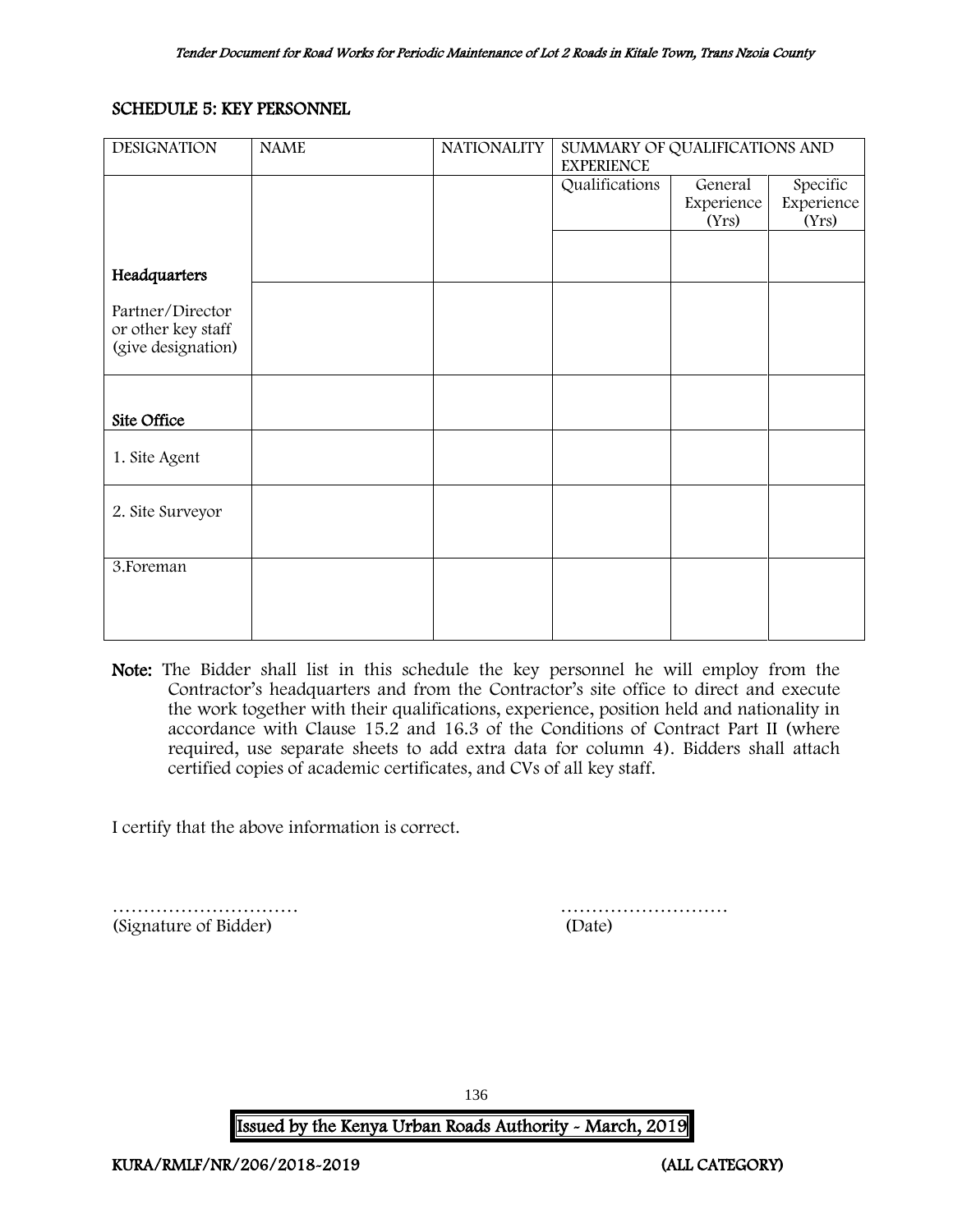#### <span id="page-137-0"></span>SCHEDULE 6: SCHEDULE OF ROADWORKS CARRIED OUT BY THE BIDER IN THE LAST THREE **YEARS**

#### SCHEDULE 6A: COMPLETED WORKS

| $S_{\text{SMB}}$ $S_{\text{L}}$ $S_{\text{SMB}}$ $\text{SMB}$ $\text{SMB}$<br>DESCRIPTION OF WORKS | NAME OF CLIENT | VALUE OF<br>WORKS (KSHS) * | YEAR COMPLETED/<br><b>REMARKS</b> |
|----------------------------------------------------------------------------------------------------|----------------|----------------------------|-----------------------------------|
|                                                                                                    |                |                            |                                   |
|                                                                                                    |                |                            |                                   |
|                                                                                                    |                |                            |                                   |
|                                                                                                    |                |                            |                                   |
|                                                                                                    |                |                            |                                   |
|                                                                                                    |                |                            |                                   |
|                                                                                                    |                |                            |                                   |
|                                                                                                    |                |                            |                                   |
|                                                                                                    |                |                            |                                   |
|                                                                                                    |                |                            |                                   |

Note: Bidders shall attach certified copies of letters of award (for each listed project), certified copies of completion certificates.

I certify that the above works were successfully carried out by this Bidder.

………………………… ………………………

(Signature of Bidder) (Date) \* Value in KShs using Central Bank of Kenya mean exchange rate at a reference date 7 days before date of BID opening

137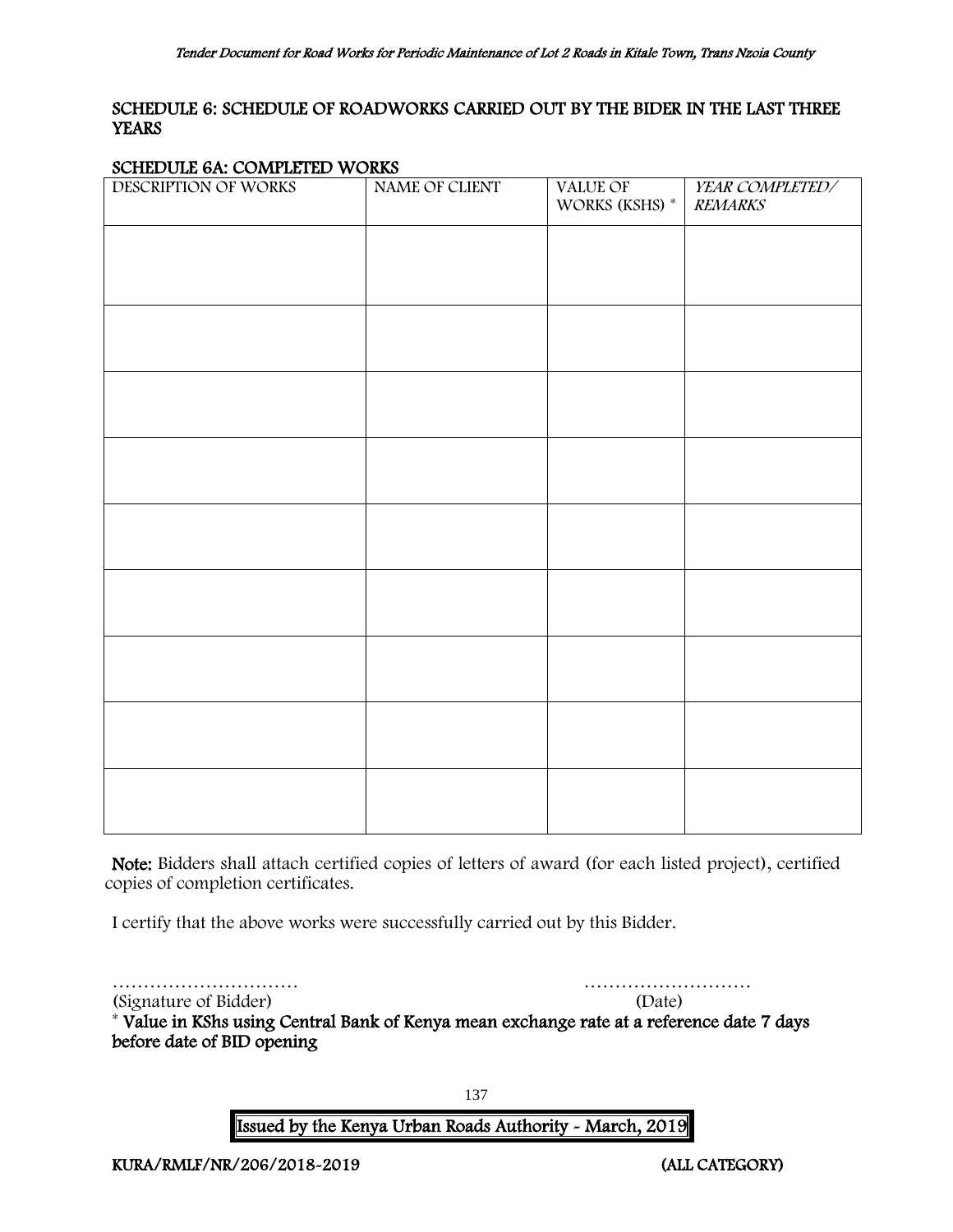#### SCHEDULE 6B: NON-COMPLETED WORKS BEYOND COMPLETION DATE

| DESCRIPTION OF WORKS | NAME OF CLIENT | VALUE OF<br>WORKS (KSHS) * | YEAR COMPLETED/<br><b>REMARKS</b> |
|----------------------|----------------|----------------------------|-----------------------------------|
|                      |                |                            |                                   |
|                      |                |                            |                                   |
|                      |                |                            |                                   |
|                      |                |                            |                                   |
|                      |                |                            |                                   |
|                      |                |                            |                                   |
|                      |                |                            |                                   |
|                      |                |                            |                                   |
|                      |                |                            |                                   |
|                      |                |                            |                                   |
|                      |                |                            |                                   |
|                      |                |                            |                                   |
|                      |                |                            |                                   |
|                      |                |                            |                                   |
|                      |                |                            |                                   |
|                      |                |                            |                                   |

Note: Bidders shall attach certified copies of letters of award (for each listed project), certified evidence for executed works for non-completed projects e.g. copy of recent payment certificate.

I certify that the above works were successfully carried out by this Bidder.

|                       | .      |
|-----------------------|--------|
| (Signature of Bidder) | (Date) |

| (Signature of Bidder) | (Date) |
|-----------------------|--------|

\* Value in KShs using Central Bank of Kenya mean exchange rate at a reference date 7 days before date of BID opening

138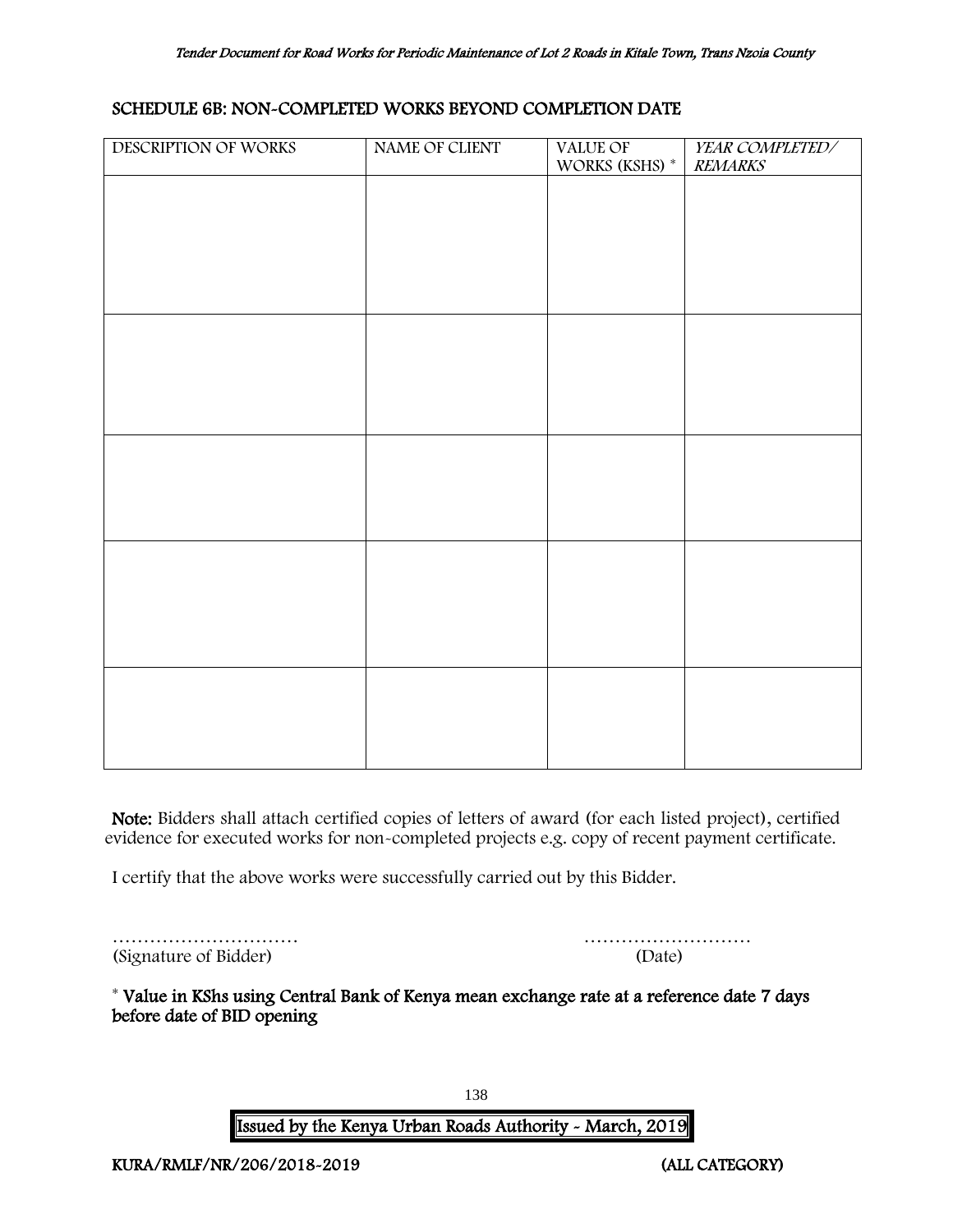### SCHEDULE 6C: SPECIFIC EXPERIENCE

| DESCRIPTION OF WORKS | NAME OF CLIENT | <b>VALUE OF</b><br>WORKS (KSHS) $^\ast$ | YEAR COMPLETED/<br><b>REMARKS</b> |
|----------------------|----------------|-----------------------------------------|-----------------------------------|
|                      |                |                                         |                                   |
|                      |                |                                         |                                   |
|                      |                |                                         |                                   |
|                      |                |                                         |                                   |
|                      |                |                                         |                                   |
|                      |                |                                         |                                   |
|                      |                |                                         |                                   |
|                      |                |                                         |                                   |
|                      |                |                                         |                                   |
|                      |                |                                         |                                   |
|                      |                |                                         |                                   |
|                      |                |                                         |                                   |
|                      |                |                                         |                                   |
|                      |                |                                         |                                   |
|                      |                |                                         |                                   |
|                      |                |                                         |                                   |
|                      |                |                                         |                                   |

Note: Bidders shall attach certified copies of letters of award (for each listed project), certified evidence for executed works for non-completed projects e.g. copy of recent payment certificate.

I certify that the above works were successfully carried out by this Bidder.

|                       | .      |
|-----------------------|--------|
| (Signature of Bidder) | (Date) |

| (Signature of Bidder) | (Date) |
|-----------------------|--------|

<span id="page-139-0"></span>\* Value in KShs using Central Bank of Kenya mean exchange rate at a reference date 7 days before date of BID opening

139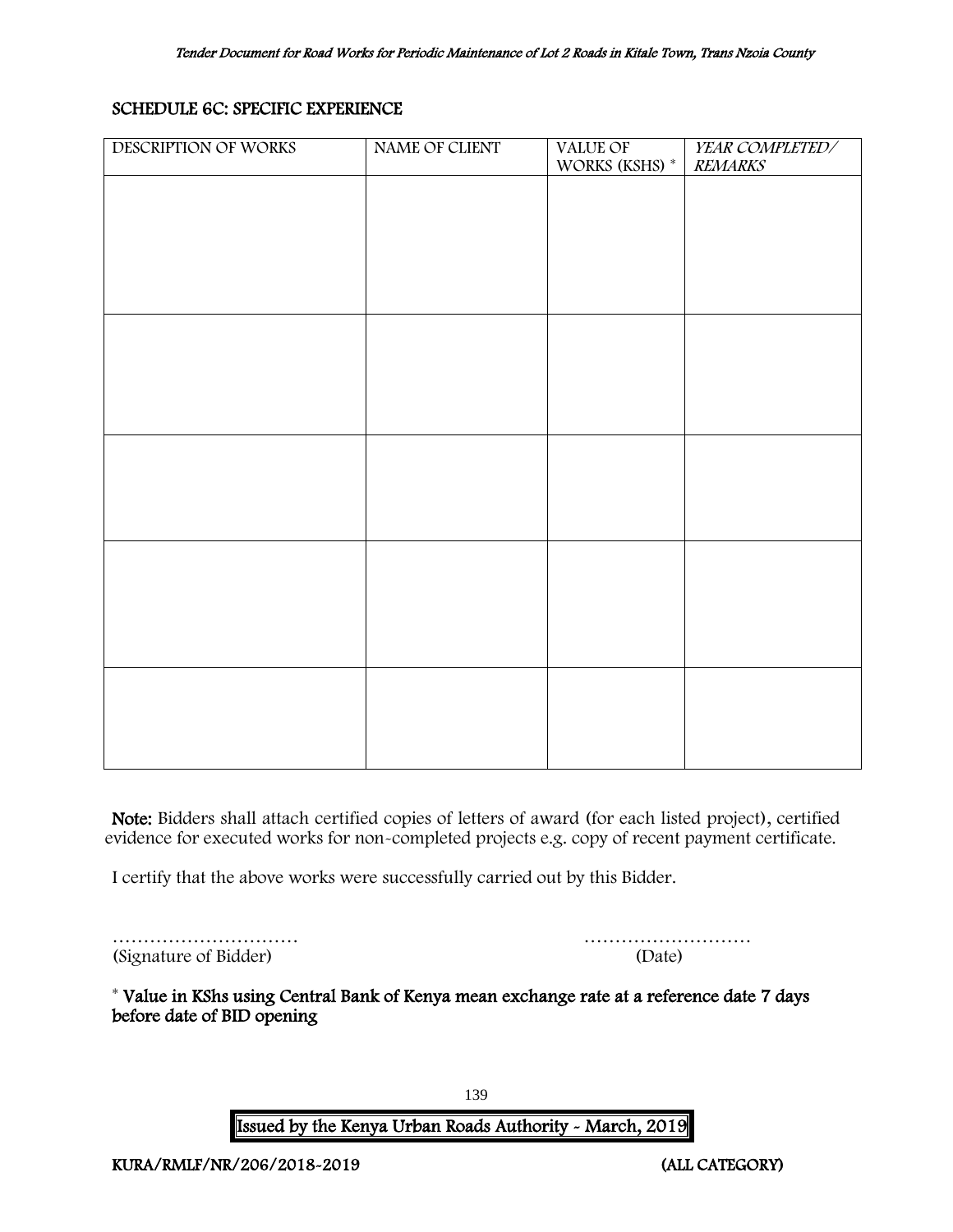#### SCHEDULE 7: SCHEDULE OF ONGOING PROJECTS

| <b>DESCRIPTION OF</b><br><b>WORKS</b> | NAME OF<br><b>CLIENT</b> | DATE OF<br>COMMENC<br><b>EMENT</b> | DATE OF<br>COMPLETION | <b>VALUE OF</b><br>WORKS (KSHS) | <b>VALUE</b><br>COMPLETED<br>UP TO DATE<br>$\%$ | <b>PHYSICALLY</b><br>COMPLETED<br>UP TO DATE<br>$\%$ |
|---------------------------------------|--------------------------|------------------------------------|-----------------------|---------------------------------|-------------------------------------------------|------------------------------------------------------|
|                                       |                          |                                    |                       |                                 |                                                 |                                                      |
|                                       |                          |                                    |                       |                                 |                                                 |                                                      |
|                                       |                          |                                    |                       |                                 |                                                 |                                                      |
|                                       |                          |                                    |                       |                                 |                                                 |                                                      |
|                                       |                          |                                    |                       |                                 |                                                 |                                                      |
|                                       |                          |                                    |                       |                                 |                                                 |                                                      |

Note: 1. Bidders shall attach certified copies of letters of award (for each listed project) and any certified evidence for executed works e.g copy of recent payment certificate.

2. Bidders must indicate all their on-going works as at the time of bidding. Any nondisclosure shall constitute non-responsiveness)

I certify that the above works are being carried out by me and that the above information is correct.

<span id="page-140-0"></span>(Signature of Bidder) (Date)

………………………… ………………………

140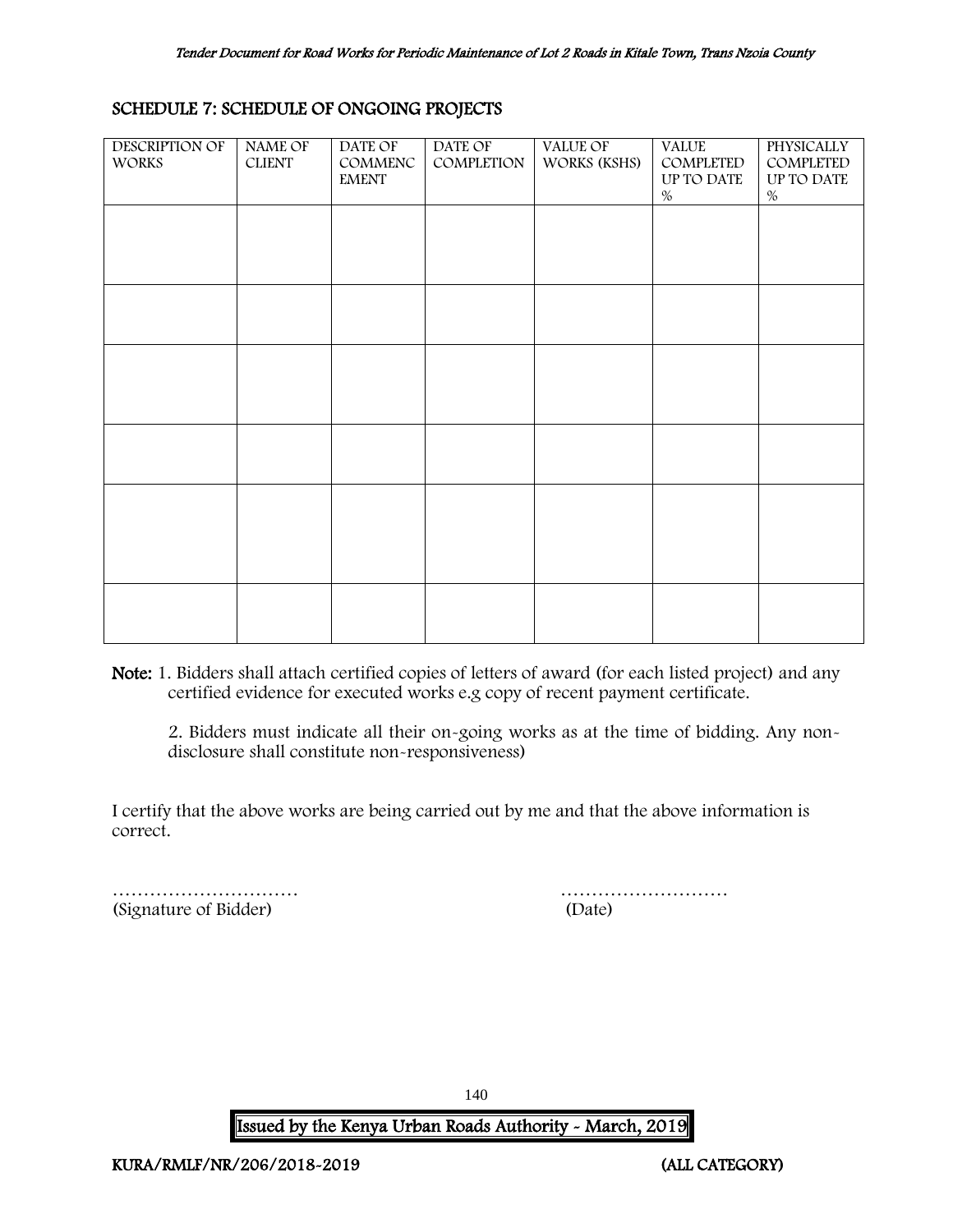#### SCHEDULE 8: FINANCIAL STANDING

- 1 Submit copies of audited profit and loss statements and balance sheet for the last two calendar years and estimated projection for the next two years with certified English translation where appropriate.
- 2 Give turnover figures for each of the last two (2) financial years. Quote in millions and decimal thereof.

|                               | Year 1(2016) | Year 2(2017) |
|-------------------------------|--------------|--------------|
|                               | Ksh.         | Ksh.         |
| Road works                    |              |              |
| Other civil Engineering works |              |              |
| Other (specify)               |              |              |
| Total                         |              |              |

#### SUMMARY OF ASSETS AND LIABILTIES OF THE AUDITED FINANCIAL STATEMENTS OF THE LAST TWO (2) FINANCIAL YEARS.

|                              | Year 1(2016) | Year 2(2017) |
|------------------------------|--------------|--------------|
|                              | KShs.        | KShs.        |
| 1. Total Assets              |              |              |
| 2. Current Assets            |              |              |
| 3. Bank Credit Line Value    |              |              |
| 4. Total Liabilities         |              |              |
| 5. Current Liabilities       |              |              |
| 6. Net Worth $(1-4)$         |              |              |
| 7. Working capital $(2+3-4)$ |              |              |

(a) Name/Address of Commercial Bank providing credit line

……………………………………………………………………………………………… ………………………………………………………………………………………………

(b) Total amount of credit line KShs………………………………………………

Attach a certified copy of Undertaking of the Bank to provide the credit.

(c) Attach bank statements for the last six (6) months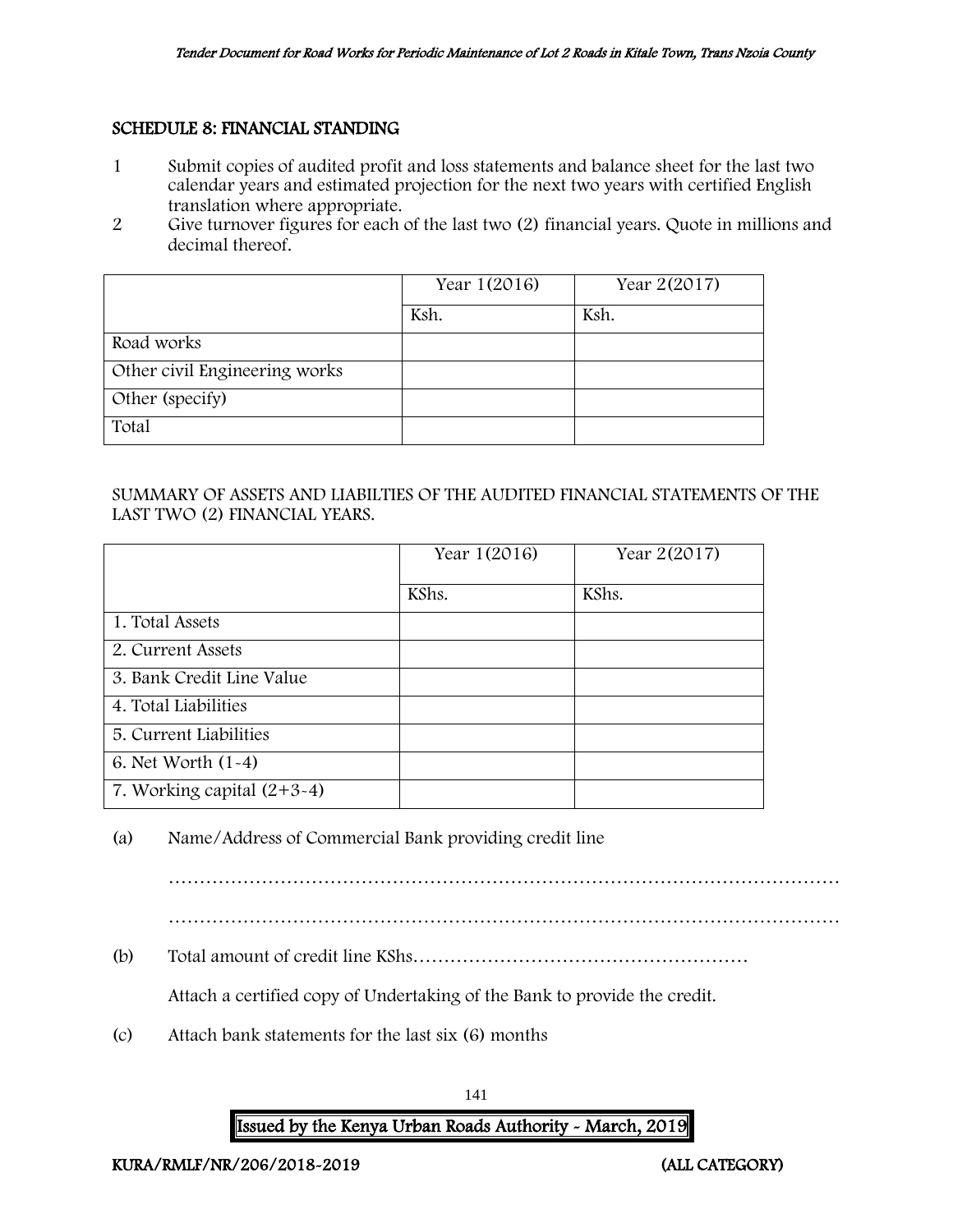#### <span id="page-142-0"></span>SCHEDULE 9: OTHER SUPPLEMENTARY INFORMATION

Financial reports for the last three years, balance sheets, profit and loss statements, auditors' reports etc. List them below and attach copies. ………………………………………………………………………………………………… ………………………………………………………………………………………………… ………………………………………………………………………………………………… Evidence of access to financial resources to meet the qualification requirements. Cash in hand, lines of credit etc. List below and attach copies of supporting documents ………………………………………………………………………………………………… …………………………………………………………………………………………………. …………………………………………………………………………………………………. ………………………………………………………………………………………………… Name, address, telephone, telex, fax numbers and email of the Bidders Bankers who may provide reference if contacted by the Contracting Authority. ………………………………………………………………………………………………. ………………………………………………………………………………………………. I certify that the above information is correct. ……………………………. …………………………………….. Date Signature of Bidder

(To be signed by authorized representative and officially stamped)

142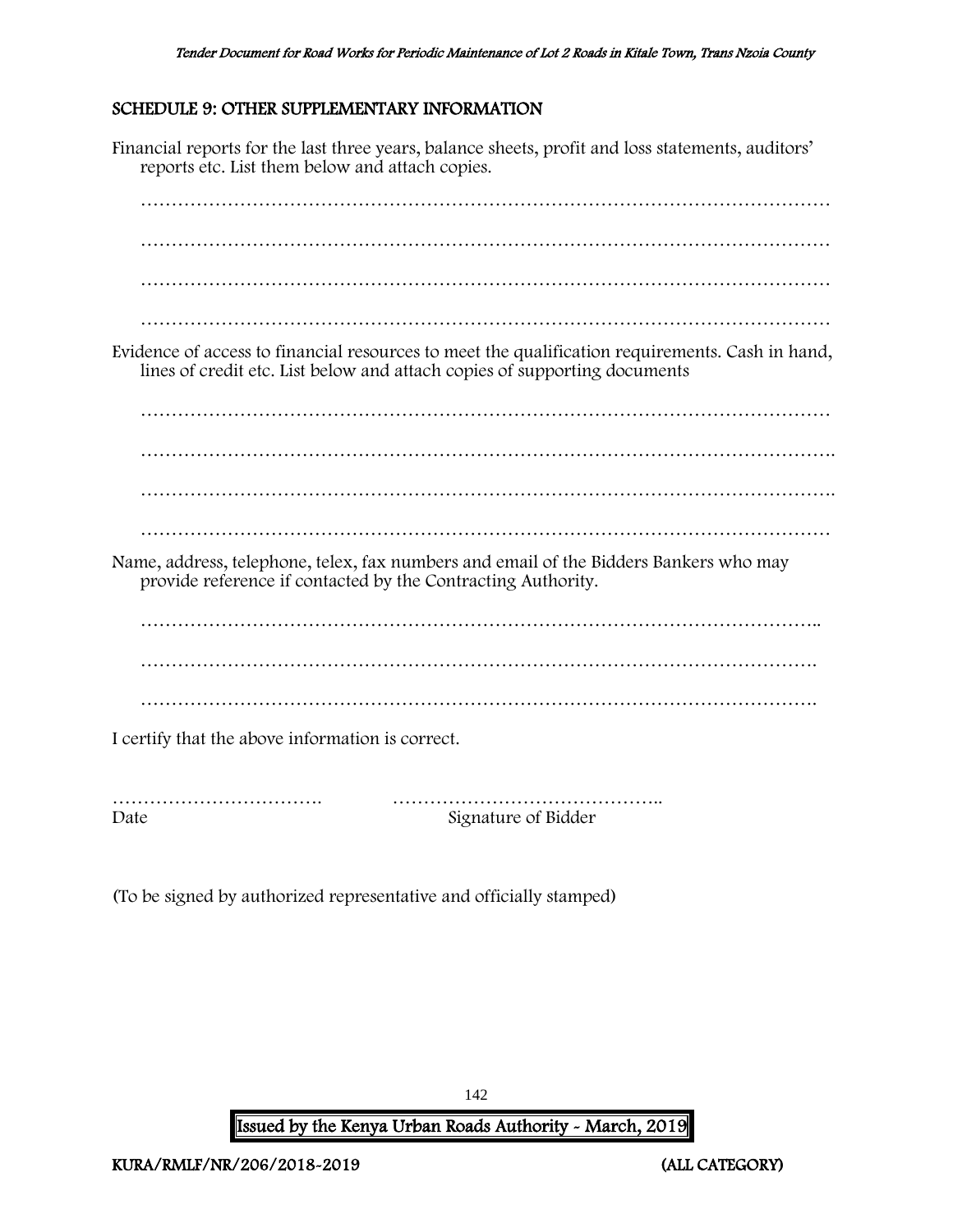#### <span id="page-143-0"></span>SCHEDULE 10: LITIGATION HISTORY FORM

Information on current litigation in which the Bidder is involved.

| <b>OTHER PARTY (IES)</b> | <b>CAUSE OF DISPUTE</b> | AMOUNT INVOLVED (KSHS) |
|--------------------------|-------------------------|------------------------|
|                          |                         |                        |
|                          |                         |                        |
|                          |                         |                        |
|                          |                         |                        |
|                          |                         |                        |

I certify that the above information is correct.

| Date | Signature of Bidder |
|------|---------------------|

(To be signed by authorized representative and officially stamped)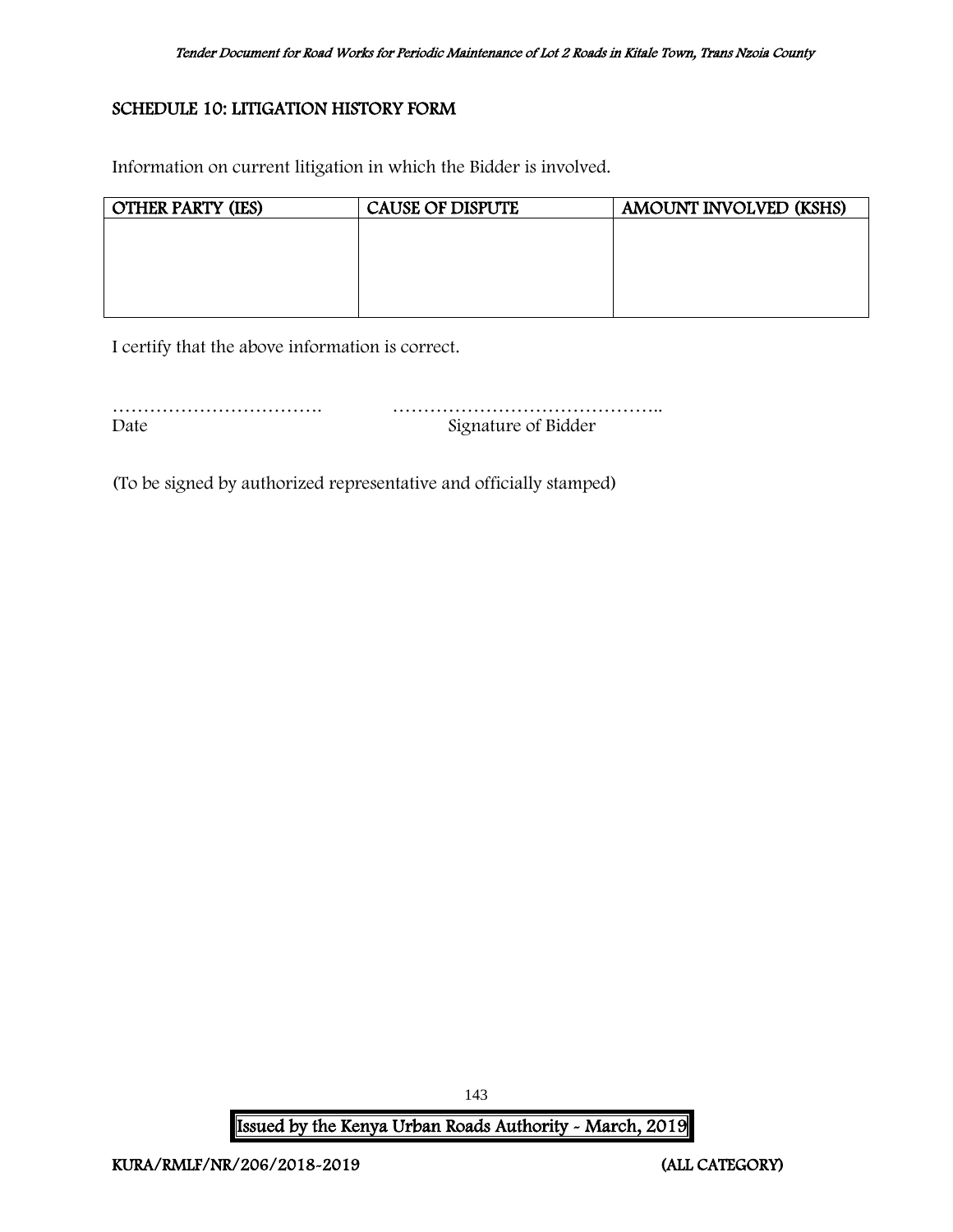#### SCHEDULE 11: DECLARATION FORM FOR BANKRUPT OR INSOLVENT AND DEBARMENT

Date

To

The Kenya Urban Roads Authority

P.O Box 41727 – 00100,

IKM Place, 5th Ngong Ave, Nairobi,

KENYA.

Ladies and Gentlemen,

The Tenderer i.e. (full name and complete physical and postal address)

………………………………………………………………………………………………………

………………………………………………………………………………………………………

……………………declare the following: -

a) That I/ We have not been debarred from participating in public procurement by anybody, institution or person.

b) That I/ We have not been involved in and will not be involved in corrupt and fraudulent practices regarding public procurement anywhere.

c) That I/ We are not insolvent, in receivership, bankrupt or in the process of being wound up and is not the subject of legal proceedings relating to the foregoing.

d) That I/We are not under any ongoing investigation by the Ethics and Anti-Corruption Commission (EACC) for any corrupt and/or economic crimes or practices.

e) That I/ We are not associated with any other Tenderer participating in this Tender.

f) That I/We do hereby confirm that all the information given in this tender is accurate, factual and true to the best of our knowledge.

Yours sincerely,

………………………………………………………………………………

Name of Tenderer

………………………………………………………………………………..

Signature of duly authorised person signing the Tender

…………………………………………………………………………..

Name and Capacity of duly authorised person signing the Tender

………………………………………

Stamp or Seal of Tenderer

144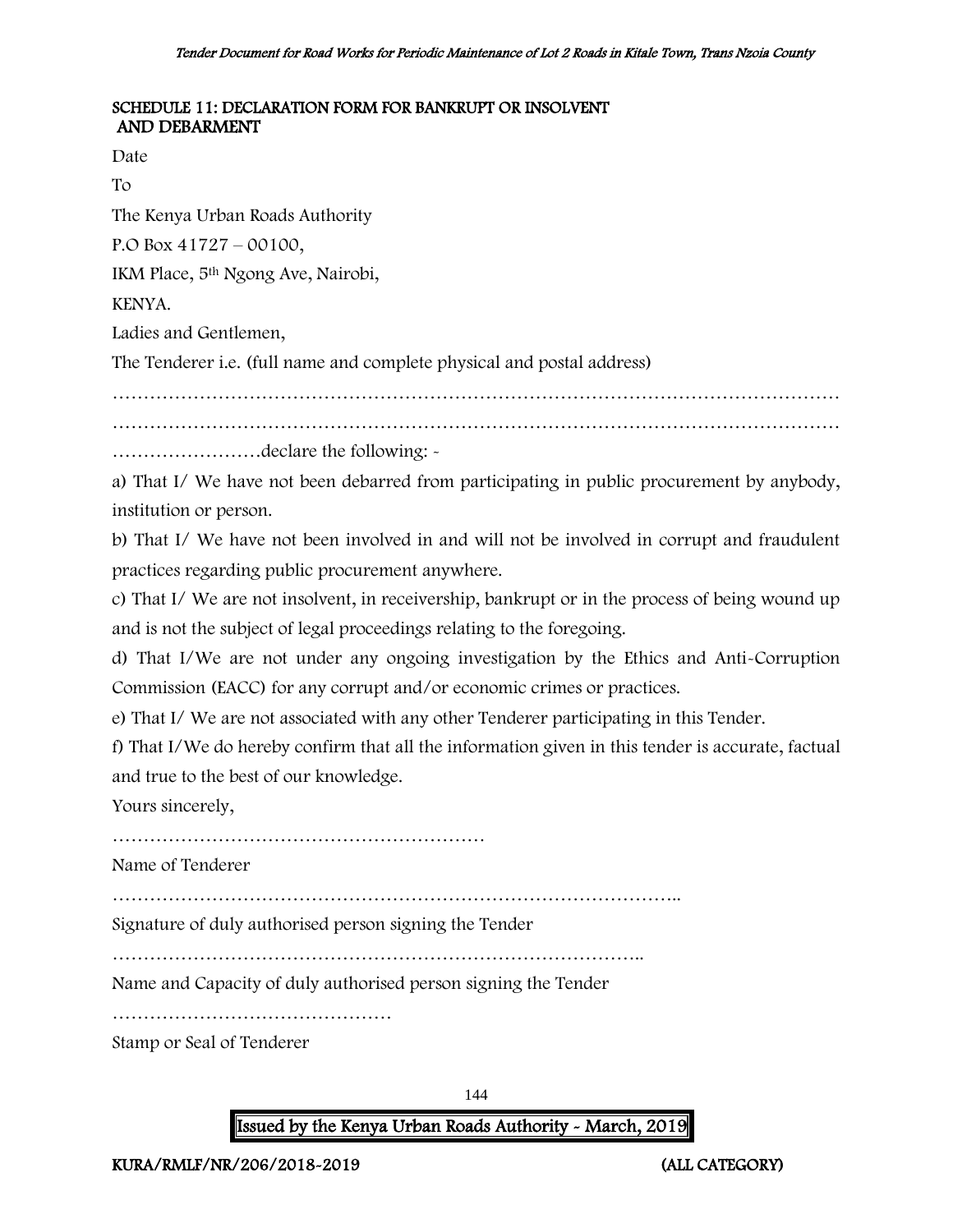### SCHEDULE 12: ANTI CORRUPTION DECLARATION / COMMITMENT / PLEDGE FORM

I/We …………………………………………………………………………… of Post Office Box …………………………………………………………. declare that I/ We recognize that Public Procurement is based on a free, fair and competitive tendering process which should not be open to abuse.

I/We ……………………………………………………………………….. Declare that I/We will not offer or facilitate, directly or indirectly, any inducement or reward to any public officer, their relations or business associates, in connection with tender No.

………………………………………………. for or in the subsequent performance of the contract if I/We am/are successful.

Signed by ……………………………… C.E.O. or Authorized

Representative. Name ……………………………………………..

Designation………………………………..

Signature…………………………………….

Date………………………………………..

In case of sub-contracting

Signed by ………………………………….. CEO of the firm to be subcontracted Name…………………………………………… Designation…………………………………….. Signature…………………………………. Date………………………………………..

145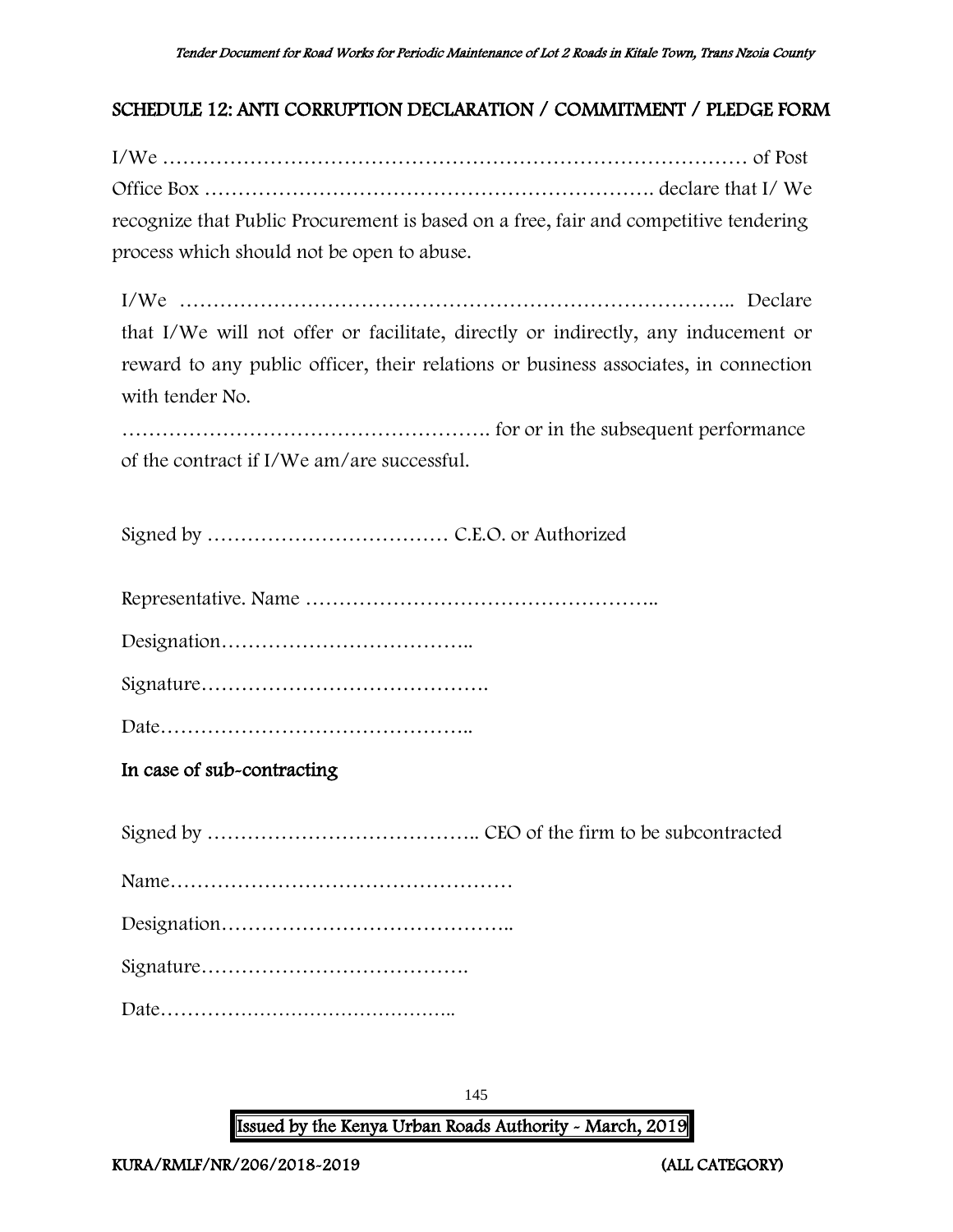## SECTION XII: FORM OF AGREEMENT

Issued by the Kenya Urban Roads Authority - March, 2019

146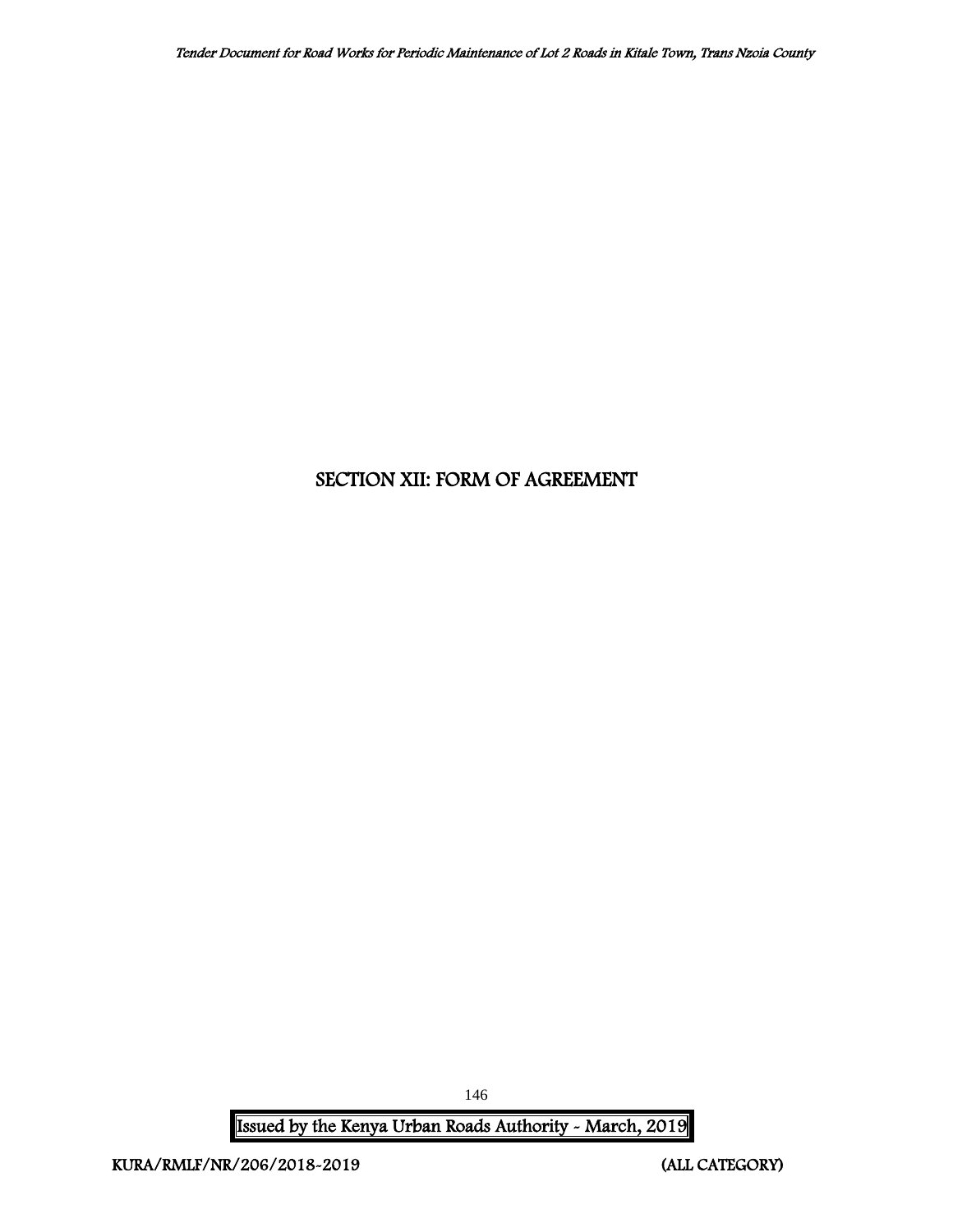### FORM OF AGREEMENT

\*\*(To be signed after the award of a contract)

THIS AGREEMENT is made on the …………………… day of …………………. 20 …………… between the Kenya Urban Roads Authority of P. O. Box 41727-00100, Nairobi, Kenya hereinafter called "the

Employer" of the one part and M/S ................................................................................. (Contractor) of P. O . .................................................... (address) hereinafter called "the Contractor" of the other part.

WHEREAS the Employer is desirous that certain works should be executed, viz.

#### PERIODIC MAINTENANCE OF LOT 2 ROADS IN KITALE TOWN, TRANS NZOIA COUNTY; CONTRACT NO. KURA/RMLF/NR/206/2018-2019

and has a Contract with the Contractor for the execution completion and maintenance of such works in the region NOW THIS AGREEMENT WITNESSETH as follows:

In this agreement words and expressions shall have the same meanings as are respectively assigned to them in the Conditions of Contract hereinafter referred to.

The following document shall be deemed to form and be read and construed as part of this Agreement, viz.:

- The form of bid dated………………………….
- The Conditions of Contract (FIDIC IV) Part 2
- The Conditions of Contract (FIDIC IV) Part 1
- The Special Specification
- The Standard Specifications
- The Priced Bill of Quantities
- The Letter of Award and Acceptance
- Schedules of Supplementary Information
- -The Drawings
- -Other documents as may be agreed and listed

All aforesaid documents are hereinafter referred to as "The Contract".

In consideration of the payment to be made by the Employer to the Contractor, the Contractor hereby covenants with the Employer to execute, complete and maintain the works in conformity in all respects with the provisions of the Contract.

The Employer hereby covenants to pay the Contractor in consideration of the execution, completion and maintenance of the works the Contract Price at the times and in the manner prescribed by the Contract.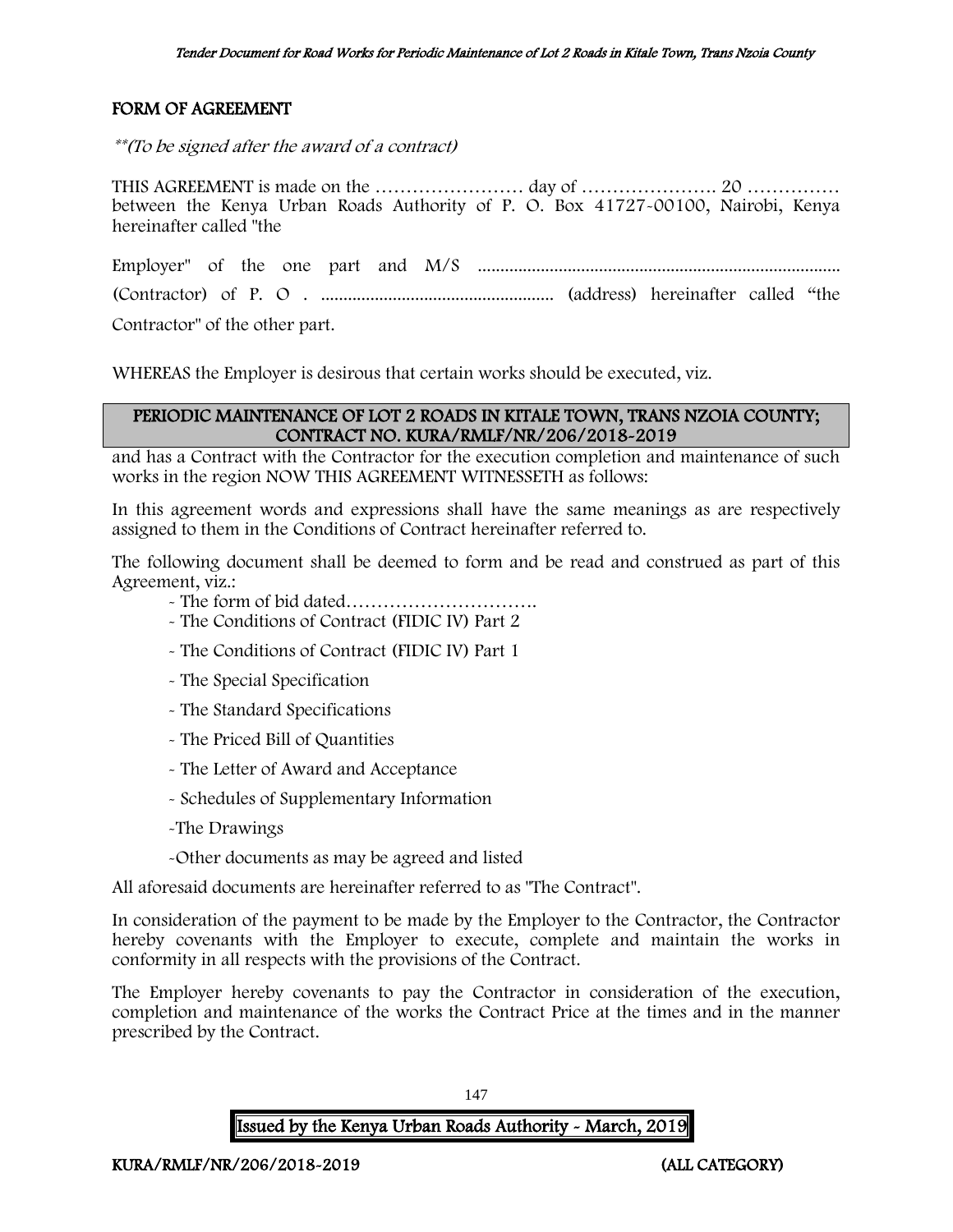IN WITNESS WHEREOF the parties have hereunto set their respective hands on the day and year first above written.

#### SIGNED SEALED AND DELIVERED

| By the said Employer:   | (Director General, Kenya Urban Roads Authority)<br>For and on behalf of the said Employer |
|-------------------------|-------------------------------------------------------------------------------------------|
| In the presence of:     | (Name and Designation of Witness)                                                         |
|                         | (Signature of Witness)                                                                    |
|                         | (Address Of witness)                                                                      |
| By the said Contractor: | (Signature)                                                                               |
|                         | (Name of the Director)                                                                    |
| In the presence of:     | (Name and Designation of Witness)                                                         |
|                         | (Signature of Witness)                                                                    |

……………………………………………………….. (Address Of witness)

148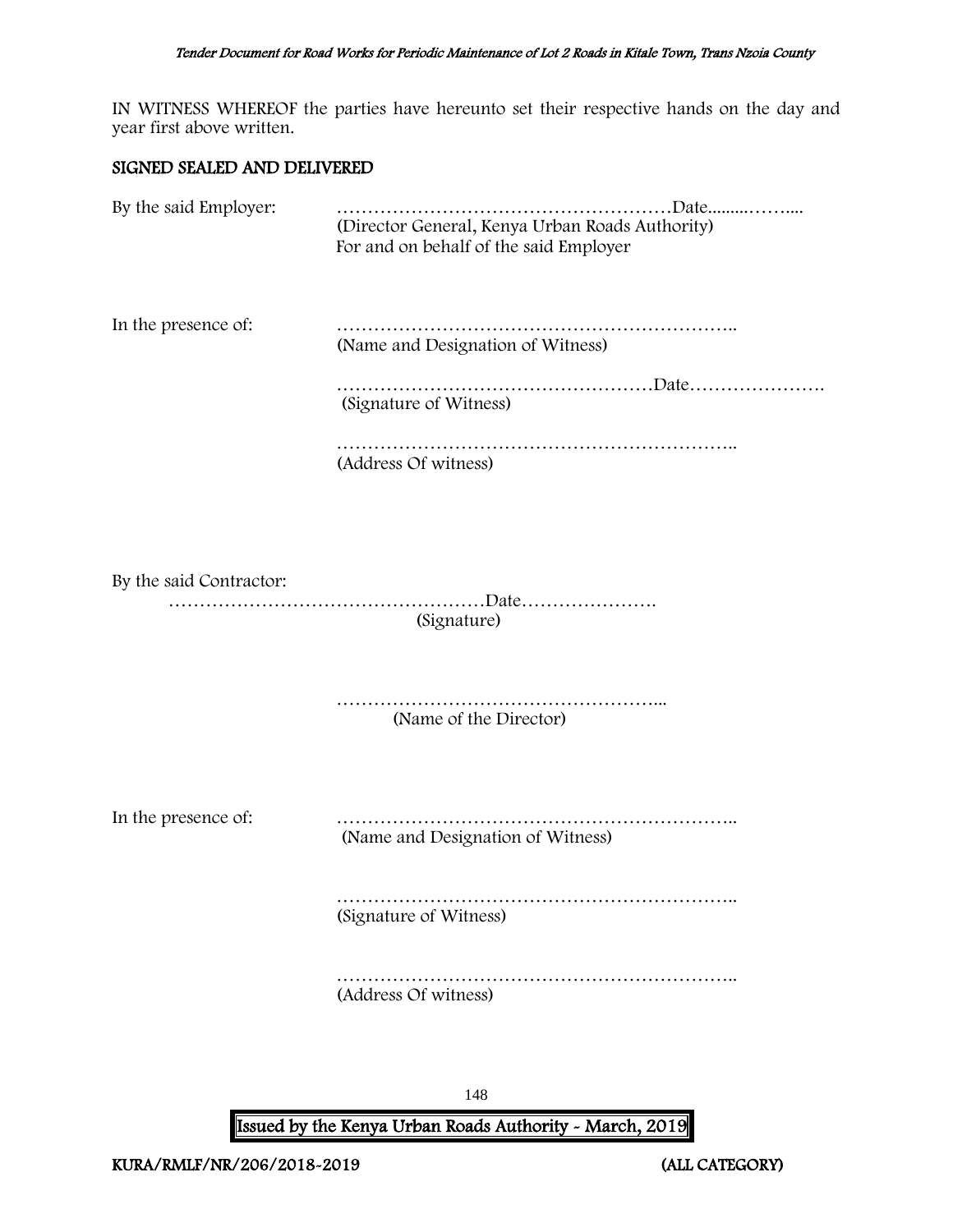# SECTION XIII: FORM OF PERFORMANCE BANK GUARANTEE (UNCONDITIONAL)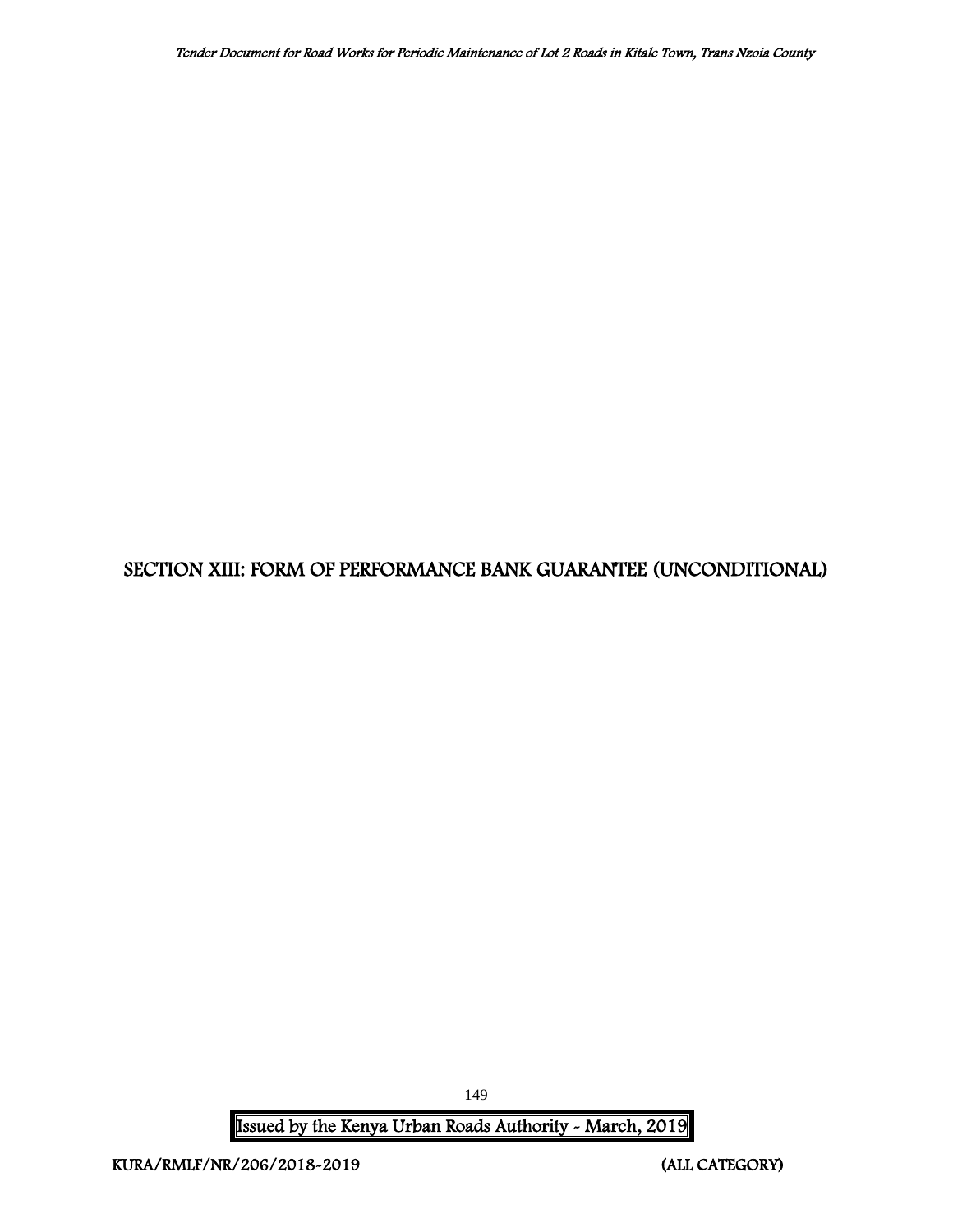#### FORM OF PERFORMANCE BANK GUARANTEE (UNCONDITIONAL)

To The Director General, Kenya Urban Roads Authority (KURA), P.O. Box 41727 - 00100 NAIROBI

WHEREAS …………………………………………………………………… (hereinafter called "the Contractor") has undertaken in pursuance of Contract No. ……………………………………Dated …..………………to execute the

#### PERIODIC MAINTENANCE OF LOT 2 ROADS IN KITALE TOWN, TRANS NZOIA COUNTY

, ( hereinafter called the "Contract")

AND WHEREAS it has been stipulated by you in the said Contract that the Contractor shall furnish you with a Bank Guarantee by a recognized bank for the sum specified in the Appendix to Form of Bid as security for compliance with his obligations in accordance with the Contract;

AND WHEREAS we have agreed to give the Contractor such a Bank Guarantee;

NOW THEREFORE we hereby affirm that we are the Guarantor and responsible to you on behalf of the Contractor, up to a total of

Kshs………………………………………………………………..………………… (amount in figures)Kshs. …………………………………………………………..………………………

……………………………………………………………………………… (amount in words)

and we undertake to payment to you, upon your first written demand and without cavil or argument, any sum or sums within and up to the limits as aforesaid without your needing to prove or show grounds or reasons for the sum specified therein.

We hereby waive the necessity of you demanding the said debt from the Contractor before presenting us with the demand.

We further agree that no change or addition to or other modification of the terms of the Contract or of the Works to be performed thereunder or of any of the Contract Documents which may be made between you and the Contractor shall in any way release us from any liability under this Guarantee and we hereby waive notice of any such change, addition or modification

This Guarantee shall be valid until 28 days after issuing of the Defects Liability Certificate.

AUTHORIZED SIGNATURE OF THE BANK

……………………………………………………..

Name of Signatory……………………………………………………………………………

150